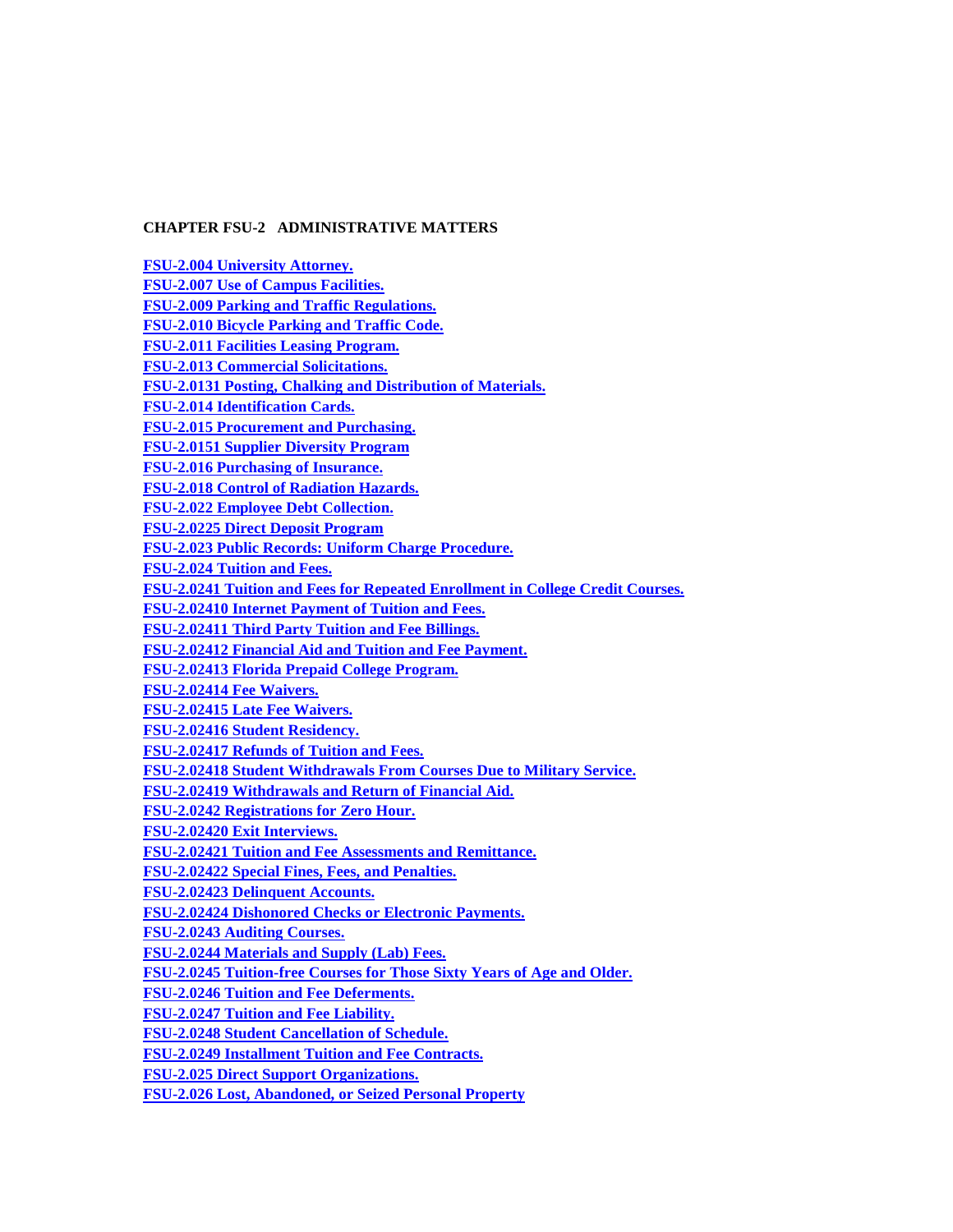## <span id="page-1-0"></span>**FSU-2.004 University Attorney.**

All persons within departments or divisions with potential legal problems, including contract documents and the like, must forward such problems to the attention of the respective central administrative officer and not directly to the University Attorney's Office. Matters calling for possible legal advice or assistance may be reviewed and presented to the Office of the University Attorney by only central administrative officers of the University. Situations necessitating the coordinating of projects or programs among several persons other than the Office of the University Attorney will continue to be respected, assuming that only the appropriate central administrative officer shall be primarily responsible for coordinating such matters with that office.

Specific Authority BOG Regualtion 1.001(3)(j) ; Reg. Procedure July 21, 2005. Law Implemented 10041.74(1),(2),(4)FS. History–New 9-30-75, Formerly 6C2-2.04.

## <span id="page-1-1"></span>**FSU-2.007 Use of Campus Facilities.**

(1) Introduction. The Florida State University is a public institution. This regulation sets forth the guidelines for use of University facilities for events other than the normal University functions of teaching, research, service and administration. Use of campus facilities is administered by various University units; however, final authority for use of all campus facilities lies with the President or designee.

(2) Scope. University space and facilities will be used first for the official and regular purposes and functions of the University. The University may extend the use of specified space and facilities to members of the University community or to the general public subject to the provisions outlined within this regulation.

## (3) Definitions

.

(a) "University Persons, Groups and Organizations." University persons, groups and organizations are defined as one of the following: individual members of the University community (students, faculty, and employees acting in an official University capacity); all Student Government Association (SGA) entities; student organizations officially recognized by the University; officially constituted colleges, schools, divisions, departments, agencies; the University Board of Trustees or other corporate organizational units which are a part of, or operate on behalf of, the University, such as Direct Support Organizations, (DSO's).

(b) "University Related Groups and Organizations." Groups and organizations not officially recognized by or affiliated with the University, or otherwise failing to meet the definition in paragraph (a) above, but which are related to the University because of the promotion of interests of the University community, the academic professions, and other related interests of the faculty, staff, or students, or which perform other service to the University and its community, such as credit unions, academic professional associations and fraternities, employee organizations, charitable community organizations, other public educational institutions, and the like.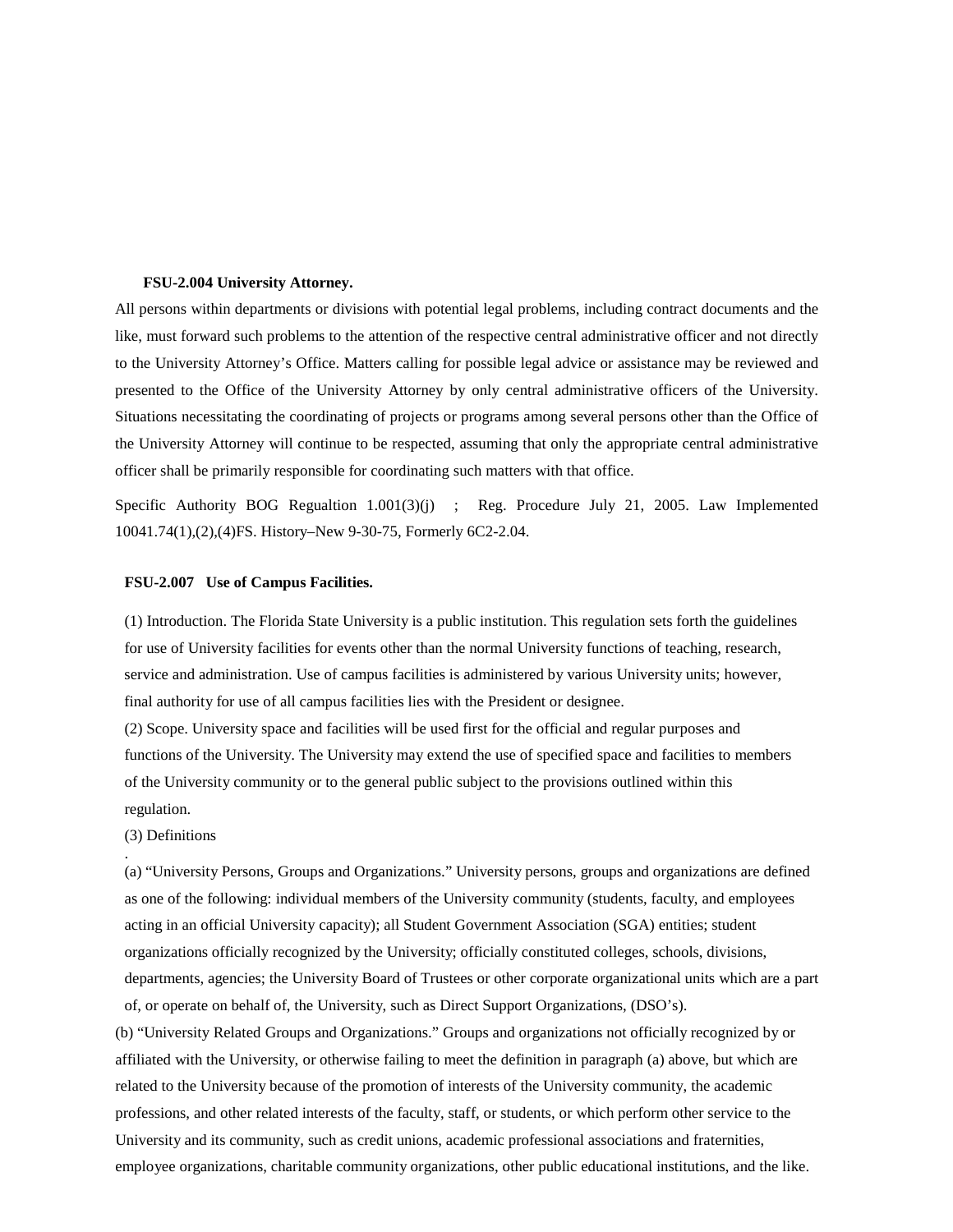(c) "Non-University Persons, Groups and Organizations." Persons, groups or organizations which do not meet the definitions of persons, groups, or organizations as defined in paragraph (a) or (b) above, including those groups and organizations which exist primarily for the purpose of carrying on commercial activity for profit, or which otherwise exist primarily for private individual gain or benefit.

(d) "Private Events." A private event held on the University campus that is open to attendance only by members and invited guests of the host organization or person.

(e) "Public Events." A public event held on the University campus that is open to attendance by all members of the University community and/or to the general public in accordance with the provisions of this regulation.

(f) "Continuing Education Programs." Continuing Education programs are those conferences, meetings, and other events registered with the Center for Professional Development & Public Services that have as their purpose the providing of instructional, training and other educational programs to persons outside the University community. For regulation(s) pertaining to continuing education programs and events registered with the Center for Professional Development and Public Services please refer to Regulation FSU-5.090, Center for Professional Development and Public Service, a subset of FSU Regulations, Chapter 5, Academic Matters.

(g) "Outdoor Areas of the Campus Subject to Regulation." Outdoor areas on the campus are classified as follows and are subject to use only in accordance with this regulation:

1. Academic areas. Outdoor areas immediately adjacent to classrooms, libraries, laboratories, auditoria, and research facilities.

2. Oglesby Union, Student Services Building, Askew Student Life Center, and Health and Wellness Graeas. Outdoor areas immediately adjacent to these facilities, as well as Woodward Street Plaza and Landis Green.

3. Residential areas. Outdoor areas immediately adjacent to residence halls on the

University campus.

4. Campus Recreation areas. Outdoor areas of campus under the purview of Campus Recreation including the Seminole Reservation, Intramural Fields, Sportsplex, and Westside Courts.

5. University Relations areas. Outdoor areas of campus under the purview of University Relations including Langford Green, areas immediately adjacent to the Westcott Building including Westcott Plaza, and Mina Jo Powell Green.

6. Athletics areas. Outdoor areas of campus under the purview of Athletics including Doak S. Campbell Stadium, Dick Howser Baseball Stadium, the Seminole Soccer Complex, the JoAnne Graf Softball Stadium, Speicher Tennis Complex, Mike Long Track, Basketball Facility, Morcom Aquatic Center, Sand Volleyball Courts, Sportsmanship Plaza (Gate G), University Center Gates Plaza (Gate K) and sports practice areas established for special uses. The Seminole Golf Course is under the purview of the Business Services Office. 7. College of Music. Outdoor areas of campus under the purview of the College of Music including the Owen Sellars Amphitheatre and the Marching Chiefs Practice Field.

8. Donald L. Tucker Center. Outdoor areas of campus immediately surrounding and under the purview of the Tucker Center.

9. Open Platform Areas provided in Regulation FSU-3.003.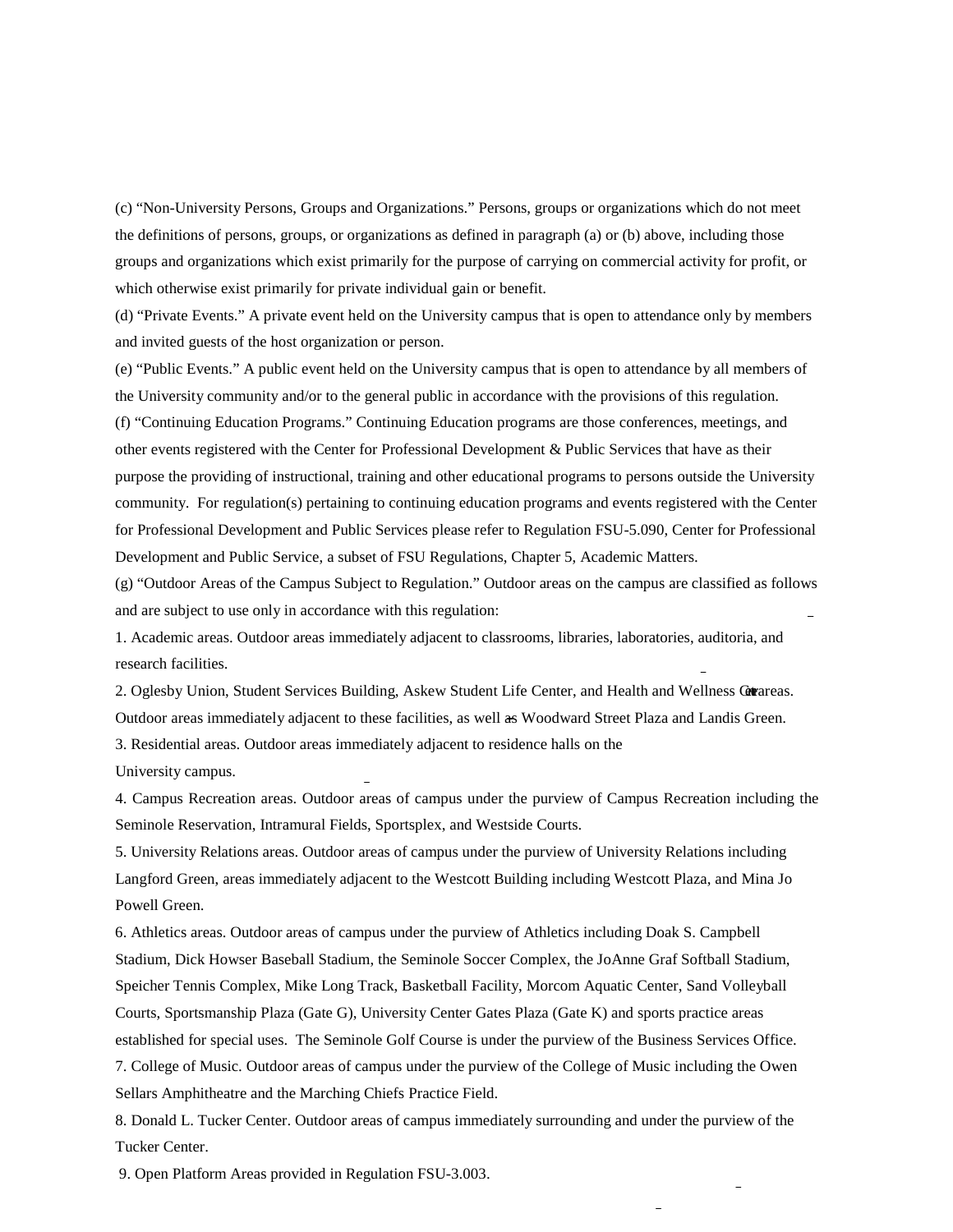10. Other areas of the campus established for special uses or purposes not otherwise designated in this section. The scheduling or use of these asfor meetings or events contemplated by this regulation shall be through the President's office, depending on entity assigned responsibility and control.

(h). "Camping". Camping is defined as use of a vehicle, tent, or other shelter, and/or bedding with the intent to stay overnight.

(4) Scheduling of Facilities and Outdoor Areas of the Campus

(a) The following facilities and outdoor areas of campus are subject to this regulation. Scheduling of facilities and outdoor areas of campus is subject to oversight and policies determined by the following University units:

1. Academic areas. Non-academic use of these facilities and outdoor **as** are requested **in** the Guest Services and Public Functions Office in the Oglesby Union subject to approval by the University Registrar or designee.

2. Oglesby Union, Student Services Building and the Askew Student Life Center areas. The scheduling of events or meetings in these facilities and outdoor areas is through the Guest Services and Public Functions Office in the Oglesby Union.

3. Residential areas. The scheduling of meetings or events in these facilities and outdoor areas is scheduled through the Director of University Housing Office or designee.

4. Campus Recreation areas. Facilities and outdoor areas are scheduled through the Director of Campus Recreation or designee.

5. University Relations areas. Facilities, including Miller Hall, Board Room UCC

5301, Beth Moor Lounge, and outdoor areas are scheduled through the Vice

President of University Relations or designee.

6. Athletics areas. Facilities and outdoor areas are scheduled through the Director of Athletics or designee.

7. College of Music. Facilities and outdoor areas are scheduled through the Dean of the College of Music or designee.

8. Center for Global Engagement. Facilities are scheduled through the Director of Center for Global Engagement or designee.

9. Dunlap Student Success Center. Facilities are scheduled through the Director of Dunlap Student Success Center (Center for Civic Education and Service and Career Center) or designee.

10. Center for Professional Development. Facilities are scheduled through the Director of the Center for Professional Development or designee.

11. Donald L. Tucker Center. Facilities and outdoor areas are scheduled through the Director of the Center or designee.

12. Campus Dining and Business Services facilities are scheduled through the Director of Business Services or designee.

13. Other areas of the campus established for special uses or purposes. The scheduling or use of these facilities for meetings or events contemplated by this regulation shall be through the President's Office, depending on entity assigned responsibility and control.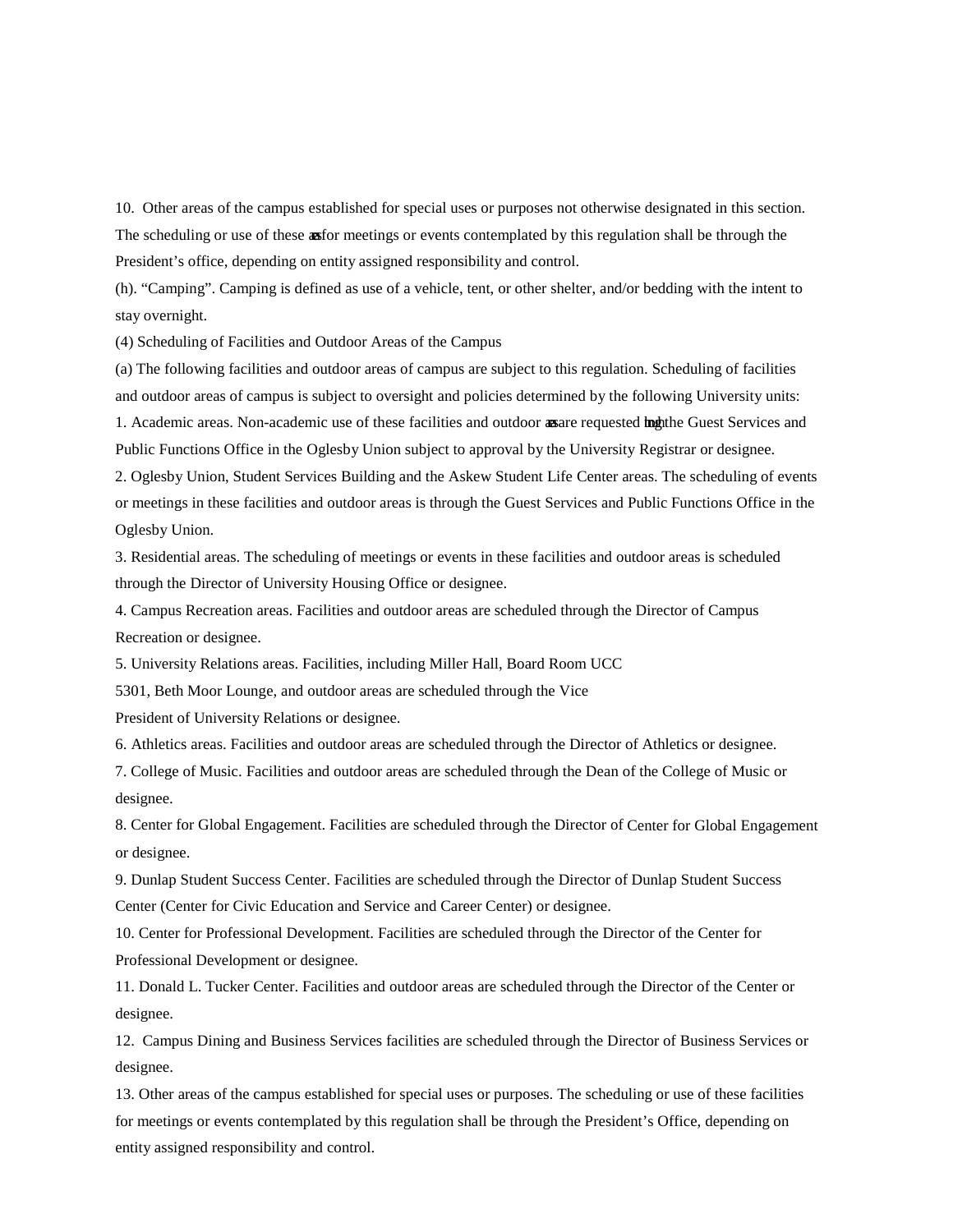(b) Requests for space by University and University Related Persons, Groups, and Organizations must be made per any policies set by the respective University units which oversee scheduling as outlined in this regulation. Said University unit policies must be consistent with this regulation.

(c) Non-university requests for use of facilities or outdoor areas must be made per the policies set by the respective University unit which oversees scheduling as outlined in

this regulation at least fourteen days in advance of the event. Requests for any continuing or permanent use of University facilities by a non-university user, for a certain time each week for a number of weeks, shall not be permitted under this regulation.

(d) Meetings or activities scheduled in accordance with this regulation that contemplate the charging of admission or other fees shall be subject to policies as approved by the University President or designee.

(e) All instructional space of the University, including seminar rooms, classrooms, laboratories, other research facilities, teaching auditoria, and libraries, is considered academic space and is under the assignment and control of the University Registrar. Any use of such facilities under this regulation shall be on a space-available basis. Requests for said space shall be made through the Oglesby Union Guest Services Office.

(5) Facilities and Space Use other than Official Purposes established in (2) by Category of User. (a) Priority for Use of University Facilities.

1. Priority for the use of University facilities shall be awarded in the following order:

a. University persons, groups, and organizations.

b. University Related persons, groups, and organizations.

c. Non-University persons, groups, and organizations.

2. When in the best interest of the University, such as the unforeseen need of facilities for major athletic events, priority of use may be reassigned with the approval of the President or designee.

(b) Use of University Facilities by University Persons, Groups, and Organizations.

1. University persons, groups, and organizations may use University facilities for the purpose of hosting events. A license agreement to secure use of facilities for private events may be issued by the Public Functions Office in Oglesby Union Guest Services. Events may be subject to the registration requirements of the respective University units outlined in (4), which include rental payment, certificate of insurance and other registration requirements when deemed necessary by the University for the protection of the facility and the group participants and in the best legal and financial interest of the University.

2. Within the provisions of this section, private events shall not be accorded priority over public events. Any priority will be determined at the time of the scheduling of the event.

3. No University person, organization, or group shall sponsor an event, for any Non-University person, group, or organization for the commercial or private benefit of said non-University person, group or organization that has not sought and received permission on its own to use University facilities.

(c) Use of University Facilities by University Related Persons, Groups, or Organizations.

1. University Related persons, groups or organizations may use University facilities subject to the following conditions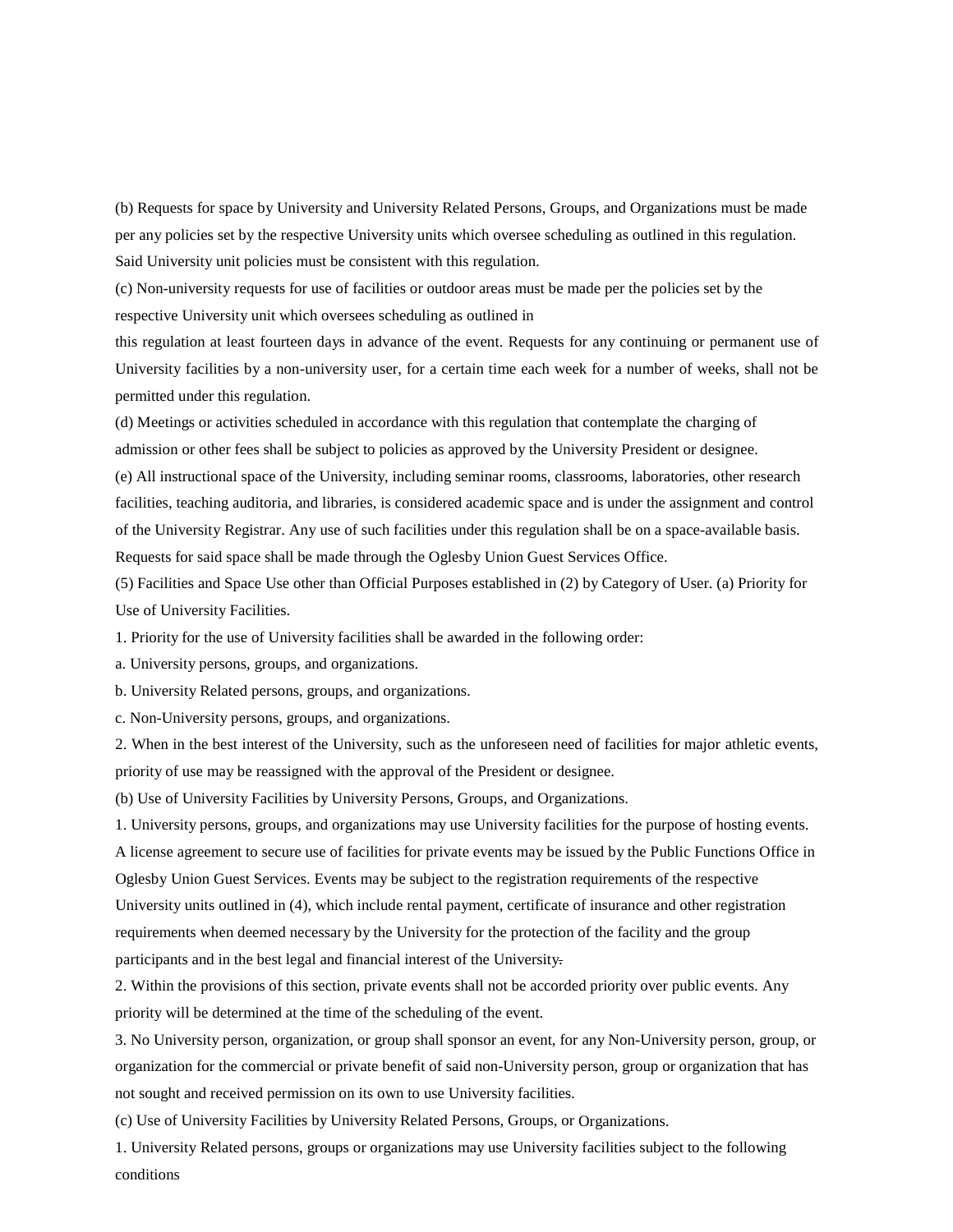a. All use of University facilities by University related persons, groups, or organizations shall be conditional upon the execution of a written agreement between the University and the individual, group, or organization desiring to use the facilities. Said agreement shall provide for, but is not limited to the following, that such individual, group, or organization:

i. Shall pay to the University the established rental fee as provided in (4)(d) plus any additional out-of-pocket costs incurred by the University in the scheduling and holding of the activity, including but not limited to security, parking, and physical services.

ii. Shall supervise the event and accept full responsibility for any loss and/or damage to University facilities and/or equipment and shall hold the University harmless from any claims arising from any personal injuries in the use of the premises.

iii. Shall be responsible for reporting and paying all applicable

Federal and State taxes.

iv. Shall assume all responsibility for the promotion and advertising of the meeting or event utilizing the University's Policy For Posting, Promotions, Advertising, Chalking, and the Distribution of Materials on FSU Campuses as adopted in Regulation FSU-2.0131, F.A.C. The University's name and/or symbols shall not be used in connection with the promotion or holding of any event without the express, written permission of the University.

v. Shall provide the equipment of any type required for the event unless otherwise agreed to between the University and the individual, group, or organization. The University's name and/or symbols shall not be used in connection with the promotion or holding of any event without the express, written permission of the University. vi. Shall provide evidence of insurance required for the event as determined by the University Environmental Health and Safety department.

(d) Use of University facilities by Non-University Persons, Groups, and Organizations.

1. Use of University Facilities by Non-University Persons, Groups, and Organizations. Generally, groups in this category will not enjoy the use of campus facilities. However, it is possible that special conditions might permit the use of University facilities by some organizations in this group, such as educational programs that may be attended by members of corporate organizations.

2. Non-University persons, groups or organizations may use University facilities subject to the conditions outlined in  $(5)$  (c.):

(6) General Conditions Applicable to All Uses of University Areas and Campus Facilities.

(a) All uses of the University areas and facilities in accordance with this regulation are subject to the laws of the State of Florida and the rules, regulations, and policies of the Board of Trustees and the Florida State University and other applicable laws and rules.

(b) The University reserves the right to reasonably determine the time, place, and manner of all events held in University areas and facilities subject to this regulation.

(c) The use of public address systems or other electrical amplification equipment in outdoor areas of the campus is subject to approval by the Director of the Oglesby Union or designee. Approval will be granted when it is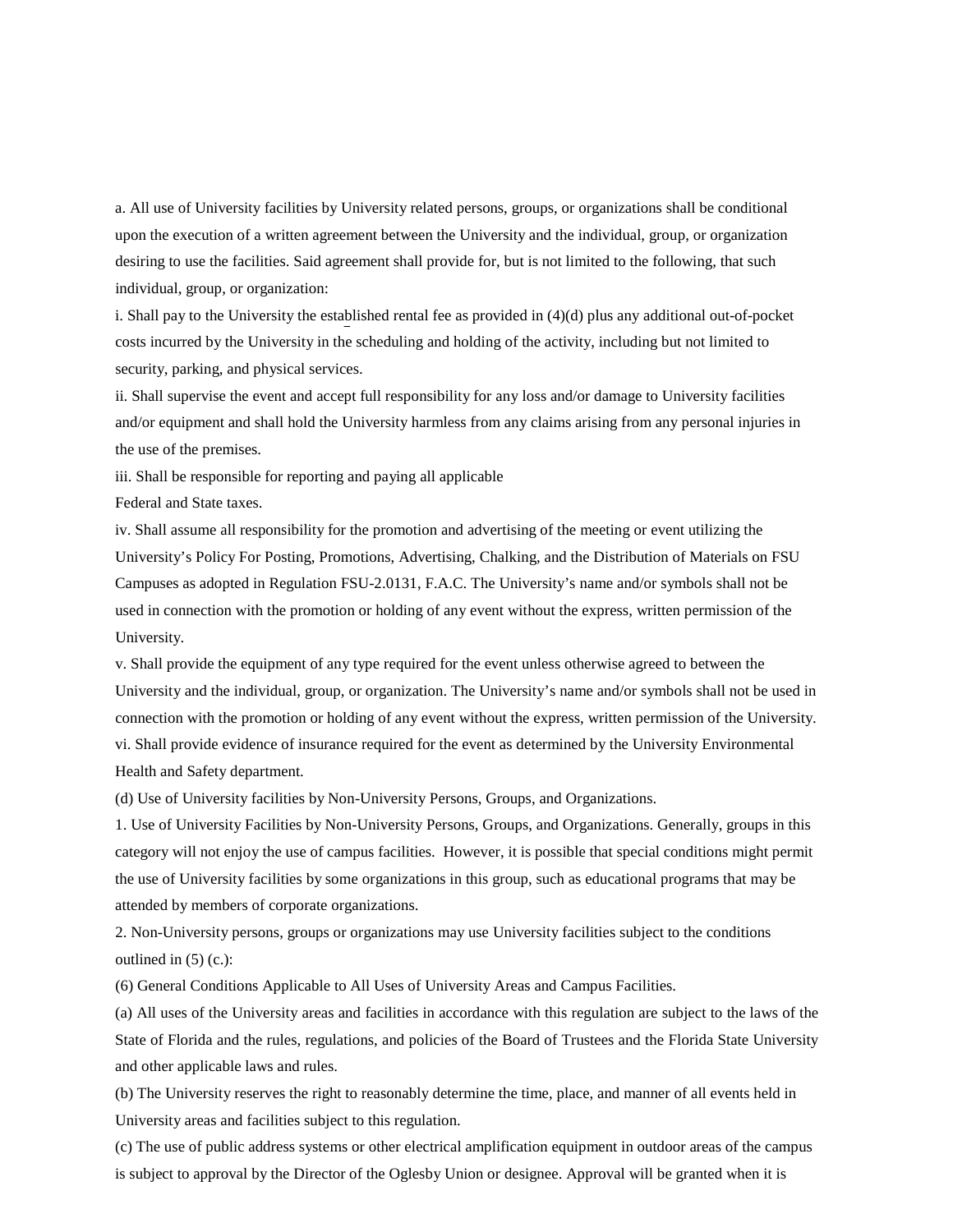necessary that such equipment be utilized in the meeting or event and when the use of such equipment does not interfere with the academic processes or activities of the University or with other previously scheduled events or campus activities. All such use of public address systems or other amplification equipment is subject to the other provisions of this regulation and shall maintain a reasonable sound level which meets the communication needs of the event without excessive noise penetration to adjacent areas.

(d) All users of University areas and facilities shall take adequate precautions to avoid endangering the safety of persons in the area of the facilities used.

(e) The Florida State University does not allow the use of its facilities by groups or organizations whose practices are in conflict with the University's Non- Discrimination Policy.

(f) Cooperative arrangements with State Agencies for the use of University Facilities shall be permitted under this regulation.

(g) All persons, groups, and organizations must adhere to the University's policy on the use of alcoholic beverages at events, Regulation FSU-6.012, F.A.C., and the Posting Regulation FSU-2.0131, F.A.C.

(h) Persons, groups, and organizations using a University facility or outdoor area shall clearly state the identity of the sponsoring group in its request, signage at the event, and in news releases, placards, tickets, etc.

(i) Use of University Facilities by Private Individuals and Commercial Organizations. University space shall not be provided for private individuals or commercial organizations except when specifically determined by the University that such use is in the best interest of the University and not in conflict with other University uses. (j) Use of University Facilities for Political Campaign Events It is recognized that the University, as a state educational institution, has an obligation to assist political organizations to inform the faculty and student body of the issues in primary and general elections. Therefore, all political campaign events shall be limited to meetings or events sponsored by recognized organizations of the University and consistent with applicable laws, regulations and rules.

(k) Issues regarding Open Platform Areas and freedom of expression rights and responsibilities are referenced in FSU-3.003.

(7). Use of Campus Lands; Camping.

(a) Tents or other temporary structures are prohibited on lands of the Florida State University campus except when used in connection with activities of academic or administrative units of the University.

(b) Tents or other temporary structures may be erected on University property by academic or administrative units only for activities directly related to the mission of the unit and only after first obtaining written approval of the Vice President for Finance and Administration or designee, who shall consider time period, space, traffic, and other safety and aesthetic factors.

(c) Student Government and recognized student organizations may secure approval for

use of tents or temporary structures for activities described above by request to the Vice President for Finance and Administration or designee, who shall consider time period, space, traffic, and other safety and aesthetic factors.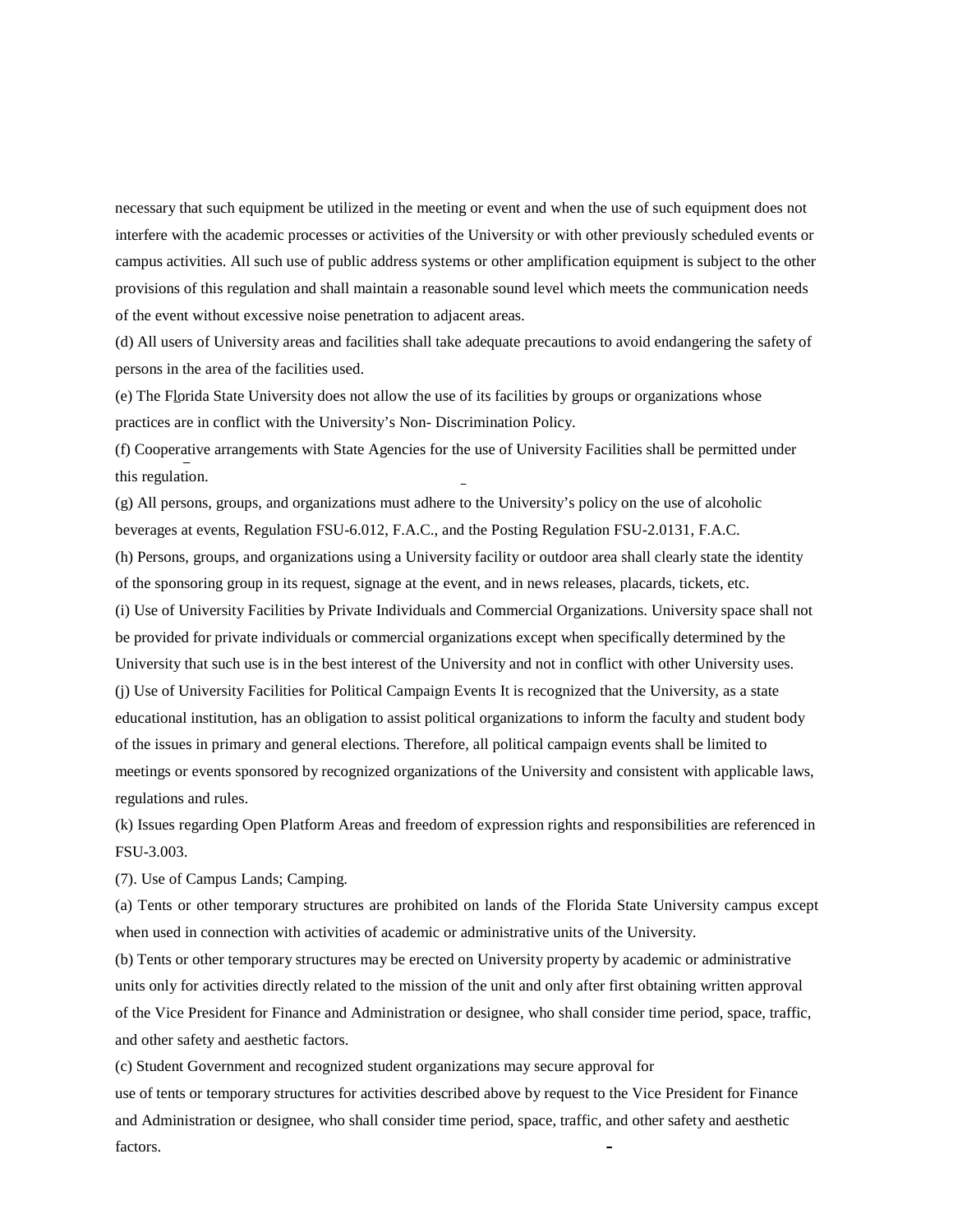(d) Camping is prohibited on lands of the Florida State University campus except when such camping is in connection with an official activity of the University, such as an activity of an academic or administrative unit. Prior written approval for such camping must be granted by the Vice President for Finance and Administration or designee taking into consideration time period, space, traffic, and other safety and aesthetic factors, along with the health, safety and welfare of the participants, the University community, and guests of the University. However, the Florida State University Chief of Police may authorize the use of vehicles, mobile homes, camping trailers, gazebos, tarps and similar structures in pre-designated areas in conjunction with or furtherance of an official one- day university event.

Specific Authority Board of Governors Regulations 1.001 (3) (j) and (7) (g). History–New 9-30-75, Formerly 6C2-2.07, Amended 5-11-04, 9-24-10, 1-13-2012, 3-8-2013

## <span id="page-7-0"></span>**FSU-2.009. Parking and Traffic Regulations.**

#### (1) General Information.

(a) Applicability of Traffic Regulation. This regulation shall be applicable to all vehicles operated or parked on the Florida State University (FSU) campus at any time, including examination periods, semester breaks, and registration periods. The fines, penalties and other sanctions provided herein may be imposed against any person who shall cause, allow, permit or suffer any vehicle registered in any state or at the Office of Transportation and Parking Services in the name of, or operated by such person to be parked or operated in violation of any provision of this Regulation. It is the policy of FSU to enforce the provisions of this Regulation and seek to impose the fines, penalties or other sanctions provided herein:

1. In the case of a vehicle registered with the Office of Transportation and Parking Services, against the person in whose name such vehicle is so registered.

2. In the case of a vehicle not so registered, if it is determined that the operator at the time of the violation is affiliated with FSU and, in fact, should have registered the vehicle with the Office of Transportation and Parking Services, against the person affiliated with FSU.

3. In the case of a vehicle not so registered and whose operator at the time of the violation cannot be identified, against the title holder of said vehicle.

(b) Applicability of Florida Statutes and Ordinances of the City of Tallahassee. All ordinances of the City of Tallahassee relating to traffic which are not in conflict or inconsistent with this Regulation shall extend and be applicable to the grounds of the University. A copy of said ordinances shall be available for inspection at the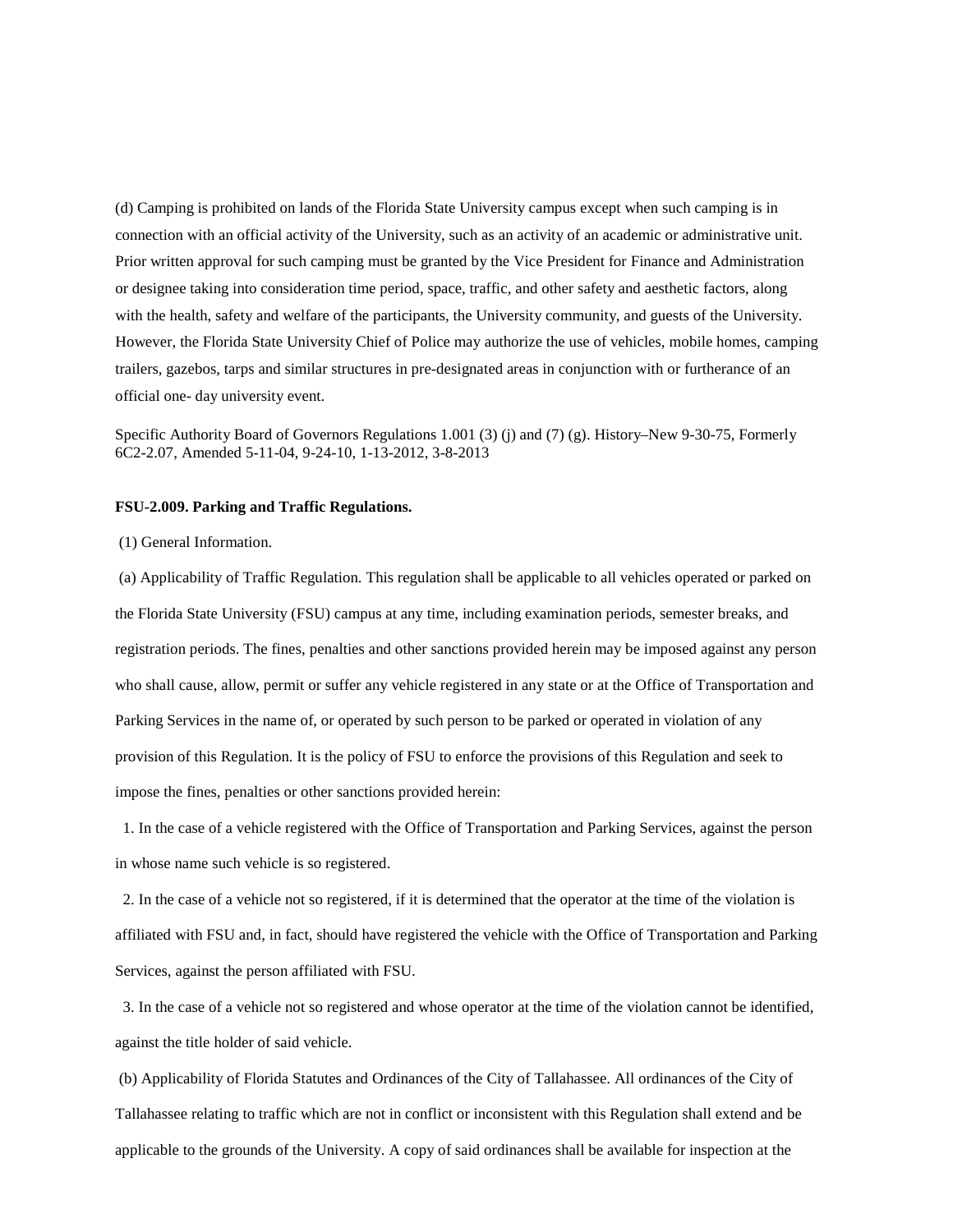Office of Transportation and Parking Services. In addition, the provisions of Chapter 316, Florida Statutes, shall extend and be applicable to the grounds of the University.

(c) Responsibility for Implementation. Unless otherwise noted, the Director of Transportation and Parking Services shall be responsible for the supervision and implementation of this Regulation. All requests for individual consideration with regard to the parking and traffic regulations contained in this Regulation must be directed to that person at the Office of Transportation and Parking Services.

(d) Definitions. The following words and phrases, when used in this Regulation, shall have the meanings respectively ascribed to them in this section, except where the context otherwise requires:

1. Access Lane. Any area that is not designated as a parking space, and that provides an avenue for traffic flow and emergency vehicles.

2. Automobile. Any motor vehicle having four (4) or more wheels.

3. Back-in Parking. Parking a vehicle so that the front-end of the vehicle is pointing toward the drive aisle. It does not matter if the vehicle actually backed into the parking space or drove through an adjacent space.

 4. Commuter Lot. Designated lots/facilities that prohibit the parking of vehicles between the hours of midnight and 5:45 AM, except on Friday and Saturday evenings or as posted on the entrance of the lot.

5. Designated Parking Space. Areas governed by FSU parking Regulations with parking spaces delineated by red, white, yellow or blue striping, a parking meter, or other physical barriers to include, but not be limited to railroad ties and bumper blocks intended to delineate parking parameters.

6. Director of Transportation and Parking Services. An FSU employee who has been assigned the specific duties of supervising and managing the Office of Transportation and Parking Services.

7. Employee. Any employee of FSU including (but not limited to) executive staff, faculty, administrative and professional personnel, University support personnel system staff, and OPS staff.

8. Employees of Recognized FSU Organizations or Contracted Services. Personnel who work on campus, but who are not University employees (e.g., bookstore employees, beauticians, barbers, food service personnel, credit union employees, golf course employees, postal/shipping employees, staff of religious houses, and employees of the Greek houses).

9. Financial Aid Disbursement. The period of time defined each semester by the Controller's Office for the disbursement of financial aid funds.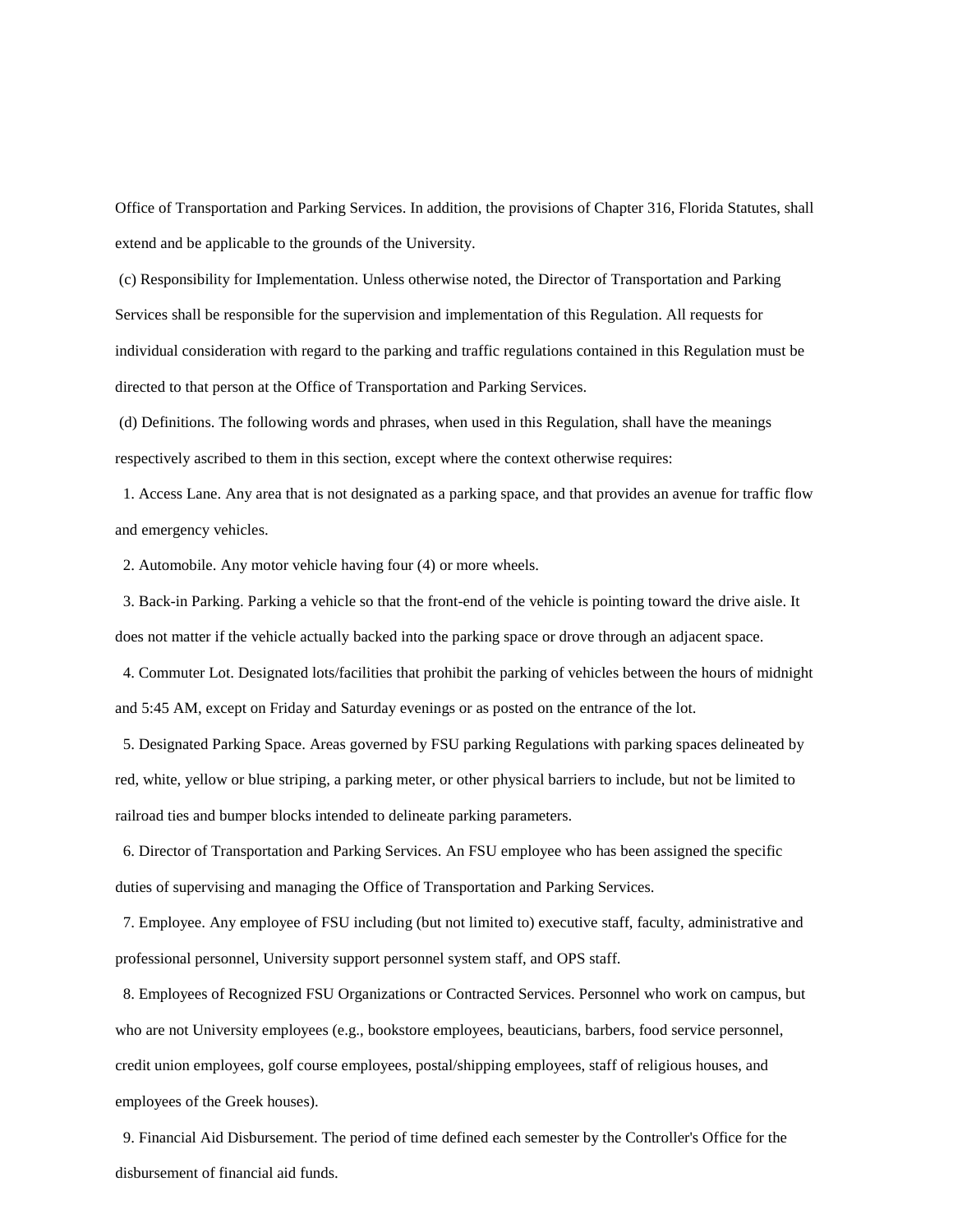10. Fire Lanes. Those areas of campus that must be kept clear of all obstructions so as not to interfere with the movement of fire-fighting equipment and which are marked as fire lanes by signs and red painted curbing or fluorescent red and white painted areas, or both.

 11. Loading Dock. Areas specifically designated for the sole purpose of loading or unloading materials or equipment at the delivery entrance or designated location to a building. Properly identified service vehicles, commercial vehicles, or vehicles properly displaying loading dock permits issued by the Office of Transportation and Parking Services are authorized to use loading docks. Loading docks are delineated by signs and/or pavement markings. Vehicles parked without proper authorization will be issued a citation and/or towed at owner's expense.

 12. Loading Zones. Areas specifically designated for the sole purpose of loading or unloading materials or equipment. Properly identified service vehicles, commercial vehicles, vehicles registered for valid FSU virtual permits, or vehicles properly displaying a valid loading zone parking credential issued by the Office of Transportation and Parking Services are authorized to use loading zones. Loading zones are delineated by signs and/or pavement markings. Use of these areas is limited to 20 minutes. Vehicles exceeding the 20-minute maximum period may be issued a parking citation. Additional citations may be issued every hour after the original citation and/or vehicles may be towed at owner's expense.

13. Motorcycle, Moped, or Motor Scooter. Any motor vehicle having less than 4 wheels.

 14. Motorcycle Permit. A motorcycle permit is a physical parking permit that is adhered to the motorcycle's license plate. A motorcycle permit authorizes parking in motorcycle spaces only.

15. Parking. The standing of a vehicle, whether occupied or not and whether the engine is running or not., as may be permitted by law under the State Uniform Traffic Control Law, Chapter 316, Florida Statutes, or this Regulation pursuant to Section 1006.66.

 16. Parking Credential. A virtual parking permit, parking placard, parking hang-tag, motorcycle parking permit, or other designated pass/permit that authorizes parking in one or more campus parking lots/facilities.

17. Parking Hang-Tag. A parking hang-tag is a physical parking permit that is hung from an automobile's rearview mirror. A parking hang-tag authorizes parking in the lots, facilities, and/or spaces as shown on the hang-tag. The parking hang-tag does not authorize parking in any lots, facilities, or spaces not noted on the hang-tag.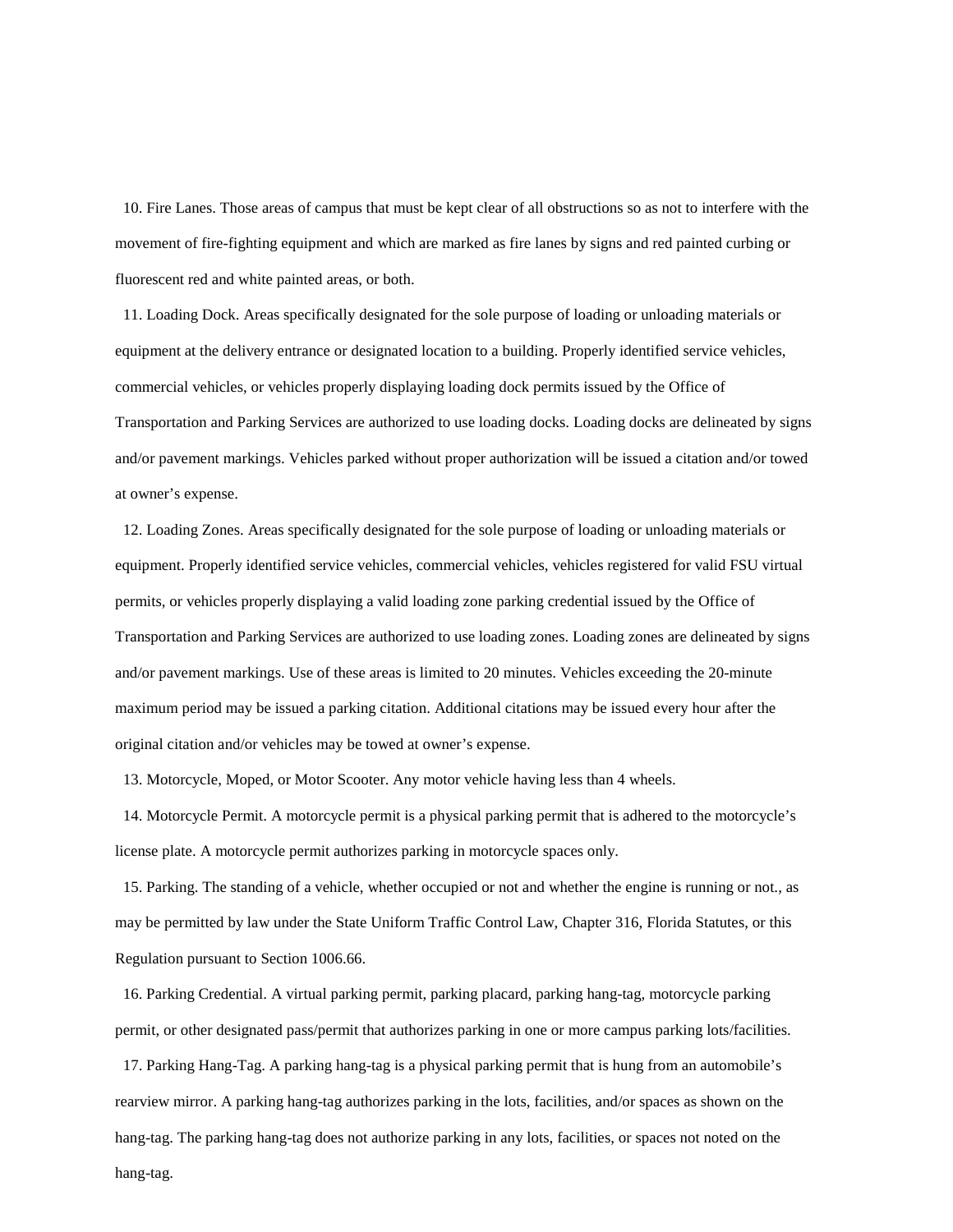18. Parking Placard. A parking placard is a physical parking permit that is placed on an automobile's dashboard. A parking placard authorizes parking in the lots, facilities, and/or spaces as shown on the placard. The parking placard does not authorize parking in any lots, facilities, or spaces not noted on the placard.

 19. Transportation Violations Appeals Board. The University traffic authority established pursuant to Section 1006.66, Florida Statutes, to review disputes regarding citations and to render decisions regarding the appropriate penalty to be imposed, including the restriction, removal, or restoration of driving or parking privileges on campus. The Transportation Violations Appeals Board will consist of 2 or more divisions of equal authority. Each shall be composed of 4 members appointed for a period of 1 year. There shall also be appointed a pool of alternate members who shall be eligible to serve when called upon by the Board Coordinator, when a regular member is unavailable. All appointments shall be made by the Vice President for Finance and Administration. The positions on each division of the Board shall be occupied by faculty, staff (A&P or USPS) and student members. The Chairperson shall be elected annually from among the members of the Board and shall have full voting rights. This Board shall function on a year-round basis. A quorum shall consist of at least 2 members of the Board. When a quorum is not available, and the appellant has arrived on time for their scheduled hearing, the citation(s) will be dismissed.

 20. Permit Registration Year. The period from August 15 of one year to August 15 of the succeeding year 21. Persons Affiliated with FSU. Employees or students of FSU or employees of recognized FSU on-campus organizations or contracted services.

 22. Restricted Hours. Between 7:30 AM and 4:30 PM, Monday through Friday on all class days, examination periods, semester breaks, and registration periods.

 23. Reserved Space. A parking space that is reserved for a specific user, user group, event/function, or vehicle. The space will be marked with signage, pavement markings, and/or temporary barricades. Any parking space on campus may be reserved for events or other University functions.

24. Service Vehicle Area. Areas reserved for properly identified service or emergency vehicles performing maintenance or repair of University owned or leased equipment or facilities, commercial vehicles, or vehicles bearing proper authorization from the Office of Transportation and Parking Services. Non-Service State vehicles are prohibited from parking in service vehicle spaces. Service vehicle areas are reserved during restricted hours and are delineated by signs and/or pavement marking. Vehicles without proper authorization will be issued a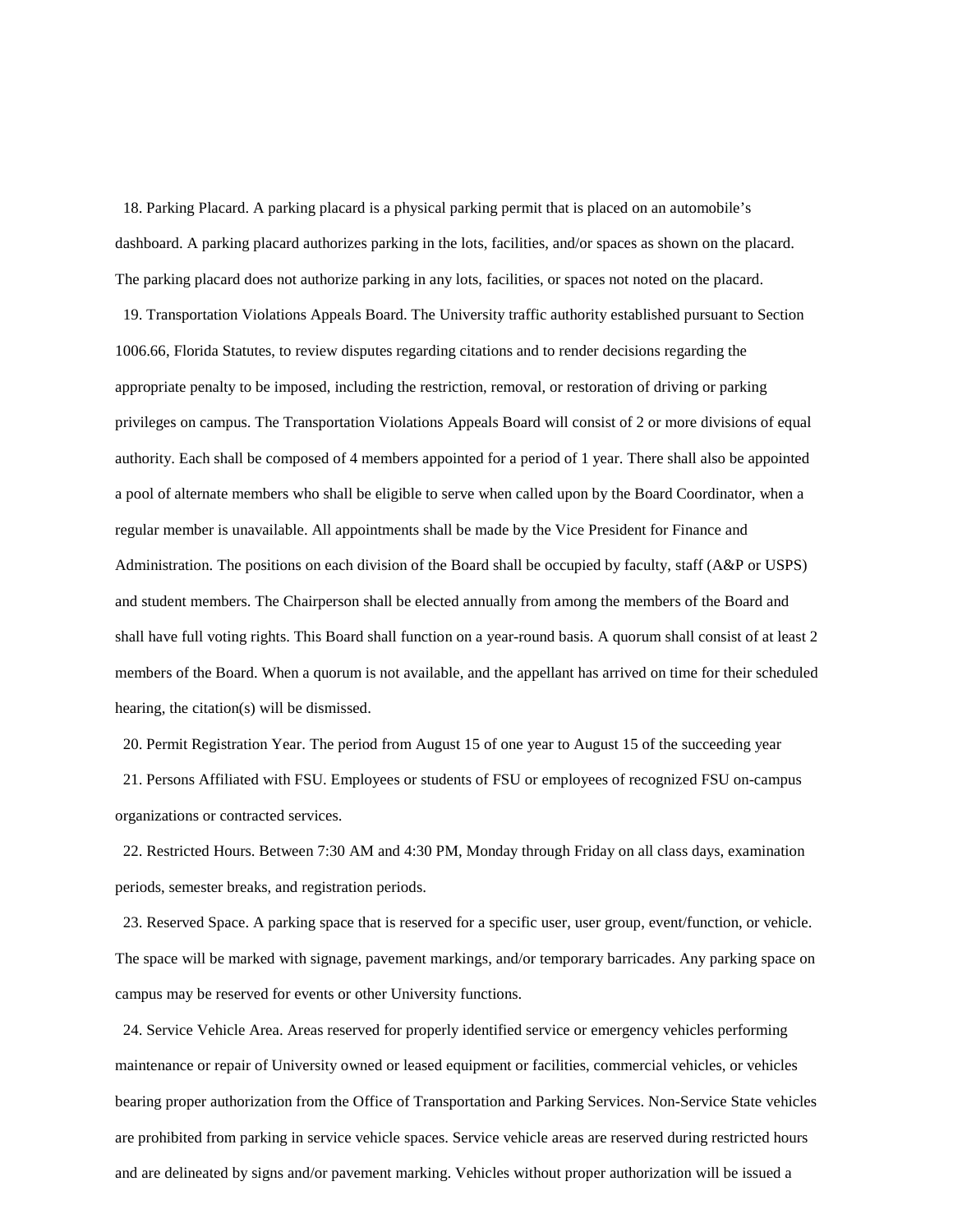citation and/or towed at owner's expense for parking in a reserved space without authorization (fine code  $-01$  if the space is not reserved for a specific vehicle or fine code  $-06$  if the space is reserved).

25. Short Term Parking. Those spaces designated by signage with a two-hour maximum stay. An appropriate parking placard or hang-tag must be obtained from the Office of Transportation and Parking Services and appropriately displayed on the vehicle.

26. Student. Any person not classified as faculty, administrative and professional personnel or University support personnel system staff that is enrolled and carrying 1 or more credit hours of undergraduate or graduate work at FSU.

27. Vehicle. Any automobile, motorcycle, moped or motor scooter as defined.

 28. Virtual Permit. Vehicle registration which allows the registered vehicle to be parked on the grounds of the University, as set out in this Regulation. A virtual permit is not a physical permit. Instead, the registered vehicle's license plate is used to determine whether or not the vehicle is properly registered with the Office of Transportation and Parking Services. Up to five automobiles may be registered to a single virtual permit. However, a vehicle may not be registered to more than one virtual permit at a time.

29. Visitors. Persons who are not employees or students of FSU and who do not work on campus for other organizations.

30. Working Day. Any day that the University is officially open. This does not include official holidays or winter break.

(2) Virtual Permits, Parking Placards, and Parking Hang-Tags.

(a) All vehicles parked on the campus by persons affiliated with FSU must be registered for a valid virtual permit or display the appropriate placard or hang-tag as instructed. The following, however, are excepted:

1. Board of Trustees. Vehicles bearing a valid "Board of Trustees" parking placard may be parked in any designated, unreserved parking space on campus.

2. "State" Tag Vehicles. Vehicles owned by or assigned to an FSU department or organization and bearing a duly issued "State" license tag must be registered for a valid virtual permit, but are not required to pay parking meter fees. Such vehicles may be parked in any designated, unreserved parking space, short-term space (2-hour maximum) or loading zone (20-minute maximum) on campus. Vehicles bearing a duly issued "State" license tag but are not owned or assigned to an FSU department or organization must either purchase a virtual permit,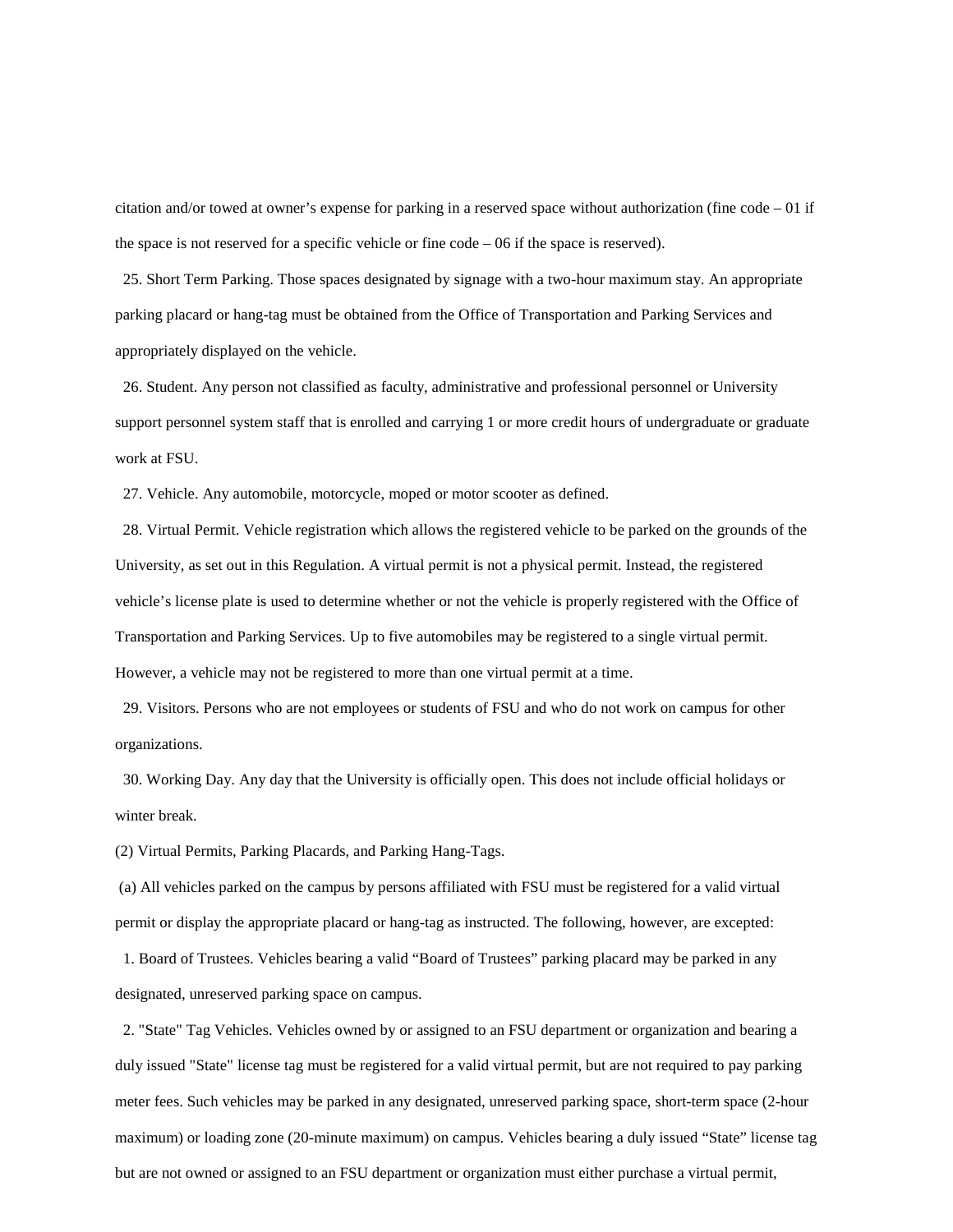purchase a visitor parking placard or hang-tag, park at a parking meter and pay the appropriate fee, or park in a designated visitor parking lot/facility and pay the appropriate fee.

3. News Media Vehicles. Press representatives, reporters, correspondents, and other representatives of the news media not otherwise affiliated with FSU, who are on campus on official news or press business, may park in any designated, unreserved space, short-term space (2-hour maximum) and loading zone (20-minute maximum). A virtual permit is not required if a valid press identification is prominently displayed on the vehicle(s). Students, faculty and staff are not eligible for this exemption.

4. Commercial Representatives in Commercial Vehicles. Marked delivery trucks, telephone and power service vehicles, limousine service automobiles, taxis, and buses making brief stops (less than 10 minutes) at 1 or more points on campus are not required to register for a virtual permit or display a parking placard or hang-tag. Vehicles used by persons required to perform service or regular maintenance on University-owned or leased equipment or facilities must have a valid FSU parking hang-tag displayed. These vehicles may be parked in any designated, unreserved parking space. Parking meter and visitor lot/facility fees must be paid.

5. Contractors. Contractors and contractor personnel engaged in FSU construction projects may park within the fenced enclosure of the construction site. Other parking must be off campus or other on-campus locations specifically designated by the Office of Transportation and Parking Services. Construction placards or hang-tags must be displayed in the windshield of each parked vehicle, whether or not the vehicle is parked in a parking lot/facility or within a fenced enclosure.

6. Vehicles Transporting Handicapped Individuals; Disabled Veterans.

 a. In accordance with Florida Statutes, a vehicle bearing a disabled parking permit issued pursuant to Sections 320.0848, 320.0842, 320.0843, and 320.0845, Florida Statutes, or a disabled license plate issued pursuant to Section 320.084 or Section 320.0848, Florida Statutes (disabled veterans and veterans confined to wheel chairs), may park in designated accessible spaces if such vehicle is transporting a person eligible for such parking permit or license plate. Any person who is chauffeuring a disabled person shall be allowed momentary parking in any such parking space for the purpose of loading or unloading a disabled person. No penalty shall be imposed upon the driver for such momentary parking. Such vehicles shall not, however, be parked in a reserved space, bus loading zone, fire zone, disabled space access aisle, service vehicle space, non-designated parking area or any other area posted as a "No Parking" zone. All employee and student affiliates are required to purchase the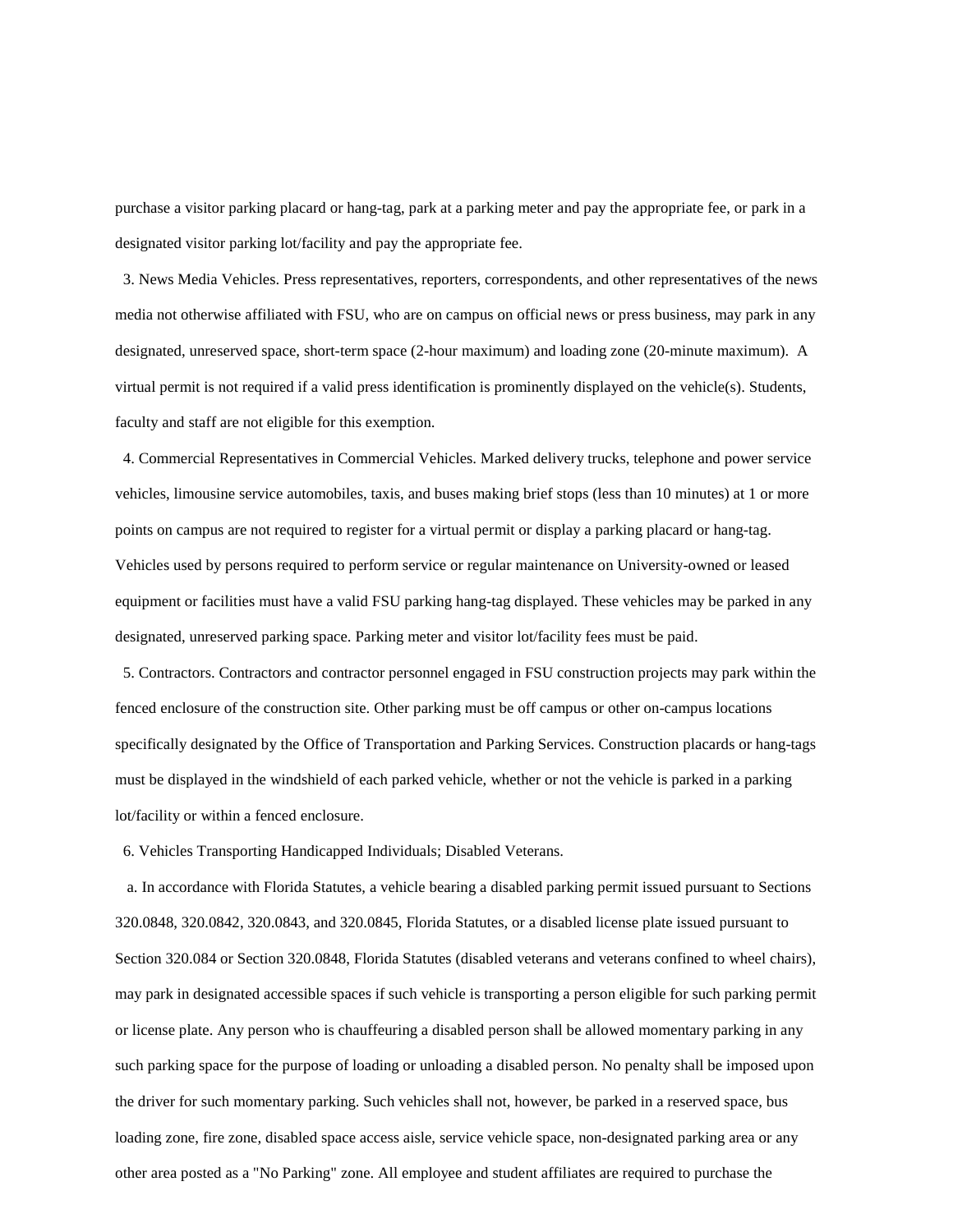appropriate virtual permit in order to park on campus. Vehicles appropriately registered for a valid virtual permit and displaying a disabled permit issued by the state may park in metered, loading zone, short-term, and other unreserved permit designated spaces as long as time restrictions are observed. Visitors displaying a disabled permit issued by the state may park in designated accessible spaces, parking meters (at no charge), and/or visitor parking lots/facilities (provided the regular rate/fee is paid).

 b. Any person who fraudulently obtains or unlawfully displays a disabled parking permit that belongs to another person while occupying a disabled parking space or an access aisle as defined in s.553.5041 while the owner of the permit is not being transported in the vehicle or who uses an unauthorized replica of such a disabled parking permit with the intent to deceive is guilty of a misdemeanor of the second degree, punishable as provided in s.775.082 or s. 775.083.

 c. Transportation and Parking services will immobilize any vehicle displaying a fraudulent disabled permit and contact the FSU Police Department.

7. Visitors may park in metered parking spaces or in any designated visitor parking lot/facility provided appropriate fees are paid and time limits are not exceeded. All vehicles must be parked with the flow of traffic. (b) The virtual permit year begins on August 15 and ends the following August 15. All permits, placards, and hang-tags will expire on August 15 each year.

(c) Permit Information: All persons affiliated with FSU that park on University property are required to register for a virtual permit and pay all related charges/fees.

(d) The Office of Transportation and Parking Services reserves the right to deny, restrict or revoke parking privileges to any individual who is in violation of the provisions of this Regulation. The fraudulent acquisition of a permit by giving incorrect information, falsified proof of status, or by any other means shall result in the issuance of violation(s), false registration -- fine code 05, to the individual(s) involved.

(e) Replacement Gate Access Cards and Virtual Permit Refunds. A replacement gate access card, if applicable, will be issued when a gate card is no longer serviceable. The original gate card must be returned to the Office of Transportation and Parking Services to qualify the holder for a replacement gate card due to defect. Virtual permit refunds will be given on a pro-rated basis as contained in (3) Parking Fees and Penalties. No refunds will be issued for returned temporary permits, gate cards or remote gate openers. Refunds for student permits will be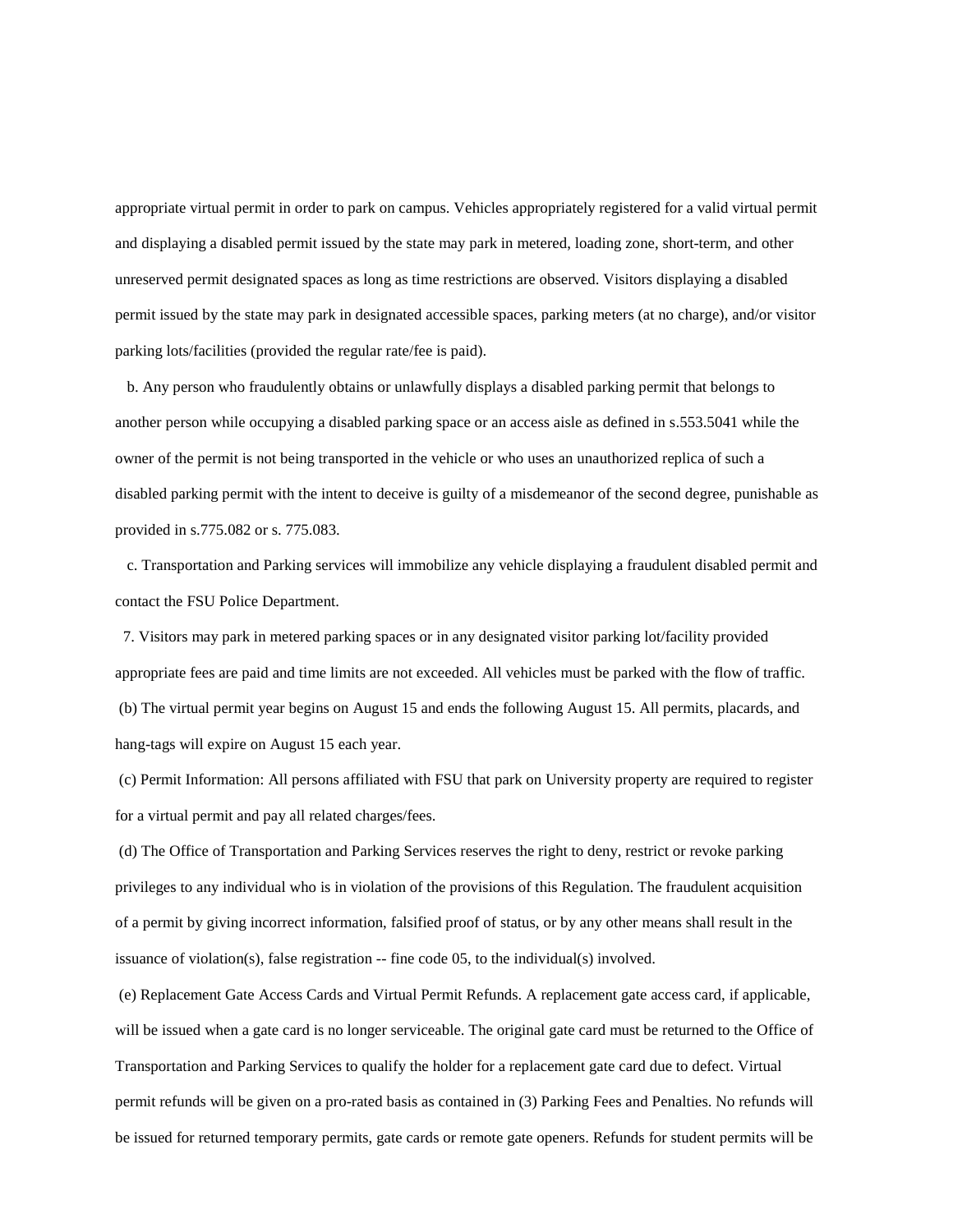given on a pro-rated basis as contained in (3) Parking Fees and Penalties (for the separate parking fee portion) and be consistent with the University refund policy for local fees (for the Transportation Access Fee portion). (f) Virtual Permit Classifications.

1. Faculty, Administrative and Professional personnel, and University Support Personnel System staff are eligible to register for "RP" virtual permits. Faculty, Administrative and Professional personnel, University Support Personnel System staff, Non-Student OPS employees of recognized FSU affiliated organizations or contracted services are eligible to register for "R" virtual permits. Both the "RP" and "R" virtual permits authorize parking only in designated "R" parking areas (as identified by red stall lines and/or entrance signage) or in areas specified for shared parking (as identified by alternating red and white stall lines and/or entrance signage). In order to be appropriately registered for an "RP" or "R" virtual permit, the employee must provide the make, model, color, year, and license plate of each vehicle registered to the virtual permit (up to five vehicles per permit) and pay all required fees.

2. Visitors are eligible to purchase a "V" parking hang-tag, authorizing parking only in designated "W" and non-gated "R" parking areas. Faculty, staff and student affiliates, as well as employees of FSU affiliated organizations or contracted services, are not eligible to purchase a "V" hang-tag.

3. Students and Non-Student OPS employees are eligible to register for "W" virtual permits. Vehicles that are registered to a "W" virtual permit are authorized to park in designated "W" parking areas (identified by white stall lines and/or entrance signage) between the hours of 5:45 AM and 12:00 a.m. on all class days in areas designated for commuter parking and 24-hours per day in areas designated for overnight parking. "W" virtual permits can also park in areas specified for shared parking (as identified by alternating red and white stall lines and/or entrance signage).

 4. Persons with FSU retired status who are no longer receiving any form of financial compensation for active employment may purchase an Emeritus or "E" virtual permit. The "E" virtual permit authorizes parking in any designated non-reserved faculty/staff parking area.

 5. Individuals operating motorcycles, mopeds or motor scooters may purchase an "MC" permit authorizing parking in motorcycle parking spaces only. All faculty, staff, students, and Non-Student OPS employees of recognized FSU affiliated organizations or contracted services will be issued an "MC" adhesive style parking decal. Motorcycle permits shall be visibly affixed to the license plate on the registered vehicle.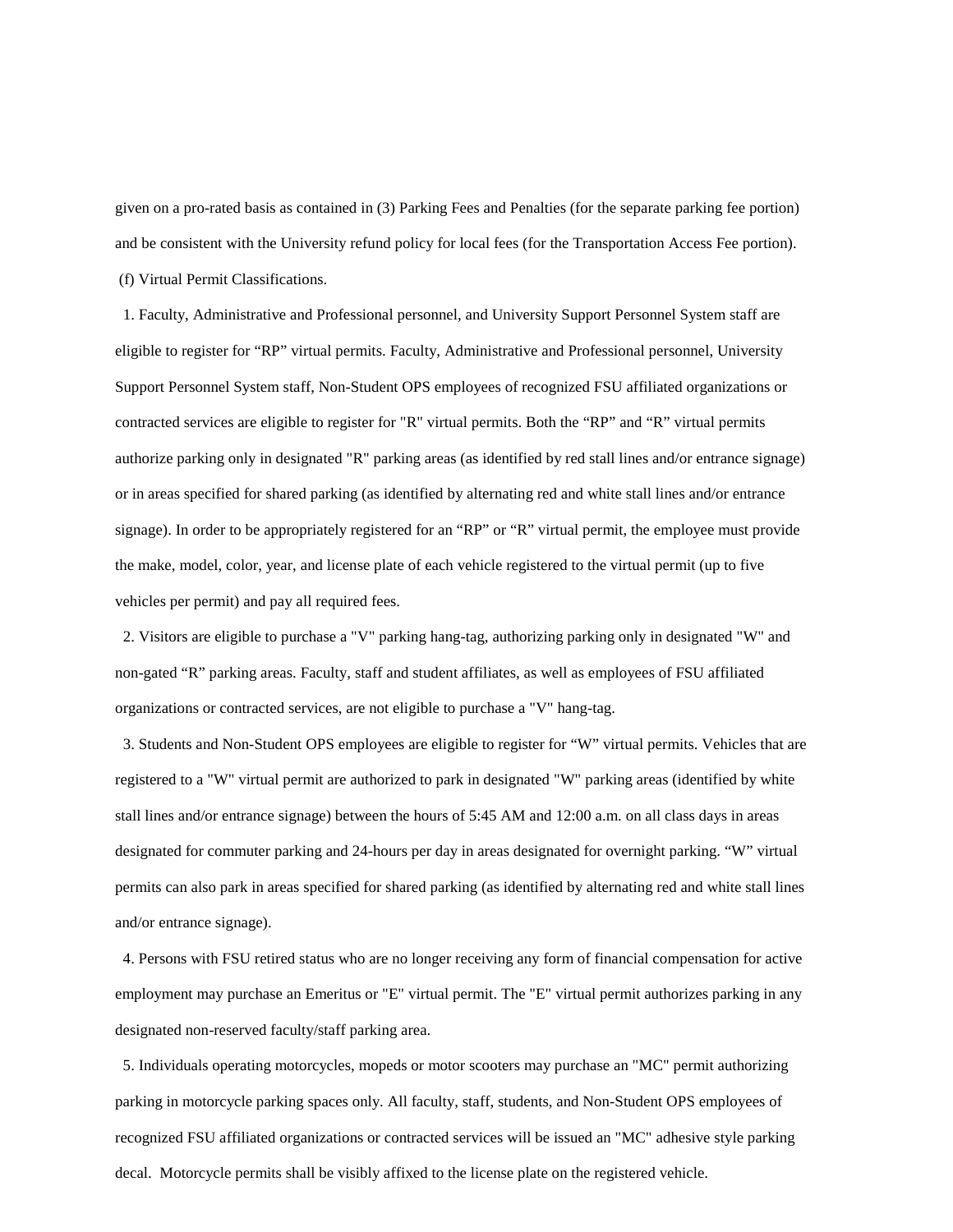6. A temporary parking permit must be obtained when a substitute vehicle is parked on campus in lieu of an appropriately permitted vehicle. Temporary parking permits provide the same parking and driving restrictions as do virtual permits, based on the parking access provided to the virtual permit registrant. Except as otherwise stated, temporary permits are issued for a maximum of 10 working days per academic year. Anyone requesting a temporary permit for more than 10 working days must file a written statement certifying the extraordinary circumstances for the extension and certifying that the temporary permit and the registered virtual permit will not be used on campus simultaneously during the period. There is no charge for a temporary permit issued to virtual permit registrant for use on a substitute vehicle for a maximum of 10 working days per year.

 7. Commercial vendors and sales and service representatives are eligible to purchase commercial ("C") hangtags. Vehicles bearing "C" hang-tags may park in any designated, non-gated unreserved parking space on campus. Commercial hang-tag holders may also utilize designated loading areas for 20-minute periods only, short-term parking spaces (2 hour maximum), and unreserved service vehicle spaces, as well as parking meters and visitor parking lots/facilities (provided appropriate fees are paid).

 8. Loading Zone hang-tags may be purchased on an individual basis to afford access to designated loading zones for loading or unloading of materials or equipment. "LZ" hang-tags are not valid in any other parking spaces on campus.

9. Service vehicle hang-tags may be purchased by eligible service and technical support representatives. Vehicles bearing a valid "SV" hang-tag are eligible to park in designated unreserved service vehicle spaces with no time restriction and loading zones for a maximum of twenty (20) minutes. "SV" hang-tags are not valid in any other parking spaces on campus.

 10. Departmental hang-tags may be purchased by eligible FSU departments for use by employees to conduct departmental business. Vehicles bearing a valid departmental hang-tag are eligible to park in unreserved "R" parking spaces and loading zones for a maximum of twenty (20) minutes.

 11. Back-in hang-tags may be purchased by individuals with valid FSU virtual permits. Vehicles bearing a valid back-in hang-tag are authorized to park in appropriate campus parking lots a back-in style. Back-in hangtags are not valid in parking garages or in parking lots with angled parking spaces.

 12. Temporary handicapped parking placards or hang-tags will be issued by the Office of Transportation and Parking Services, upon determining eligibility, for a period not to exceed 21 calendar days. To be eligible to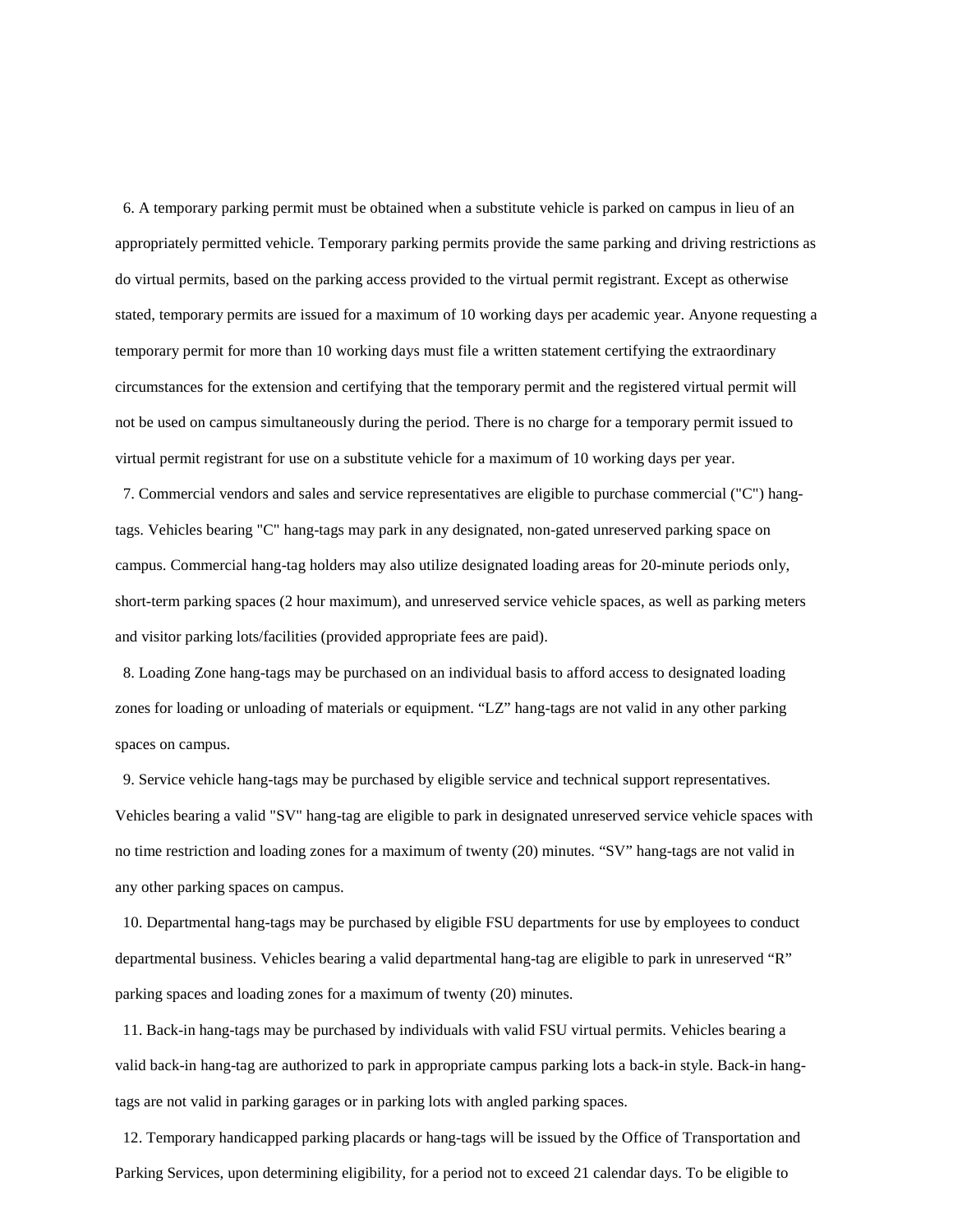apply for a temporary handicapped parking permit, the individual must have properly registered and paid for a valid virtual permit. Extension of the eligibility of a temporary permit for more than 21 calendar days will only occur upon receipt of a duly executed Florida Department of Highway Safety and Motor Vehicles Form 83039 S, which is incorporated herein by reference which contain "Disabled Person's Parking Permit a Physician's Statement of Certification", for issuing disabled parking permits at which time a placard or hang-tag will be issued for an additional period not to exceed 35 calendar days. This temporary handicapped parking permit is non-renewable.

(g) Virtual permits, motorcycle permits, parking placards and hang-tags are issued to specific individuals or departments/organizations and are not transferable. The registered owner of the virtual permit, motorcycle permit, parking placard or parking hang-tag accepts responsibility of all fines when the permit is used by or displayed on any vehicle.

(h) An individual may purchase and maintain only 1 automobile virtual permit and 1 motorcycle permit at a time during each permit year. This excludes any replacement permits issued.

(i) On the day preceding a home football game (including the spring football game) or as designated on lot/facility entrance signage, all vehicles must be removed by 11:59 PM in designated football lots. A map of football parking lots and facilities will be available on the Office of Transportation and Parking Services website.

(j) Back-in Parking Limitations. Vehicles cannot back-in park in any campus parking lots without the appropriate "back-in" parking hang-tag. Vehicles cannot back-in park in any parking garages at any time, regardless of whether or not a "back-in" parking hang-tag is displayed. Vehicles cannot back-in park in any parking lots with angled parking spaces at any time, regardless of whether or not a "back-in" parking hang-tag is displayed.

(3) Parking Fees and Penalties.

(a) "W" Student Transportation Access Fee. To be assessed each semester to all registered students. At the beginning of each academic year or upon the first registered semester for the academic year a virtual permit can be obtained by each student who has registered for classes. Each student who registers for a virtual permit and pays all related fees/rates shall be granted a "W" virtual permit for their automobile. Students owning only a motorcycle must request a "MC" permit at the time of issuance and pay all related fees/rates. If a student owns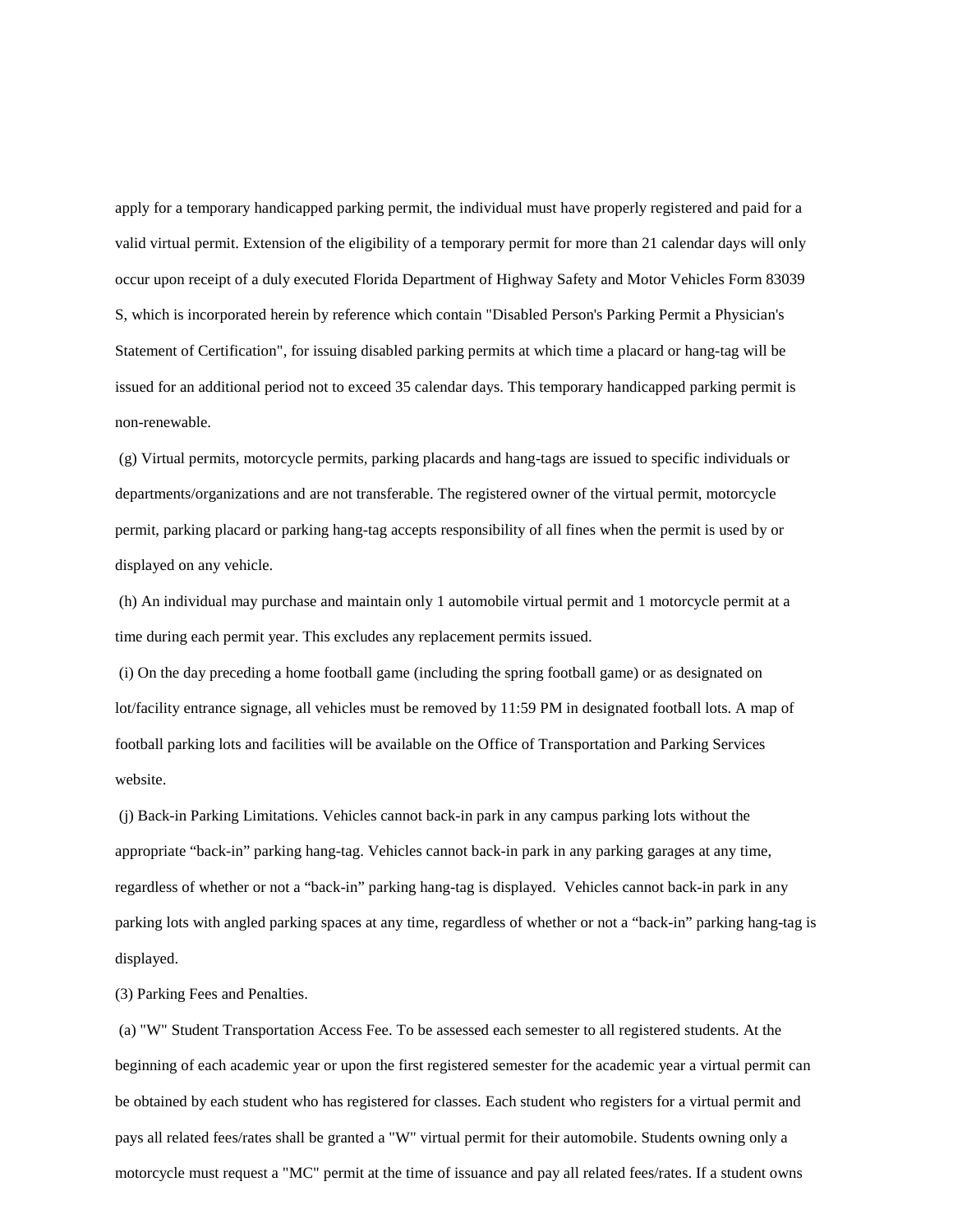both an automobile and a motorcycle, they shall have the option to purchase both a virtual permit for their automobile and a "MC" permit for their motorcycle. It is the responsibility of the student to properly register their vehicle for a virtual permit and/or retrieve the "MC" parking permit from the designated point of distribution. All annual permits shall expire on August 15 of each year.

(b) Fees for Transportation Services. The fees assessed for each type of parking credential, with the exception of the Student Transportation Fee and departmental charges, are subject to a sales tax mandated by the State Legislature. All transportation fees shall be posted on appropriate websites. Any fee increase/decrease to the Student Transportation Fee(s) shall be approved by the Board of Trustees. The University President or designee shall have the authority to regulate all other fees associated with Transportation and Parking Services. (c) Fees for Visitor Parking Spaces/Lots/Facilities, Contractor Parking, and Special Event Parking. Fees for visitor, contractor, and event parking passes, parking meters, designated visitor parking lots/facilities, and campus special event reservations shall be determined by the Director of Transportation and Parking Services. All visitor, contractor and event parking rates will be posted on parking meters, at the entrance of each visitor lot/facility, and on the Transportation and Parking Services website, as appropriate.

(d) Refund of Fees.

1. The Student Transportation Access Fee refund policy will be in accordance with University refund guidelines for local fees.

2. Virtual permits, parking placards, and parking hang-tags purchased on an annual or semester basis will be prorated on a monthly scale and must be deactivated for a refund at the Office of Transportation and Parking Services by the last day of the month to receive credit for future months. Gate cards and remote gate openers must be returned at the same time as fees are refunded or when parking is canceled.

3. No refunds will be issued for temporary permits or payroll deducted permits.

(e) Towing and Related Charges. If a vehicle is towed from University property, the standard towing fees will be paid by the owner or user of the vehicle directly to the commercial towing companies providing services authorized at the request of the University.

(4) Operation of Vehicles. Persons who drive vehicles on campus are subject at all times to the motor vehicle laws of the State of Florida, the Regulations of Florida State University and to the ordinances of the City of Tallahassee, where applicable.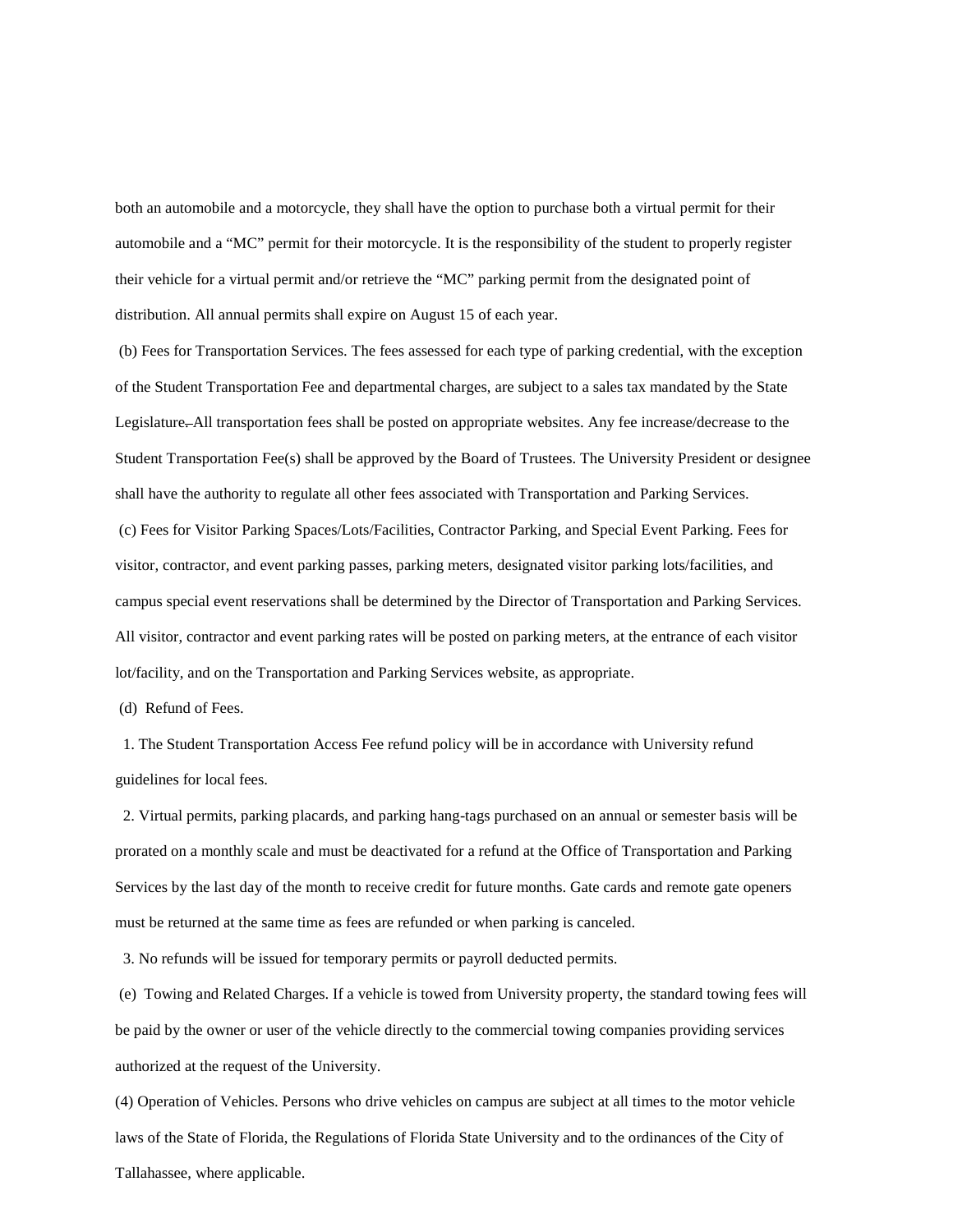(5) Parking of Vehicles.

(a) FSU reserves the right to regulate the use of any or all parking facilities, including the right to deny or revoke vehicle parking privileges to an individual or groups of individuals and to reserve parking facilities for the exclusive use of selected and designated individuals.

(b) The responsibility of locating a legal parking space rests with the operator of the motor vehicle. Lack of space will not be considered a valid excuse or reason for violating any parking regulation.

(c) Wrecker Services. Due to the nature of the University's on and off street parking control activities the University utilizes local wrecker services on a rotational basis.

(d) Vehicles parked in violation of the provisions of this Regulation, abandoned on campus, deemed as a safety hazard by the FSU Police Department or Environmental Health and Safety, or failing to be registered for a valid virtual permit or display a current and valid parking placard or hang-tag shall be towed away and placed in commercial or University storage. Towing and storage charges, and any appropriate University fines, will be borne by the vehicle owner and must be paid before the vehicle will be released.

(e) All parking and traffic regulations apply 24 hours a day, 7 days a week except as follows:

1. "R" parking areas are reserved for the use of vehicles registered for "R", "RP", and "E" virtual permits, or vehicles displaying placards and hang-tags that provide parking in "R" parking areas, between the hours of 7:30 AM and 4:30 PM on all class days, examination periods, semester breaks and registration periods. "V" hang-tags may utilize ungated "R" parking areas only. These areas are delineated by signs and/or red parking lines. After 4:30 PM Monday through Friday, all valid FSU virtual permits, placards, and hang-tags are honored unless otherwise noted by signage.

2. "W" parking areas are reserved for the use of vehicles registered for valid "W" virtual permits, or vehicles displaying placards and hang-tags that provide parking in "W" parking areas, between the hours of 7:30 AM and 4:30 PM Monday through Friday. These parking areas are delineated by signs and/or white painted parking lines.

3. Shared parking areas are reserved for the use of vehicles registered for valid FSU virtual permits, or vehicles displaying placards and hang-tags that provide parking in shared parking areas, between the hours of 7:30 AM and 4:30 PM Monday through Friday. These parking areas are delineated by signs and/or alternating red and white painted parking lines.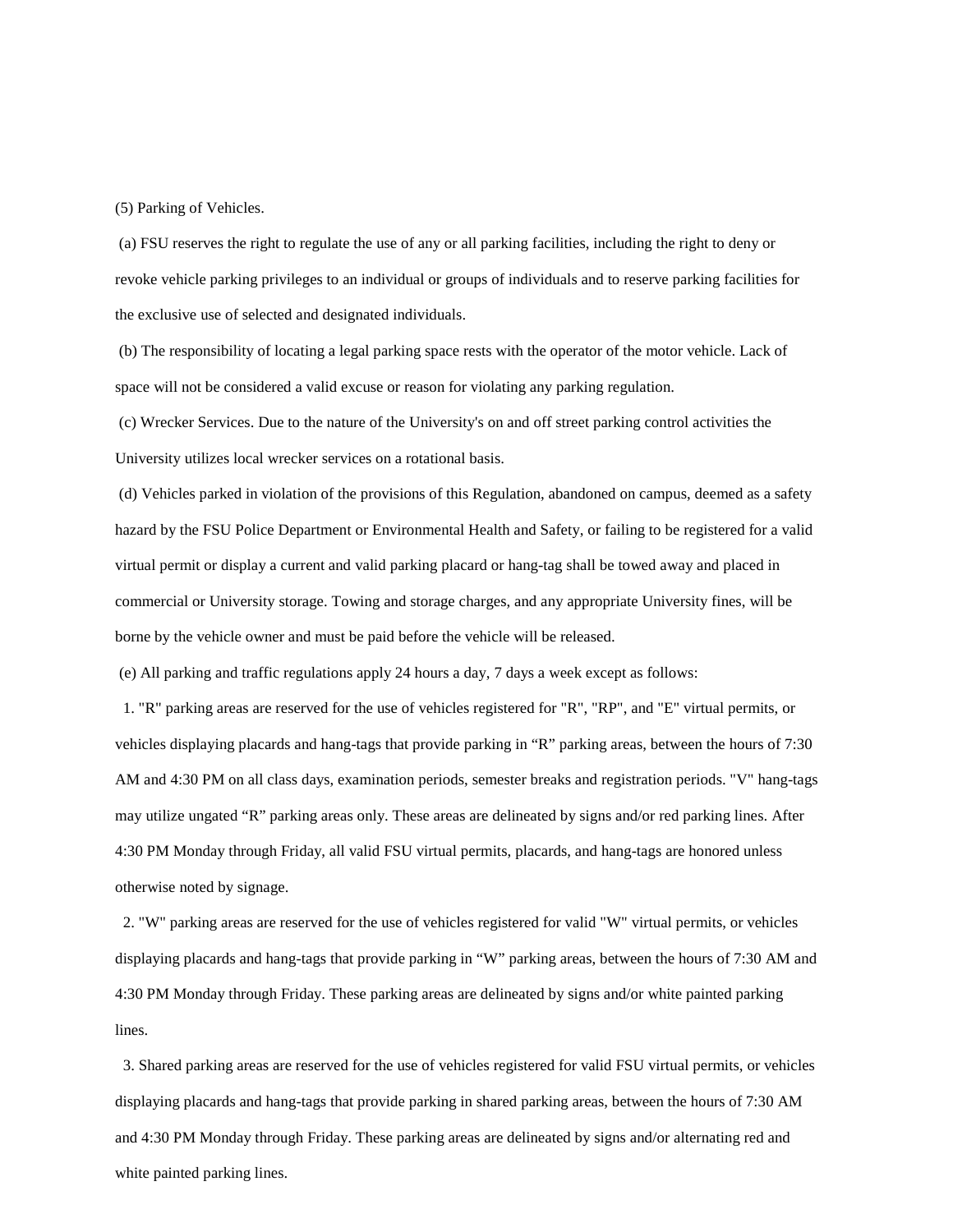4. Between 4:30 PM and 6:00 PM all parked vehicles must be registered for a valid FSU virtual permit or display a valid parking credential and may park in any marked space in any unreserved parking area without regard to permit designation and may park in general metered spaces without charge. Reserved and disabled parking regulations are still enforced.

 5. Between 6:00 PM and 7:30 AM, no virtual permit or valid parking credential is required to park in any marked space in any unreserved parking area. Metered spaces may be used without charge. Reserved and disabled parking regulations are still enforced.

(f) General handicapped spaces are restricted 24 hours a day, 7 days a week to vehicles bearing valid State disabled parking permits as provided in section (2)(a)6 of this Regulation, or temporary disabled parking permit as provided in section (2)(f)11.

(g) General disabled spaces may be designated as time limited. The time limitation will be posted on the sign. Vehicles parked in the time limited disabled space for longer than the maximum time are subject to the issuance of a fine code (01) citation. Accessible spaces in gated lots shall be designated for faculty, staff or student affiliates whose vehicle is properly registered to a valid FSU virtual permit and valid Department of Motor Vehicle Disabled Parking Permit. Vehicles without a valid FSU virtual permit are not authorized to park in the restricted handicapped spaces.

(h) Spaces reserved for individuals, University/State vehicles or specific University facilities are restricted 24 hours per day, 7 days a week, unless otherwise posted.

(i) Motorcycle, moped, or motor scooter spaces are restricted to motorcycles, mopeds or motor scooters 24 hours per day, 7 days a week. Motorcycles, mopeds, or motor scooters may park in metered spaces as long as all fees are appropriately paid. Motorcycles may not park in non-metered automobile spaces and may not park in any gated lot or facility.

(6) Fine Structure.

(a) The following practices are specifically prohibited. The fine for each infraction shall be as follows:

1. Parking illegally on University property to include but not limited to: parking without a valid virtual permit, parking placard, or parking hang-tag in restricted lots; parking multiple vehicles on campus that are assigned to a single virtual permit; back-in parking without authorization; back-in parking in a campus parking garage or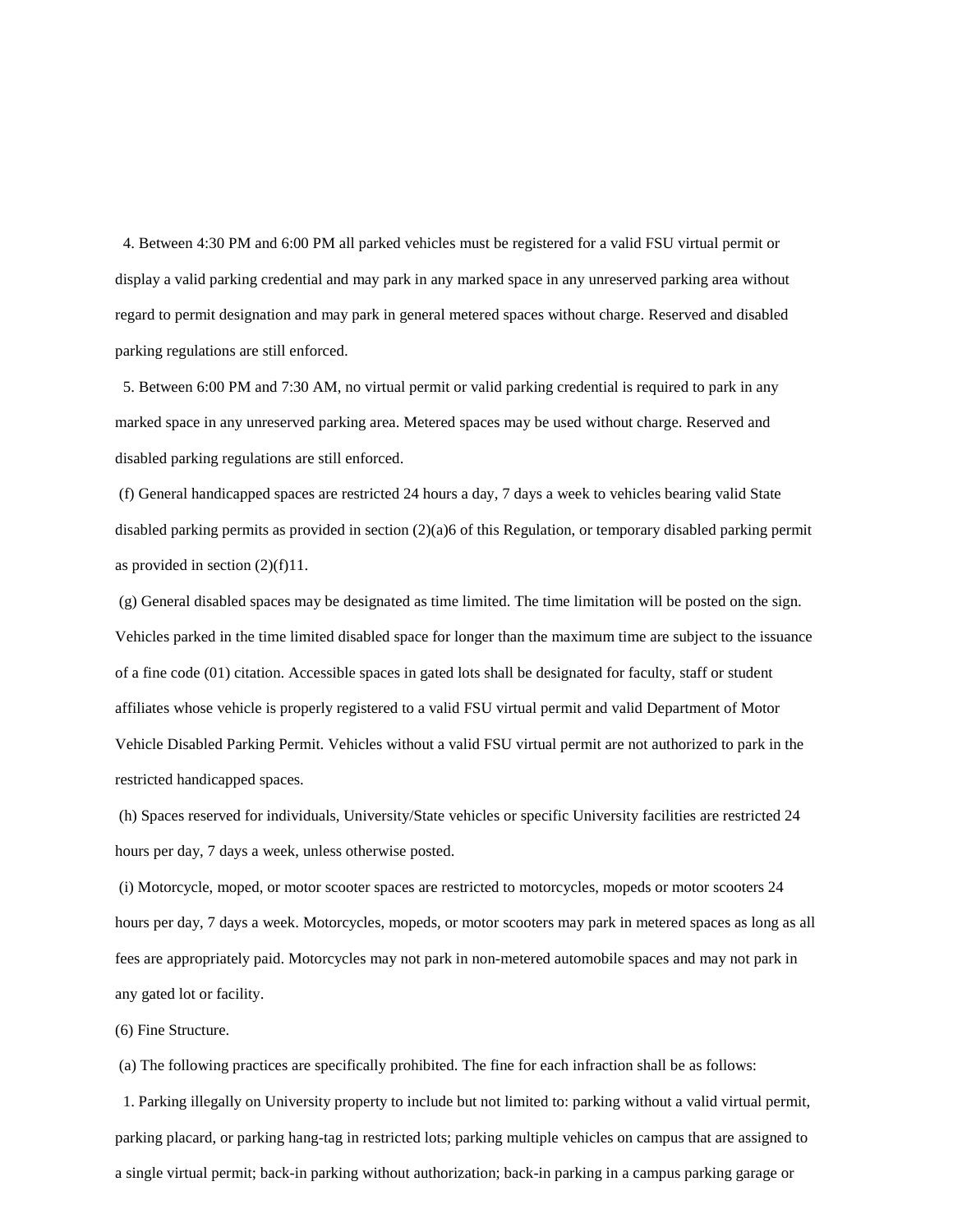parking lot with angled parking; parking in an access lane; blocking access to spaces, lots, facilities, drive aisles, or streets; parking without the appropriate virtual permit, parking placard, or parking hang-tag for the space, lot, or facility used; obstructed license plate; virtual permit vehicle information entered incorrectly; improper parking in a loading zone; parking on lawns, landscape or sidewalks; parking in a "No Parking" or nondesignated parking area; overtime parking in a metered space or time limited space -- fine code 01. The fee assessed for this violation: \$30.00.

2. Boot Fee. Administrative charge for vehicle that is immobilized for unpaid parking citations. Citation is placed on identified vehicle and the payment must be paid with other outstanding citations before the boot is removed from the vehicle. Fine code 02 violation. The fee assessed for this violation: \$50.00.

3. Parking in a fire lane or any area designated and marked as a fire lane -- fine code 03. The fee assessed for this violation: \$100.00.

4. Parking in a disabled space without authorization, blocking disabled spaces or access aisles, or with a disabled permit being used fraudulently -- fine code 04. The fee assessed for this violation: \$250.00.

5. False registration. Falsification of proof of status to obtain an FSU virtual permit, motorcycle permit, parking placard, or parking hang-tag or purchase of a virtual permit, motorcycle permit, parking placard, or parking hang-tag by an authorized individual for use by or resale to an unauthorized individual. Failure to provide correct vehicle information within seven working days. Use of a parking permit, placard, or hang-tag listed as stolen or lost. Use of an altered or forged parking permit, placard, or hang-tag. Misuse and fraudulent use of a virtual permit, motorcycle permit, parking placard, or parking hang-tag or unauthorized use or possession of a gate opening device -- fine code 05. The fee assessed for this violation: \$100.00.

 6. Parking in a designated reserved space, reserved lot/facility, or bagged meter -- fine code 06. The fee assessed for this violation: \$100.00.

 7. Parking in designated bus loading zone during operating hours -- fine code 07. The fee assessed for this violation: \$100.00

(b) Late Fee. A \$10.00 late fee is assessed on all parking citations that are unpaid or uncontested after thirty (30) calendar days from issuance.

(7) Disposition of University Parking Citations.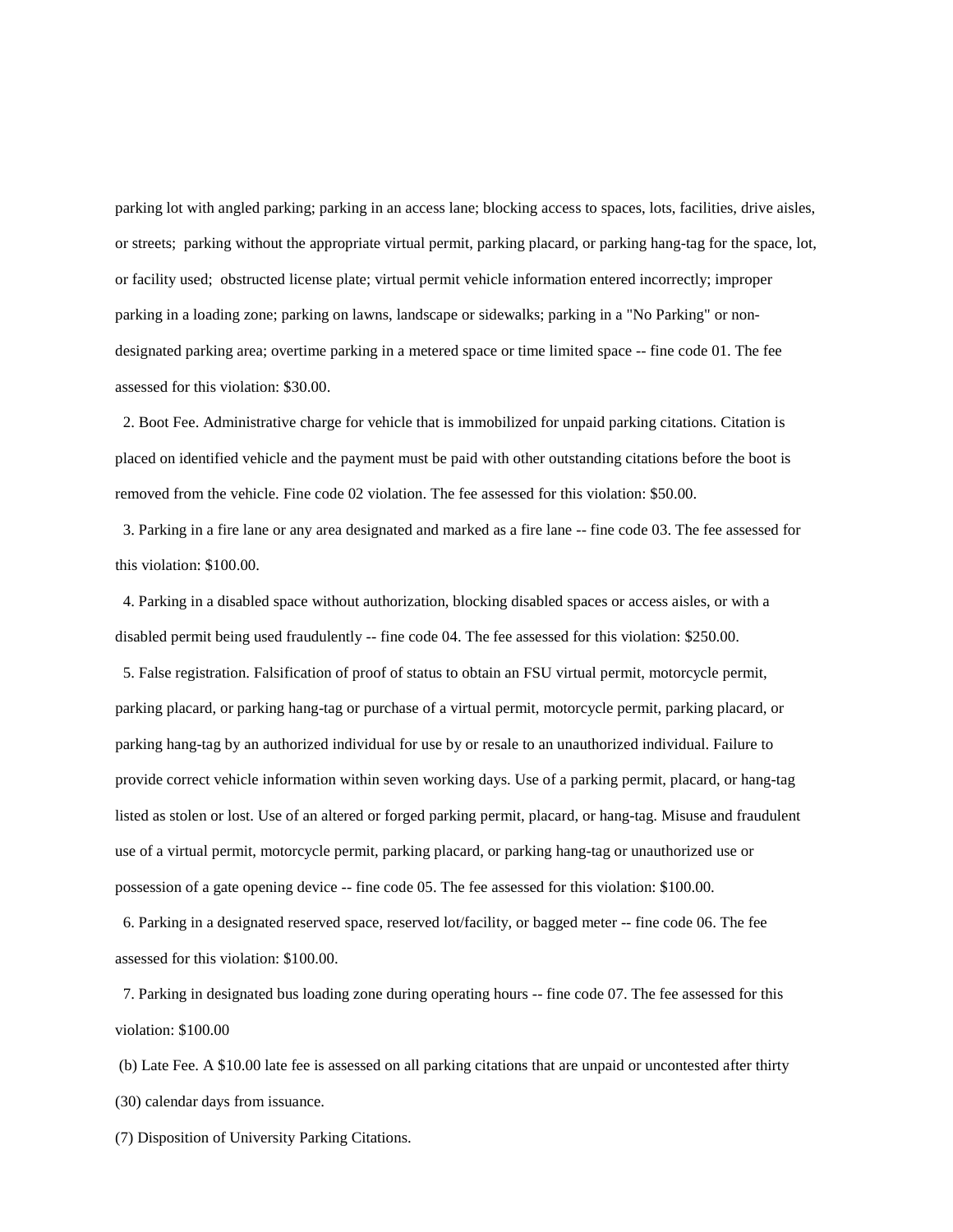(a) Uncontested. Persons wishing to pay the fine for any University Parking Citation shall do so at Student Financial Services or designated point of payment, in accordance with the schedule of fines.

(b) Contested. Any person wishing to contest a University Parking Citation shall proceed as follows:

1. Notice. Such person shall, within 30 calendar days from the date on which the citation was issued, file a written notice of election to contest the citation with the Office of Transportation and Parking Services.

2. The Florida State University Parking Violations Appeal Form, identified as FSU Form No. MP-03, Eff. 8- 89, and the instructions contained therein are adopted by reference. Copies of the form may be obtained from the Florida State University Office of Transportation and Parking Services, Tallahassee, Florida.

3. Disposition by Director. The Director or designee shall review timely received written appeals or completed Form MP-03, and as soon thereafter as practicable, issue a written finding that the person charged is either in violation or not in violation of the University parking Regulation designated on the citation. Any person found to be in violation shall within 14 calendar days of issuance of the Director's written findings, either pay the applicable fine or give notice of his or her intent to seek review by the Transportation Violations Appeals Board. Such notice shall be given by completing a Transportation Violations Appeals Board Form MP-01 and filing it with the Board Coordinator. At the time of filing Form MP-01, if applicant wishes to have the issuing officer present at the Appeal Board hearing they must specifically indicate this request on Form MP-01. This is the only time the request can be made.

4. The Florida State University Transportation Violations Appeal Board Form, identified as FSU Form No. MP-01, Eff. 8-89, and the instructions contained therein are adopted by reference. Copies of the form may be obtained from the Florida State University Office of Transportation and Parking Services, Tallahassee, Florida. 5. Transportation Violations Appeals Board. Any person for whom an appearance before the Board has been scheduled may appear personally, or submit a written presentation, or both. Any person making a written submission only, must submit it to the Board Coordinator at least 1 working day prior to the date on which the appearance is scheduled. A person appearing in person before the Board desiring to have the presence of the issuing officer at the hearing must request the presence of the officer at the time of scheduling the date and time of hearing. This request will be indicated on the filed Form MP-01. If an individual indicates a desire to appear personally, the Coordinator will schedule an appearance and give the person written notice of the date, time, and place thereof. A person appearing in person before the Board may also introduce witnesses, but shall be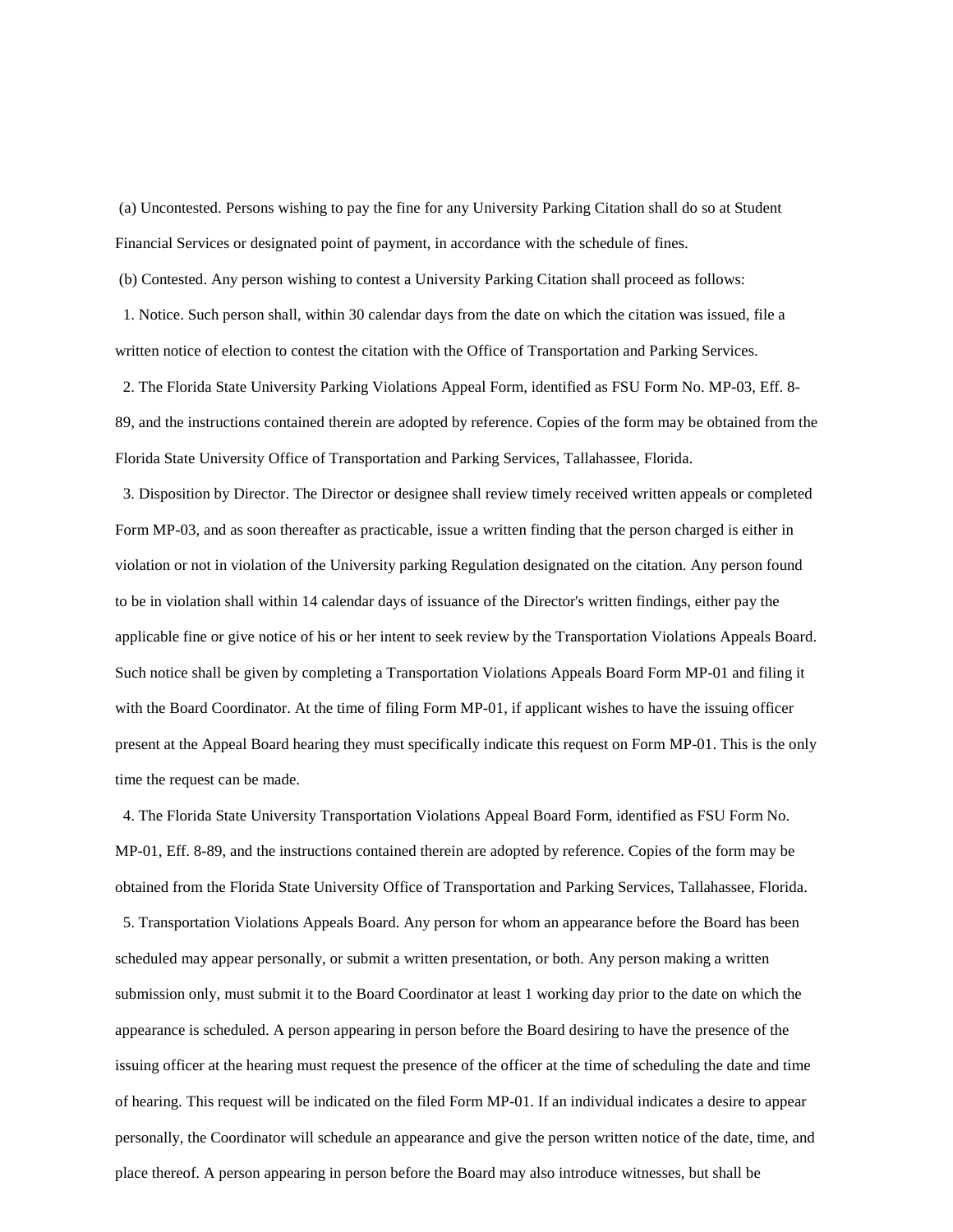responsible for securing the presence of such witnesses. In any appearance before the Board, whether in person or in writing, a person may raise any matter relevant to the Board's decision. Any person who is unable to appear personally at the time scheduled, but wishes to do so, can reschedule an appearance by contacting the Board Coordinator at least 3 working days prior to the originally scheduled appearance and showing good cause why the appearance should be rescheduled. The Board shall have the authority to continue any person's appearance to a subsequent date, time, and place, whenever the Board Chairperson determines that such a continuance is necessary to dispose of the matter. The Appellant may only cancel and have rescheduled one Board hearing. After one such cancellation the Board will proceed with the rescheduled hearing and in the absence of the Appellant, will consider the Appellant's completed Transportation Violations Appeal Form MP-03 as the Appellant's appeal presentation. After the conclusion of a proceeding before the Board, the Board shall issue in writing its decision to either affirm the Director's findings, affirm the Director's decision and reduce the fine, or reverse the Director's decision and dismiss the citation. The decision of the Board shall be final. The proper initiation of a proceeding to contest a citation shall serve to suspend the 14 working day deadline for timely payment of fines for the period that the proceeding is pending.

(c) Automatic Adjudication. All persons are subject to an automatic adjudication of guilt for failure to respond to a citation within 30 calendar days following the violation. In such case, the appropriate fine, plus an additional penalty, shall be imposed. Any person who is automatically adjudicated guilty may appeal in writing to the Transportation Violations Appeals Board for waiver of the automatic adjudication of guilt and the additional penalty. This appeal must be made within 180 calendar days from the date of the issuance of the citation. If the Board determines that there are extenuating circumstances justifying a waiver, the individual shall be given the prerogative of appealing the citation itself to the Board.

(d) Confidentiality. In any case in which a student is the alleged violator, the records of proceedings before the Director and the Board shall be disclosed only in accord with Sections 1002.22 and 1006.52, Florida Statutes. (e) Non-Compliance, Sanctions. In addition to the obligation to pay the appropriate fine and penalty, the following additional actions shall be taken and sanctions imposed in the following circumstances:

1. In the case of a person who fails to either pay the applicable fine or give notice of his or her election to contest a University Parking Citation, within 30 calendar days of the date of issuance of such citation; or who fails to pay the applicable fine within 30 calendar days of the date of issuance of written decision of the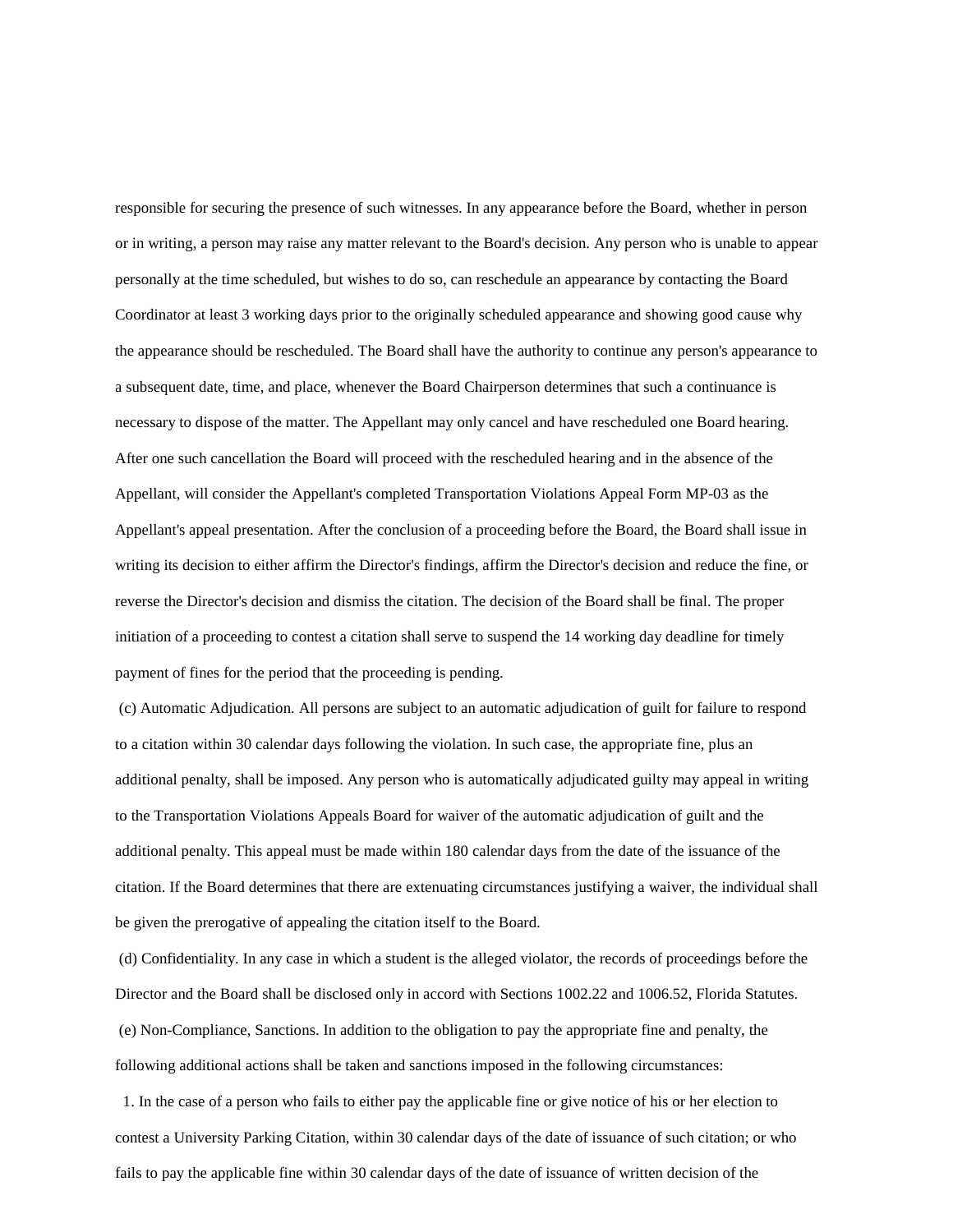Transportation Violations Appeals Board, affirming the individual's adjudication of violation, the Director of Transportation and Parking Services is authorized to revoke, suspend, or restrict the on-campus driving and parking privileges of such individual and take such further action as necessary to enforce the revocation or restriction of privileges and shall cause the matter to be referred as appropriate to the University Controller, the Dean of Students or the University Personnel Relations Department, or some combination thereof, for further action.

2. All matters so referred to the University Controller shall be deemed to be accounts receivable and the Controller shall take the necessary action to collect such debts. In the case of students, such necessary action shall include: refusal of permission for such students to register and withholding of transcripts and diplomas from such students until the debt has been paid. In the case of employees such necessary action shall include: involuntary payroll deductions, pursuant to Regulation FSU-2.022, F.A.C., until the debt has been paid.

 3. All matters involving faculty employees shall be referred to the Office of the Dean of the Faculties for appropriate action taken in accordance with applicable provisions of the Florida Statutes, University Regulations governing faculty employment, and any applicable faculty collective bargaining agreement. All matters involving non-faculty employees shall be referred to the Assistant Vice-President and Chief Human Resources Officer or designee for appropriate action taken in accordance with applicable provisions of Florida Statutes, Regulation FSU-4.070, and any applicable collective bargaining agreement.

 4. Following revocation, suspension or restriction of on-campus driving and parking privileges, the Director shall lift said revocation, suspension or restriction once the applicable fines, charges, and penalties have been paid and all other requirements for registration have been met.

5. Either the Director of Transportation and Parking Services or the Parking Violations Appeals Board, shall, for good cause shown, provide for a longer period of time in which to pay the applicable fine. Good cause shall include, but not be limited to: (1) compelling personal or family financial obligations or inability to pay; or (2) percent of fine in relation to an individual's available income exceeds 25%. In such cases, no further sanction or penalty as described herein shall be imposed on account of the outstanding fine, until such time period has elapsed without full payment being made.

6. Immobilization; "Booting". A motor vehicle parked upon the University campus may, at any time, by or under the direction of an officer or staff member of the Department of Public Safety or an employee of the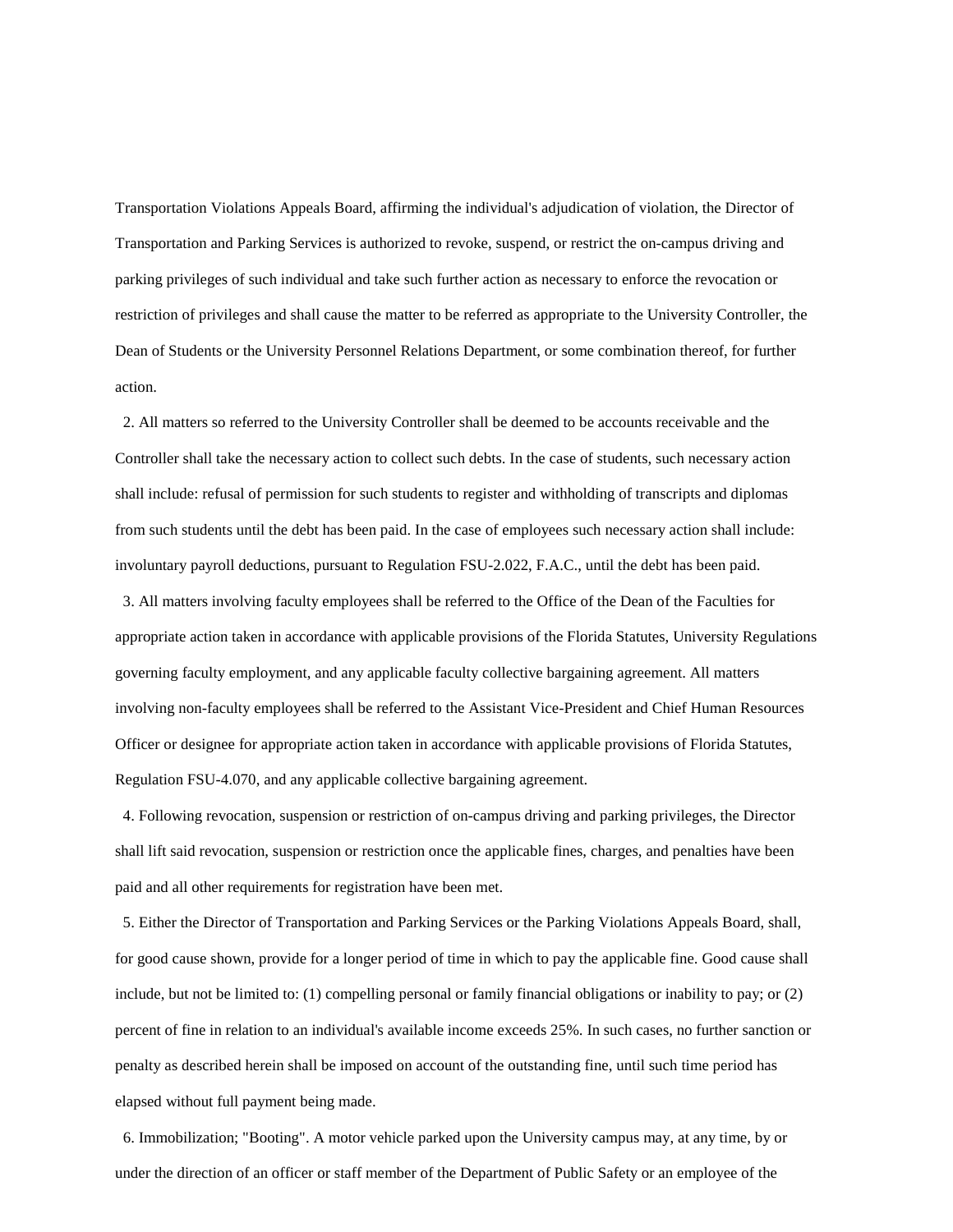Office of Transportation and Parking Services, be immobilized in such a manner as to prevent its operation. A vehicle will be considered "bootable" in accordance with due process and based on a citation history, when 3 or more parking citations are outstanding against a responsible individual or if pending parking citations total \$90.00 or more.

 a. Upon immobilization of such motor vehicle, the officer or employee shall cause to be placed on such vehicle, in a conspicuous manner, sufficient notice to warn any individual that such vehicle has been immobilized and that any attempt to move such vehicle might result in damage to the vehicle and is grounds for criminal charges for grand theft.

 b. The individual responsible for the vehicle shall have the right to a probable cause hearing before the chairperson of the Transportation Violations Appeals Board or his or her designee, provided such a hearing is requested within 15 calendar days from the date the notice of immobilization is received. The purpose of the hearing is to determine if there is probable cause for continued detention of the vehicle. No hearing will be held unless requested in writing by the individual responsible for the vehicle or his or her agent at the Office of Transportation and Parking Services. The hearing shall be held within 72 hours from receipt of said written request, and the decision shall be issued in writing within 24 hours from the close of the hearing. In lieu of the probable cause hearing, or pending such hearing, where probable cause is found at such hearing, the individual responsible for the vehicle or his or her agent may obtain release of the vehicle by depositing security in the amount of immobilization charges and all delinquent fines and penalties to the Director of Transportation and Parking Services, or his/her designee.

 c. If the chairperson or his or her designee finds probable cause to immobilize a vehicle, upon request of the individual responsible for the motor vehicle, a date shall be set for full evidentiary hearing before the Transportation Violations Appeals Board. Pending this hearing, the vehicle may be released as provided in  $(6)(b)$  above.

 d. If no probable cause is found to impound a motor vehicle, it shall be released without requiring the individual responsible for the vehicle to pay the administrative charge for immobilization. If the motor vehicle was previously released upon payment of security, such payment shall be refunded.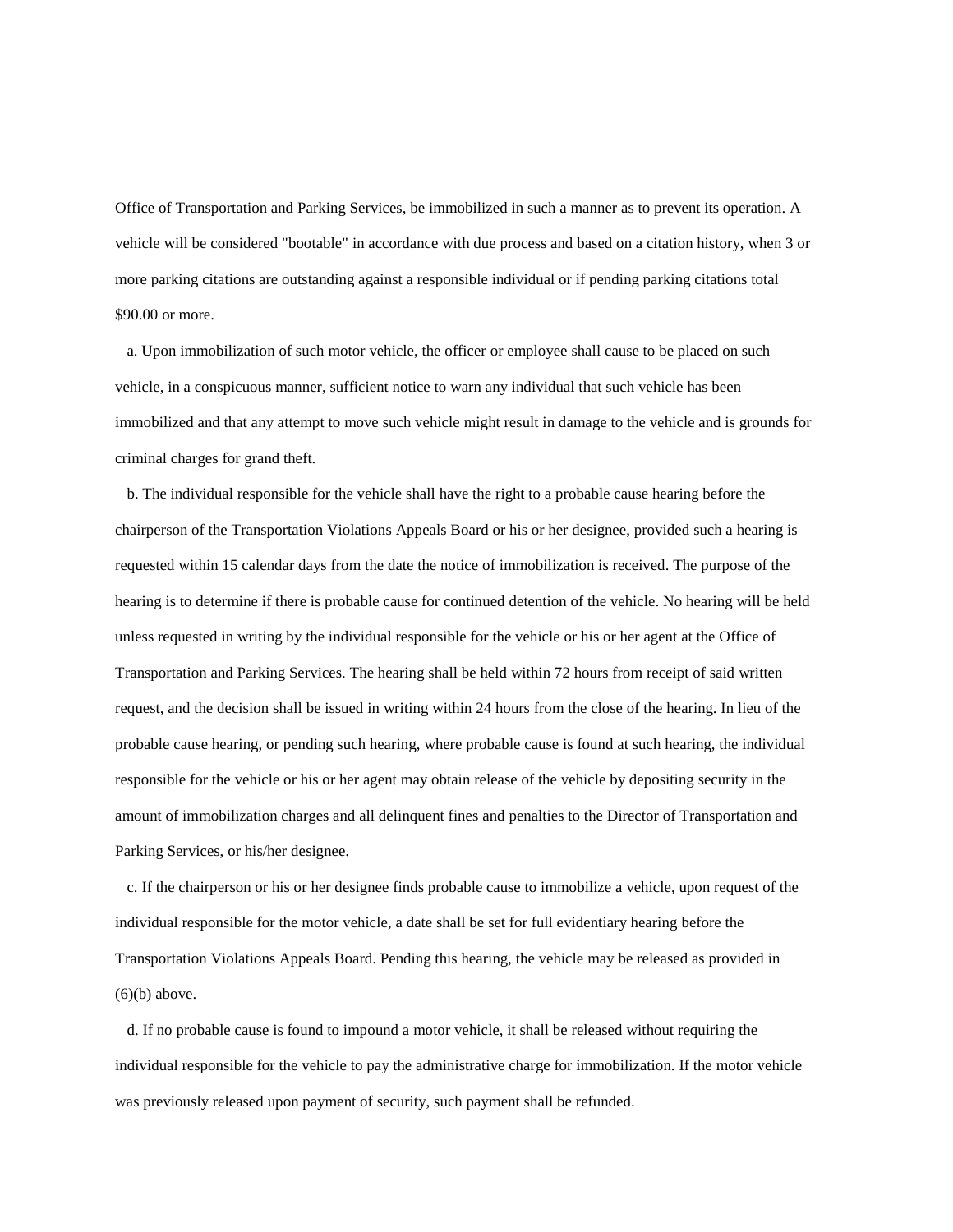e. Failure to request a probable cause hearing within 15 calendar days from the date of the notice of impoundment is received constitutes a waiver of said hearing and the vehicle shall be released only upon payment of the impoundment charges and delinquent fines or penalties.

 f. The immobilization device or mechanism shall remain in place for 48 hours, unless the individual responsible for the vehicle has complied with subsection (b) above. If such compliance has not occurred within 48 hours, the vehicle shall be towed and impounded. This subsection does not preclude the towing in the first instance of the vehicle which, because of the number of outstanding parking citations against it, is subject to towing and impoundment pursuant to the other provisions of this Regulation.

Specific Authority Specific Authority: Art. IX, Sec 7, Florida Constitution, , Florida Board of Governors Regulations 1.001(3)(j), (7)(k), 7.003(9), (10), Florida Board of Governors Regulation Procedure, 7-21-07, Law Implemented 1006.66, 1009.24(14)(r), FS History--New 9-30-75, Amended 3-2-77, 8-28-79, 8-12-85, 4-16-86, Formerly 6C2-2.09, Amended 7-14-87, 8-1-88, 8-1-89, 4-24-90, 11-4-91, 8-17-92, 9-27-93, 12-14-93, 10-28-94, 9-17-95, 8-25-98, 7-20-99, 8-17-00, 8-3-05, 6-9-06, 2-11-2007, 6-13-2008, 6-25-2010, 9-9-2011,6-7-2013, 10- 9-2015

## <span id="page-25-0"></span>**FSU-2.010 Bicycle Parking and Traffic Code.**

(1) General Information.

(a) The provisions of this rule shall be applicable to all persons who operate or park a bicycle on the Florida State University campus at all times, including examination periods, term breaks, and registration periods.

(b) All ordinances of the City of Tallahassee relating to Traffic which are not in conflict with or inconsistent with this rule are made a part thereof and are enforceable as provided herein.

(c) The University reserves the right to designate and regulate the use of all its bicycle parking facilities, including the right to remove, or reallocate parking areas as the need arises. The responsibility of locating legal parking space rests with the operator of the bicycle. Lack of space will not be considered a valid excuse for violating parking regulations.

(d) Definitions.

1. Administering Agency. The Florida State University Department of Public Safety and Department of Environmental Health and Safety and Parking Services are vested with the authority necessary to enforce this rule.

2. Bicycle. Every vehicle propelled solely by human power, and every motorized bicycle propelled by a combination of human power and an electric helper motor rated at not more than 200 watts and capable of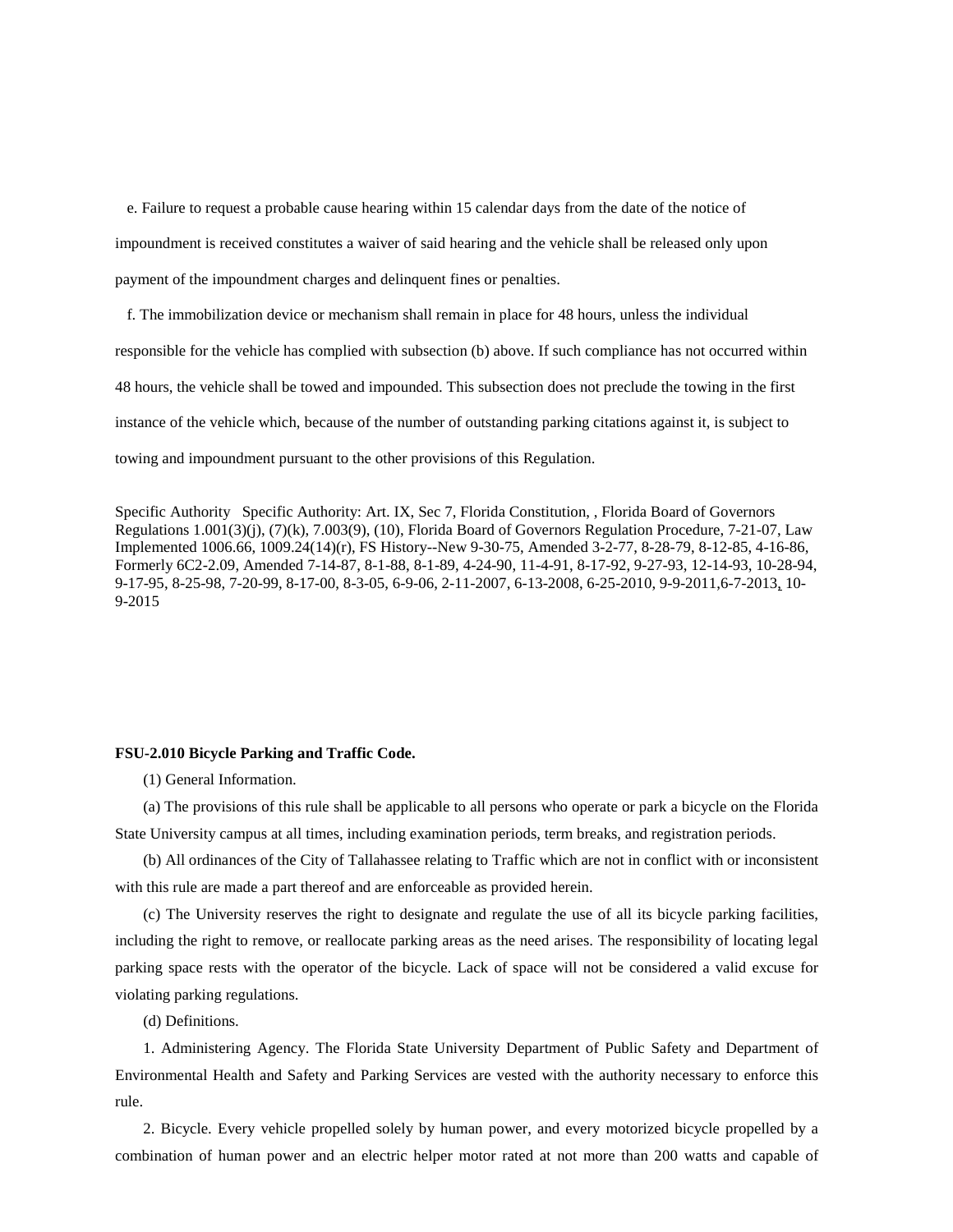propelling the vehicle at a speed of not more than 10 miles per hour on level ground upon which any person may ride, having two tandem wheels, and including any device generally recognized as a bicycle though equipped with two front or two rear wheels. The term does not include such a vehicle with a seat height of no more than 25 inches from the ground when the seat is adjusted to its highest position or a scooter or similar device.

3. Bicycle Lane. That portion of a roadway restricted to the exclusive use of bicycles and so designated by signs and/or markings.

4. Bicycle Path. A route separate from roadways for the exclusive use of bicycles and so designated by signs and/or markings.

5. Campus. All property situated in the Tallahassee area that is under the control of The Florida State University.

6. Dual Use Sidewalk. A sidewalk on which both bicycle and pedestrian traffic is permitted and that is so designated by signs and/or markings.

7. Hazard. When a bicycle is parked or secured by chain or other device in a location the result of which creates a situation of risk, peril or danger of injury or destruction to property.

8. Operator. The person in actual physical control of a bicycle.

9. State. The State of Florida.

10. University. The Florida State University.

11. All other definitions cited in Section 316.003, F.S., and relating to bicycles and other motor vehicles are hereby accepted for use in this rule.

(2) Bicycle Registration.

(a) All bicycles that are operated, parked, or stored on campus by any student or faculty or staff member of the University community are encouraged to voluntarily register their bicycles with the Department of Public Safety or Environmental Health and Safety. Bicycles not owned or operated by a member of the University student body, faculty or staff, or an employee of a University related agency or office can be operated or parked on the campus in accordance with this rule.

(b) The application form includes the following:

1. Full name and address of the owner(s).

2. The owner's FSU ID number.

3. Name and address of the Operator (if different from previous name and address).

4. Make, color, serial number, and model of the bicycle, or other identifying information.

(3) The Operation of Bicycles.

(a) Every person operating a bicycle upon a public street shall do so in accordance with the traffic control devices and rules of the road that are applicable to motor vehicles under Florida law and regulations specified within this rule.

(b) Mounted bicycles shall be operated only on a roadway, bicycle path, bicycle lane, or dual use sidewalk.

(c) A person operating a bicycle shall do so as close to the right hand side of the path, lane, sidewalk and roadway and with the flow of traffic.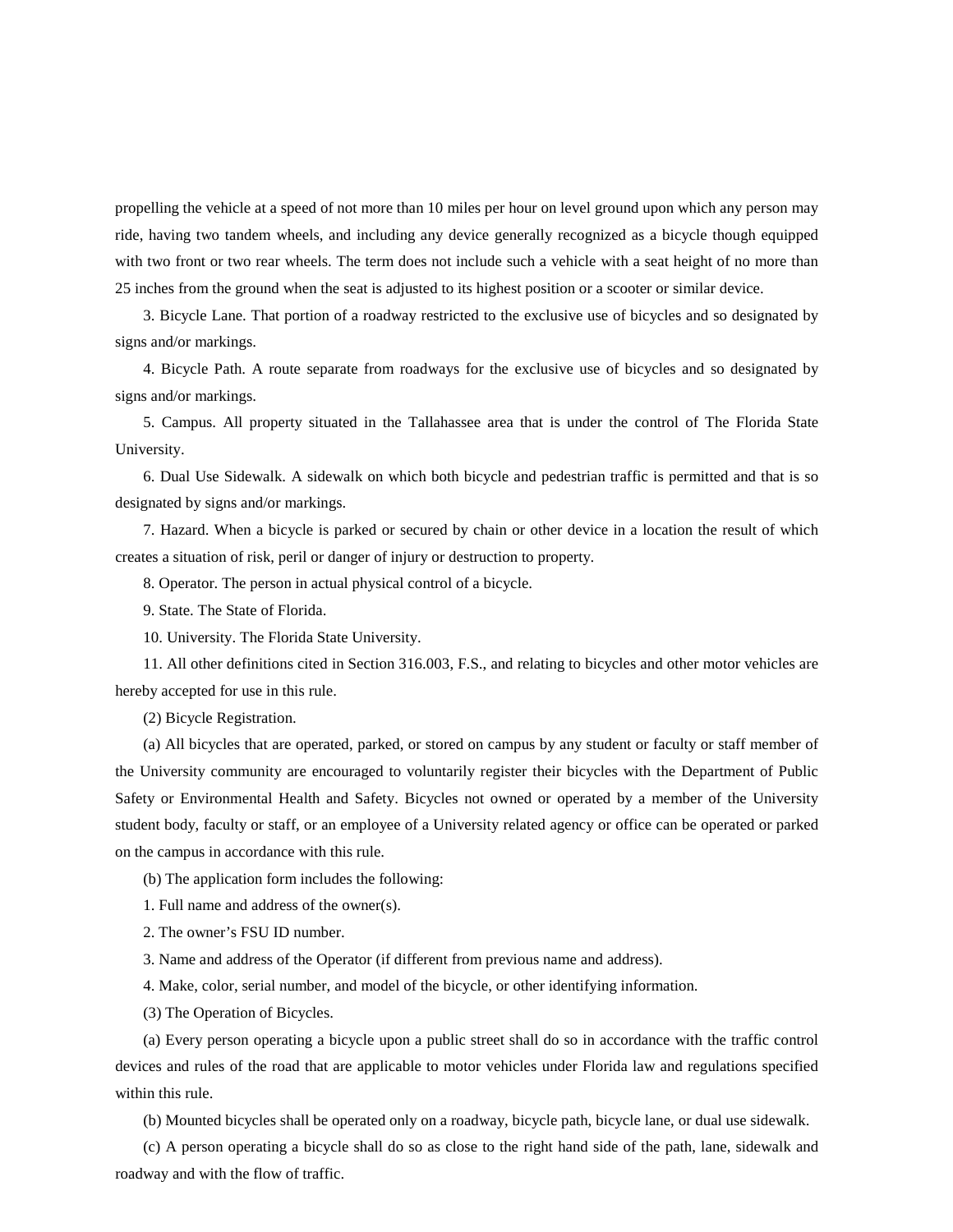(d) Rules of the road applicable to motor vehicles shall apply to bicycles operated on bicycle paths unless this rule explicitly requires a different course of action. Wherever a usable path for bicycles has been provided adjacent to a roadway, bicycle riders shall use that path and not use the roadway.

(e) After sundown, every bicycle shall be equipped with a lamp on the front exhibiting a white light visible from a distance of at least five hundred feet to the front and a lamp on the rear exhibiting a red light visible from a distance of five hundred feet to the rear. A red reflector meeting the requirements of this section may be used in lieu of the red light. All such lamps and reflectors shall be in place and in operation whenever a bicycle is operated after sundown.

(f) All traffic signals, stop signs, yield signs, and other traffic control signs will apply to the operator of a bicycle. Traffic control signs or devices on a roadway parallel to a bicycle path shall also apply to the operator of a bicycle on such a path if that path leads into or crosses an area or street protected by the traffic control device.

(g) The operator of a bicycle shall at all times yield the right-of-way to pedestrians.

(4) Bicycle Parking.

(a) The Florida State University reserves the right to designate and regulate the use of all its bicycle parking facilities.

(b) The responsibility of locating legal parking space rests with the operator of the bicycle. Lack of space will not be considered a valid excuse or reason for violating parking regulations.

(c) A bicycle is forbidden to be parked and/or secured on a handicapped accessible ramp, either in part or totally, or in any manner that would restrict the movement of physically challenged persons.

(d) Bicycles shall be parked so as not to impede any form of pedestrian or vehicular movement. Prohibited areas include any area within six feet in front and to the side of any entrance to or exit from any building, within any sidewalk, on any access or egress ramp, or sidewalks, steps or stairs, in corridors, or motor vehicle parking spaces.

(e) A bicycle should be chained or locked only to a bicycle parking rack or to the locking device provided in bicycle parking areas.

(f) The Department of Public Safety and the Department of Environmental Health and Safety are authorized to cut security devices and remove for impoundment any bicycle parked or stored in violation of this rule. A bicycle will be impounded for any of the following reasons:

1. Parked in a manner so as to create a hazard, as defined in subparagraph  $(2)(f)7$ .

2. Abandoned.

3. Parked in a prohibited area as provided in paragraphs (4)(c) and (d).

(g) A person whose bicycle has been impounded may claim their bicycle within 30 days by contacting the Department of Public Safety or Department of Environmental Health and Safety. The burden of proving ownership shall rest with the person claiming the bicycle.

(h) An impounded bicycle not reclaimed within 30 days shall be considered to be abandoned and shall be disposed of by the University in accordance with Section 705.18, F.S.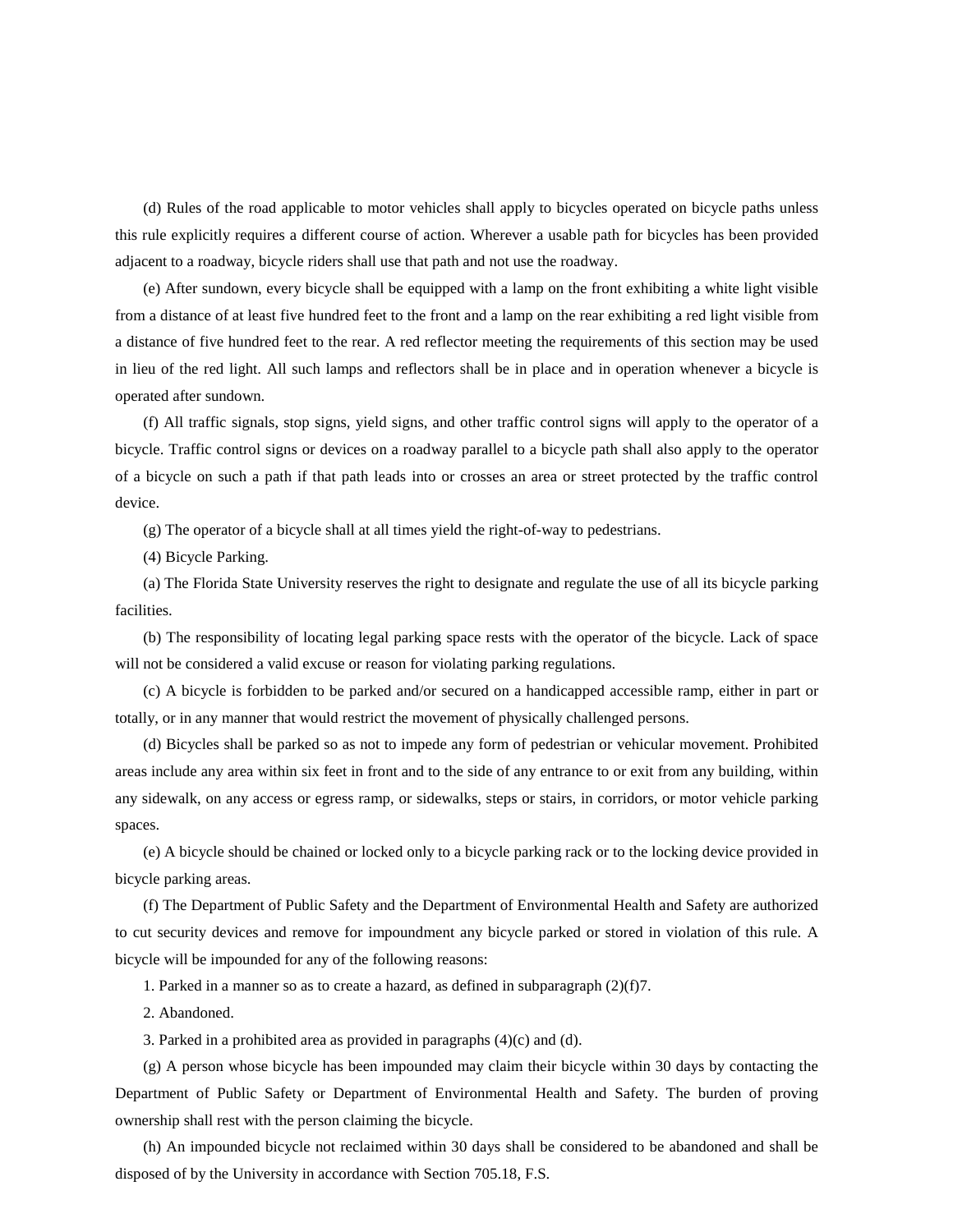(5) Enforcement Procedures.

(a) Any person whose actions result in a violation of this rule will be assessed a fine of \$10.00 per violation in accordance with Section 240.265, F.S.

(b) All fine assessments are payable at Parking Services.

(c) Alleged violators of this rule will have the same avenues of appeal as an operator of a motor vehicle in accordance with FSU Rule FSU-2.009, F.A.C.

Specific Authority BOG Regualtion 1.001(3)(j) Law Implemented 240.263, 240.264, 240.265, 240.266, 705.18 FS. History–New 9-30-75, Formerly 6C2-2.10, Amended 3-7-95.

#### <span id="page-28-0"></span>**FSU-2.011 Facilities Leasing**

(1) The purpose of this Regulation is to implement the delegated authority from the Board of Governors (BOG) to the Florida State University (FSU) found in BOG Regulation 17.001 with respect to leasing of space.

(2) The President or designee may enter into leases for space in a building or any part of a building for use by FSU or its direct-support organizations. However, Leases subject to Section 1010.62, Florida Statutes, relating to revenue bonds and debt, must be approved by the Board of Governors.

(3) The President or designee must first certify that there is no available and suitable university controlled space within a reasonable distance of the need before approving any lease. All leases will achieve best leasing value. "Best leasing value" means the highest overall value to the state based on objective factors that include, but are not limited to, rental rate, renewal rate, operational and maintenance costs, tenantimprovement allowance, location, lease term, condition of facility, landlord responsibility, amenities, and parking. Cost savings related to the university procurement processes are not sufficient justification for direct negotiation.

(4) Leases for space of 5,000 square feet or more in a privately owned building must be competitively procured. Competitive bids shall be awarded to the lowest responsible and responsive bidder; competitive proposals shall be awarded to the most advantageous responsible and responsive proposer based on all criteria in the proposal including price. The university may not negotiate with responding proposers unless the university makes a specific statement why this will achieve best leasing value. Cost savings related to the university procurement processes are not sufficient justification for direct negotiation.

(5) Competitive procurement shall not be required for the following:

(a) Renewal of leases procured under this Regulation where the specific renewal involved is provided in the initial lease which was itself competitively procured, where such is required.

(b) Lease of less than 120 consecutive days which is for the purpose of securing a one-time special use of the leased property.

(c) Lease for nominal or no consideration.

(d) One extension of a current, existing lease of 5,000 square feet or more, however procured, not exceeding eleven (11) months, if determined to be in the best university interest.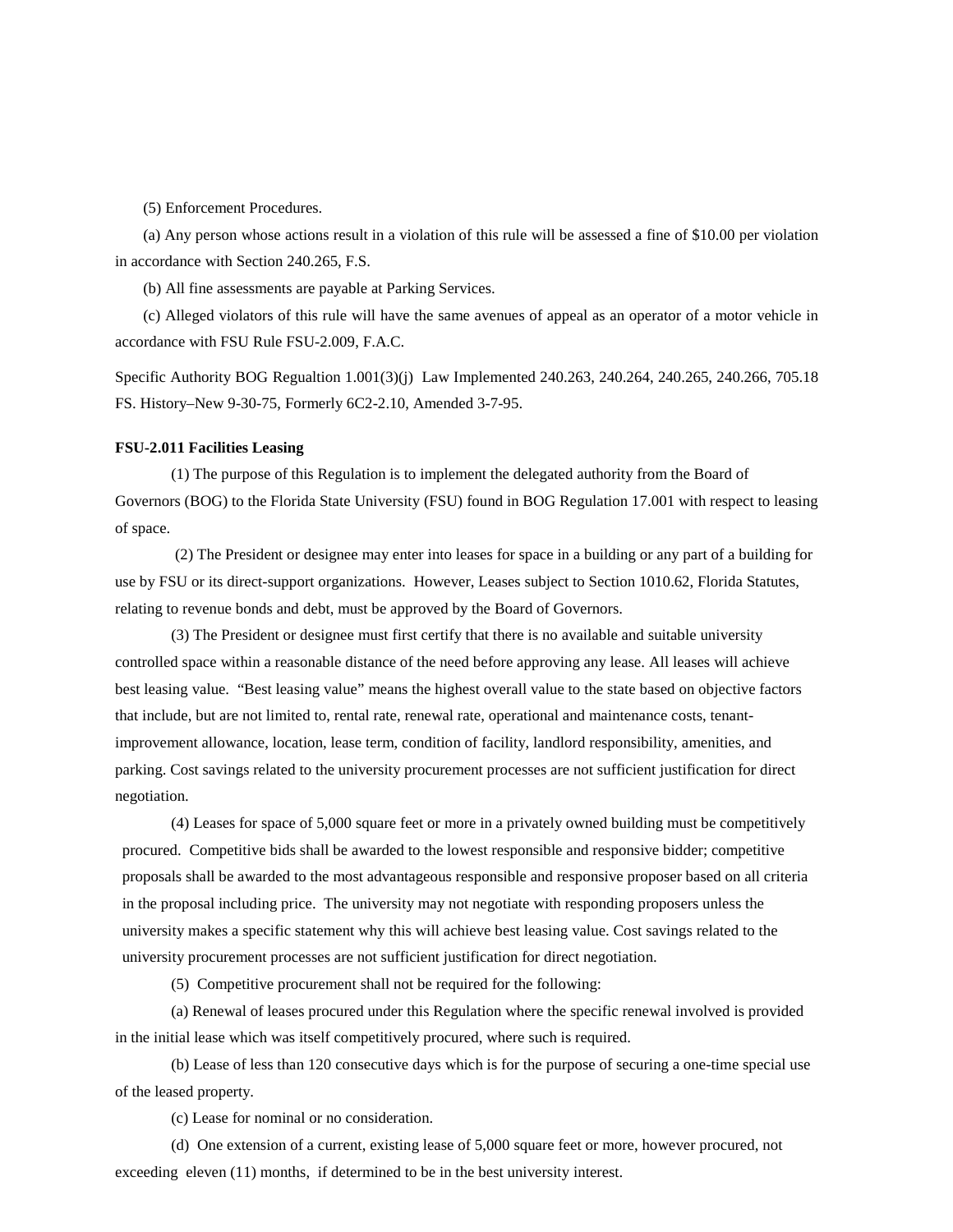(e) Lease of educational facilities in a FSU affiliated Research and Development Park. However, as required by Section 1013.17, Florida Statutes, the Board of Trustees or designee must certify in writing that it is in the best university interests and that the exemption is not detrimental to the state,

(f) Leasing of specialized research, medical or educational facilities certified by President or President's designee in writing that such leasing is available only from a single source and that compliance with competitive bid requirements would be detrimental to the university.

(g) In an emergency, when university/state-owned or leased space is destroyed or rendered uninhabitable by an act of God, fire, malicious destruction, or structural failure, or by legal action, upon certification by the President or designee that other University controlled space is not available and the term of any such lease does not exceed 18 months, provided the University may modify the lease to extend it on month to month basis for up to 6 additional months to allow completion of such construction or renovations.

(h) Leasing facilities in a hospital or other medical facilities, such as a medical office building, with which the University is affiliated.

(6) All measurement of potential leased space shall be based on the method of measurement used by the State University System for gross square feet as described in the current Physical Facilities Space File.

(7) Escalation Clauses Prohibited. A lease shall not contain a rental escalation clause or an open rental rate that permits an adjustment in the amount paid by the University based on the happening of a future event, such as a change in the Consumer Price Index or other economic indicator, without also including a ceiling on the total amount the rent may increase. For leases of ten years or more a process may be established within the terms of the lease that allow for determining and adjusting the rental amounts based on existing fair market leasing values at agreed upon milestones.

(8) Right-to-Terminate Clause Required. All leases for a term exceeding one (1) fiscal year shall include the following provision: "The State of Florida's performance and obligation to pay under this Lease is contingent upon an annual appropriation by the Legislature."

(9) Lease Form. All leases shall be prepared in accordance with this regulation, and executed by the President or the President's designee. The University uses a standard lease approved by the Senior Vice President for Finance and Administration and by the University General Counsel for form and legal content. Any deviations from the standard lease must be within the requirements of this Regulation and will acquire specific approval of these same parties.

(10) For leases or renewal of leases of space of 5,000 square feet or more, Lessor must disclose to FSU all owners of the leased property to ensure compliance with conflict of interest provisions of Chapter 112, Florida Statutes.

Specific Authority BOG Regulations 1.001 (3) (j) and (7) (b), 17.001. History–New 9-30-75, Amended 6-14-81, Formerly 6C2-2.11, Substantially rewritten, 6-9-2012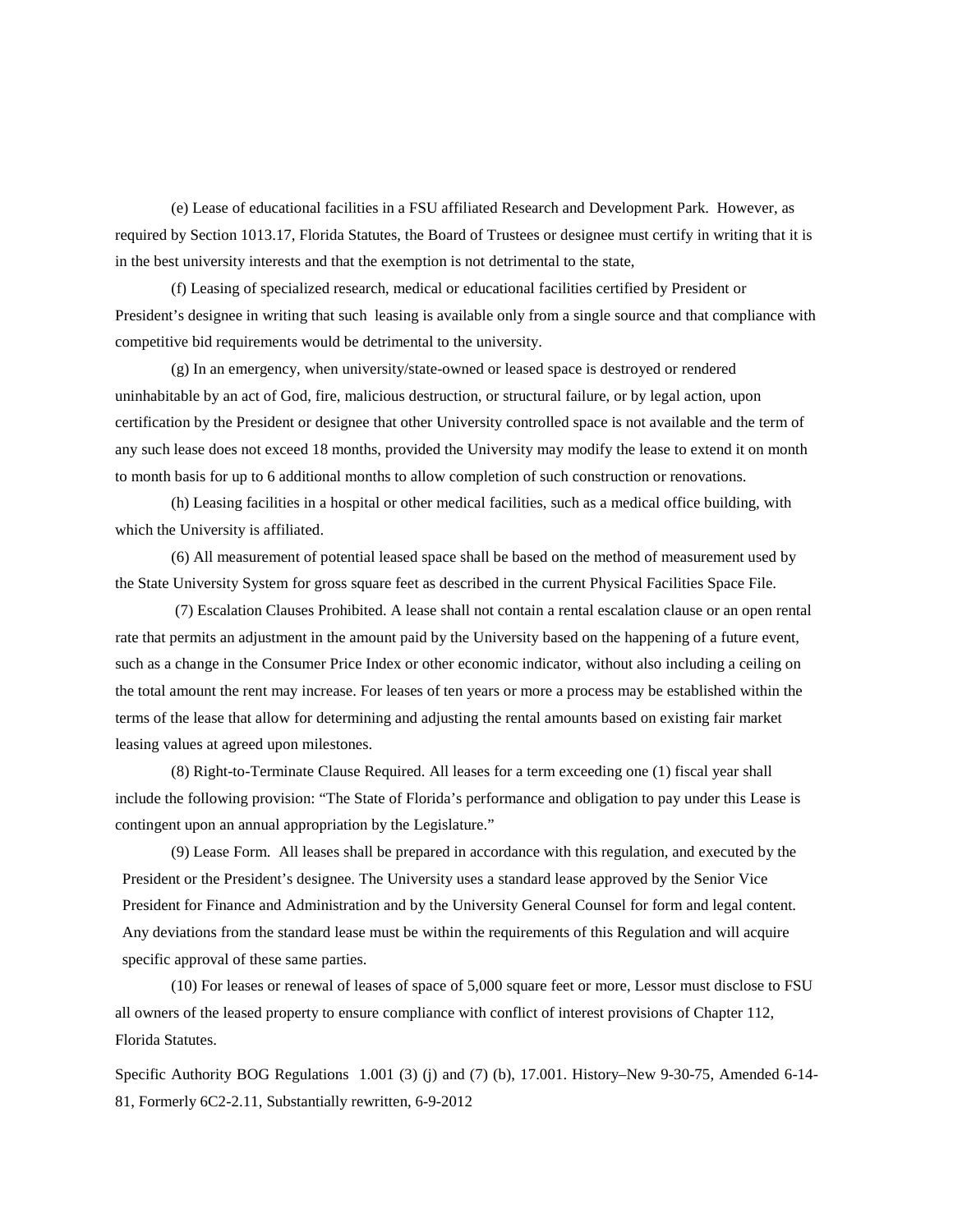## <span id="page-30-0"></span>**FSU-2.013 Commercial Solicitations.**

(1) All soliciting done on the University premises must be approved by the Director of Business Services, except for the sale of newspapers in the dormitory and housing areas, and certain activities sponsored by student organizations.

(2) University Solicitors' Permit.

(a) All solicitors must have a University Solicitors' Permit, except students representing student organizations.

(b) All applicants for a permit must have in their possession a valid City of Tallahassee Solicitors' Permit. They must also have and furnish verifiable personal, and company or organization identification for all persons who will be engaged in the requested activity.

(c) The University Solicitors' Permit will contain the following information.

- 1. Name of company or organization.
- 2. Names of individuals representing the company or organization on campus.
- 3. Type or nature of approved activity.
- 4. City of Tallahassee Solicitors' Permit number.
- 5. Location where permit is valid.
- 6. Dates of issue and expiration of University Solicitors' Permit.

(d) Copies of the University Solicitors' Permit are to be given to the individual responsible for the activity, who will insure that each person engaged in soliciting has a copy. The original permit will be kept on file in the Business Services Division office.

(3) Obtaining Permits. Permits are to be obtained from the Director of Business Services. The issuance of permits will be governed by the benefits to be gained by the University community. Copies of the permit are to be carried by each individual whose name appears on the permit and are engaged in the activity, and will be presented to any University official upon request. Any issued permit is subject to cancellation at any time it is deemed in the best interests of the University to do so. In the event a permit is cancelled, all copies of the permit are to be surrendered to the Director of Business Services and soliciting by the permit holder will cease.

(4) Student Organizations. In recognition of the rights and freedom of student organizations at the Florida State University, approved student groups are permitted to solicit for support, or sell and distribute items as a project of that organization within the following limits and guidelines:

(a) No item is to be sold or advertised that is offered for sale in, or that is in competition with, any University agency such as the Union Store, Bookstore, Food Service, Office Services and Laundry without a University Permit granted by the Director of Business Services.

(b) Sponsoring and participating organizations must register the activity and arrange for space with the Office of Student Activities.

(c) Activities referred to in this policy are permitted only in the area of the University Union Complex designated as the Bookstore Arcade. Any requests for exceptions to this location should be submitted to the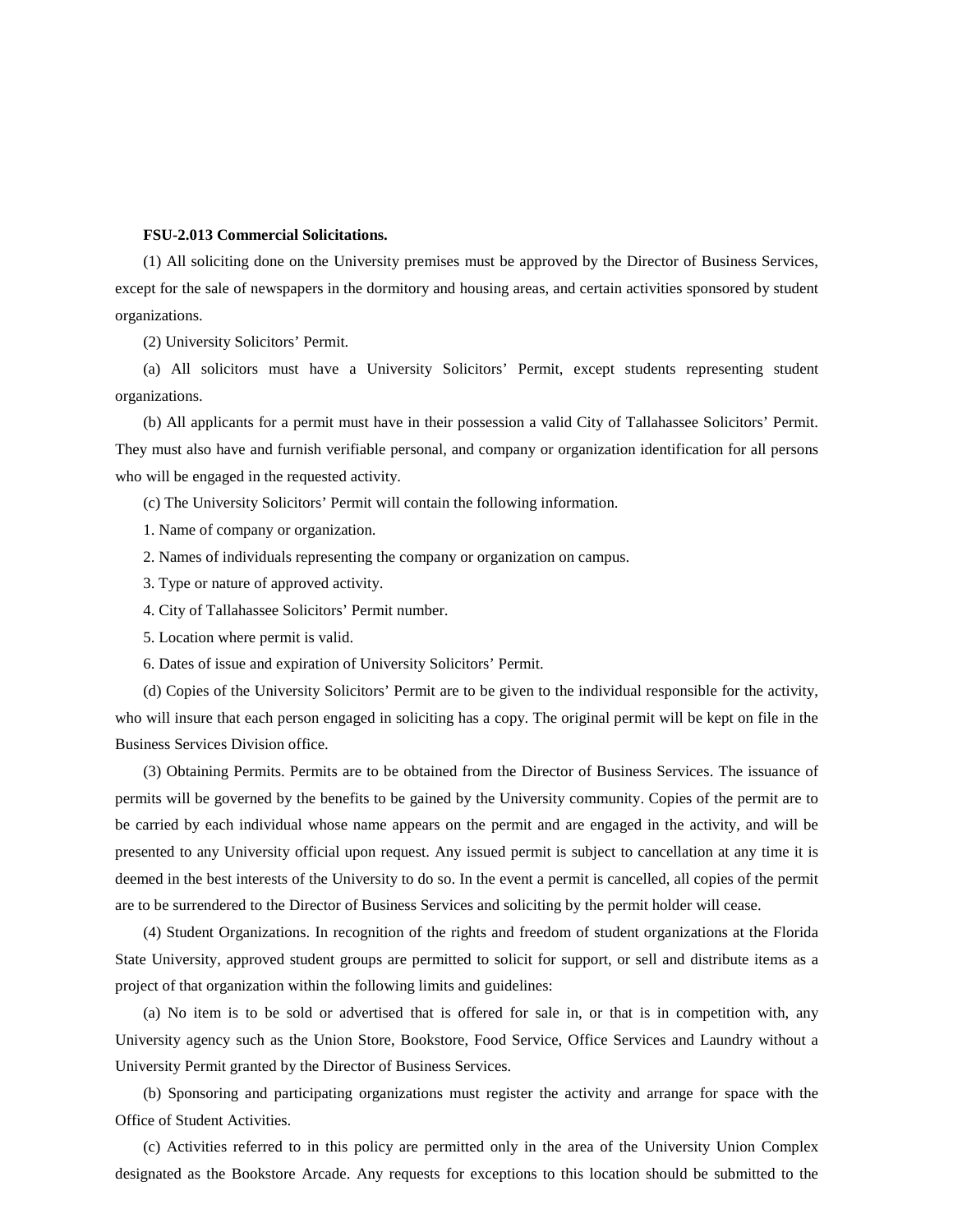Office of Student Activities. Requests for tables and chairs in connection with such an activity should be made to the Union Reservations Office.

(d) Sponsoring and participating organizations will comply with any Student Government Statutes affecting fund raising projects.

(e) Officers of any student organization sponsoring or participating in solicitations, either on or off the campus, will assume full responsibility for adherence by the participating students to all laws and regulations governing such activities.

(5) The posting or distribution of advertising material will be limited to the permanent official bulletin boards of the University.

(6) Dependent on the availability of space in areas specifically designated for such purposes, newsstands containing daily newspapers of general public circulation authorize will be permitted. The Director of Housing will the placement of newsstands in the dormitory housing areas. The Director of Business Services will authorize the placement of newsstands in other areas.

Specific Authority BOG Regualtion 1.001(3)(j) Law Implemented 240.227(1), (13) FS. History–New 9-30-75, Formerly 6C2-2.13.

#### <span id="page-31-0"></span>**FSU-2.0131 Posting, Chalking Advertising and Active Distribution of Materials on FSU Campuses.**

(1) Overview. Any FSU entity, defined as any division, department, office, academic unit, program, center, faculty, staff, enrolled student or student organization officially recognized, owned, operated, regulated, or supervised by FSU, may publicly post on university property in designated areas consistent with these terms and the applicable provisions of the Florida State University Board of Trustees Rules and Regulations, and all applicable state and federal laws. Any Non-FSU entity is eligible for distribution of materials through the FSU rack program managed by Business Services and must meet all provisions of this regulation. This FSU Posting Regulation is promulgated by the Board of Trustees pursuant to s. 1001.74(6)(b). Nothing stated in this regulation is intended to modify or supersede the provisions set forth by the Commercial Solicitation Policy (FSU-2.013) governing commercial solicitation and use of FSU facilities for commercial purposes. (2) Purpose. The FSU Posting Regulation has been adopted for the purposes described below: (a). Creation of an educational campus culture. FSU is committed to creating a campus which supports the

academic mission of the university, provides a campus culture conducive to learning, and is free from obscene materials and hostile workplace environments.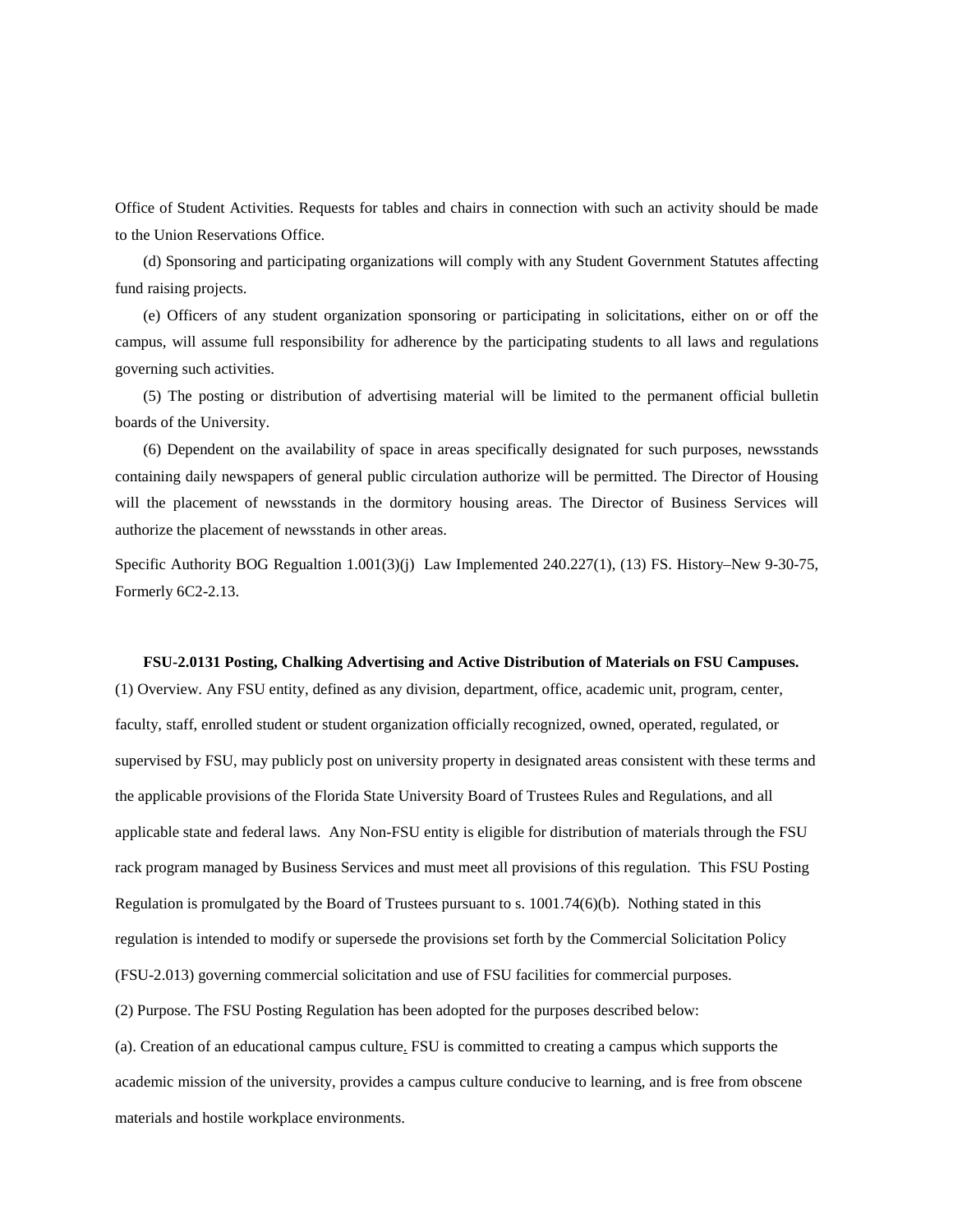(b). Information and Promotion. To provide information and a means for FSU entities to promote activities, events, and services as well as allow for the announcement of matters directly related to the health, safety, security, or welfare of the university community.

(c) Regulation of Commercial Material. To protect the campus from commercial and promotional materials and activities sponsored by non-FSU entities and to protect the health, safety and welfare of the students entrusted to the university.

(d) Appearance of the Physical Environment. To maintain and improve the appearance of the physical environment of the campus such that it be aesthetically pleasing and welcoming for students, faculty, staff, alumni, community members, and visitors. The campus should be free from excessive and abusive postings, chalking, and litter which defaces and depreciates the value of the grounds and facilities of the campus. (e). Sustainability. To cultivate a campus atmosphere that supports a sustainable environment by means of reducing the amount of paper used for posting, eliminating use of products that have a negative impact on the environment, and encouraging recycling of materials. Thus electronic distribution of materials and Oglesby Union tabling shall be encouraged over paper postings.

(f)Provide Notice. To provide all entities with information and terms of this regulation so they are well informed of the terms and the consequences should the regulation be broken.

(3) General Provisions

(a) The university has the right to deny or remove any posting, material, individual or entity not in adherence with terms of this regulation, regardless of promotional, commercial or informational in nature.

(b) All materials must be clear and legible, bear the name of the sponsoring FSU entity and provide event and current contact information.

(c) Campus entities are responsible for immediate clean up and/or removal of materials that are in violation of terms of this regulation; otherwise, materials are to be removed within 24-hours of completion of an event.

(d) Any entity that posts, chalks, displays, or distributes materials in a way that damages university property is financially responsible for the damage.

(e) Materials posted or distributed may not: glorify, edify, promote or support the use or sale of alcohol and illegal drugs; display trademarks and or brand names of alcohol or illegal drug products; contain material that is obscene or defamatory; be directed to incite or produce imminent lawless action.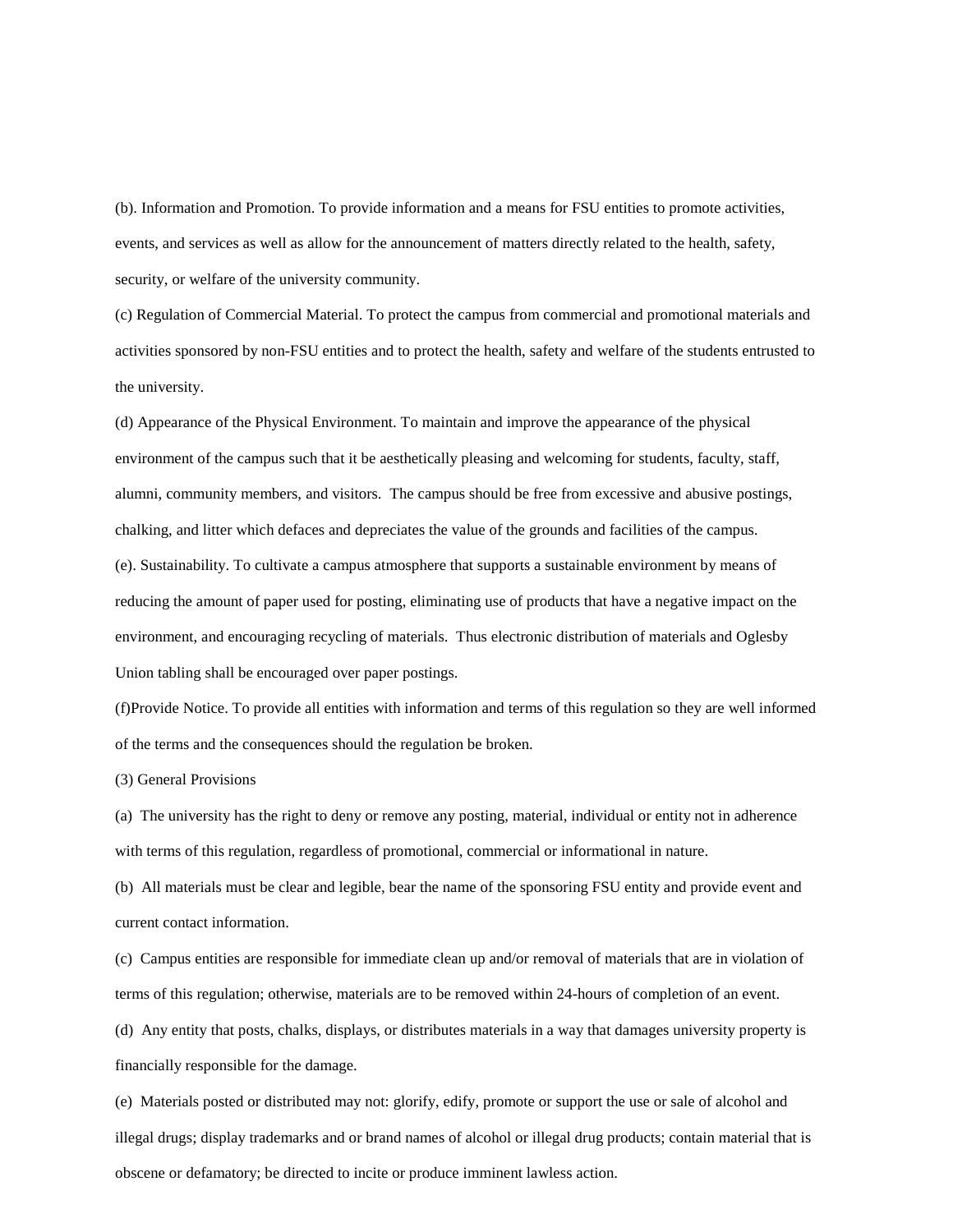(f) Posted or distributed material by FSU entities does not necessarily reflect the opinions, beliefs or practices of The Florida State University.

(g) Bulletin or posting boards maintained and monitored by university offices or departments do not fall under this posting regulation. Permission to post materials on these posting boards must be obtained through the appropriate university department.

(h) FSU departments, offices or units may impose area-specific procedures for posting and promotions on their posting boards and/or facilities so long as the minimum requirements of this regulation are upheld.

(i) The placement of any material and/or free-standing signs on vehicles, sidewalks, walkways or any paved areas is prohibited, except for emergency, safety, warning or directional signs placed by university officials acting on behalf of the university to announce a matter directly related to the health, safety or welfare of the university community.

(j) Exceptions to the terms of this regulation may be granted by the university President or designee in cases where the materials intended to be posted/distributed are directly related to the mission or goals of the university or to protect the safety and welfare of the university community.

(k) FSU Branch Campuses will develop area-specific procedures in addition to these General Provisions to suit appropriate campus needs.

(4) Active Distribution of Materials

The Active distribution or passing/handing out of materials shall be limited to the designated locations on the maps located at [www.posting.fsu.edu.](http://www.posting.fsu.edu/)

(5) Posting of Materials

(a) Posting of materials is limited to the corked portion of designated outdoor posting kiosks per the maps located at [www.posting.fsu.edu.](http://www.posting.fsu.edu/)

(b) No more than one (1) flier per event, maximum size of 8.5"X11", may be posted on the same kiosk at any time.

(c) Posting in or on an FSU facility is prohibited without approval of manager or director of the facility.

(6) Chalking

(a) Chalking on campus is permitted only on the designated concrete-paved sidewalks on the maps located at

[www.posting.fsu.edu.](http://www.posting.fsu.edu/) Chalking on brick surfaces is prohibited.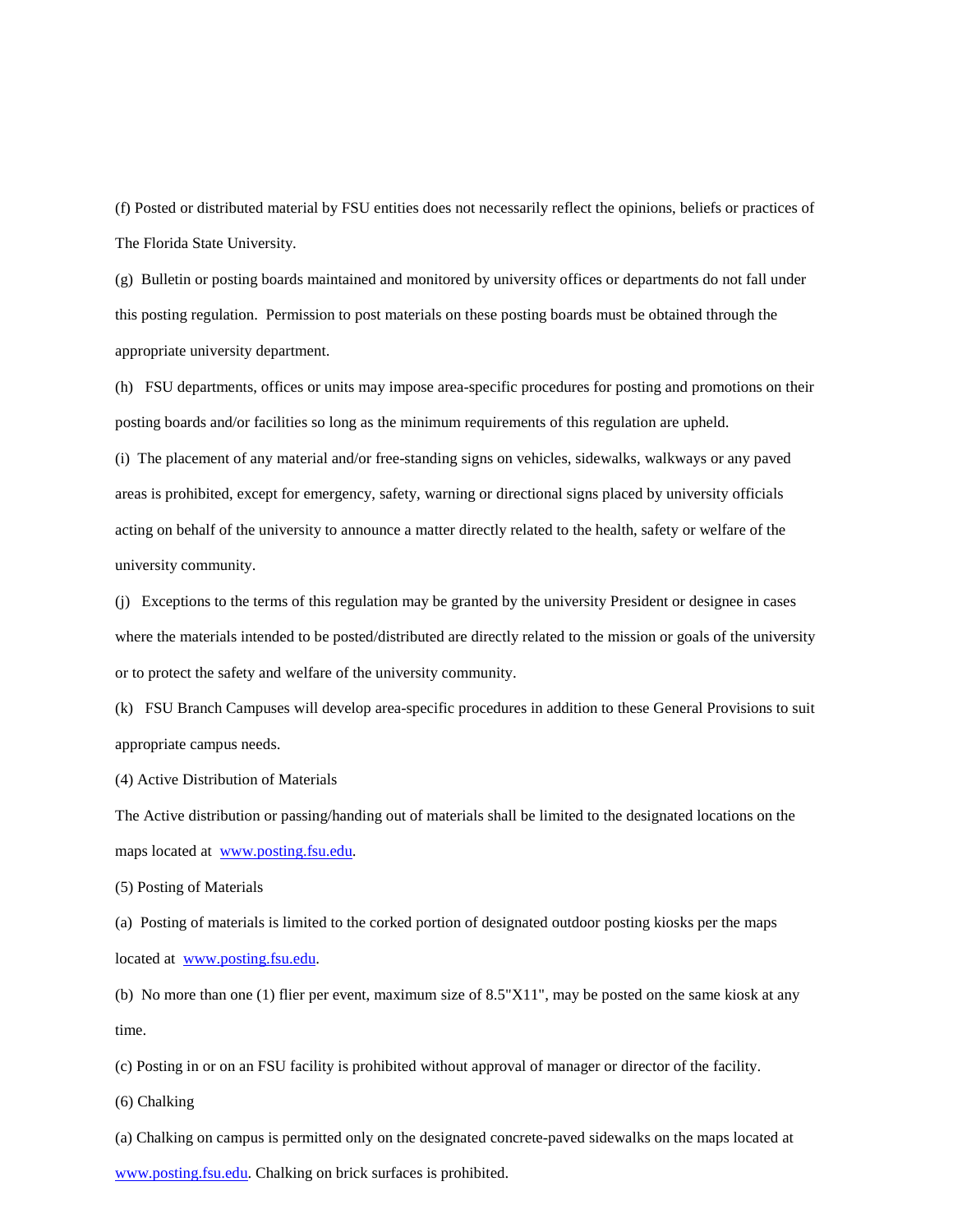(b) Chalking must be done with a water-soluble powder substance, in open, horizontal areas that can be directly washed by rain.

(7) Free-Standing Signs

(a) The placement of Free-Standing signs on campus is limited to the promotion of events or activities for up to 7 days prior to its occurrence and must be removed within 24-hours upon completion of the event/activity. (b) Up to Five (5) A-Frames/Sandwich Boards/Tee Pees, (no larger than 4'X3') and Ten (10) Stake Signs (no larger than 24"X18") may be placed on campus at one time for a single event/activity.

(c) The placement of free-standing signs must be in accordance with terms in the Americans with Disabilities Act (ADA) and are not to block sidewalks or walkways per the maps located at [www.posting.fsu.edu.](http://www.posting.fsu.edu/)

(d) Signs may be removed or special requests denied due to: harm posed to the university community; damage or deterioration by inclement weather; excessive postings; or space constraints.

(8) Banners

The placement of any banner on or inside a building or any other structure must be approved by the Director of Facilities or designee with the exception of banners hung at the Oglesby Union or at any residence hall, which must be approved via their respective departmental procedures. Visit [www.posting.fsu.edu](http://www.posting.fsu.edu/) for contact information regarding banner display.

(9) University Special Events

(a) Additional posting provisions are extended to Student Government Association elections and any other university-wide event as endorsed by the University President or designee beginning seven (7) calendar days prior to the event and ending within 24-hours of completion of the event.

(b) Materials for posting on outdoor kiosks may be up to 16"X20" in size.

(c) Up to Ten (10) A-Frames/Sandwich Boards/Tee Pees, (no larger than 4'X3') and Twenty (20) Stake Signs (no larger than 24"X18") may be placed on campus at locations designated at [www.posting.fsu.edu.](http://www.posting.fsu.edu/)

(d) The placement of balloons or other material on any object or the distribution/placement of materials outside of the provisions in this regulation for designated special events only is subject to the approval of the Director of the Oglesby Union or designee at least 7 days prior to desired occurrence. Visit [www.posting.fsu.edu](http://www.posting.fsu.edu/) for contact information regarding special requests under this provision.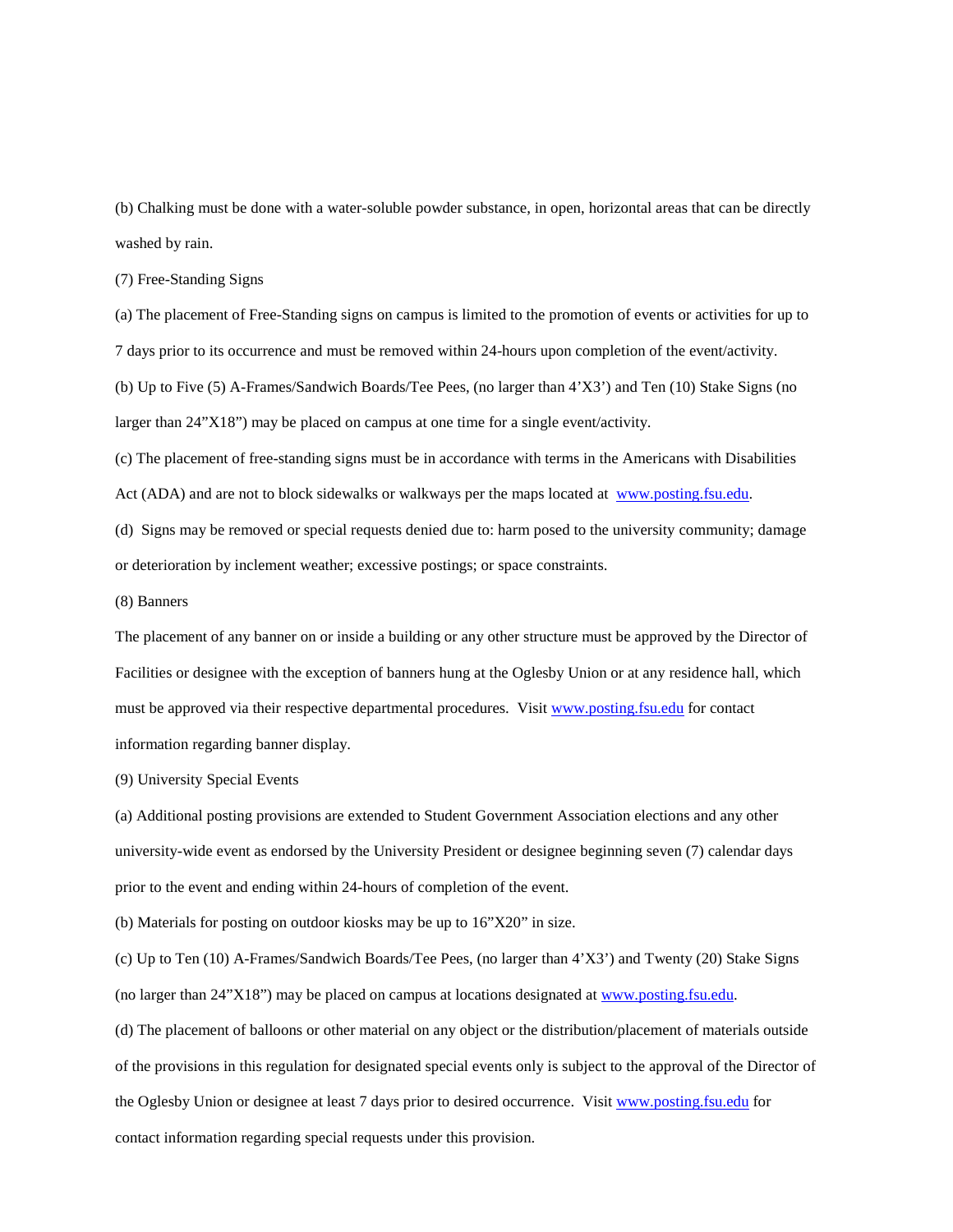#### (10) Political Elections

(a) The active distribution and/or posting of material, and the placement of free-standing signs during federal, state and local elections is limited to candidates running for office and their representatives pursuant to the locations designated a[t www.posting.fsu.edu.](http://www.posting.fsu.edu/)

(b) Materials are not to be posted or distributed inside of or at the entrance or exit ways to buildings or facilities including athletic/recreational venues and fields.

(11) Sanctions and Enforcement

(a) University officials and members of the university community are to take the appropriate action to uphold a positive campus culture by educating the citizens of the community, encouraging positive participation in campus activities, and addressing any improper posting, chalking, or distribution of materials on FSU campuses. (b) Any entity whose postings, promotions or actions violate any terms of this regulation are subject to sanctions that may include but are not limited to warnings, restitution, loss or suspension of privileges, trespass or expulsion from campus, and or disciplinary/legal action.

(c) Enforcement of this regulation and assignment of sanctions shall reside in the Division of Student Affairs for individual student and student organization cases; the Dean of Faculties for faculty related violations; the Office of Human Resources for staff related violations and the Vice President for Finance and Administration for all other groups, including outside groups, organizations, and individuals.

(d) Updates to locations for postings, chalking, free-standing signs, and distribution of materials (that do not change terms of this regulation) are to be recommended and approved by a committee appointed by the University President or designee on an annual basis.

Specific Authority BOG Regualtion 1.001(3)(j) Law Implemented 1001.74(6) FS. History–New 5-9-02, Amended 6-13-2008

# **FSU-2.014 Identification Cards.**

<span id="page-35-0"></span>(1) "Validation" is an imprint that is placed on the clear edge of an ID card to show that the card is effective during the imprinted period.

(2) University ID cards, guest cards, and alumni association membership cards provide a convenient means for identifying individuals who are entitled to utilize the facilities, activities, and services of the Florida State University. An ID card is nontransferable and is only for use by the individual whose name appears on the card.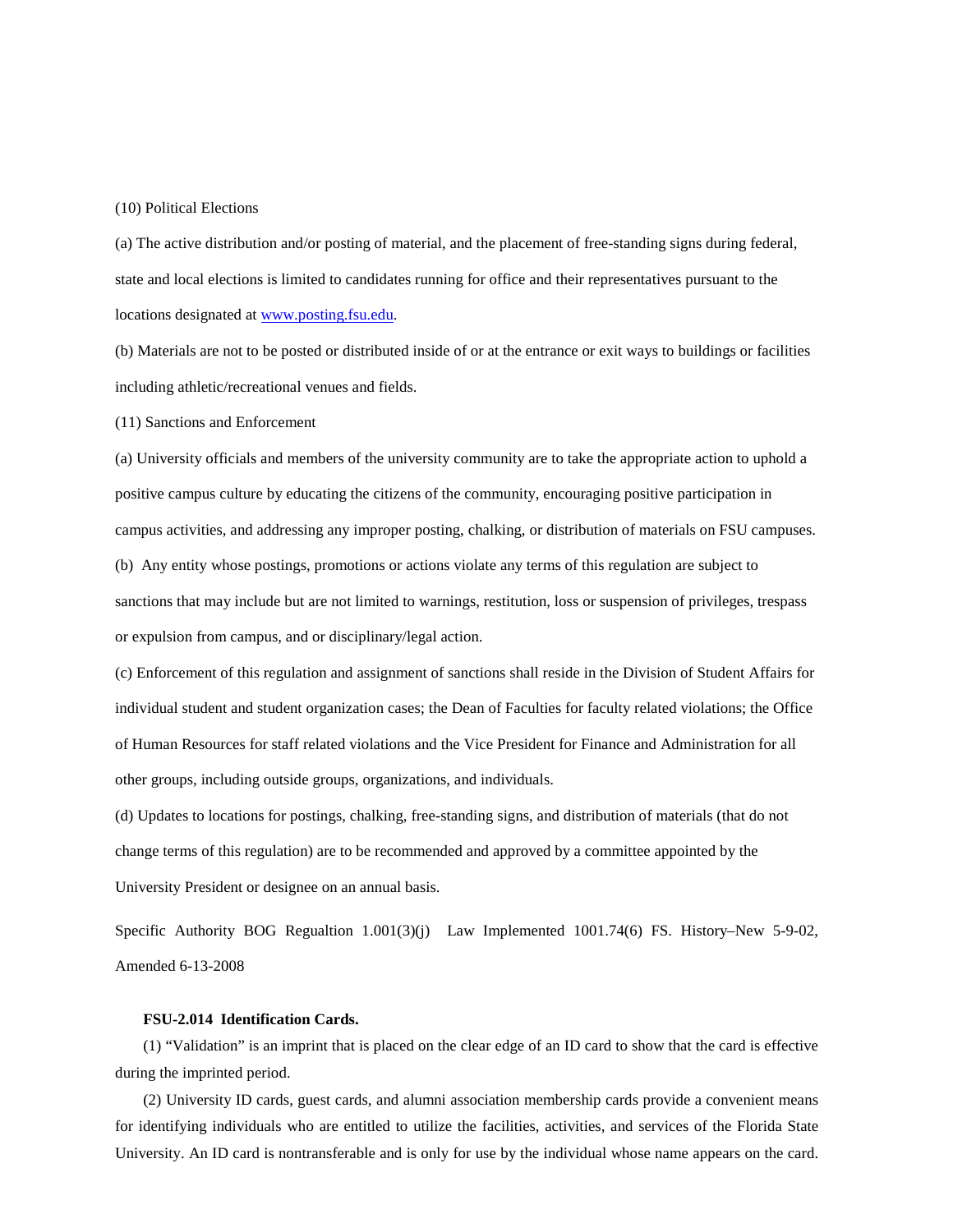Misuse of an ID card may result in revocation of the card and disciplinary action. The ID Card Committee reviews and recommends policies for the issuance of ID cards.

(3) Issuance of Identification Cards. Different types of ID cards are issued to members of the University community depending on the nature of their affiliation with the University. By accepting and using an ID card, an individual agrees to abide by any rules and regulations that pertain to the use of University facilities, activities, or services. Possession of an ID card does not relieve the holder from paying any admission fees or service charges that may apply to a given facility, activity, or service.

(a) Students. Students who have been issued cards at a prior registration are to retain their cards and have them validated at subsequent registrations by the Bureau. When a student withdraws from the University, the Counseling Center removes the validation for that quarter from the student's ID card. Students who withdraw are allowed to retain their ID cards in case they are readmitted at a later date.

(b) High School Students. High School students who enroll in classes at Florida State University without payment of registration fees will be charged a \$5.00 fee for their student ID cards. To further identify the high school student, the name of the student's high school will be typed above the student's name when the card is issued.

(c) Faculty/Staff. Faculty and staff ID cards are issued to permanent full-time and part-time faculty and staff. Graduate students who are employed temporarily as part-time instructors will not be issued faculty ID cards, but will use their student ID cards.

Specific Authority BOG Regualtion 1.001(3)(j) . Law Implemented 1001.74(1), (5) 1009.24 FS. History–New 9-30-75, Formerly 6C2-2.14.

#### **FSU-2.015 Procurement and Purchasing**

 (1) Statement of Intent. It is the intent of the University to acquire quality goods and services in a cost effective manner, within reasonable or required time frames, while promoting and maintaining fair and open competition in the public procurement process. This regulation establishes effective management oversight of the University's procurement process in order to comply with federal and state laws, rules and regulations, to reduce the appearance and opportunity for favoritism, and to preserve the integrity and reputation of the University with regard to procurement and contracting.

(2) Purpose. These regulations implement the University's delegated authority from the University Board of Trustee with respect to the powers, duties and functions of the university's procurement jurisdiction consistent with Florida Board of Governor's Regulation 18.001

(3) Application. These regulations shall apply to all expenditures of funds on deposit with Florida State University involving a purchase, regardless of their source, including federal assistance monies, except as otherwise specified herein, and may be applied to transactions that do not involve a purchase including revenue generating contracts such as food service, bookstore, or vending, when it is in the best interests of the University.

(4) Procurement Organization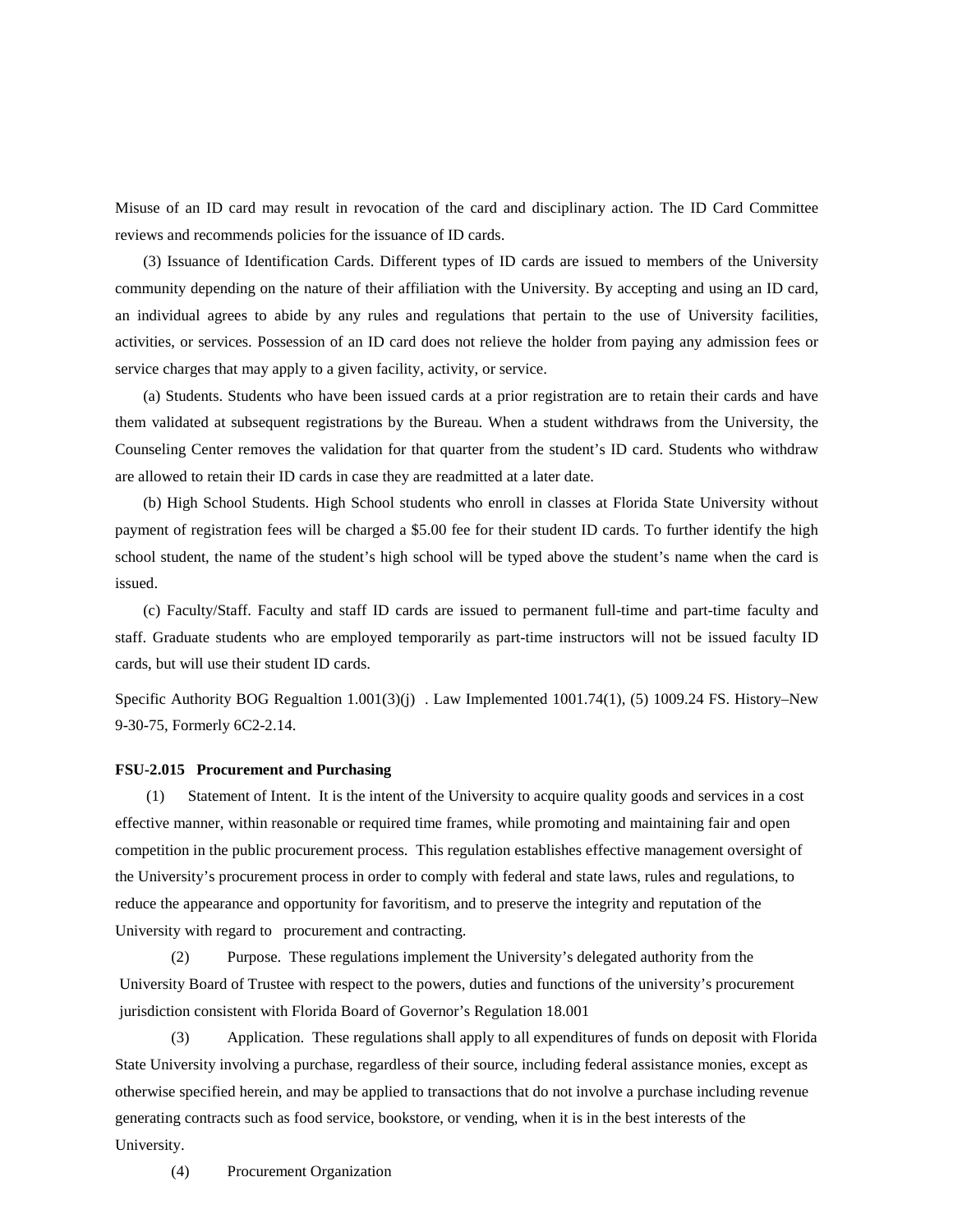(a) The University Board of Trustees. By this regulation, the Board of Trustees exercises their authority to establish a system and process to coordinate procurement policies, procedures, and practices to be used in acquiring commodities and contractual services required by the University.

(b) The University President. As chief administrative officer of the University, the President has the responsibility to implement the University's procurement authority as consistent with the regulations of the Florida Board of Governors and University Board of Trustees. The President has delegated authority to approve, execute and administer contracts for and on behalf of the University Board of Trustees for licenses; the acquisition or provision of commodities, goods, equipment and services; to acquire real property and contract for the sale and disposal of same; leases of real estate and personal property and planning and construction to be rendered to or by the University provided such contracts are within the law and the regulations, rules and policies of the Florida Board of Governors and the University Board of Trustees. The President may delegate all or any portion of such authority, which is not required by law or regulation to be exercised personally, to any employee of the University in the interest of the efficient and effective operation of the University.

(c) Delegation of Procurement Authority

1. Duties and Powers. The Chief Procurement Officer is delegated authority to exercise the powers, duties and functions pertaining to the procurement of commodities and contractual services or which are assigned specifically to that position.

 2. The Chief Procurement Officer may delegate to the Procurement Services department staff such portions of those powers, duties and functions as deemed appropriate.

 3. Additional Procurement Delegation. Departments' delegated authority to make purchases of commodities and services for their respective area is limited to the following: Food purchased for the cafeteria at the Florida State University Schools; books and periodicals purchased by University libraries, and purchases by the Facilities Department. Any such purchases shall be processed by the appropriate University department in full compliance with this regulation. References in this regulation to the procurement department shall include all offices delegated procurement authority under this regulation. References in this regulation to the duties and responsibilities of the Procurement Director shall apply to the director or department head of all areas with delegated procurement authority, regardless of title, however shall not include those powers and duties delegated and granted here to the Chief Procurement Officer, who is head of the Procurement Services Department.

 4. Purchase of Private Attorney Services. Written approval from the Attorney General is not required for private attorney services acquired by the University; however, University General Counsel approval must be obtained. .

5. Purchase of Insurance. The University has the authority to purchase insurance as deemed necessary and appropriate for the operation and educational mission of the University. Examples of insurance coverage that may be acquired by the University include:

- a. Physical damage on vehicles and boats;
- b. Inland marine on property owned, leased, or loaned to or by the University;
- c. Building and property damage;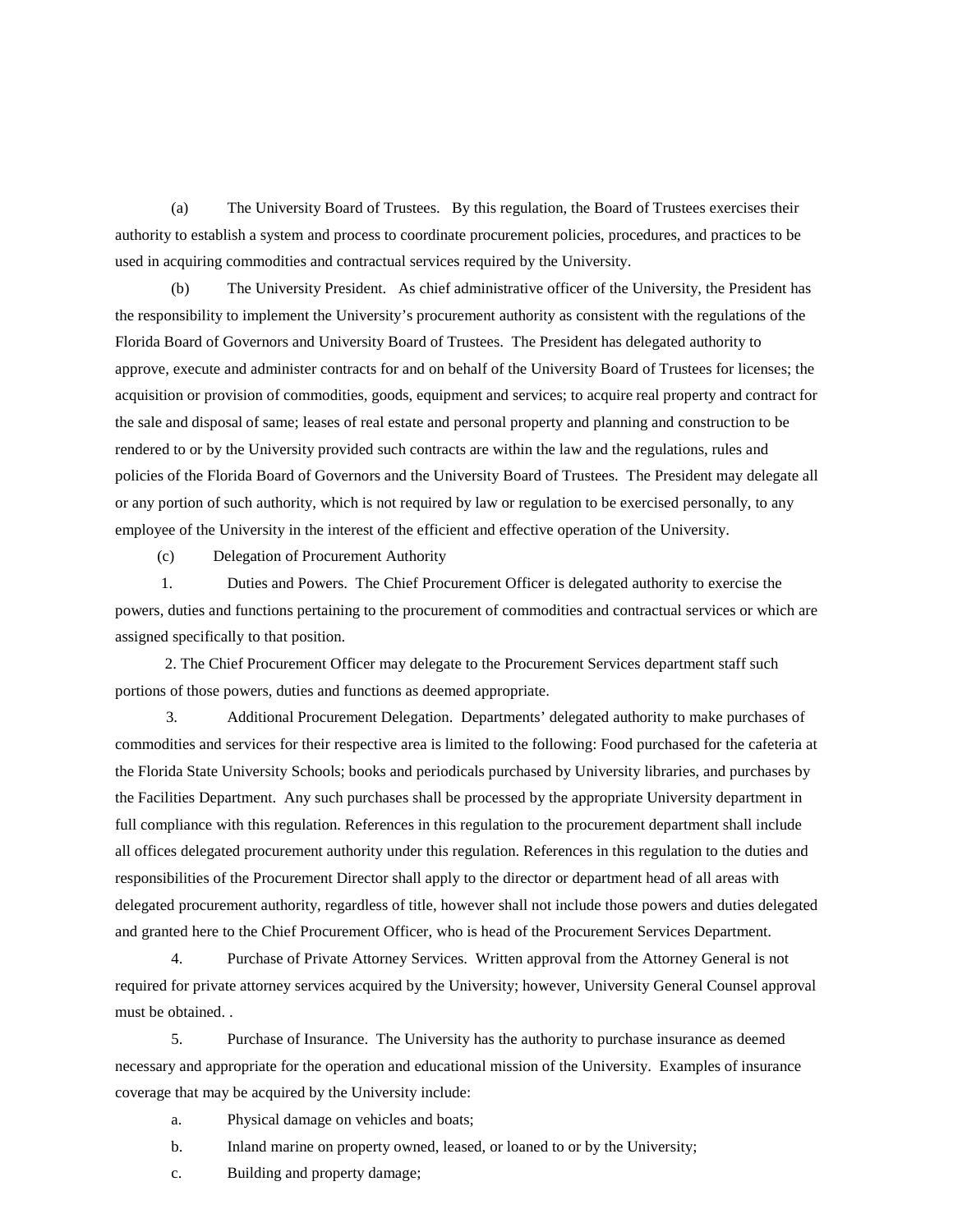- d. Equipment losses due to theft;
- e. Equipment subject to transportation;
- f. Loss of rental income;
- g. Commercial general liability insurance for scientific equipment;
- h. Excess general liability coverage;
- (6) Duties and Authority of the Chief Procurement Officer:

(a) Canvass sources of supply, and contract for the purchase or lease of all commodities and contractual services for the University, in any manner, including, reverse auctions and purchase by installmentor lease-purchase contracts.

(b) Remove any contractor from the University's competitive solicitation or vendor list that fails to respond to one (1) or more competitive solicitations or to fulfill any of its duties specified in a contract with the University and to reinstate any such contractor when satisfied that further instances of default will not occur. A "No Bid" or similar response is considered a response under this section.

(c) Plan and coordinating purchases, including volume purchases; and negotiating and executing agreements and contracts for commodities and contractual services for use by all University departments.

(d) Develop an Annual Certification List to serve as a waiver of the competitive solicitation requirement for commodities/services that are frequently purchased and are available from a single source.

 (e) Evaluate, approve and use contracts established by the Federal Government, other states, political subdivisions, or any independent college or university or educational cooperative or educational consortia for the procurement of commodities and contractual services, when it is determined to be cost-effective and in the best interest of the University to make purchases under contracts established by such other entities. Contracts so approved are not subject to additional competitive solicitation requirements.

 (f) Award contracts for commodities and contractual services to multiple suppliers, if it is determined to be in the best interest of the University. Such awards may be on a university, regional or multiple state university-wide basis and the contracts may be for multiple years.

(7) Source Selection and Contract Formation for Commodities and Contractual Services.

 (a) Competitive Solicitation Required. The Procurement Director shall be responsible for ensuring that all contracts for the purchase of commodities or contractual services exceeding the maximum competitive solicitation limit established in Board of Governors Regulation 18.001, (currently \$75,000), are awarded pursuant to a competitive solicitation, unless otherwise authorized herein or by other applicable law. The purchase of commodities and contractual services shall not be divided to avoid the requirement of competitive solicitation.

(b) Public Notice. The Procurement Director, or a designee, shall determine the method of public notice to be used in each case of a competitive solicitation based on the nature and quantity of the commodities, contractual services, or construction sought and the availability and extent of competitive solicitation lists. Posting of competitive solicitations on a Procurement Department website constitutes public advertising.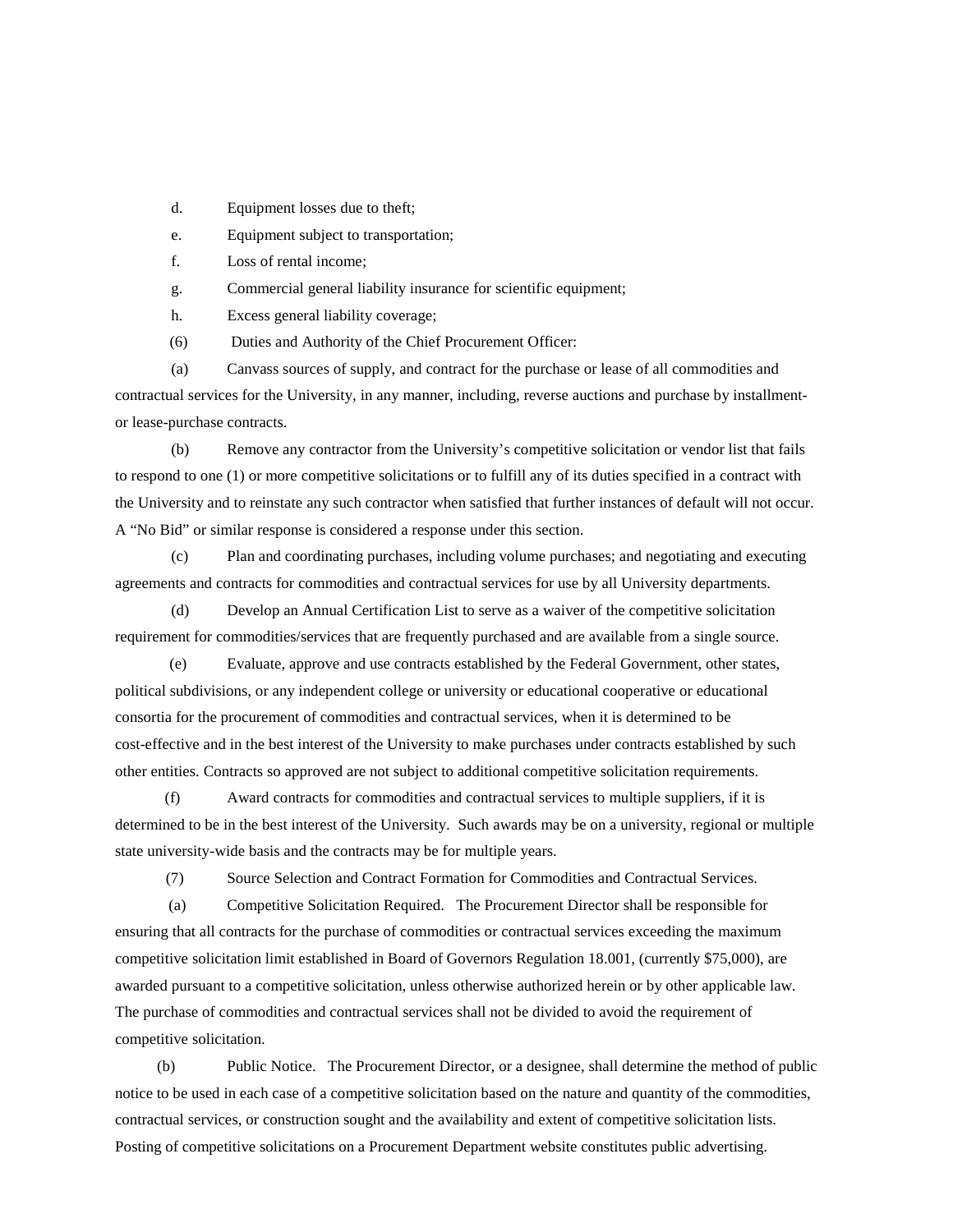(c) Receipt of Responses. Competitive solicitation responses shall be delivered, including electronically, as directed in the competitive solicitation to the appropriate Procurement Department, or as otherwise directed in the competitive solicitation document, at or prior to the date and time specified in the competitive solicitation. Only responses that are delivered to that specific location shall be considered. It is the responder's responsibility to assure that their response is delivered at the proper time and place. The clock in the Reception area of the Procurement Services Department is designated as the official timepiece for purposes of determining whether a response is received in Procurement Services by the appointed date and hour. Any individual university Procurement departments with delegated procurement authority may designate an alternate timepiece.

1. Prior to the time a competitive solicitation response is opened, the Procurement Director, or a designee, may change or correct the terms, conditions or specifications by issuing an addendum to all known recipients of the competitive solicitation.

 2. A responder to a competitive solicitation may withdraw or correct a response prior to the time that the competitive solicitation response is opened. Any alteration or correction to a response must be in writing and signed or approved electronically, by an authorized representative of the firm who signed the original response.

 3. The Procurement Director, or a designee, will permit the withdrawal of a competitive solicitation response for good cause if requested in writing within seventy-two (72) hours of the competitive solicitation response opening and prior to final award of the purchase order being issued. Good cause shall include illegality, impossibility of performance, or a clear and inadvertent error in the response preparation, but shall not include a responder's lack of profitability or financial loss resulting from the competitive solicitation. Neither modification nor withdrawal will be permitted at any time if the result of such action is prejudicial to the fairness of the competitive procurement process or a monetary or educational interest of the University.

 (d) Competitive Solicitation Evaluation. Responses to a competitive solicitation shall be evaluated based on the requirements set forth in the competitive solicitation. The requirements of the competitive solicitation include but are not limited to criteria such as price, inspection, samples, quality, testing, workmanship, convenience, experience, delivery and suitability for a particular purpose. Those criteria that affect the price shall be objectively measured to the extent practicable. In cases where more than one commodity or contractual service is listed on a response to a competitive solicitation, the University is not required to consider all alternates or options, nor do they have to be considered in sequence.

 (e) Right to Reject Competitive Solicitation Responses and Waive Minor Irregularities. The University reserves the right to reject any and all responses to a competitive solicitation. The University also reserves the right to waive minor irregularities in an otherwise valid response. A minor irregularity is a variation from the competitive solicitation terms and conditions, which does not affect the price offered, or give the responder an advantage or benefit not enjoyed by other responders or does not adversely impact the business or educational interests of the University. The University shall correct mistakes clearly evident on the face of a response, such as an error in arithmetic or extension of pricing. In the case of extension errors, calculations based upon multiples of the unit price, the unit price shall prevail.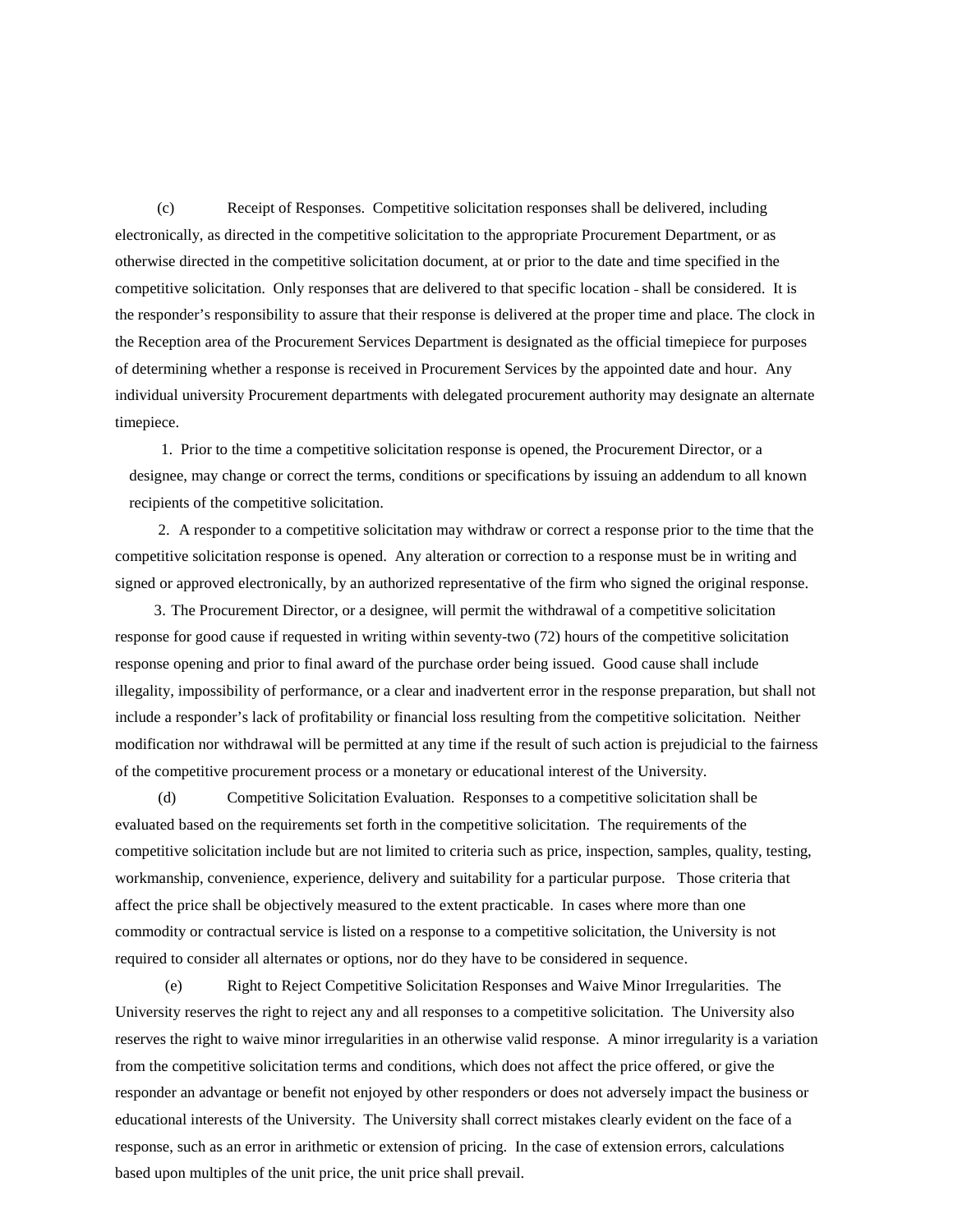(f) Receipt of Fewer Than Two Responsive Offers to a Competitive Solicitation. When fewer than two responsive offers are received in response to a competitive solicitation exceeding the competitive solicitation threshold, the Procurement Director, or a designee, shall review the circumstances surrounding the solicitation to determine if a second call for a competitive solicitation is in the best interest of the University. If it is determined that a second competitive solicitation is not in the best interests of the University, , the University may proceed with the acquisition based on the one responsive offer received or may proceed to negotiate with any other possible source including the sole responder.

(g) Preferences for Florida-Based Vendors.

 1. Preferences for Personal Property. When a University awards a contract to purchase personal property, other than printing, by competitive solicitation a preference shall be provided to vendors with a principal place of business in Florida ("Resident Vendors") as follows:

 a. If the responsible and responsive vendor who submits the lowest bid, the most advantageous proposal, or the best value and is one whose principal place of business is outside of Florida and whose state or political subdivision grants a preference for the same purchase to a local vendor then the University shall grant the that same preference to the lowest or best responsible and responsive Resident Vendor.

b. With respect to Invitations to Bid, if the lowest responsible and responsive bid is from a vendor whose principal place of business is in a state that does not grant a preference for the purchase to a vendor in such state, then the University shall grant a preference in the amount of five percent (5%) to the lowest responsible and responsive Resident Vendor.

c. For vendors whose principal place of business is outside of Florida, such vendors must, at the time of submitting its bid, proposal or reply, provide a written opinion from a licensed attorney in its state specifying: (a) the preferences(s) granted by the state or political subdivision, as applicable, under the laws of that state to vendors whose principal place of business is in that state or political subdivision; and (b) how the preference is calculated. The failure to submit the written opinion may be waived as non-material if all vendors responding to the solicitation have principal places of business outside of Florida.

d. The vendor's principal place of business, as represented by the vendor in its bid or reply, may be relied upon by the University without further inquiry. If the University determines that a vendor has misrepresented its principal place of business, the vendor's bid, proposal or reply shall be rejected.

 e. For the purpose of paragraph (g) 1., "personal property" shall be defined as goods and commodities, but not real estate, intellectual property or services.

 2. Preferences for Printing. When a University purchases printed materials by competitive solicitation, a preference shall be provided Resident Vendors as follows:

If the lowest responsible and responsive bid received pursuant to an Invitation to Bid is from a vendor whose principal place of business is outside of Florida, then the University shall grant a preference to the lowest responsible and responsive Resident Vendor in the amount of five percent (5%) if the University has determined that the printing can be performed by the Resident Vendors at a level of quality comparable to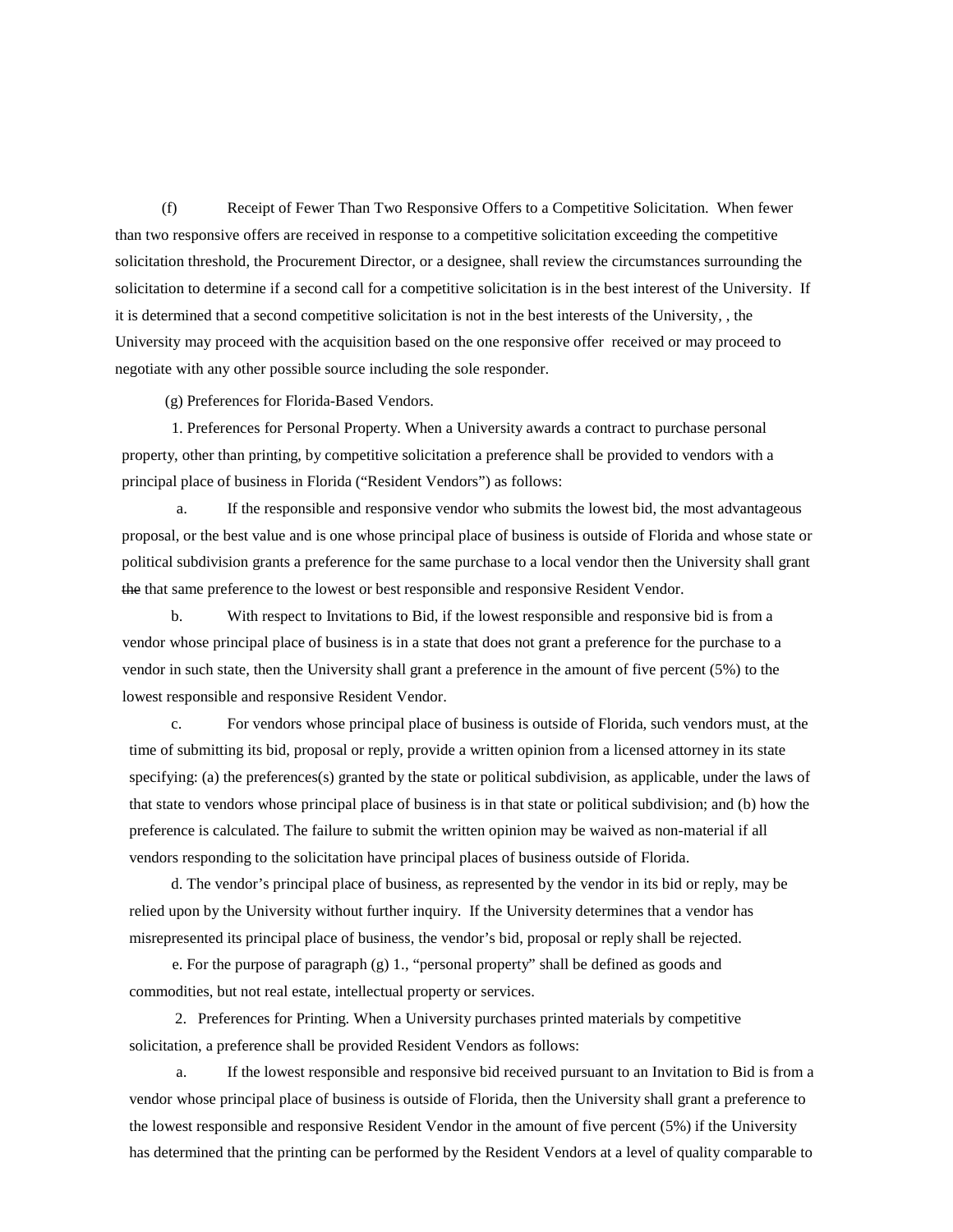that obtainable from the vendor submitting the lowest bid whose principal place of business is outside of Florida.

b. For purposes of subparagraph  $(g)$  2.a. the level of quality shall be determined by whether a vendor satisfies the minimum specification requirements as set forth in the Invitation to Bid.

 3. Method of Calculating Five Percent Preference. If the competitive solicitation is an Invitation to Bid, then an amount equal to five percent (5%) of the total base bid and any alternates shall be deducted from the base bid and alternates, as applicable, of the lowest responsible and responsive Resident Vendor's bid.

 4. Determining a Vendor's Principal Place of Business. A vendor's "principal place of business" is determined as follows:

a. If the vendor is an individual or a sole proprietorship, then its "principal place of business" is in the state where the vendor's primary residence is located.

b. If the vendor is a business organization, then its "principal place of business" is in the state where the majority of the vendor's executive officers direct the management of the vendor's business affairs.

5. Federally Funded Projects. Purchases made to perform specific obligations under federally funded projects shall not be subject to this preference requirement to the extent the application of a preference is not allowed under applicable federal law or regulation.

6. If no preference exists or where after application of the preference here, two or more responses are equal in every respect, the University will use a toss of a coin to select the successful response

(h) Purchases from Contractors Convicted of Public Entity Crimes. The University shall not accept a competitive solicitation from, or purchase commodities or contractual services from, a person or affiliate who has been convicted of a public entity crime and has been placed on the State of Florida's convicted vendor list for a period of 36 months from the date of being added to the convicted vendor list.

(i) Competitive Solicitation Notice of Award. After evaluating the responses to a competitive solicitation, the Procurement Director, or a designee, shall make a determination as to the successful response based on the method of award contained in the competitive solicitation. A notice of award shall be posted electronically by posting a Competitive Solicitation Tabulation Sheet, or other appropriate document, on the Web Site of the Procurement department that issued the competitive solicitation, on the date and time listed in the competitive solicitation or as soon as reasonably possible after the responses are evaluated. The Competitive Solicitation Tabulation Sheet shall contain the competitive solicitation name, the name of each responder including those whose responses were rejected, the dollar amount(s) of each response or the number of points awarded, the date and hour that it was posted and the date and hour that the posting period ends. The Notice of Award Web Site shall be maintained by each department with delegated procurement responsibility, and shall be available for public inspection at all times during regular University business hours. Any person who is adversely effected by the University's decision or intended decision regarding a competitive solicitation shall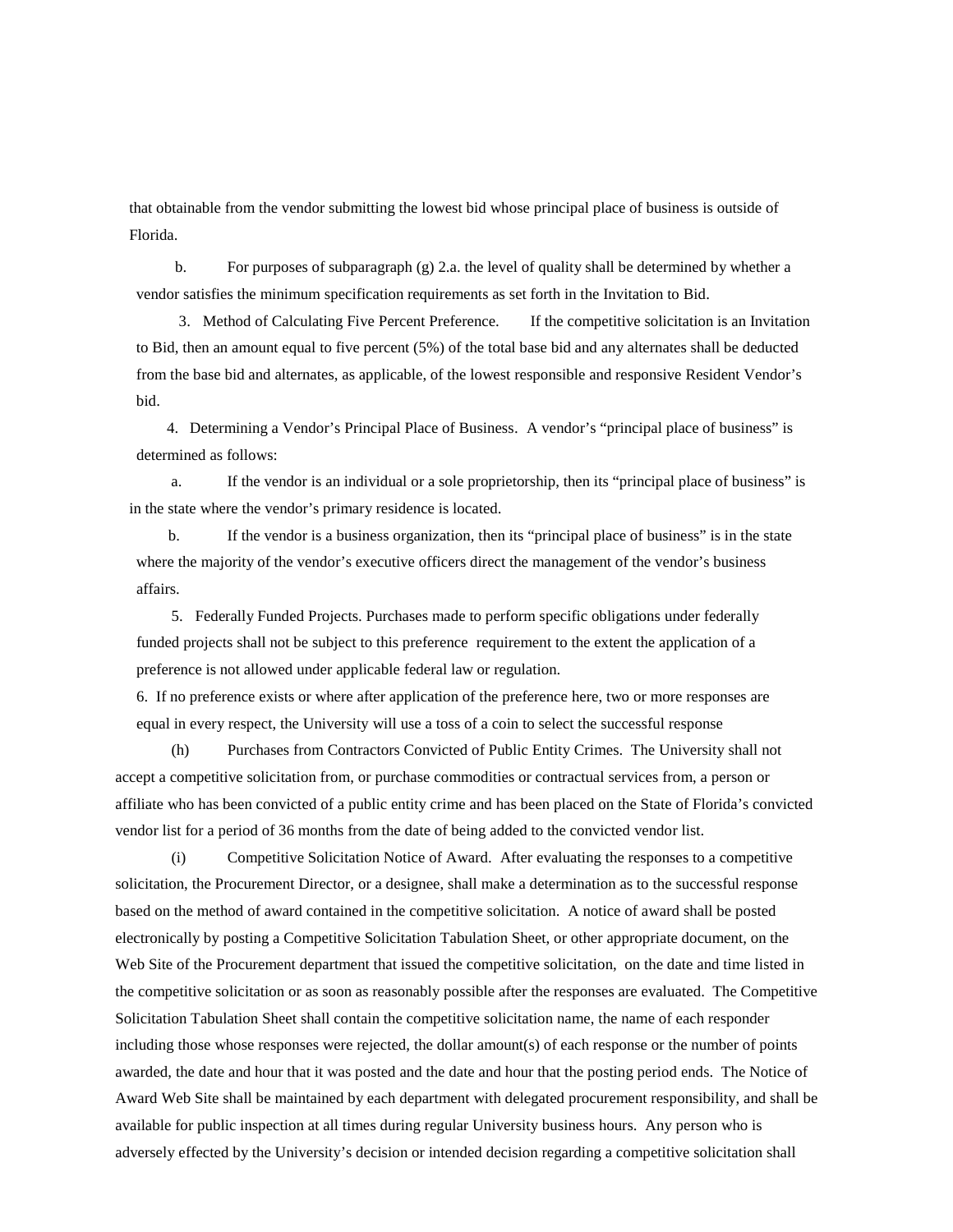file in writing a protest which shall be received in the procurement department responsible for issuing the competitive solicitation before the end of the 72 hour posting period shown on the Notice of Award, or within 72 hours after the protestant received actual notice by other delivery of the decision, whichever occurs first. The 72-hour period excludes the hours in weekends and University holidays. Weekends are deemed to begin at 5 PM on Friday and end at 8 AM on Monday. Holidays are deemed to begin at 5 PM at the end of regular workday before the holiday or 8 AM after a Sunday if the holiday begins on a Monday and end at 8 AM on the next regular University workday. Posting of the proposed Notice of Award does not establish a contract between the University and the proposed supplier.

(j) The following shall apply to every solicitation for the procurement of commodities or contractual services: "Respondents to this solicitation or persons acting on their behalf shall not contact any employee or officer of the Florida State University Board of Trustees, a University Direct Support Organization, or The Florida State University concerning any aspect of this solicitation, except in writing to the Chief Procurement Officer or as provided in this solicitation document, from the date of release of this solicitation through the end of the 72-hour period following the University's posting of the notice of intended award, in accordance with BOG Regulation l8.002. Violation of this provision may be grounds for rejecting a response."

(8) Competitive Solicitation Registration: Individuals and businesses shall register with the University's Procurement Services department to receive competitive solicitations, a contract or a purchase order from the Central procurement department. The University does not guarantee that a business will receive notice of a competitive solicitation for a particular commodity or contractual service for which they have registered as a supplier and are responsible for monitoring posted notices which interest them. The opportunity to participate in a competitive solicitation is a privilege not a right.

(9) Procurement actions that are not subject to the competitive solicitation process include:

 (a) Emergency Purchases. When the President, or a designee, determines in writing that a condition exists that threatens the health or safety of person(s) or animal(s) or the preservation or protection of property or the continuance of a vital University function, the University will proceed with an emergency purchase without a competitive solicitation. Due to the critical nature of the procurement, emergency purchases do not require that the action be posted in the Notice of Award Web Site for 72 hours. An emergency purchase shall be limited to the purchase of only the type of items and quantities that are required for a time period sufficient to relieve the immediate threat and shall not be used to meet long-term requirements.

(b) Sole Source Purchases. Commodities or contractual services available from a single source shall be exempted from the competitive solicitation process. A sole source document shall be publicly posted in the Notice of Award Web Site for 72 hours, unless the sole source is covered under the annual sole source certification provided in (6)(d).

(c) Construction Direct Purchase Program. Commodities to be incorporated into any public work (as that term is defined in Fla. Admin. Code R. 12A-1.094 as authorized under Section 212.08(6), F.S.[taxexempt purchase] which are procured by the University in accordance with the requirements of the University's direct purchase program are not subject to any further competitive solicitation.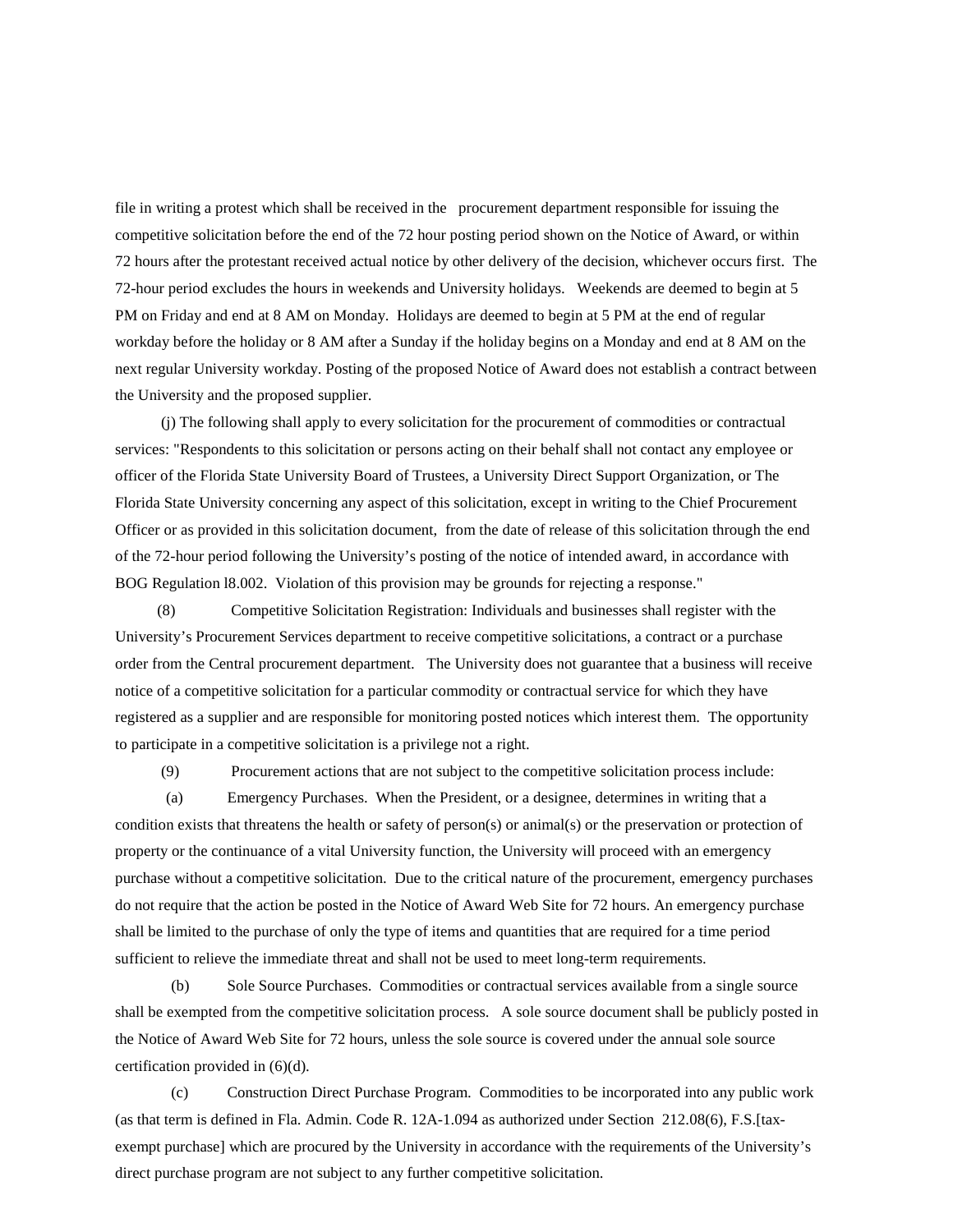(d) Commodities and contractual services that are exempt from the competitive solicitation process include:

#### 1. Artistic services;

2. Academic reviews;

3. Lectures;

4. Auditing services;

5. Legal services, including attorney, paralegal, expert witness, appraisal, arbitrator or mediator services;

6. Health services involving examination, diagnosis, treatment, prevention, medical consultation or administration. Prescriptive assertive devices for medical, developmental or vocational rehabilitation including, but not limited to prosthetics, esthetics, and wheelchairs, provided the devices are purchased on the basis of an established fee schedule or by a method that ensures the best price, taking into consideration the needs of the client;

7. Training and education services for University employees;

8. Advertising;

9. Services or commodities provided by governmental agencies, another University in the State University System, direct support organizations of the university, cooperatives or consortia, political subdivisions or independent colleges and universities;

10. Goods or services purchased with auxiliary funds authorized for such purchases, in direct support of specific programs, conferences, workshops, or continuing education events offered to the general public, for which fees have been collected to pay all expenses associated with the program or event;

11. Purchases from firms or individuals who are prescribed by state or federal law or specified by a granting agency;

12. Regulated utilities and government-franchised services;

13. Regulated public communications, except long distance telecommunication services or

facilities;

14. Extension of an existing contract;

15. Renewal of an existing contract if the terms of the contract specify renewal option(s);

16. Purchases from the Annual Certification List provided in (6) (d)

17. Purchases for resale to the public.

18. Accounting Services

19. Implementation/programming/training services available only from the owner of copyrighted software or its contracted vendor; and

20. Purchases of materials, supplies, equipment, or services for research purposes when the Vice President for research, or a designee, certifies that, in a particular instance, it is necessary for the efficient or expeditious prosecution of a research project.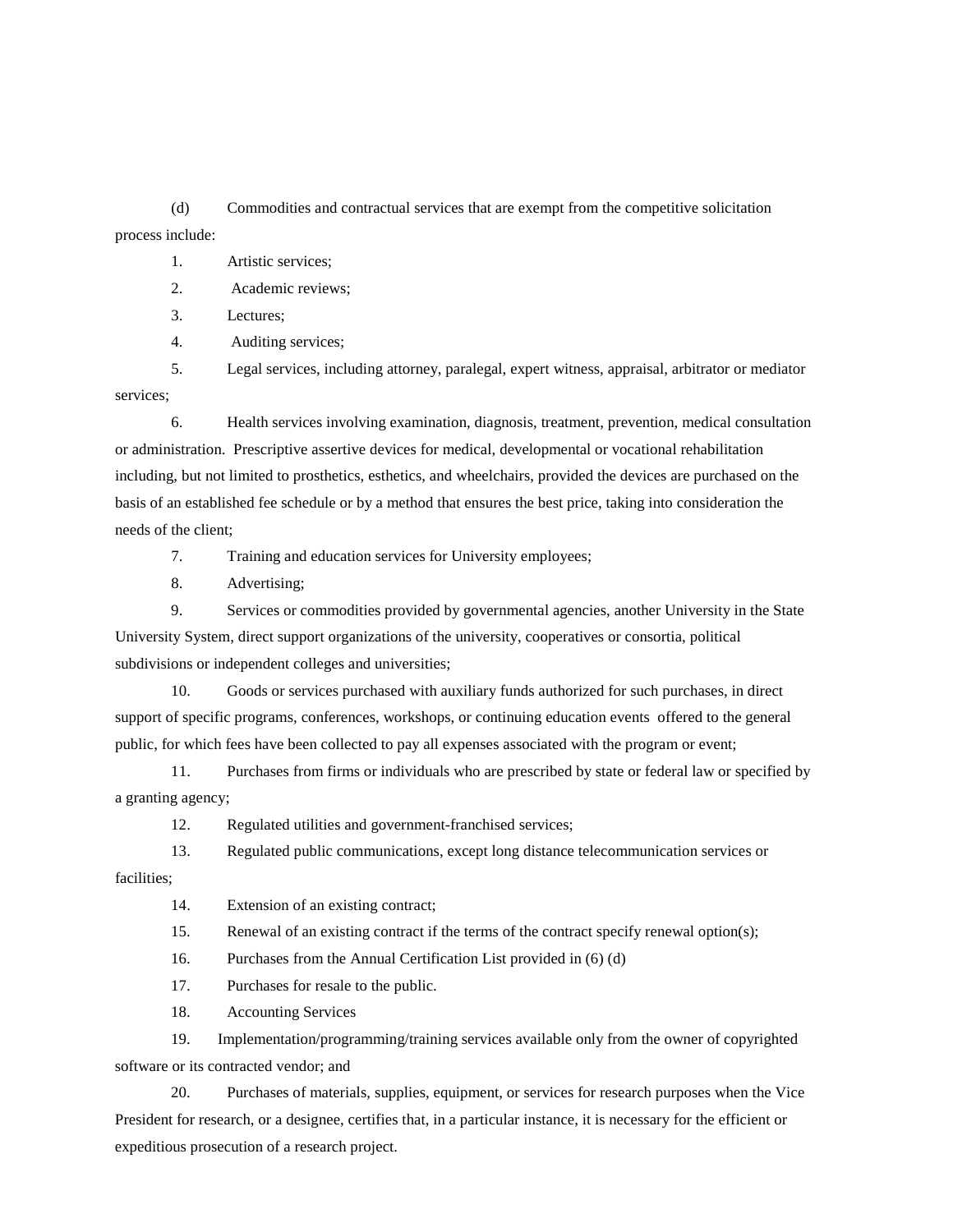21. Contracts or services provided by not-for-profit support and affiliate organizations of the University, direct support organizations, health support organizations, and faculty practice plans.

(10)Vendors Excluded from Competition: In order to ensure objective contractor performance and eliminate unfair competitive advantage, contractors that develop or draft specifications, requirements, statements of work, projects or programs for future implementation, or competitive solicitation documents, shall be excluded from competing for such procurements.

(11) Standard of Conduct:

(a) It shall be a breach of ethical standards for any employee of the University or member of the University Board of Trustees to accept, solicit, or agree to accept a gratuity of any kind, form or type in connection with any contract for commodities or services. It shall also be a breach of ethical standards for any potential contractor to offer an employee of the University a gratuity of any kind, form or type to influence the development of a contract or potential contract for commodities or services.

(b) It shall be a breach of ethical standards for any employee to participate in the selection, award, or administration of a contract if a real or apparent conflict of interest would be involved. Such a conflict would arise when the employee, officer, or agent, any member of his immediate family, his or her partner, or an organization which employs or is about to employ any of the parties indicated herein, has a financial or other interest in the firm selected for an award.

(12) Bonding Requirements

(a) Solicitation Security. A certified, cashiers or treasurer's check, bank draft, bank official check or bid bond may be required as a condition for participating in a competitive solicitation.

(b) Payment and Performance Bonds.

1. The University is authorized to require any contractor contracting with the University to provide commodities, services or commodities which include installation to furnish a payment and performance bond, with good and sufficient securities, to the University prior to the issuance of the contract.

2. Competitive Solicitation Protest Bond. Any contractor that files an action pursuant to BOG Regulation 18.002, protesting a decision or intended decision pertaining to a solicitation, shall at the time of filing of the formal protest, post with the University, a bond payable to the University in an amount equal to: 10% of the estimated value of the protestor's competitive solicitation response; 10% of the estimated expenditure during the contract term; \$10,000; or whichever is less. The bond shall be conditioned upon the payment of all costs which may be adjudged against the contractor filing the protest action. In lieu of a bond, the University will accept a cashier's check or money order in the amount of the bond. Failure of the protesting contractor to file the required bond, cashier's check or money order at the time of filing the formal protest shall result in the denial of the protest.

(13) Contract Formation.

(a) Contracts for the purchase of commodities or contractual services or licenses shall consist of a purchase order or a purchase order and bilateral agreement [an individual written contract in addition to the purchase order] signed by the President of the University, or a designee who has been granted power of attorney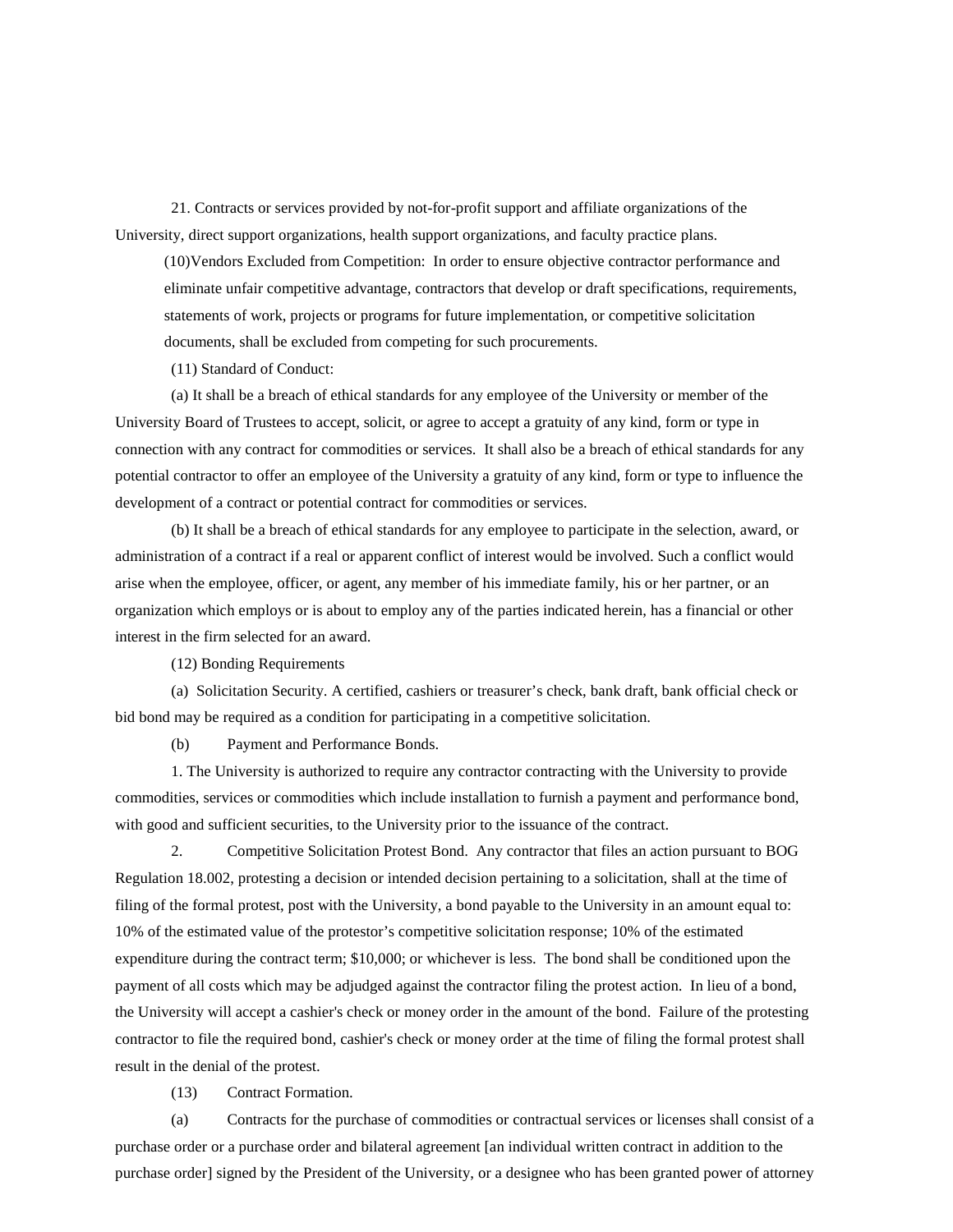through the University President, prior to the goods or services being ordered, contracted for, or rendered by the contractor.

(b) Any contract for the purchase of services or tangible personal property for a period in excess of one fiscal year shall include the following statement: "The State of Florida's and University's performance and obligation to pay under this contract is contingent upon an annual appropriation by the Legislature."

(c) The extension of a contract granted to extend the time to complete the contract shall be in writing signed by the Chief Procurement Officer. Contract extension shall not cause the University to incur additional costs. The contract extension shall be signed by both parties if a bilateral agreement and a purchase order were issued, and shall be subject to the same terms and conditions set forth in the initial contract. There shall be only one extension of a contract.

(d) A contract may contain provisions for renewal. If the commodity or contractual service is purchased as a result of a competitive solicitation, all contemplated renewal periods must be included in the competitive solicitation, and evaluated as part of the award evaluation process, including a cost algorithm to determine the cost to the university during renewal periods.

(e) The President, or a designee, shall have the authority to enter into deferred payment agreements, in accordance with Board of Governors debt policies. The University may utilize the State of Florida Department of Financial Services Consolidated Equipment Financing Program if it is deemed advantageous. When the Consolidated Equipment Financing Program is used, the University will submit the contract to the Department of Financial Services for the purpose of pre-audit review and approval prior to acceptance. No such agreement shall establish a debt of the State or shall be applied to the faith and credit of the State; nor shall any agreement be a liability or obligation of the State except from appropriated funds.

(f) In order to promote cost-effective procurement of commodities and contractual services, the University may enter into contracts that limit the liability of a vendor consistent with Section 672.719, F.S. and consistent with the lawful limits of state sovereign immunity.

 (g) The total value of the contract shall be the purchase price for the initial term plus all renewal costs.

(14) Authority to Suspend or Debar a Business. The Chief Procurement Officer shall remove a business from the University's authorized vendor or competitive solicitation list and reject all responses offered by that business in the event the business's performance through acts of omission or commission results in any of the following grounds, when it is determined to be in the best interest of the University, including but not limited to:

(a) Failure to respond to a competitive solicitation without giving a justifiable reason for such failure.

(b) Failure to make timely delivery or fully comply with the pricing, terms, conditions, or specifications, on any one contract or purchase order;

(c) Any attempt to influence a purchase, specification, award, or other pertinent factor, in violation of this Regulation and BOG Regulation 18.001.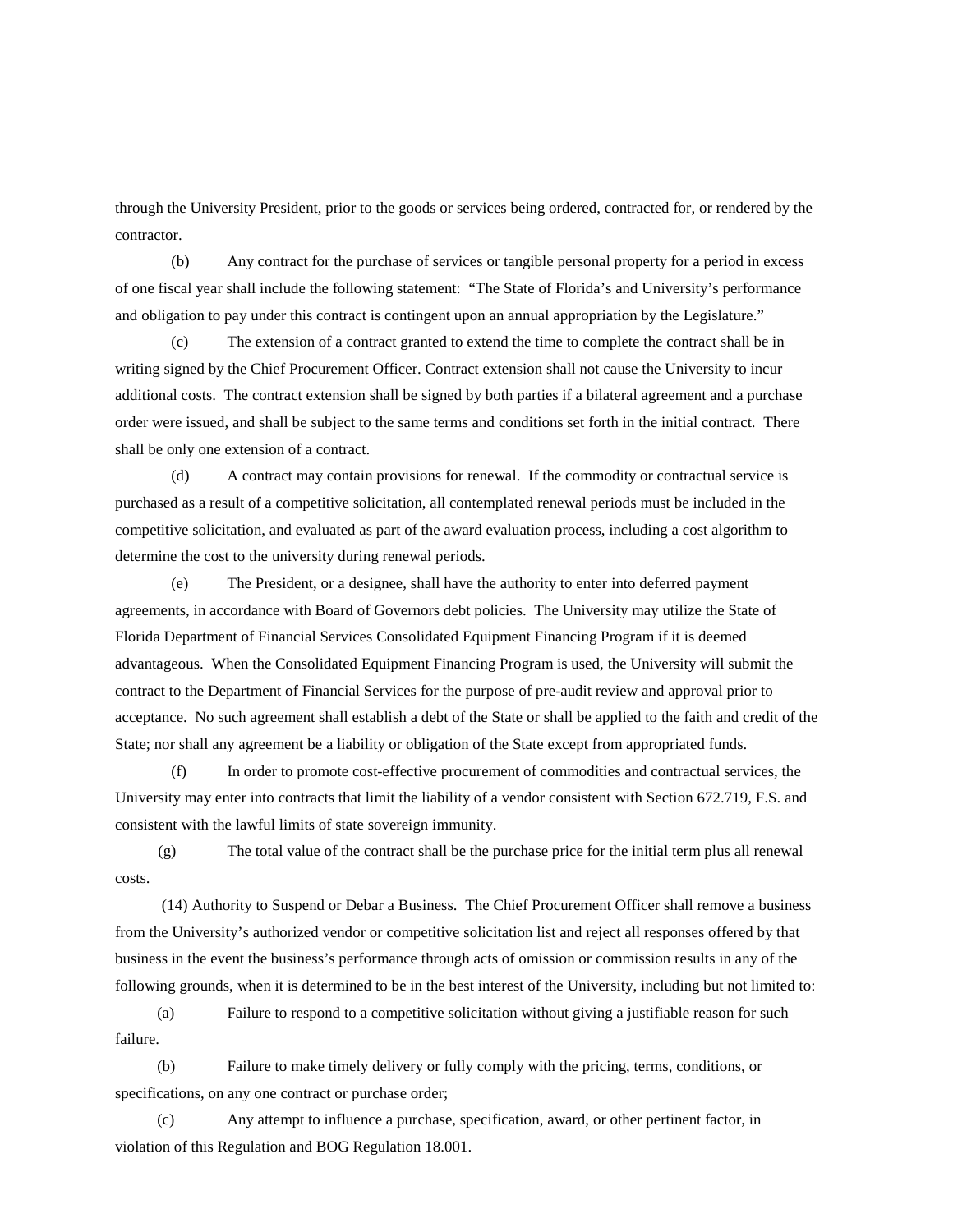(d) Being charged or convicted before a court of competent jurisdiction with committing a fraud, misdemeanor or felony in connection with the business's commercial enterprise. If charges are dismissed, the owner of the business is found not guilty, or the guilty verdict is reversed through the appellate process, the business is found not guilty, or the guilty verdict is reversed through the appellate process, the suspension shall be lifted immediately upon notification by the business.

(e) Bankruptcy.

(f) Continuing to supply commodities or contractual services before receiving a purchase order or after receiving a notice not to supply commodities or contractual services without first receiving a an official Florida State University purchase order signed by the Procurement Director.

(g) Failure or refusal to use any of the university's automated procurement and payment processes when instructed to do so, including but not limited to the on-line submission of responses to requests for quotations, competitive solicitations, or invoices.

(15) Default

(a) Vendors who fail to make delivery or perform in accordance with the conditions, specifications, drawings or terms and conditions of a purchase order or contract shall be notified in writing, stating the nature of their failure to perform and provide a time certain for correcting the failure. Reasonable time for correcting the failure should not be generally less than ten (10) calendar days after receipt of such notice by the vendor, except in case of a documented emergency. The notification shall also provide that should the vendor fail to perform within the time provided, that: It will be in default; it will be removed from the University's vendor and competitive solicitation lists; and the University will re-procure the commodity or service from another source, which will obligate the vendor to pay all re-procurement costs and costs for cover.

(b) Unless the vendor corrects its failure to perform within the time provided, or unless the University determines based on its own investigation that the vendor's failure is legally excusable, the vendor shall be found in default and issued a second notice stating the reasons the vendor is considered in default and stating that the University has re-procured the commodity or service and the amount of the procurement and the cover cost. The University shall also advise the defaulting vendor that the vendor has been removed from the vendor and competitive procurement lists pursuant to this regulation and will not be eligible to submit a competitive solicitation or be awarded a contract until such time as the University is reimbursed for all reprocurement costs and for costs of cover. The defaulting vendor also shall be advised of the right to protest as provided in (16) (c) of this Regulation and shall follow the protest procedures provided in (16).

(c) The Procurement Director shall determine the method for re-procurement of commodities or contractual services as the best interests of the University require.

(d) The University may issue a second competitive solicitation or purchase on the open market if a substantially similar procurement is not accomplished under (c) above. Until such time as the vendor reimburses the University for all re-procurement and cover costs, the defaulting vendor shall not be reinstated on the University's competitive solicitation list and shall not be eligible for any type of purchase order or contract with by the University.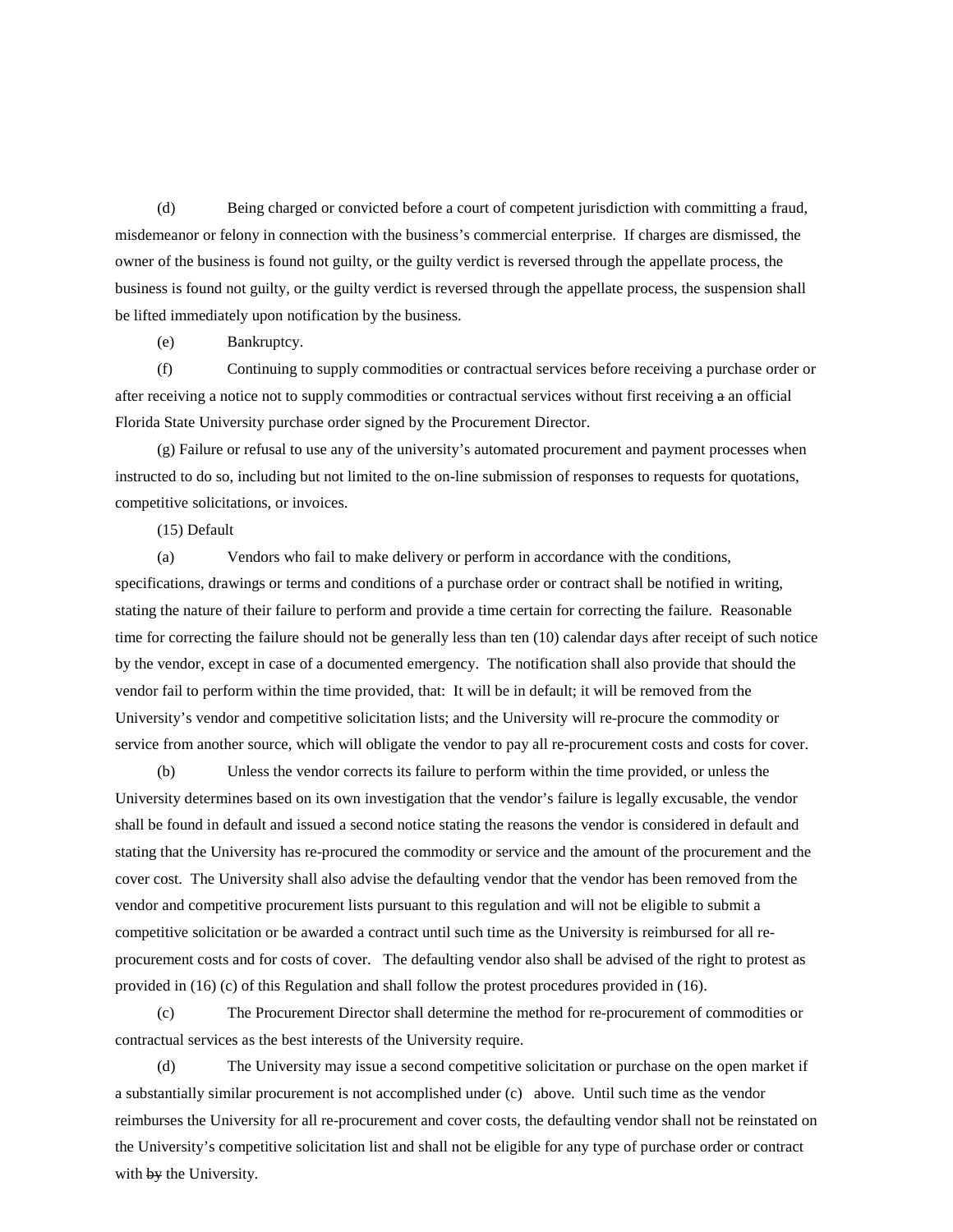(e) All correspondence to vendors respecting failure to perform shall be sent by certified mail, return receipt requested or documented courier delivery service. The foregoing provisions do not limit or exclude the University's remedies at law.

(16) Protested Solicitations and Awards.

(a) Purpose. The procedures set forth in this Regulation shall apply to protests that arise from all University contract procurement processes for the purchase of goods, services, leases and for constructionrelated competitive solicitations, and shall be the exclusive set of procedures applicable to all such protests.

(b) Definitions.

 1. Adversely affected - where the University decision or intended decision will cause immediate injury in fact to the Protestor and the injury is of the type that the pertinent law or regulation is designed to protect.

2. Days – calendar days.

 3. Decision or intended decision - the Specifications; the rejection of a response or all responses to a competitive solicitation; the intent to award a contract pursuant to a competitive solicitation as indicated by a posted written notice; a sponsored research exemption; or a determination that a specified procurement can be made only from a sole source.

4. Electronic posting - posting on the University's designated website.

5. Filing - when filing documents or written materials with:

 a. The Issuing Office, the filing is the delivery of the original of the document or written materials at the Issuing Office. Filing the Notice of Intent to Protest or the Formal Protest via email or facsimile is not permitted. The time allowed for filing any documents or written material is not extended by the mailing of such;

 b. The President, the President's Designee or the Presiding Officer, filing is the delivery of the documents or written material to the President, President's Designee or Presiding Officer via email or in person at a hearing.

6. Formal Protest - the formal written complaint that complies with the requirements of Section  $(6)$  of this regulation.

7. Issuing Office - the office that issued the solicitation, or if a solicitation has not been issued, the office that made the decision or intended decision that is being protested.

8. Legal holidays - those days designated as holidays in Section 110.117, Florida Statutes, and those days other than Saturdays and Sundays - when the university is officially closed.

 9. Notice of Intent to Protest - a short and plain written statement that complies with the requirements of Section (5) of this regulation.

10. Potential Protestor - any actual or prospective bidder or offeror, person, or firm with standing to protest the decision or intended decision.

11. President - means the presiding president of the university.

12. President's Designee – the person selected by the President to perform a specific delegated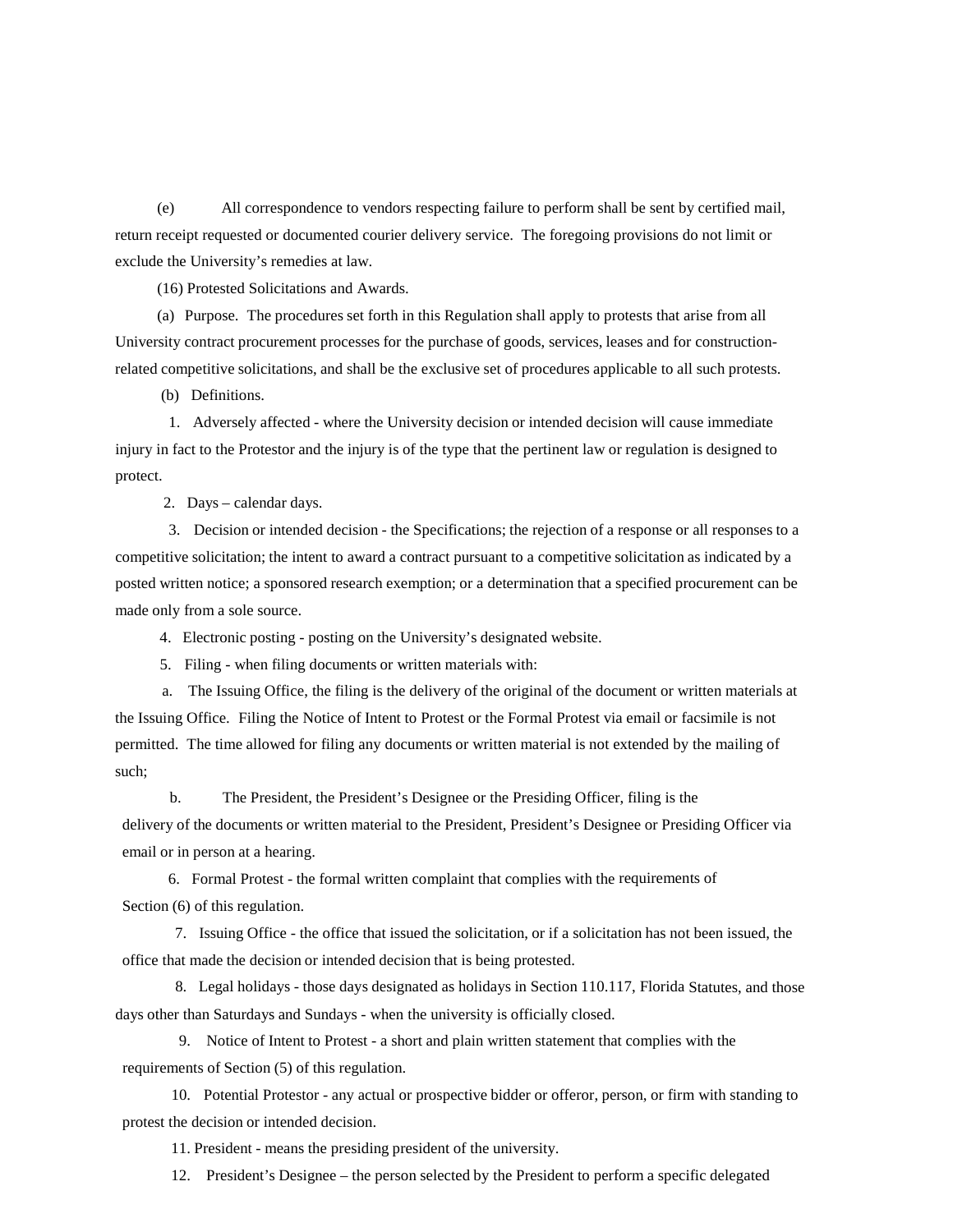function on behalf of the President under this regulation.

13. President/President's Designee – means the presiding president of the University; however, if the presiding president appoints a designee, shall mean the presiding president's designee only.

14. Presiding Officer - the Quasi-Judicial Officer or the University Official handling the protest proceeding.

15. Protest proceeding - either a summary proceeding involving a University Official or a quasi-judicial hearing involving a Quasi-Judicial Officer.

16. Protestor - any actual or prospective qualified bidder or offeror, or person or firm that is adversely affected and has standing who timely files a Notice of Intent to Protest and also timely files a Formal Protest.

17. Quasi-Judicial Officer - the designated presiding official (may be an Administrative Law Judge or a qualified attorney with a minimum of five years' experience practicing law) in a protest proceeding where there are disputed issues of material fact.

18. Serve/Service – sending a copy of the information to the parties via email communication at the email addresses of record.

19. Specification – the contents of the competitive solicitation or any addenda thereto; the approval of sole source procurement; or other solicitation documents as permitted by applicable law or regulation.

20. Timely Filed – actual receipt of documentation or written material by the Issuing Office, the President, the President's Designee, or the Presiding Officer on or before the deadline.

21. University Official – the person appointed by the President to conduct a summary proceeding.

(c) Notice of Decision or Intended Decision. The University shall provide a notice of decision or intended decision by electronic posting. The notice shall contain the following statement: "Failure to timely file a protest or failure to timely deliver the required bond or other security in accordance with the Board of Governors' Regulations 18.002 and 18.003 shall constitute a waiver of protest proceedings."

(d) Initiating a Protest. If a Potential Protestor desires to protest a decision or intended decision of the University, the Potential Protestor must timely file a Notice of Intent to Protest, a Formal Protest, and the required Solicitation Protest Bond prescribed by of Governors Regulation 18.003 with the Issuing Office.

(e) Notice of Intent to Protest.

1. Timely Filing of a Notice of Intent to Protest.

a. Protesting a Specification. If the Potential Protestor is protesting a Specification, the Potential Protestor must timely file a Notice of Intent to Protest with the Issuing Office within 72 hours of the university's electronic posting of the Specification that is being protested. A Potential Protestor's failure to timely file a Notice of Intent to Protest within 72 hours of the posting of the Specification shall constitute a waiver of the right to protest proceedings related to that Specifics

b. Protesting any Other Decisions or Intended Decisions. If a Potential Protestor is protesting any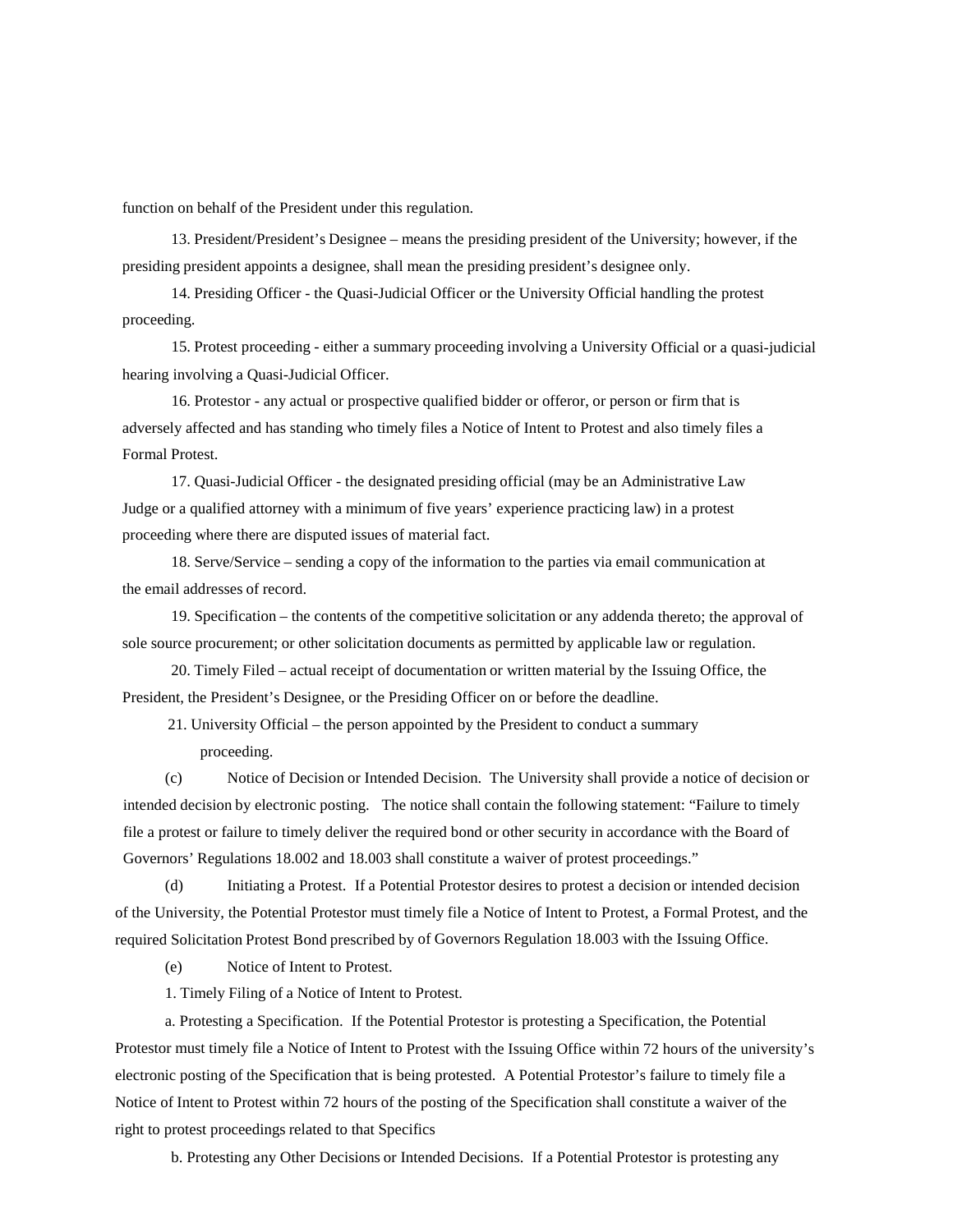decision or intended decision other than a Specification, the Potential Protestor must timely file a Notice of Intent to Protest such decision or intended decision with the Issuing Office within 72 hours of the university's posting of the notice of decision or intended decision that is being protested. A Potential Protestor's failure to timely file a Notice of Intent to Protest within 72 hours of the university's posting ofthe notice of decision or intended decision being protested shall constitute a waiver of the right to protest proceedings related to that decision or intended decision.

i. Filing Period for the Notice of Intent to Protest. The 72-hour period for filing the Notice of Intent to Protest regarding any decision or intended decision begins upon the electronic posting of the decision or intended decision. If the end of the 72-hour period falls on a Saturday, Sunday, or legal holiday, the deadline for filing the Notice of Intent to Protest shall be the next business day. A Notice of Intent to Protest may not be filed before the 72-hour period begins.

ii. Content of the Notice of Intent to Protest. The Notice of Intent to Protest must be addressed to the Issuing Office; must identify the Potential Protestor and must provide the Protestor's/Protestor's counsel or representative's address, phone number and email address; must state the name and address of the University whose action is being protested; must identify the solicitation by number and title, or if the intended protest is not related to a competitive solicitation, must provide other language that will enable the University to identify the decision or intended decision being protested; and must state that the Potential Protestor intends to protest the decision or intended decision.

(f) Formal Protest and Solicitation Protest Bond.

1. Timely Filing of a Formal Protest and Solicitation Protest Bond. The Potential Protestor must timely file a Formal Protest with the Issuing Office within ten (10) days after the date the Notice of Intent to Protest was filed. In addition, the Potential Protestor must timely file the required Solicitation Protest Bond with the Issuing Office within ten (10) days after the date the Notice of Intent to Protest was filed. The failure of the Potential Protestor to timely file the Formal Protest or to timely file the Solicitation Protest Bond shall constitute a waiver of the Potential Protestor's right to protest proceedings and/or the denial and dismissal of the Potential Protestor's protest.

 2. Content of the Formal Protest. The Formal Protest must state with particularity the facts and law upon which the protest is based. Only actual or prospective bidders or offerors who would be adversely affected by the University's proposed action have standing to protest the award or intent to award a contract through competitive solicitation. The Formal Protest must contain the following:

 a. The name of the Protestor and the address, telephone number and email address of the Protestor/Protestor's counsel or representative. The email address provided will be the email address used by the Issuing Office, the President, the President's Designee, the Presiding Officer, and the other parties for serving the Protestor with notice, documents and other materials related to the protest;

 b. The identification of the University and competitive solicitation involved, if no competitive solicitation is involved, identification of the action being protested;

c. A statement of when and how the Protestor received notice of the decision or intended decision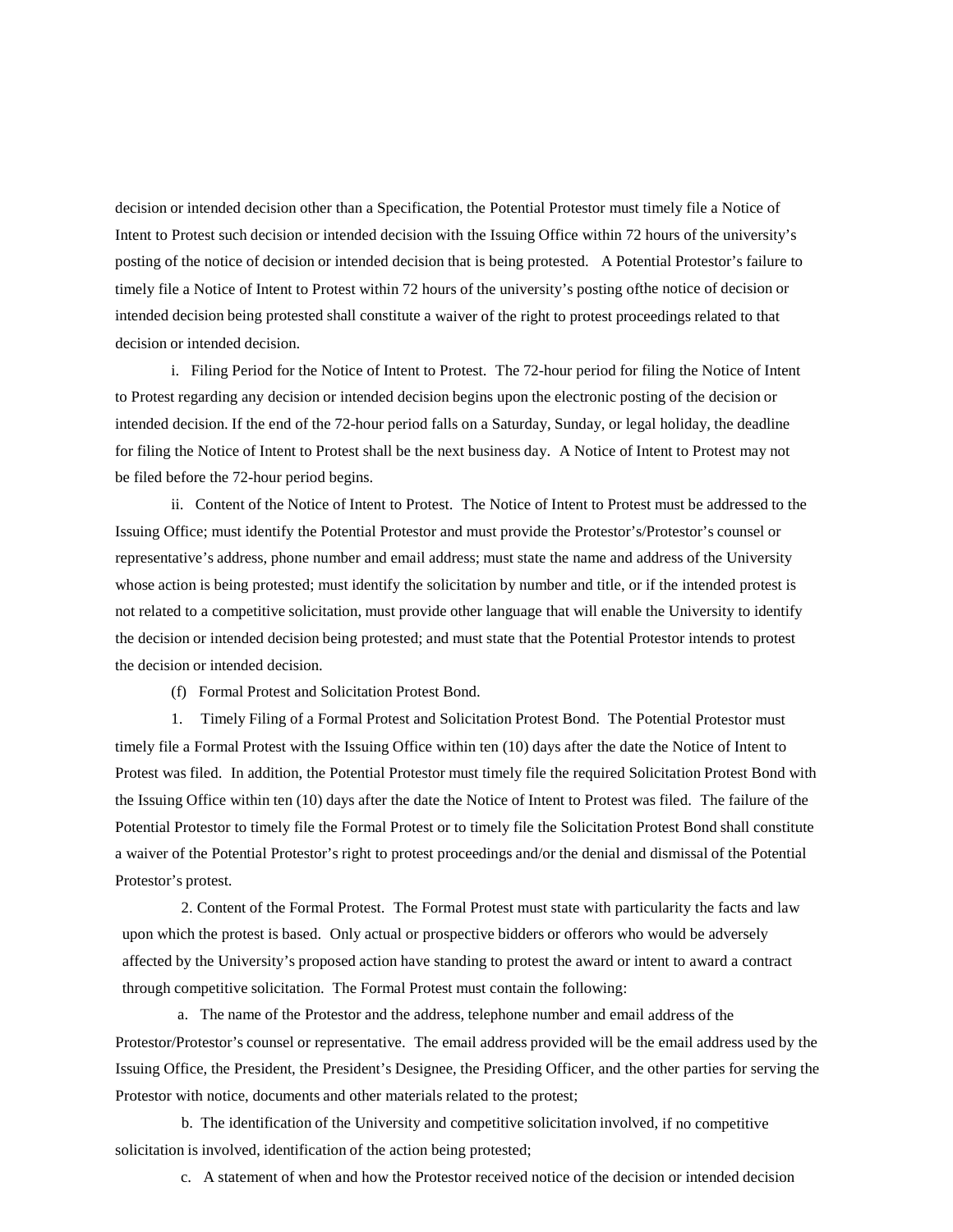that is being protested;

 d. A concise statement of the facts, including the facts the Protestor contends warrant reversal or modification of the university's decision or intended decision;

 e. A statement of all disputed issues of material fact, or if there are none, the Formal Protest must indicate so;

 f. A statement of the specific regulations or laws that the Protestor contends require reversal or modification of the decision or intended decision, including an explanation of how the alleged facts relate to the specific regulations or statutes;

 g. A statement of all information establishing that the Protestor is an interested party for the purpose of filing a protest, and how the Protestor would be adversely affected by the University's proposed action;

 h. A statement of the relief sought by the Protestor, stating precisely the action the Protestor wishes the University to take with respect to the protest; and

i. A copy of any documents or materials referenced or incorporated into the Formal Protest.

(g) Impact on Procurement Process.

 1. Upon receipt of the Formal Protest by the Issuing Office, the Issuing Office will stop the solicitation or contract award process until the subject of the protest is resolved, unless the President sets forth in writing particular facts and circumstances which require the continuance of the solicitation or contract award process without delay in order to avoid an immediate and serious danger to the public health, safety or welfare.

 2. The President/President's Designee may, in response to a Protest, terminate the contract procurement processes, terminate the solicitation process, and/or reject all bids. If any such action is taken, the Protest shall be automatically dismissed, and the University may, if desired, reinitiate the contract procurement process.

 (h) University's Response to a Formal Protest. The University will file a notice with the Issuing Office of the name, phone number and email address for the attorney representing the University in the protest; the email address provided will be the email address used by the Issuing Office, the President, the President's Designee, the Presiding Officer, and the other parties for serving the University with notice, and documents and material related to the protest. The University may also file a written response to the Formal Protest with the Issuing Office within seven (7) days after the date the Formal Protest is filed.

(i) Right of Counsel. A party participating in the protest or appearing in a protest proceeding has the right, at the party's own expense, to be represented by counsel or by a qualified representative.

(j) Resolution by Mutual Agreement.

 1. Informal Discussions. Following the timely filing of a Formal Protest and Solicitation Protest Bond, the university may hold informal discussions with the Protestor to resolve the protest by mutual agreement. Such discussions, if made available, will take place within seven (7) days, of the filing of the Formal Protest. The President/President's Designee has the authority to settle or resolve protests.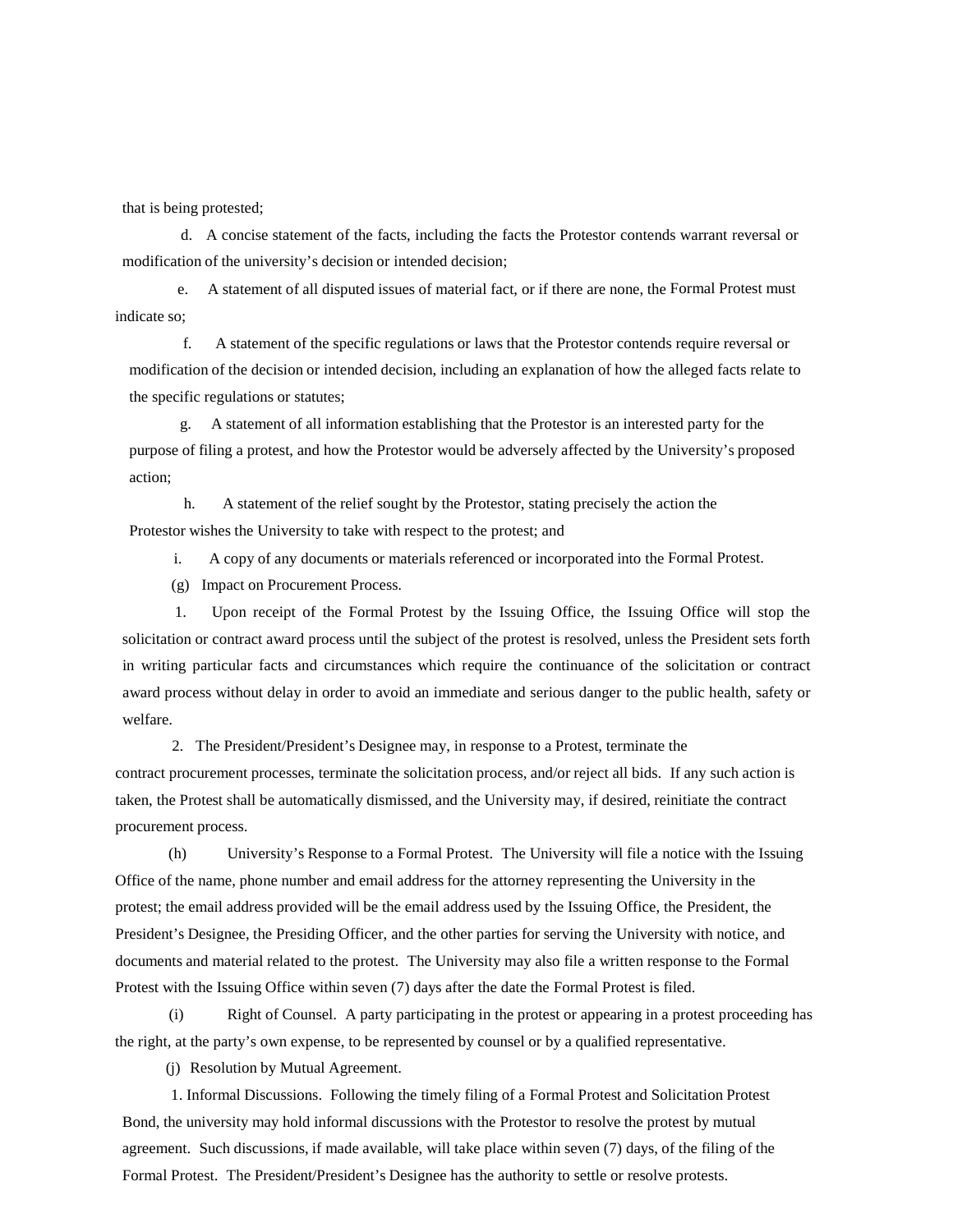2. Time Tolled. If informal discussions are scheduled, the time requirements related to this regulation are tolled for the period from the date the Formal Protest is filed until the date the last informal discussion is scheduled for or held.

 3. Settlement Agreement. Unless prevented by law, if the parties reach a mutual agreement and a term in the settlement agreement conflicts with this regulation, the term in the settlement agreement will control.

4. Failure of Parties to Resolve by Mutual Agreement. If informal discussions are not held, or the informal discussions do not result in a mutual agreement between the parties, the protest shall proceed to either a summary proceeding or a quasi-judicial hearing, as appropriate.

 (k) Determination of Appropriate Proceeding. When there is no resolution by mutual agreement, the President/President's Designee shall appoint a University Official, and the Initiating Office will forward all material filed by the parties to the University Official. The University Official will review the material filed by the parties that would be admissible in evidence to determine whether there are any disputed issues of material fact. If the protest contains no disputed issues of material fact, a summary proceeding is appropriate. If the protest contains disputed issues of material fact, a quasi-judicial hearing is appropriate.

 (l) Summary Proceeding. If the protest contains no disputed issues of material fact, the University Official shall conduct a summary proceeding. The summary proceeding will be conducted within thirty (30) days after the date the Formal Protest was filed.

1. Notice of Proceeding. The University Official shall serve written notice on all parties, such notice will allow the parties at least seven (7) days from the date of the notice to file with the University Official any documents, memoranda of law, or other written material (collectively referred to as "written material") in support of or in opposition to the University's action or refusal to act and to serve the other parties with a copy of the same. At the end of the seven (7) days, the University Official shall then serve a second notice to the parties stating that the parties have seven (7) days to file with the University Official and to serve the other parties with their written responses to the written material filed by the other parties.

2. Informal Hearing. The University Official may, in the University Official's sole discretion, schedule an informal hearing on the matter for the purpose of taking oral evidence or argument. If the University Official schedules an informal hearing, the University Official shall serve the parties with written notice at least fourteen (14) days prior to the hearing, setting forth the place, date, and time of the hearing.

3. University Official's Recommended Order.

a. The University Official will issue a Recommended Order to the President on whether the University's proposed action is contrary to the applicable statutes, regulations, or policies governing the University, or to the Specifications. The University Official's Recommended Order shall take into consideration only those documents and written materials filed by the parties, and if an informal hearing is held, information obtained as a result of the informal hearing;

b. The University Official's recommended order shall be issued to the President within fifty (50) days after date the Formal Protest was filed. The University Official shall serve copies of the Recommended Order,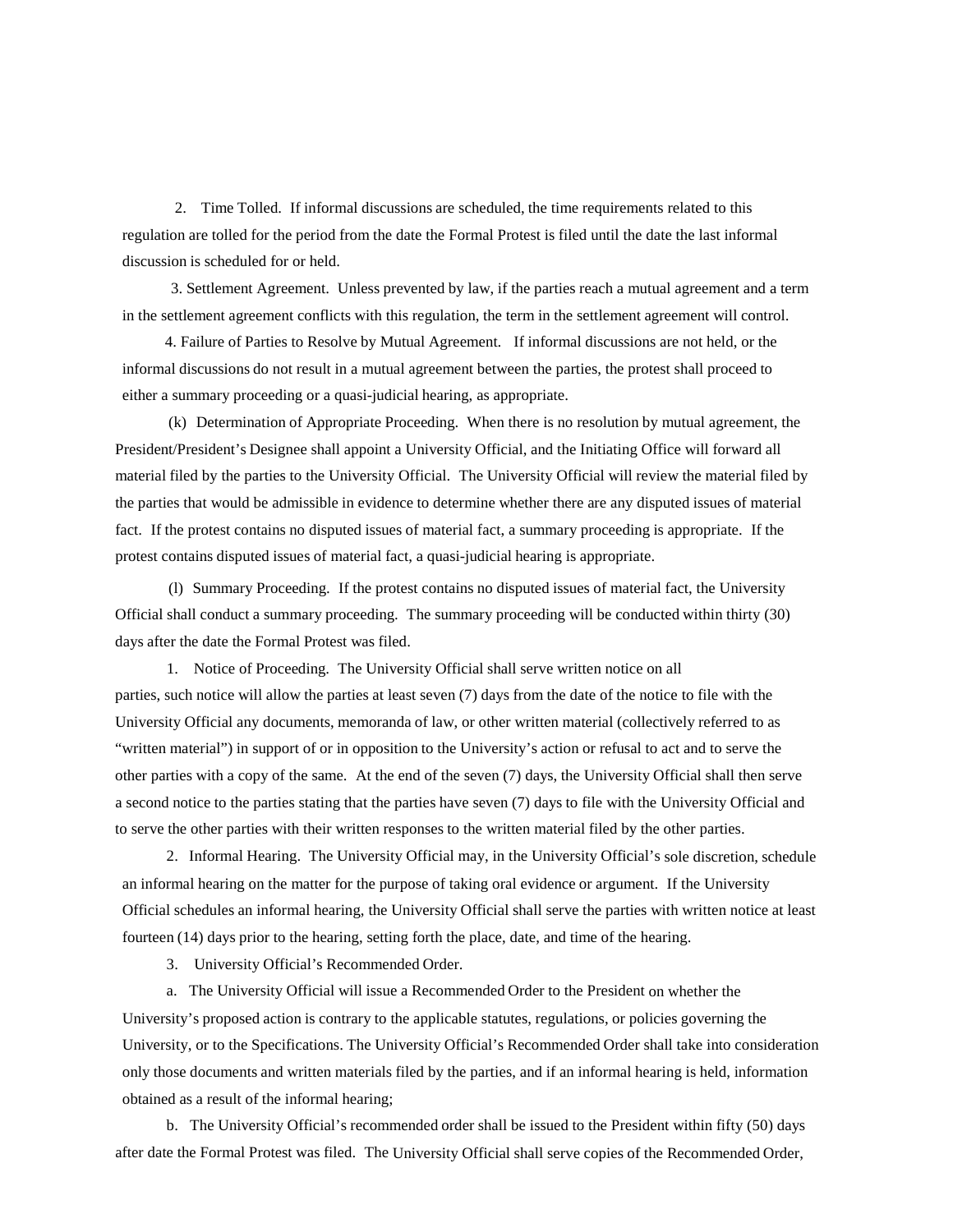along with the date the Recommended Order was issued, to the parties immediately after issuing the Recommended Order to the President;

 c. The University Official shall also submit the recording of the informal hearing, if one was held, and all documents and written material filed in the matter to the President when issuing the Recommended Order.

 4. Exceptions to the University Official's Recommended Order. The parties may file written exceptions to the Recommended Order. The Parties must file any exceptions to the Recommended Order with the President within seven (7) days after the date the Recommended Order was issued.

 5. The Final Order. The President shall enter a Final Order within twenty-one (21) days after the date the Recommended Order was issued. In deciding whether to follow or depart from the University Official's Recommended Order, the President may consider the written materials and exceptions filed by the parties, and the recording of the informal hearing, if any. The President's Final Order is the final decision of the University.

 6. Point of Entry. Judicial review of the university's final decision shall be in accordance with Florida Rule of Appellate Procedure 9.190(b) (3), applicable to review of quasi-judicial decisions of an administrative body not subject to the Administrative Procedure Act. A request for review may be made by filing a petition for certiorari review with the appropriate circuit court within thirty (30) days after the date of the University's final decision. Failure to seek timely review shall constitute a waiver of the right to appeal the University's final decision.

(m) Quasi-Judicial Hearing. If the Formal Protest contains issues of material fact, the President/President's Designee shall refer the Formal Protest to a Quasi-Judicial Officer for a quasi-judicial hearing. The hearing shall be conducted within forty (40) days after the date the Formal Protest was filed.

1. Appointment of Quasi-Judicial Officer. Within seven (7) days after the date the Formal Petition was filed, the President/President's Designee shall appoint a Quasi-Judicial Officer or forward a request for hearing and such other documents, laws and regulations as may be required by the Florida Department of Administrative Hearings to the Department, and for assignment of an Administrative Law Judge to conduct a quasi-judicial hearing ("hearing").

2. Notice of Hearing.

a. Within seven (7) days after being appointed, the Quasi-Judicial Officer shall issue a Notice of Hearing, stating the time, date and location for the parties to present evidence and argument on the issues under consideration. The Quasi-Judicial Officer shall set a time and place for all hearings and shall serve written notice on all the parties;

 b. The Quasi-Judicial Officer shall give no less than 14 days' notice of the hearing on the merits of the protest, unless otherwise agreed by the parties.

 3. University Statement of Actions. Within seven (7) days after the appointment of the Quasi-Judicial Officer, the university shall file a written statement to the Quasi-Judicial Officer stating the actions (proposed actions, actions already taken, or refusal to take action are referred to as "actions") of the University,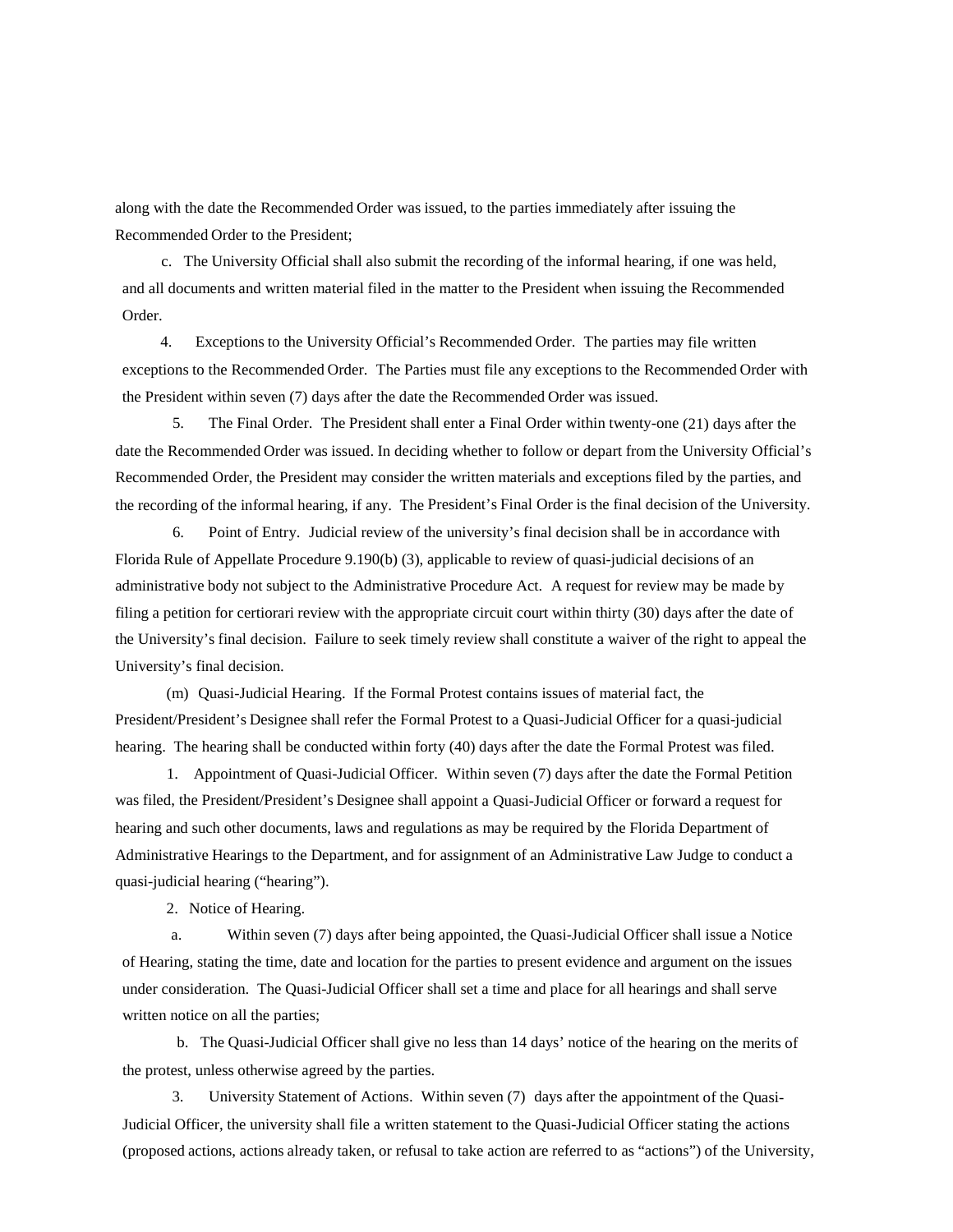and a summary of the factual, legal, and policy grounds for such actions. The University shall immediately serve a copy of the Statement of Actions on the other parties.

 4. Protestor's Response to University Statement of Actions. Within seven (7) days after the university provides the University Statement of Actions to the Quasi-Judicial Officer, the Protestor may file a written response to such statement with the Quasi-Judicial Officer. The Protestor shall immediately serve a copy of the Protestor's Response to the University's Statement of Actions on the other parties.

 5. Discovery. After the assignment of the Quasi-Judicial Officer, the parties may obtain discovery through the means and manner provided in the Florida Rules of Civil Procedure 1.280 through 1.400. The Quasi-Judicial Officer may issue appropriate orders to effectuate the purposes of discovery and to prevent delay.

 a. Each party must serve a list of evidence to the other parties at least seven (7) days prior to the first day of the hearing, along with a general description of how the party intends to use the evidence in the hearing;

 b. Each party must file a witness list with the Quasi-Judicial Officer and serve the same on the other parties at least seven (7) days prior to the first day of the hearing. The parties must include a general description of how the party intends to use each witness in the hearing with the witness list.

 6. De Novo Proceeding. The Quasi-Judicial Officer shall conduct a de novo proceeding to determine whether the university's decision or intended decision is contrary to the statutes, regulations, or policies governing the university, or contrary to the Specifications. The standard of proof for the proceedings shall be whether the proposed university action was clearly erroneous, contrary to competition, arbitrary, or capricious. However, if the protest is regarding the university's decision to reject all responses to a competitive solicitation, the standard of review shall be whether the University's intended action is illegal, arbitrary, dishonest or fraudulent.

7. Burden of Persuasion. The burden of proof rests with the party protesting the university action.

 8. Conduct of Hearing. All parties shall have an opportunity to: present evidence; to respond to all issues involved; to conduct cross-examination and submit rebuttal evidence; and to submit proposed findings of fact and proposed orders.

 a. The hearing shall be conducted in conformity with the Florida Rules of Civil Procedure and the Florida Rules of Evidence applicable to civil proceedings unless specifically contradicted by this regulation or otherwise agreed by the parties;

 b. Each party shall have a minimum of fifteen (15) minutes to argue its position. The Protestor shall present its argument first and have the opportunity for rebuttal. At the Quasi-Judicial Officer's discretion, the University may have the opportunity for surrebuttal;

c. The Quasi-Judicial Officer has the right to question each party and any witnesses.

 9. Recommended Order. The Quasi-Judicial Officer may request that the parties submit proposed findings of fact, conclusions of law, orders and memoranda on the issues within a time designated by the Quasi-Judicial Officer. No later than thirty (30) days after receipt of the hearing transcript, the Quasi-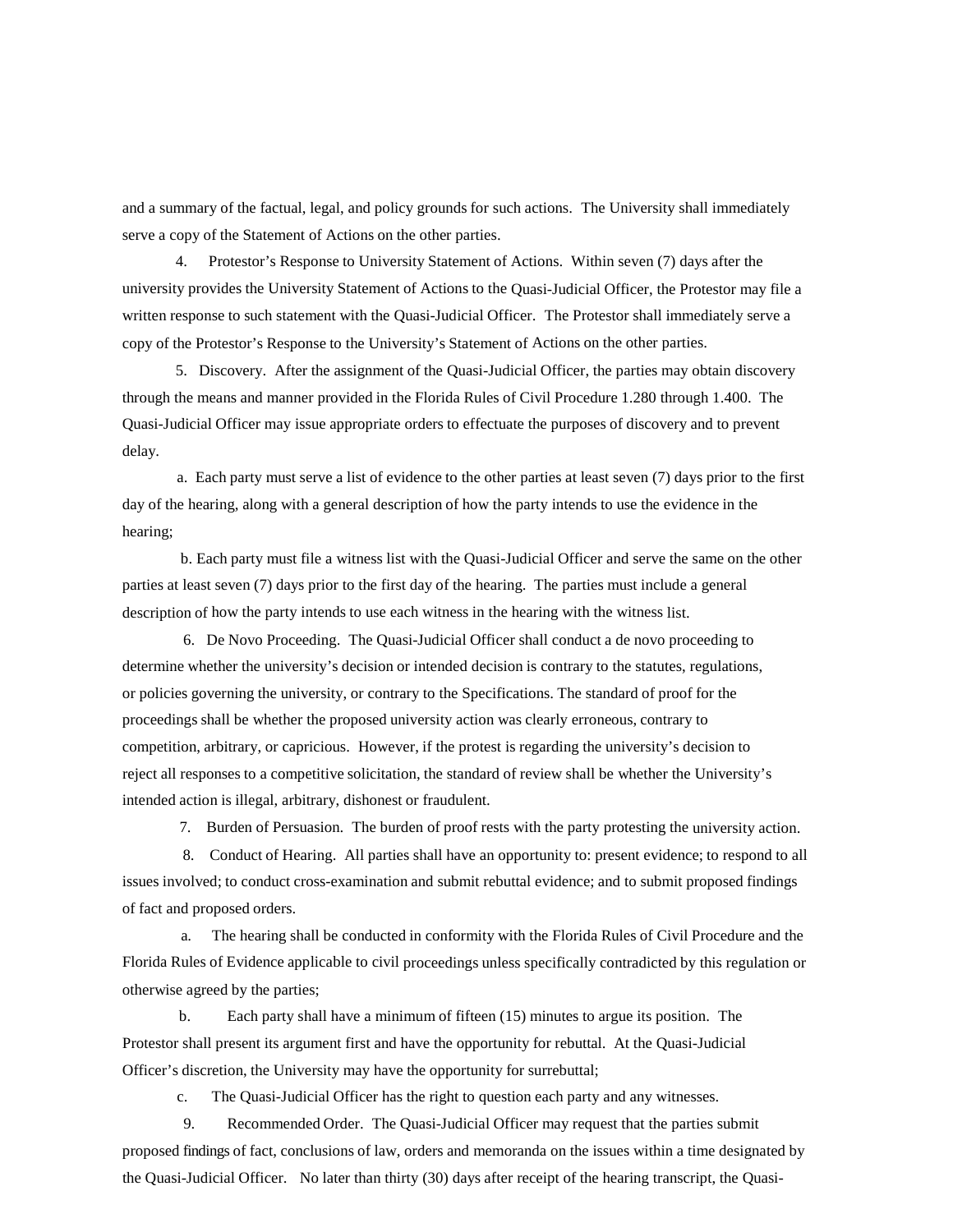Judicial Officer shall issue a written Recommended Order to the President, and serve a copy on each of the parties.

 10. Preliminary Order and Exceptions to the Preliminary Order. Within fourteen (14) days after the date the Recommended Order was issued, the President shall issue a Preliminary Order and serve the parties with a notice of such order. If the Protestor takes exception to the Preliminary Order, the Protestor must timely file its written exceptions with the President within fourteen (14) days after the date the Preliminary Order was issued. The Preliminary Order shall provide, "This Preliminary Order is the Final Order unless the Protestor files written exceptions to the Preliminary Order with the President no later than 14 days after the date this Preliminary Order is issued."

11. Final Order.

a. If no written exceptions are timely filed, the Preliminary Order is the Final Order;

 b. If the Protestor timely files written exceptions, then within fourteen (14) days after the end of the 14 day period for filing exceptions to the Preliminary Order, the President will review the Preliminary Order and the timely filed exceptions and will render a Final Order;

c. The President's Final Order is the final decision of the University.

12. Point of Entry. Judicial review of the University's final decision shall be in

accordance with Florida Rules of Appellate Procedure Rule 9.190(b) (3), applicable to review of quasi-judicial decisions of an administrative body not subject to the Administrative Procedure Act. A request for review may be made by filing a petition for certiorari review with the appropriate circuit court within thirty (30) days after the university's final decision. Failure to seek timely review shall constitute a waiver of the right to appeal the university's final decision.

(n) Computation of Time. In computing any period under this regulation or by order of a Presiding Officer, the day of the act from which the period begins to run shall not be included. The last day of the period shall be included unless it is a Saturday, Sunday or legal holiday, in which event the period shall run until the end of the next day which is not a Saturday, Sunday or legal holiday. When the period allowed is less than 7 days, intermediate Saturdays, Sundays, and legal holidays shall be excluded in the computation. Notwithstanding the above, this Section does not apply when computing the time period for filing the Notice of Intent to Protest as it is computed in accordance with Section (5)(b) of this regulation.

(o) Conflict. Following appointment of the University Official or the Quasi-Judicial Officer as the Presiding Officer of a protest proceeding, the attorney representing the university in the protest will not serve as legal advisor to the Presiding Officer until the protest proceedings are over (to include the period of time in which the final decision of the university can be appealed).

(p) Intervenors. Persons other than the original parties to a pending proceeding whose substantial interest will be affected by the proceeding and who desire to become parties may petition the Presiding Officer for leave to intervene. Except for good cause shown, petitions for leave to intervene must be filed with the Presiding Officer no later than 20 days after the date the Formal Protest was filed. The petition shall include allegations sufficient to demonstrate that the intervenor is entitled to participate in the proceeding as a matter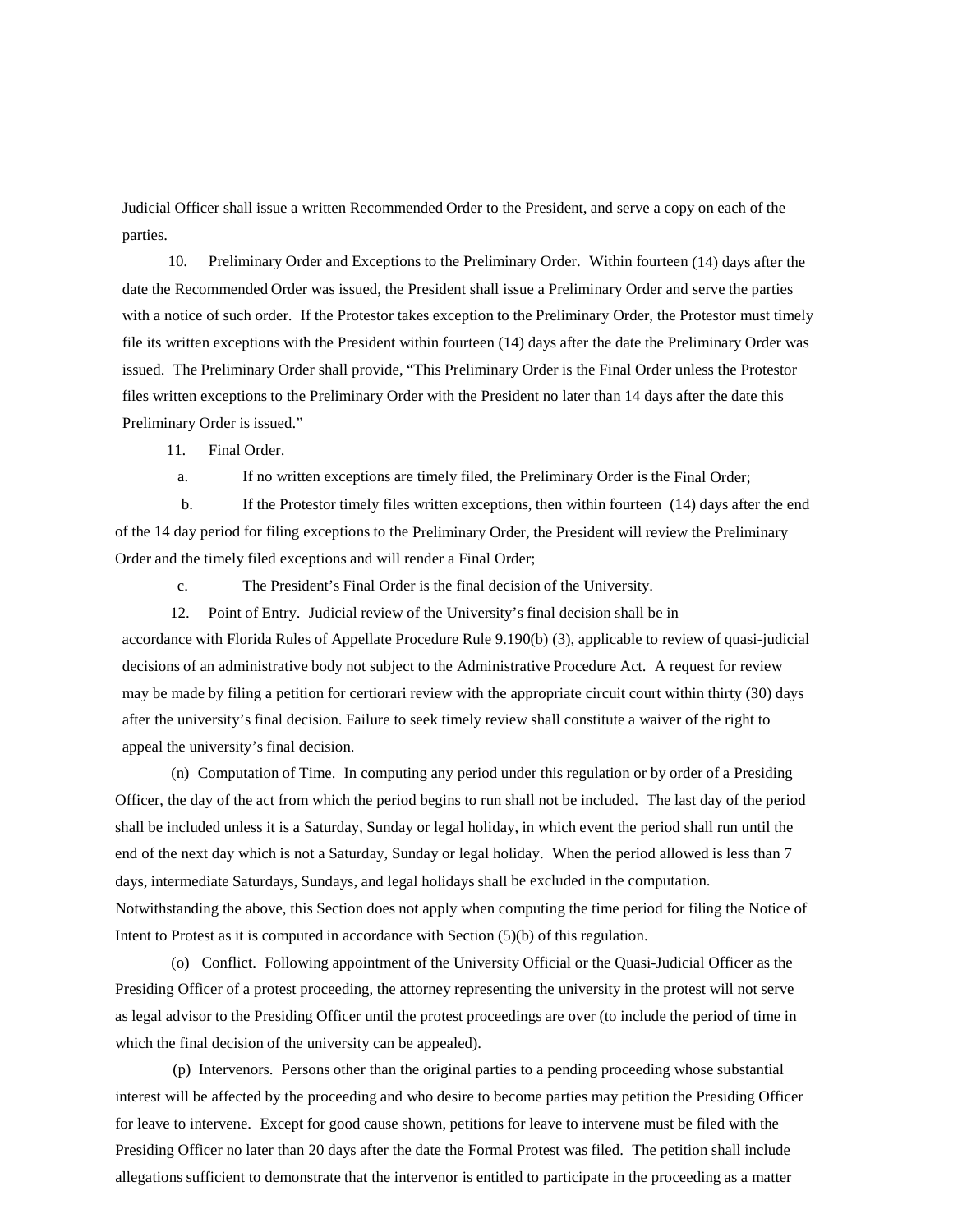of constitutional or statutory right or pursuant to a Board of Governors' or university's rule or regulation, or that the substantial interests of the intervenor are subject to determination or will be affected through the proceeding. The petition shall also include the email address of the intervenor/intervenor's counsel or representative; the email address provided will be the email address used by the President, the President's Designee, the Presiding Officer, and the other parties for serving the intervenor with notice, documents and materials related to the protest. If time permits, the parties may, within seven (7) days after service of the intervenor's petition, file a response in opposition to the petition with the Presiding Officer and serve the same on the other parties. The Presiding Officer may impose terms and conditions on the intervenor to limit prejudice to other parties.

(q) Presiding Officer Orders. The Presiding Officer may issue any orders necessary to effectuate discovery, to prevent delay, and to promote the just, speedy, and inexpensive determination of all aspects of the protest.

(r) Motions. All requests for relief shall be by motion. All motions shall be in writing unless made on the record during a hearing and shall fully state the action requested and the grounds relied upon. The moving party shall file the motion with the Presiding Officer and serve a copy on the other parties. When time allows, the other parties may, within seven (7) days after service of a written motion, file a response in opposition and serve the same on the other parties. Written motions will normally be disposed of after the response period has expired based on the motion, together with any supporting or opposing memoranda. The Presiding Officer shall conduct proceedings and enter such orders as are deemed necessary to dispose of issues raised by the motion. Motions, other than a motion to dismiss, shall include a statement that the movant has conferred with the other parties of record and shall state whether any party has an objection to the motion. Motions for extension of time shall be filed prior to the expiration of the deadline sought to be extended and shall state good cause for the request.

(s) Evidence. In a protest to an invitation to bid or request for proposals procurement, no submissions made after the bid or proposal opening which amend or supplement the bid or proposal shall be considered. In a protest to an invitation to negotiate procurement, no submissions made after the University announces its intent to award a contract, reject all replies, or withdraw the solicitation which amend or supplement the reply shall be considered.

(t) Extensions or Continuances. The Presiding Officer may extend the time period for holding the hearing. The Presiding Officer may also grant a continuance of a hearing for good cause shown. Except in cases of emergency, requests for continuance must be made at least seven (7) days prior to the date noticed for the hearing.

(u) Records. The University shall accurately and completely preserve all testimony and evidence in the proceeding and upon the request of any party shall provide a copy of the testimony. The University may charge the cost of duplication to the requesting party. Proceedings shall be recorded by a certified court reporter or by recording instruments. Any party to a hearing may, at its own expense, provide a certified court reporter if the university does not. The Presiding Officer may provide a certified court reporter.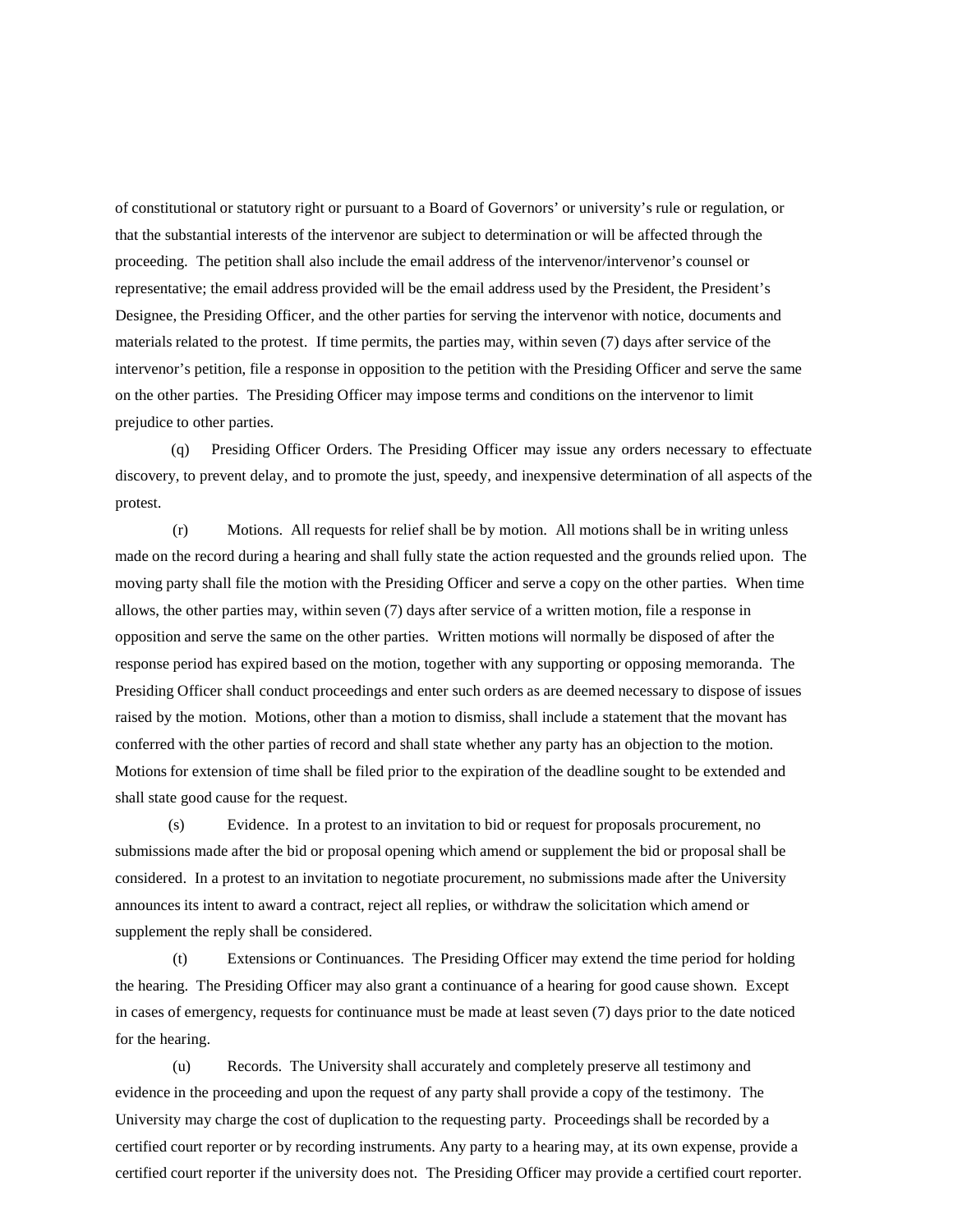At a hearing reported by a court reporter, any party who wishes a transcript of the testimony shall order the same at its own expense. If a court reporter records the proceedings, the recordation shall become the official transcript.

(v) Costs and Attorney Fees. If the Quasi-Judicial Officer determines that the non- prevailing party has participated in the hearing for an improper purpose, the Quasi- Judicial Officer may award attorney's fees and costs to the prevailing party, as appropriate. If the Quasi-Judicial Officer awards the University attorney's fees and/or costs, upon Protestor's payment of such costs, the University shall return the solicitation protest bond to the Protestor. "Improper purpose" means participation in the protest proceeding primarily to harass, cause unnecessary delay, frivolous purpose; needlessly increasing the costs of litigation, licensing, or securing the approval of an activity; or filing a meritless protest.

(17) Purchase of Motor Vehicles.

(a) The University has authority to:

1. Establish standard classes of motor vehicles to be leased, purchased or used by University personnel;

2. Obtain the most effective and efficient use of motor vehicles for university purposes;

3. Establish and operate facilities for the acquisition, disposal, operation, maintenance, repair, storage, control and regulation of University-owned motor vehicles. Acquisition may be by purchase, lease, installment-purchase, loan or by any other legal means and may include a trade-in. All motor vehicles purchased or leased shall be of a class that will safely transport University personnel and adequately meet the requirements of the University;

4. Contract for specialized maintenance services.

(b) Motor vehicles owned, leased or operated by the University shall be for official University business only.

(18) Definitions.

 (a) Artistic Services. Services provided by an individual or group of individuals who profess and practice a skill in the area of music, dance, drama, folk art, creative writing, painting, sculpture, bronze, photography, antique or period furniture reproduction or restoration, graphic arts, website design, craft arts, industrial design, costume design, fashion design, motion pictures, television, radio or tape and sound recording or in any other related field, as determined by the Chief Procurement Officer. Web design shall not include website hosting, maintenance, or and computer- related services; only the portion of the design meeting the definition of an artist shall be exempt. If artistic web design cannot be separated from the non-artistic portion of the purchase, the artistic exemption shall not apply.

 (b) Business. Any corporation, partnership, individual, sole proprietorship, joint stock company, joint venture or any other private legal entity.

 (c) Commodity --Supplies, materials, goods, merchandise, food, equipment or other personal property, including a mobile home, trailer or other portable structure, which are purchased, leased, lease-purchased or otherwise contracted for by the University. "Commodity" also includes interest on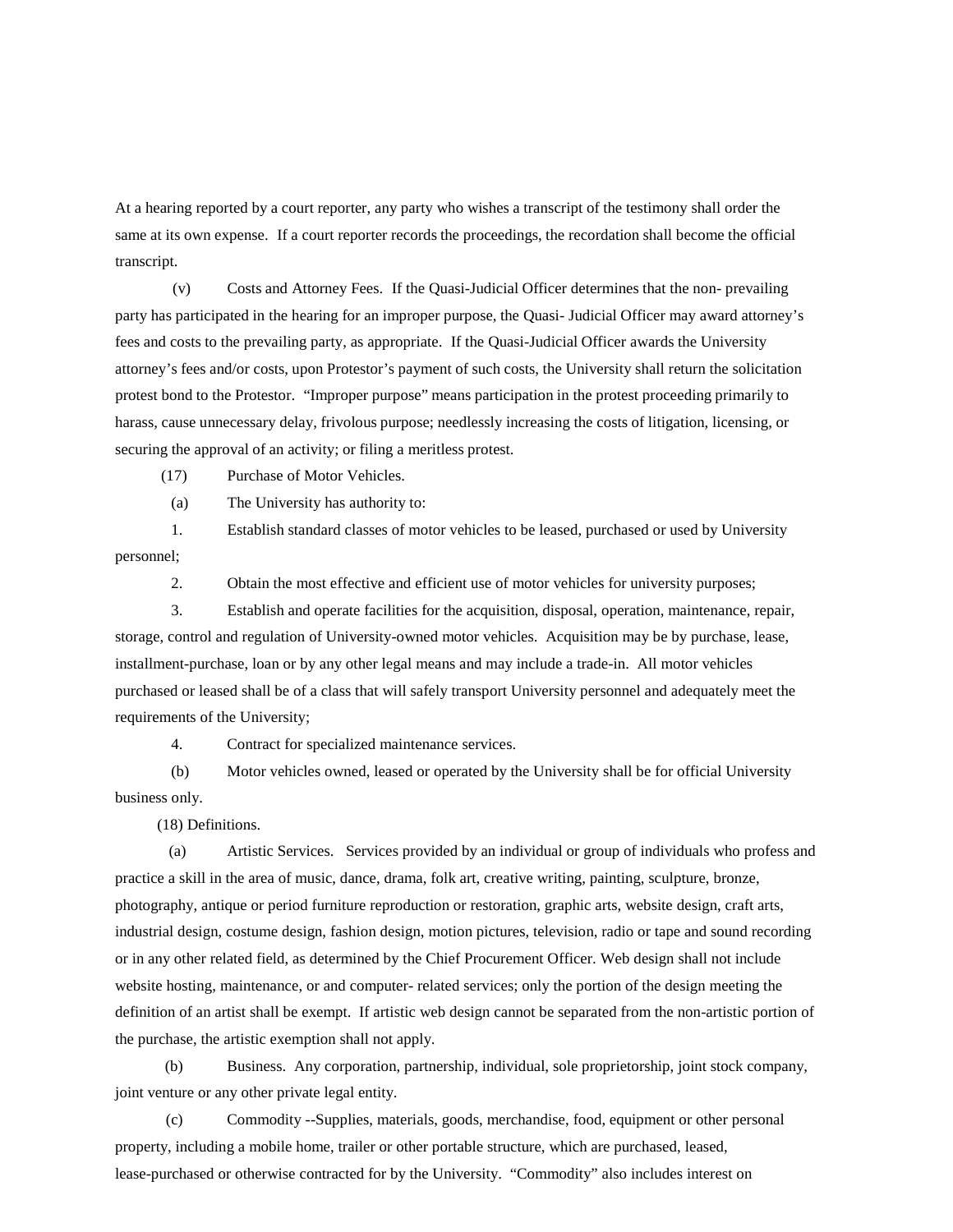deferred-payment contracts entered into by the University for the purchase of other commodities. Printing of publications and photocopying shall be considered a "commodity." Software license agreements shall be considered a "commodity."

(d) Competitive Negotiation -- The establishment of a contract through deliberation, discussion or conference on the specifications, terms and conditions of a proposed agreement.

 (e) Competitive Solicitation -- An Invitation to Bid, Request for Proposal or Invitation to Negotiate issued by a procurement department with delegated authority as specified in this regulation to select a contractor.

 (f) Contract – Document issued by the procurement department, including purchase orders and bi-lateral agreements, regardless of their designation.

 (g) Contractual Service -- The rendering by a contractor of its time and effort rather than the furnishing of specific commodities. The term applies only to those services rendered by individuals and firms who are independent contractors. "Contractual service" does not include labor or materials or selection of professional services for the construction, renovation, repair, maintenance or demolition of facilities or grounds.

 (h) Cover. The difference between the cost to procure substitute commodities or services and the contract price for such commodities or services.

 (i) Department. Any Florida State University college, school, department, principle investigator, club, organization or other budget entity assigned a departmental account by the University.

(j) Extension. An increase in the time allowed for the contract period.

 (k) Independent Contractor -- A person or firm who provides a service to the University, but does not have any employment or other relationship or connection with the University as provided in s. 112.313, F.S.

 (l) Invitation to Bid. A solicitation for competitive bids issued by the procurement department, including reverse auctions, with the title, date, and hour of the public bid opening designated and the commodity, group of commodities or services defined.

 (m) Invitation to Negotiate -- An invitation extended to prospective vendors or contractors by the University, whether by advertisement, written solicitation, electronic media or any other form of communication, to define the specifications, terms and conditions of a contract for commodities or contractual services. An Invitation to Negotiate shall be awarded as the best interests of the University indicate and does not require numeric scoring. Cost may or may not be a consideration in the initial stages of negotiating.

(n) Minority Business Enterprise – A business concern as defined in s. 288.703(2), F.S.

 (o) Mutuality of Management. That circumstance wherein two or more businesses are owned or managed by the same person or persons. Mutually managed businesses shall submit only one response to a competitive solicitation. The Procurement Director may reject all responses from mutually managed businesses submitting more than one response to a competitive solicitation. If more than one response is submitted and subsequently evaluated, only the response with the lowest cost or score shall be considered in determining an award.

(p) Person. Shall have the meaning provided in s.1.01 (3), Florida Statutes.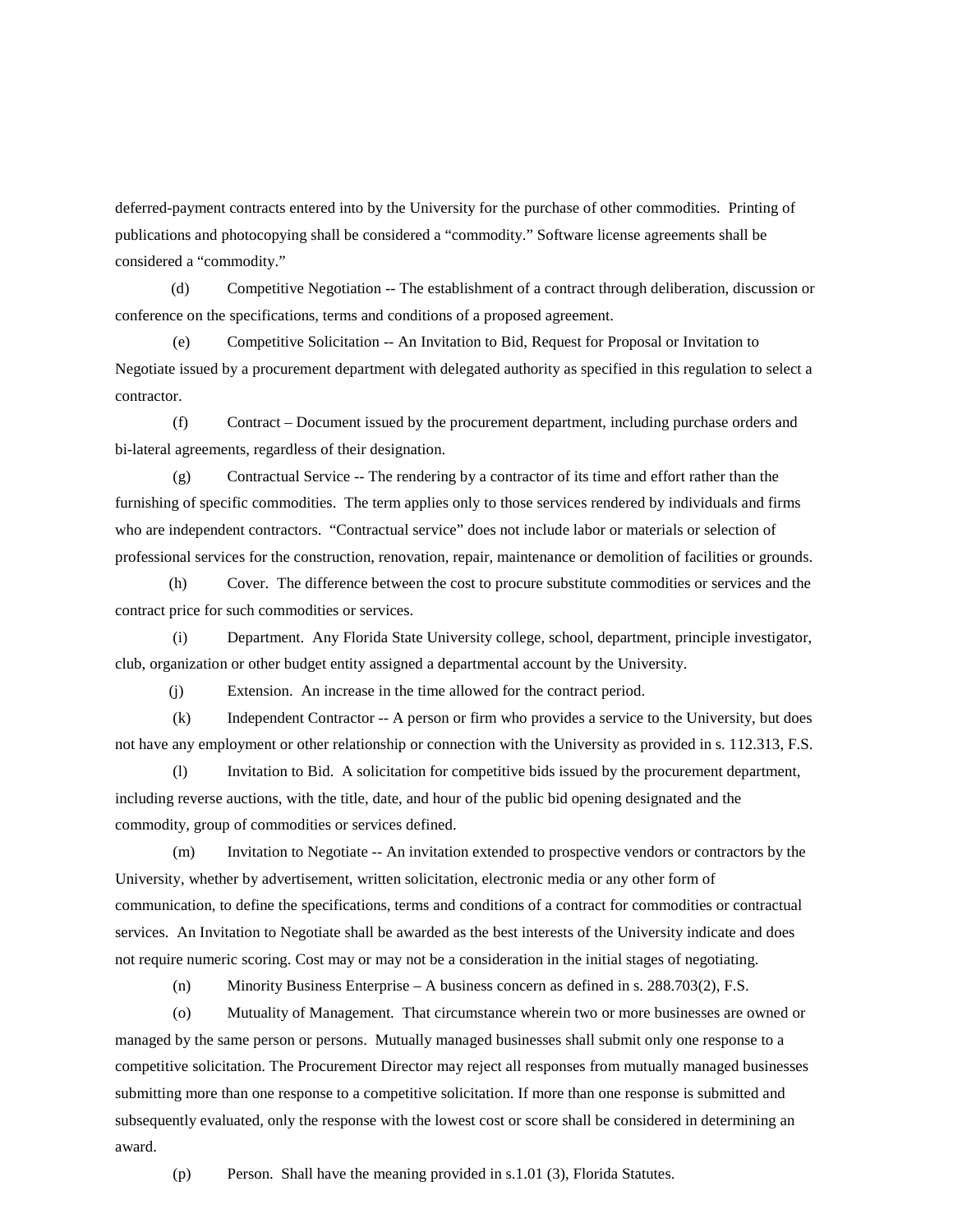(q) President. The chief executive officer of the University, responsible for its operation and administration.

 (r) Public Entity Crime -- A violation of any state or federal law by a person in the transaction of business with any public entity of any state or with the United States government involving antitrust, fraud, theft, bribery, collusion, racketeering, conspiracy or material misrepresentation.

(s) Purchase -- an acquisition of commodities or services obtained by purchase order or contract whether by rent, lease, installment- or lease-purchase, outright purchase, or license.

(t) Purchases for Resale -- the purchase of commodities or contractual services acquired for selling them to the public. Purchases of commodities or contractual services acquired for resale or transfer of ownership to other University departments are not purchases for resale.

(u) Procurement Services – also known as Central Procurement; the department with primary procurement responsibilities at the University.

(v) Renewal -- Contracting with the same contractor for an additional period after the initial contract term provided the original terms of the agreement specify an option to renew.

 (w) Request for Proposal. A written solicitation issued by the Procurement department for competitive proposals for commodities or contractual services with the title, date, and hour of the public opening designated. A request for proposals may be used when the scope of work is not clearly defined or cost is not the primary consideration.

 (x) Responder. A person or business that has submitted a bid, proposal response or an offer to negotiate, as the result of a competitive solicitation.

 (y) Response. A bid, proposal or offer to negotiate submitted as a result of a competitive solicitation that designates the title, date and time of the public opening. The response shall be submitted in accordance with instructions provided in the competitive solicitation prescribing all general and special conditions.

 (z) Responsible vendor or responder. Individuals or businesses that possess the ability to perform successfully under the terms and conditions of the proposed purchase.

 (aa) Responsive offer. A response from a responsible responder that complies in every respect with the terms, conditions and specifications of a competitive solicitation.

 (bb) Request for Quotation. A written or oral request issued by the Procurement department to one or more vendors to provide pricing on specified commodities or contractual services when the total costs, including all renewal options, is less than the competitive solicitation threshold. Requests for Quotations are not subject to the electronic posting requirements of BOG 18.002.

(cc) Specifications.

 1. A clear and accurate description of the technical requirements, including the range of acceptable characteristics or minimum acceptable standards, for the material, product, or service to be purchased. In competitive solicitations, such specification shall not contain features which unduly restrict competition.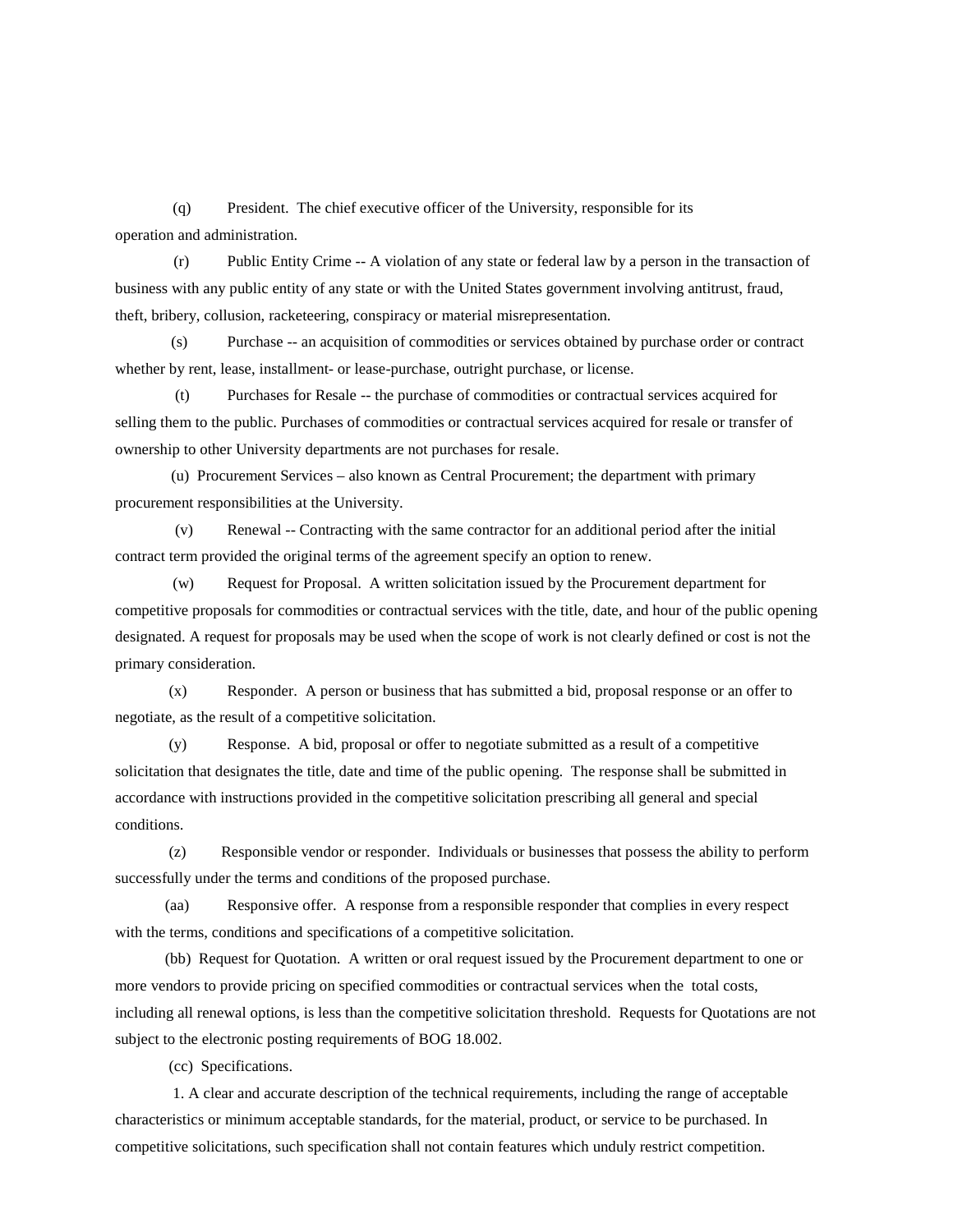2. The specific features of "brand name or equal" descriptions that responders are required to meet when such items are included in a competitive solicitation.

 3. A clear and accurate description of the physical, performance or functional characteristics of a commodity or contractual services. It may include plans, drawings, samples or a description of any requirement for inspection, testing or preparing a commodity or contractual service for delivery.

(dd) Term Contract -- An indefinite quantity contract for the purchase of commodities or contractual services during a prescribed period of time.

 (ee) Vehicle -- This term includes any automobile, airplane, truck, mobile construction equipment, golf cart, tractor, watercraft or other vehicle.

 (ff) Vendor. A person or business that has received a duly executed purchase order or purchase order and contract from the University.

Specific Authority BOG Regualtion 1.001(3)(j), (7)(b) Law Implemented 112.313, 283.33, 672.719, 1004.22(7) FS. History--New 1-5-81, Formally 6C2-2.15, 6C2-2.015 Amended 11-4-87, 6-11-91, 12-21-93 , 10-20-99, 3- 17-03, 9-19-2008, 6-25-2010, 3-7-2014, 10-9-2015

Revision Note-7-18-2014--Department and Director of Purchasing Services changed to Department and Director of Procurement Services as technical change.

#### **FSU-2.0151 Supplier Diversity Program**

(1) There is hereby created the Florida State University Supplier Diversity Program ["Program"]. Its purpose shall be to provide opportunities for small, minority, veteran and women owned business enterprises in the procurement of commodities, goods and services, and construction or related contracting within Florida State University.

(2) The Program shall be located within the Office of Procurement Services. The President has designated the Procurement Director or a designee to serve as the Program head responsible for establishing all Program policies and the staffing and strategies needed to achieve Program objectives.

(3) Program Statement of Intent. It is the intent of Florida State University to provide opportunities for businesses, including small, minority, veteran and women owned business enterprises, in the procurement for goods and services, and construction or related contracting. Also, this includes Florida businesses that are not minority or women-owned. In pursuing this intent, the Program shall establish policies and procedures within the University which will actively encourage unrestricted access to the procurement processes and business opportunities made available by the university to all such diverse members of the community.

(4) University Responsibility. Every employee who is delegated the responsibility to either directly or indirectly commit the expenditure of funds for the purchase of goods and services or otherwise providing business opportunities shall provide full assistance to the Program, consistent with the established policies and all applicable regulations, rules and laws.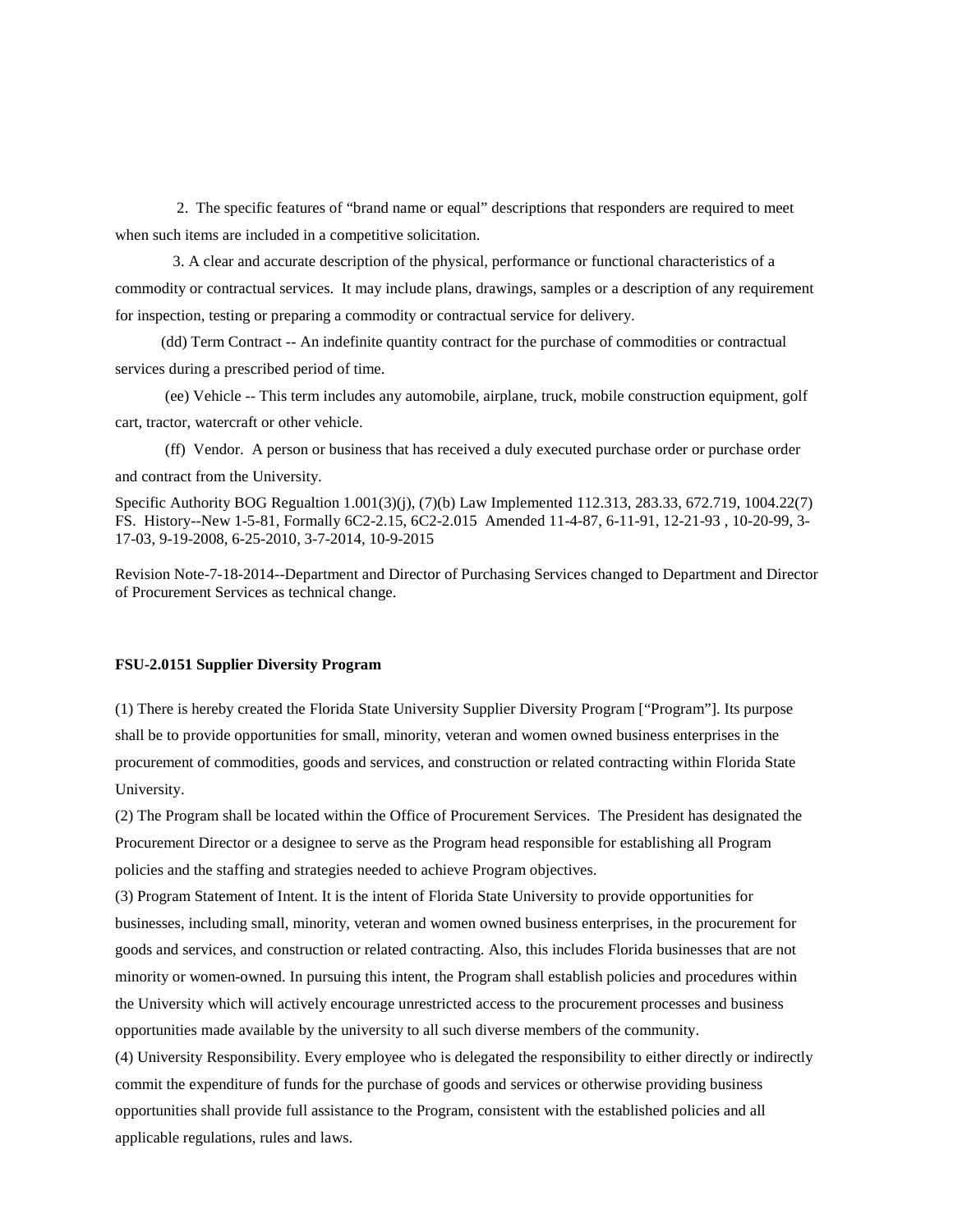Specific Authority BOG Regulation 1.001(3) (j), (7) History–New, 9-19-2008, Amended 6-12-2014

#### **FSU-2.016 Purchasing of Insurance.**

The acquisition of insurance coverage for the Florida State University regardless of the type or duration must be effected through the Insurance and Benefits Section of the University Personnel Relations Department. The procurement of insurance coverage for the University must be coordinated with the Board of Regents of the State University System as well as other State agencies. That coordination may only be accomplished by the Insurance and Benefits Section of the University Personnel Relations Department.

Specific Authority BOG Regualtion 1.001(3)(j) Law Implemented 110.123, 287.022 FS. History–New 9-30-75, Formerly 6C2-2.16.

#### **FSU-2.018 Control of Radiation Hazards.**

(1) General. Each research investigator or instructor using radioactive material is responsible for its safe use and proper control in accordance with this operating procedure, common practice, and directives issued by the Radiation Control Committee. All persons working with radioactive material must have had formal instruction or experience, or be under the direct supervision of an individual who has experience in handling radioactive material. All proposed uses of radioactive material must be approved by the Radiation Control Committee before use is initiated. The University Radiological Safety Officer is the agent primarily responsible for the administration of the Radiation Safety Program.

(2) Obtaining approval to use Radioactive Material. Before engaging in experiments involving radioactive material for research or instruction, approval must be obtained from the Radiation Control Committee. Requests to use radioactive material in specific areas are to be submitted in duplicate on "Proposal for Use of Radioactive Materials" forms. The Radiological Safety Officer will assist in the completion of the form and will present the request to members of the Radiation Control Committee for evaluation. Approval will be granted if the Committee agrees that the proposed use satisfactorily meets adequate control and radiological safety requirements.

(3) Signs and Labels. Radiation warning signs bearing the American Standard Radiation Symbol and the proper wording must be posted in areas subject to radiation hazards. For proper posting of radiation signs identifying restricted areas, consult the Radiological Safety Officer. Containers of radioactive material must bear labels with the radiation symbol, the words "Caution (or Danger) Radioactive Material", and a listing of the radioisotope, the quantities, and the date of measurement of the quantities. Additional information on or near the containers may be provided if it will help minimize radiation hazards. Containers that are used temporarily during laboratory radioactive work are to be labeled as "Radioactive." The specific source of contamination does not need to be listed. Proper signs and labels may be obtained from the Radiological Safety Officer.

(4) Waste Disposal. Radioactive waste is not to be discarded by regular means of disposal, but only as directed by the Radiological Safety Officer.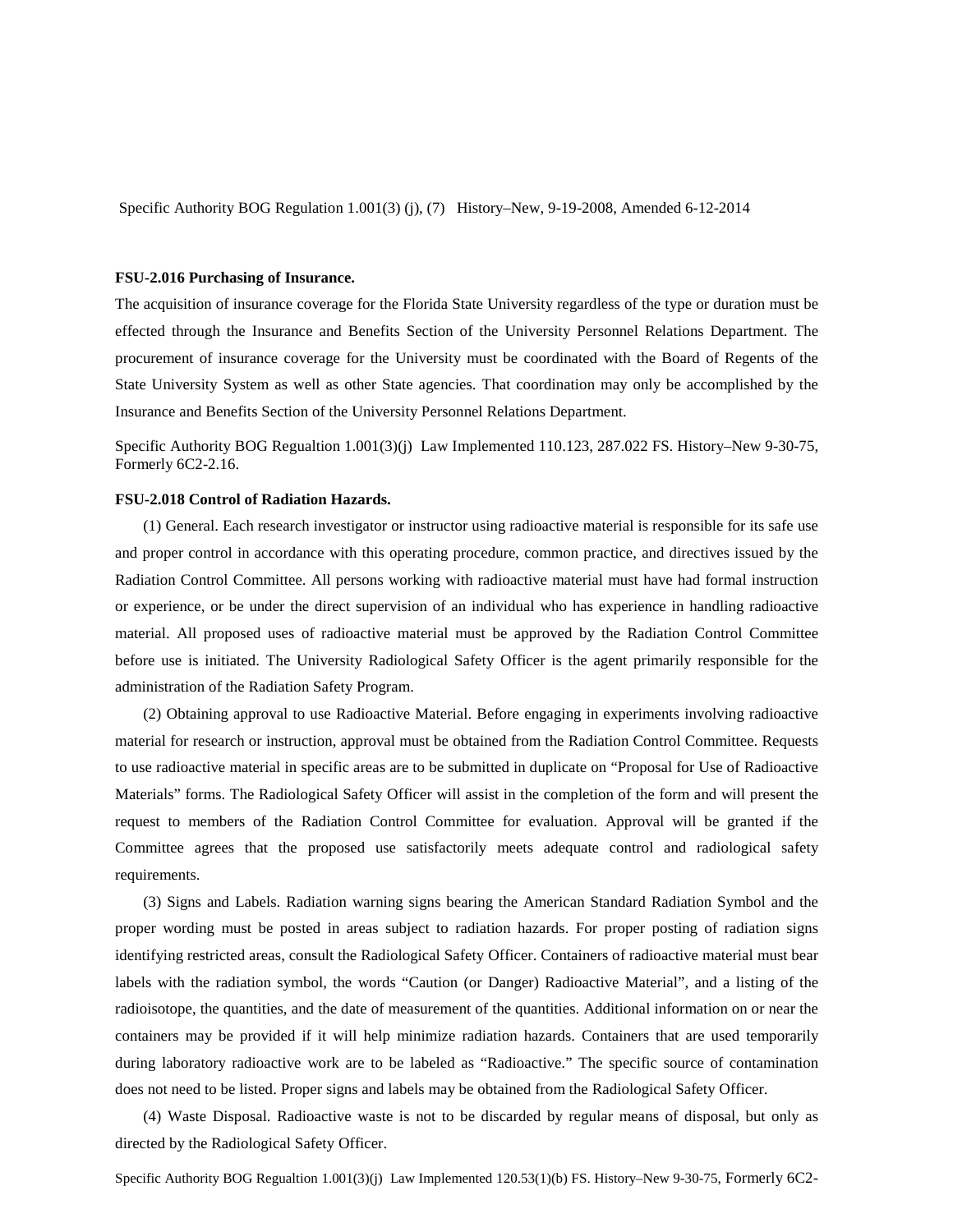#### **FSU-2.022 Employee Debt Collection.**

(1) Purpose. The purpose of this rule is to provide procedures for the recovery of non-salary sums due and owing to the University by its employees. Indebtedness to the University assessed pursuant to Board of Regents and University rules is considered indebtedness to the State of Florida. It is subject to enforcement by University rule. The purpose of this rule is to provide procedures for the recovery of non-salary sums due and owing to the University by its employees. Indebtedness to the University includes but is not limited to, delinquent accounts receivable, including student loans and registration fees; traffic or library fines; payment for the reasonable value of University property entrusted to an employee and not returned or otherwise accounted for; travel advances made to but not repaid by the employee; bad checks; and other similar obligations.

(2) Definitions.

(a) Debt – a specific sum of money owed by an employee to the University; a fixed and certain obligation to pay money; the debt may be a single obligation or an aggregate of separate debts.

(b) Employee – any part time or full time employee of the University paid by state warrant from salary appropriations or from agency funds.

(c) Settlement – an agreement to accept a sum of money or other consideration from a person as full discharge of the debt due to the University. The sum may be less than the total amount owed.

(3) All amounts of indebtedness shall be due and unpaid to the University before any action is taken against an employee.

(4) Initial attempts at collection. The department or its equivalent to which an employee has incurred a debt is responsible for the initial efforts to collect the amount of indebtedness. If the department is successful in collecting the debt no further action is required. If the department is unsuccessful in collecting the debt, it shall contact the Office of the University Controller for further action. The department shall forward to that office copies of all records and documentation of the indebtedness and of the efforts toward recovery. The information to be forwarded shall include:

(a) Name, home and campus addresses, and social security number of the person owing the debt.

(b) The original amount owed, plus any penalties or interest owed, and a record of any payments made.

(c) A brief description of the transaction which resulted in the debt, including relevant dates and time periods.

(d) A brief description of the efforts made to collect the debt.

(e) Any other pertinent information.

(5) Form of payment. Payment of indebtedness may be made by the individual or the individual's representative by money order, certified or cashier's check, cash, or payroll deduction from wages. Collection by personal check is discouraged but will be accepted.

(6) Means of Collection. The University Controller shall verify the amount of the indebtedness with the

### 2.18.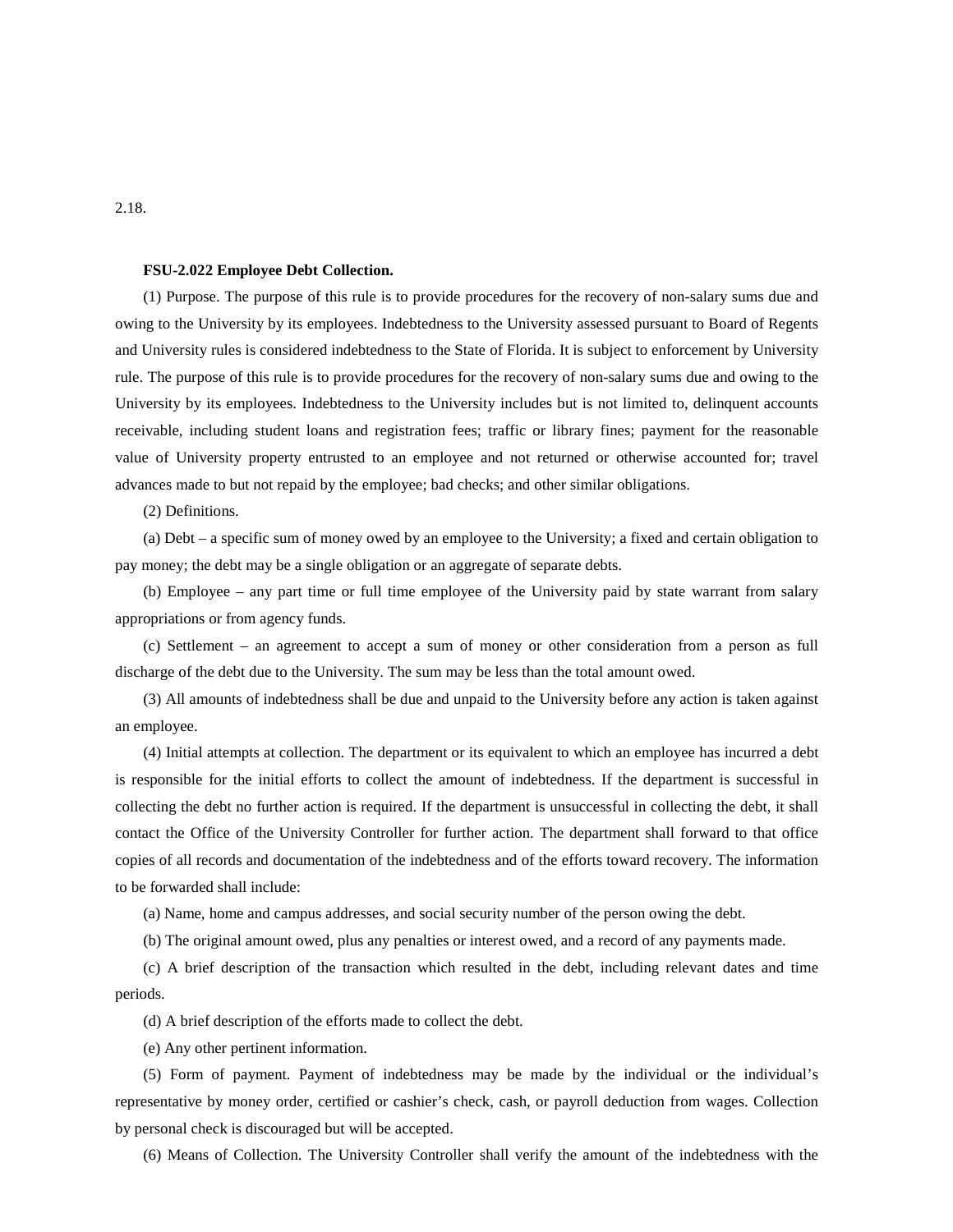department head originating the charges and debt and establish the manner of its recovery. The University Controller may employ one or more of the following means of collecting monies due the University:

(a) Issue University collection letters.

(b) Hold transcripts or current grades.

(c) Withhold registration privileges at Florida State University.

(d) Turn delinquent accounts over to a collection agency.

(e) After consultation with the University Attorney refer the debt to the Department of Banking and Finance of the State of Florida for prosecution by the appropriate state attorney under provisions of Section 17.20, Florida Statutes, or for assignment to a debt collection agent if that Department determines that approach to be cost effective.

(f) Seek a voluntary wage deduction from the employee. Each debt will be handled on an individual case basis. In the interest of fairness and equity, it is acknowledged that an individual who has incurred an indebtedness may be unable to pay the total amount in a lump sum. If such is the circumstance and the individual agrees to equitable partial payments over a limited period of time, the Controller may prepare a promissory note and proposed schedule of payments for the employee's signature. Any deduction authorization shall be kept in the permanent personnel file of the employee.

(g) If the employee refuses to voluntarily pay the indebtedness to the University, the Controller may initiate involuntary deductions from future salary payments due the employee, using the set-off procedures specified below until the total amount of indebtedness has been collected.

(7) Set-off Procedures. Involuntary wage deductions based on the common-law right of set-off shall be considered and used only where other reasonable efforts have failed.

(a) The employee who owes a debt to the University will be advised by certified letter (restricted delivery) from the University Controller's Office that he/she has ten calendar days from the receipt of the letter to either clear the account, make satisfactory payment arrangements, or submit documentary evidence disputing his/her debt. The employee shall be given an opportunity during normal business hours of the University to review the documentation and evidence of his/her indebtedness to the University and has the right to submit documentary evidence to refute the indebtedness within a reasonable time therefrom.

(b) If no arrangements for payment have been made by the end of the ten calendar day time period, all evidence of the employee's debt will be reviewed by the University Controller.

(c) If, upon that review, a verification of the debt is made and it is determined that an agreement as to voluntary payments or voluntary wage deductions cannot be reached with the employee, the employee will be notified by U. S. mail, of the fact set-off procedures will be implemented on a date certain, not sooner than 10 work days from receipt of the notice, and of the amount and duration of the deductions from his/her salary warrant. The employee will also be advised of his/her right to any administrative review of the decision to setoff his/her debt and deduct funds from the employee's paycheck, including rights under the provisions of Section 120.57, Florida Statutes.

(8) Amount of Payroll Deduction under Set-off Procedures.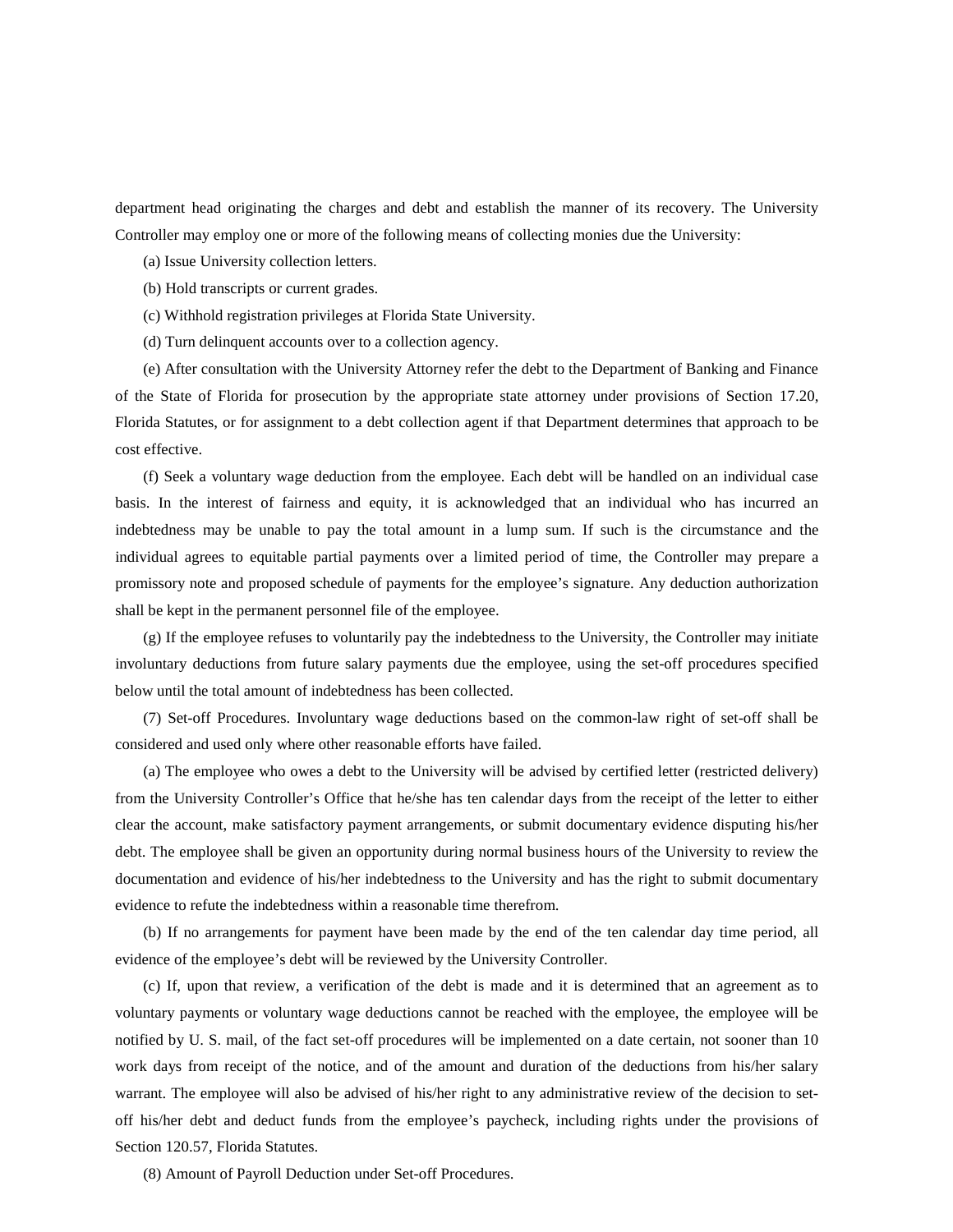(a) In the event that the total amount of the debt is less than 10% of the employee's biweekly gross salary, the full amount of the employee's debt may be deducted in the first or second pay period following the date of notification in subsection (6) above.

(b) If the amount of the debt is greater than 10% of the employee's gross biweekly salary, the amount deducted each period may be up to 10% of the employee's gross salary but will not exceed 20% of the employee's net salary after mandatory deductions.

(9) In the event an employee-debtor is terminated, abandons employment, voluntarily leaves the University, or dies while in University employment, the amount of the debt, up to the total of the net salary less \$1.00, will be deducted from the employee's final salary payment or from the employee's terminal leave payments.

(10) Settlement of Delinquent Accounts. The University President or his designee may settle delinquent accounts after all reasonable and lawful collection attempts have failed.

(11) Write-off of Uncollectible Debts. The President may write-off a debt as uncollectible after all reasonable and lawful collection attempts have failed.

Specific Authority BOG Regualtion 1.001(3)(j) Law Implemented 240.227(1), 240.291 FS. History–New 4-14- 86. Cf. Rules FSU-2.009, FSU-2.0091, FSU-2.005, FSU-2.006, FSU-2.007, FSU-2.010, FSU-3.037, FSU-4.007, FSU-4.061, FSU-4.063, FSU-6.008, FSU-6.009, FSU-6.014, F.A.C., Sections 215.34, 240.459, 240.415, 240.499, 240.451 F.S.

#### **FSU-2.0225 Direct Deposit Program**

(1) Direct Deposit is the electronic transfer of net salary and travel expense reimbursements into Florida State University employees' personal checking or savings account at a United States financial institution.

(2) All employees, including temporary hires and non-work study students, are required to participate in the Direct Deposit Program as a condition of employment, regardless of date of hire, as follows:

(a) Employees must submit the Florida State University Direct Deposit Authorization Form (PR-06) as part of their original hiring packet. This can be accomplished by either forwarding the Direct Deposit Authorization form to Payroll Services for input into OMNI or the employee can enter their own information by utilizing the OMNI Self Service function. The Direct Deposit Authorization form can be obtained from the Office of Payroll Services, The Office of Human Resources, or their related websites.

(b) Employees are required to submit a new Direct Deposit Authorization Form to the Office of Payroll Services should there be a change in their financial institution, rehired, or have not been paid for more than ninety days.

(c) Employees are not required to re-submit a Direct Deposit Authorization Form when changing hiring authorities, pay plans or job titles within Florida State University

(d) By Federal Regulations, Work-Study students are not required to participate in the Direct Deposit Program, but strongly encouraged by Florida State University to participate.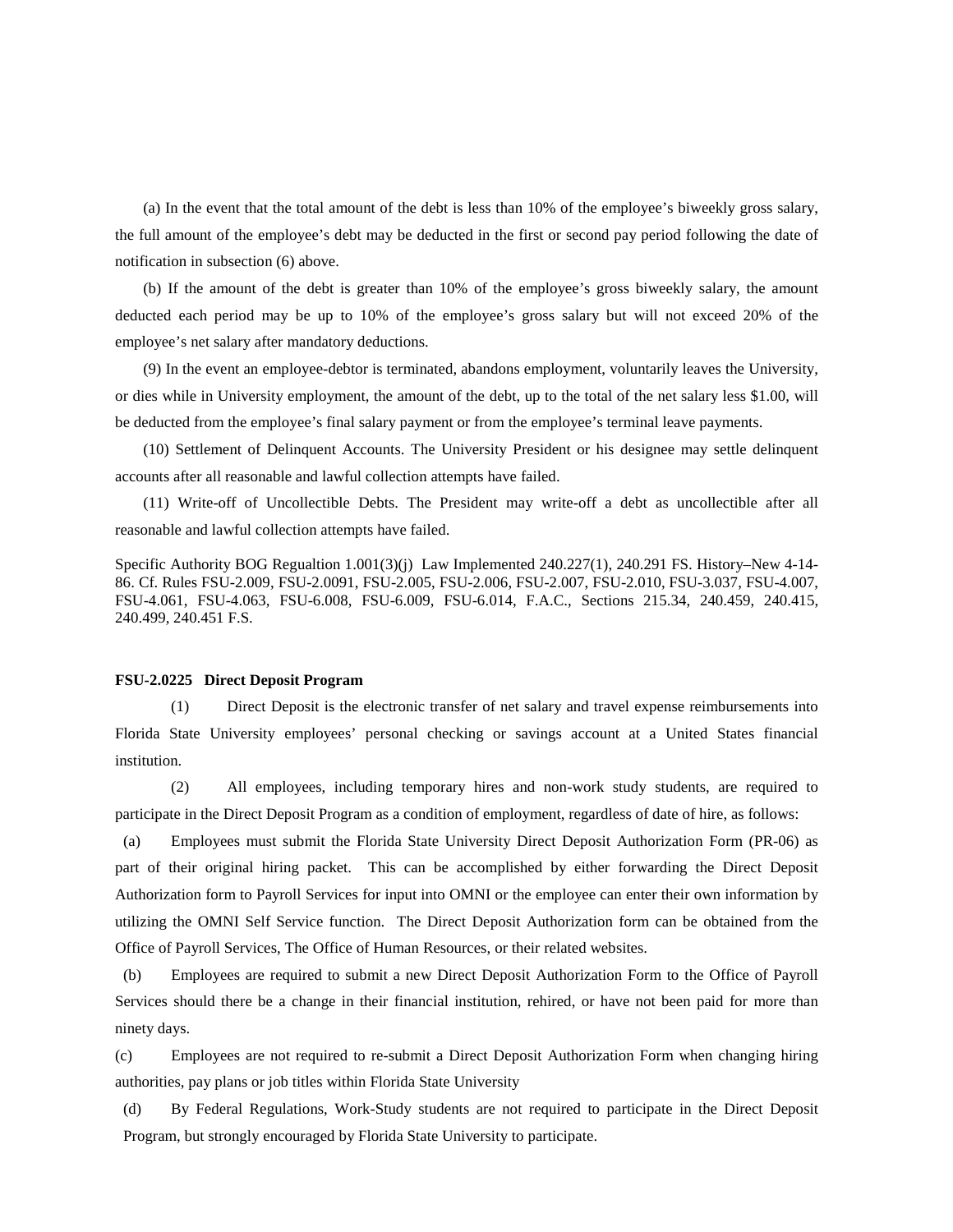(e) The direct deposit data remains active in the office of Payroll Services until it is changed or canceled by the employee, the employee's financial institution or Florida State University.

(3) Employees who are unable to establish an account at a financial institution must contact the Office of Payroll Services to discuss their options for obtaining cash pay (debit card) account with one of the area's local financial institutions.

Specific Authority BOG Regualtion 1.001(3)(j) Law implemented 1001.74(3), (5) F.S. History-New 2-19-2010

#### **FSU-2.023 Public Records: Uniform Charge Procedure.**

(1) This regulation constitutes the University's uniform procedure for the assessment and collection of charges for the duplicating or copying of public records, at the request, or for the benefit of, any individual citizen or non-University-related, non-state agency organization or enterprise.

- (2) In construing this rule where context will permit:
- (a) The following terms are defined by the provisions of Section 119.011, F.S.:
- 1. "Public Records";
- 2. "Criminal Intelligence Information";
- 3. "Criminal Investigative Information".
- (b) "Directory Information Students".
- 1. This term consists of, and applies to the following information on a student:

a. Name, date and place of birth;

- b. Local address;
- c. Permanent address;
- d. Telephone listing;
- e. Classification;
- f. Major field of study;
- g. Participation in official University activities and sports;
- h. Weight and height of members of athletics teams;
- i. Dates of attendance at the University;
- j. The most recently attended educational institution;
- k. Degrees, Honors and Awards Received.
- l. Student identifier number, commonly known as EMPLID.

2. Directory information on students may be released or published by the University without prior written consent of the student, unless exception is made in writing by the student.

(3) Records Confidential or Exempt from Public Inspection. The University may not provide those records confidential or exempt from public disclosure by Section 119.071, F.S., or any other general law or special act when such laws or acts are applicable to an activity of the University. Confidential or exempt records of the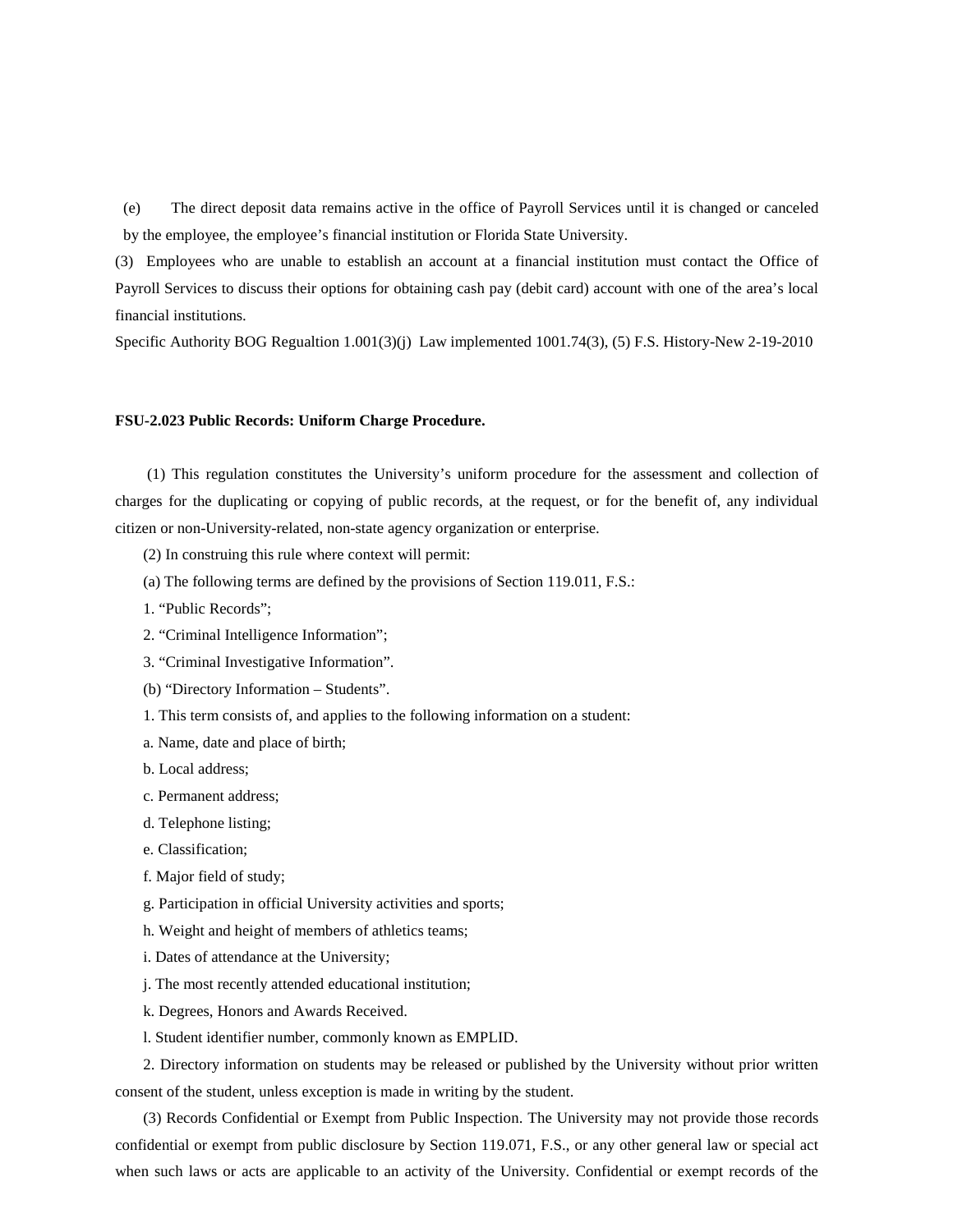University include:

(a) Criminal intelligence records.

(b) Criminal investigation records.

(c) Academic evaluations of employee performance.

(d) Certain student records, including those in the academic permanent folder, excluding directory information as defined herein.

(e) Records of the University Health Center and Counseling Center.

(f) Records of the University Attorney prepared for or in anticipation of adversarial criminal, civil or administrative proceedings.

(g) Sealed bids, proposals, or replies received pursuant to a competitive solicitation and, prior to their opening or notice of an intended decision.

(h) Documents regarding negotiations for acquisition of real estate.

(i) Data processing software obtained under a licensing agreement which prohibits disclosure.

(j) Trade Secrets.

(k) Complaints and other records relating to a complaint of discrimination involving race, color, religion, sex, national origin, age, handicap, marital status, hiring practices, position classification, salary benefits, discipline, discharge, evaluation, or other related activities.

(l) Certain records related to Research and Grants.

(m) The records of direct support organizations such as the Florida State University Foundation, and the Seminole Boosters.

(4) Uniform Charge Procedure.

(a) Persons or organizations making requests for copies of public records shall reimburse the University for applicable costs. If the nature or volume of the record(s) is such as to require extensive clerical or supervisory assistance by University personnel in addition to the cost of duplication, a special service charge shall be assessed based on labor costs as provided herein. Charges for copying public records shall be levied and collected by the custodian of the records reproduced.

(b) Private citizens or private organizations shall be assessed a charge of 15 cents per one sided copy, and an additional 5 cents per two-sided copy. Each printed side of a copy shall count as a page.

(c) When University personnel time or supervisory assistance devoted to researching, retrieval and/or copying of University records or use of information technology resources exceeds thirty (30) minutes, it shall be considered extensive use of information technology resources or extensive clerical or supervisory assistance. In such case, the University may charge, in addition to the actual cost of duplication, a special service equal to the reasonable actual costs incurred.

(d) Computer discs or other portable storage devices provided by the University shall be charged at cost.

(5) Processing Payment for Copies.

(a) Fees assessed for the copying of public records shall be paid prior to the requester receiving the copies. Fees assessed as a special service charge shall be paid prior to any extensive use tasks being undertaken.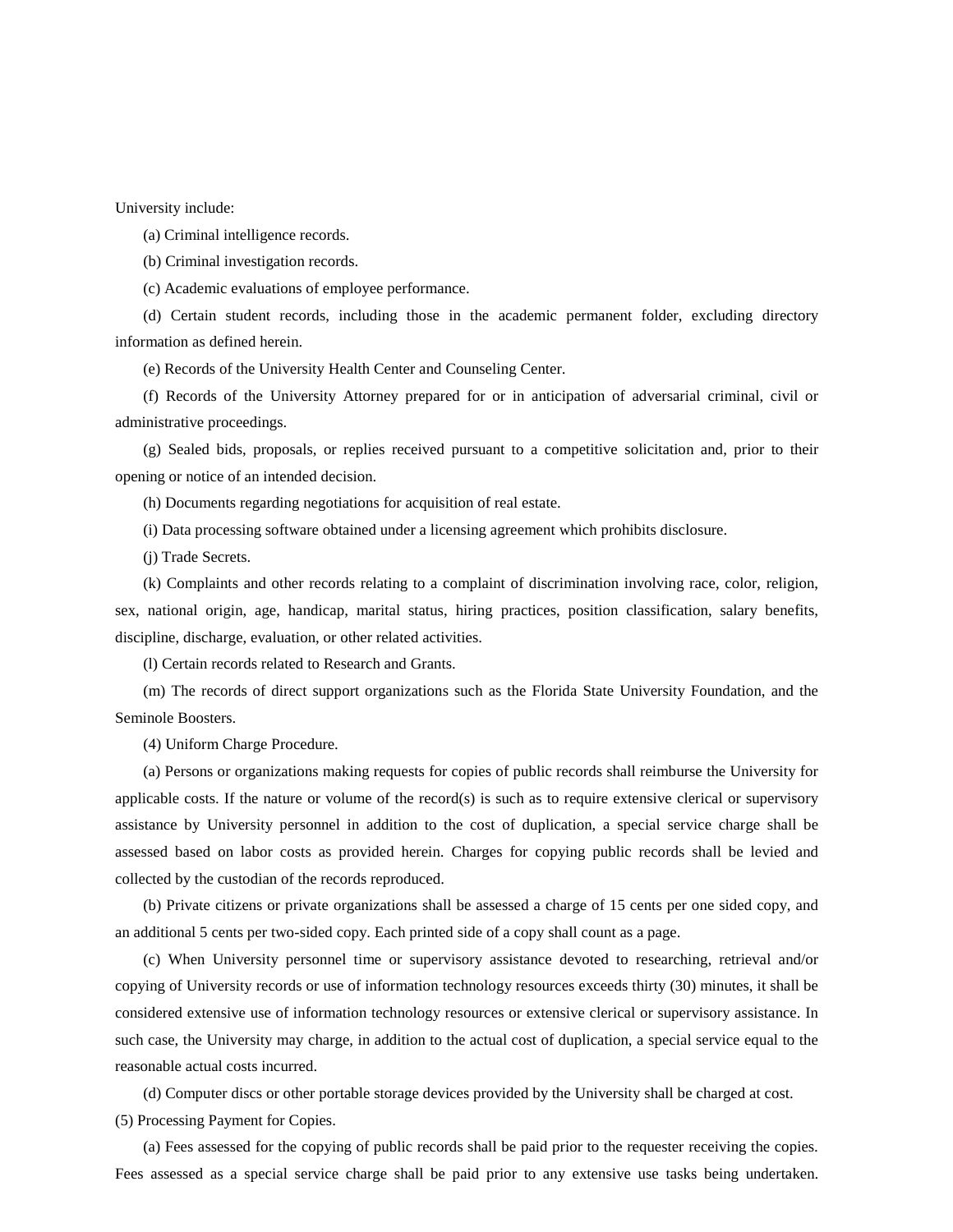Payment may be made by cash, check, or money order.

(b) All monies collected from such transactions shall be deposited with the University Cashier, using the standard University deposit slip, FSU Form DT118 (Rev. 6-73), incorporated herein by reference and available to record custodians from the University Printing and Postal Services office. The Cashier's Office requires only an original of the Deposit Slip.

(c) Depositors will use the Revenue Object Code 001901. The Explanation of Deposit on Form DT118 will be used to identify record revenues from transactions exceeding ten (10) pages of printed copy or services rendered in excess of thirty (30) minutes. Originators of the completed Deposit Slip may make copies of Form DT118 for departmental records and they may also be utilized by a custodian as a receipt for payment made and information received.

Specific Authority BOG Regualtion 1.001(3)(j) Law Implemented 119.07(1), 1002.22, 1004.22, 1006.52, 1012.91 FS. History–New 7-15-93, Amended 11-22-98, 10-9-2015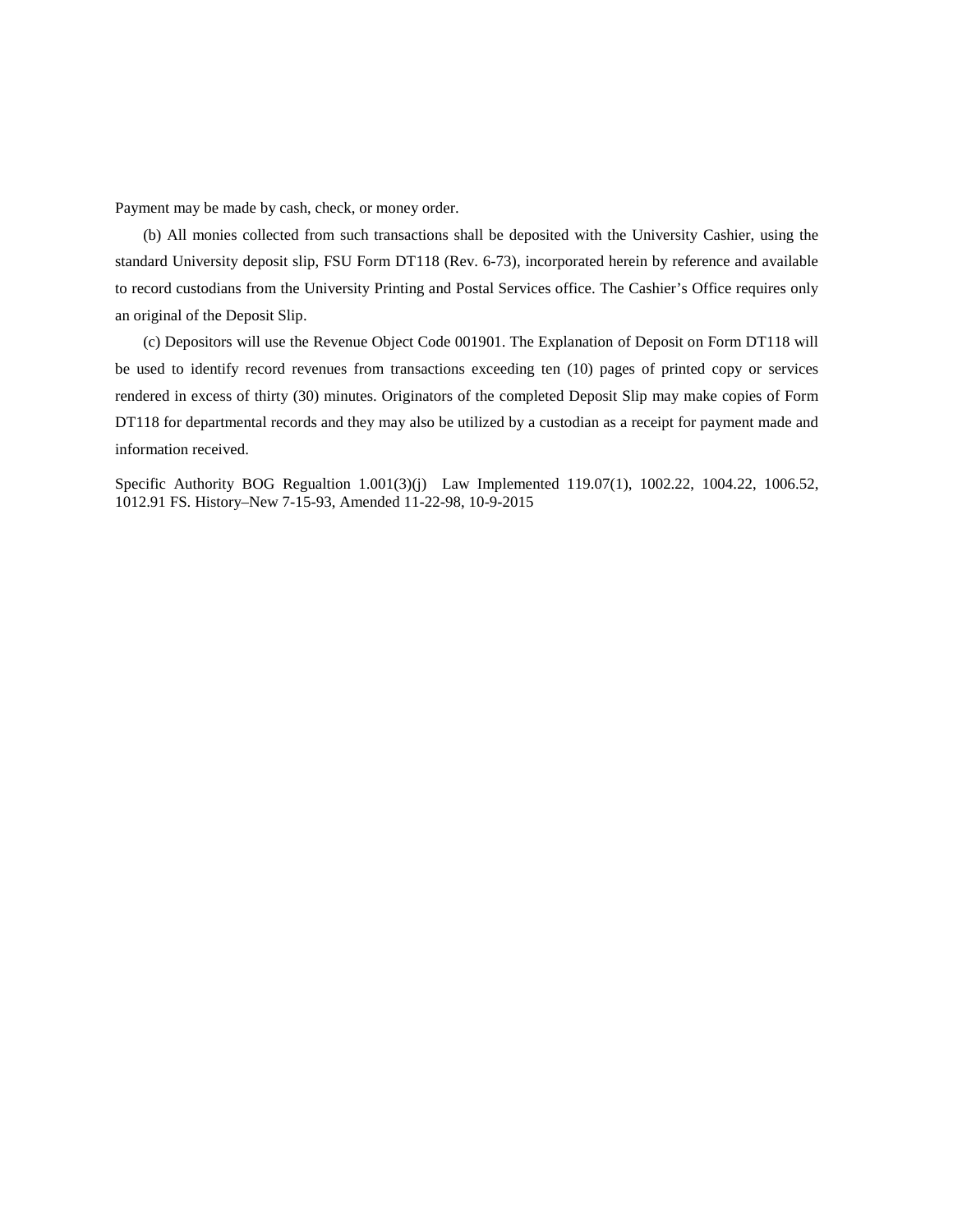## **FSU-2.024 Tuition and Fees.**

The following tuition and fees shall be levied and collected in U.S. dollars for each student regularly enrolled, unless specifically provided otherwise, for Fall 2016 , Spring 2017, Summer 2017, Per Credit Hour in U.S. Dollars

[Note: Graduate references all graduate degree programs and areas other than as may be specifically provided such as Medicine, Law, Other Professional Programs.Effective date applies to all but Medicine]

#### **Main Campus**

|                                                  | Undergraduate | <b>Graduate</b> |
|--------------------------------------------------|---------------|-----------------|
| Tuition                                          | 105.07        | 403.51          |
| <b>Tuition Differential</b>                      | 49.59         |                 |
| Student Financial Aid Fee                        | 5.25          | 20.17           |
| Capital Improvement Trust Fund Fee               | 4.76          | 4.76            |
| Athletics Fee                                    | 7.90          | 7.90            |
| Activity & Service Fee                           | 12.86         | 12.86           |
| Student Health Fee                               | 13.97         | 13.97           |
| <b>Transportation Access Fee</b>                 | 8.90          | 8.90            |
| Student Facility Use Fee[+ 20.00/semester]       | 2.00          | 2.00            |
| Technology Fee                                   | 5.25          | 5.25            |
| <b>Total Per Credit Hour (PCH) Resident Rate</b> | 215.55        | 479.32          |
| Student Facility Use Fee per Semester            | 20.00         | 20.00           |
| <b>Out-of-State Fees</b>                         |               |                 |
| <b>Total PCH Resident Rate</b>                   | 215.55        | 479.32          |
| Out-of-State Fee                                 | 481.48        | 601.34          |
| Out-of-State Student Financial Aid Fee           | 24.07         | 30.06           |
| <b>Total PCH Out-of-State Rate</b>               | 721.10        | 1,110.72        |
| Student Facility Use Fee Per Semester            | 20.00         | 20.00           |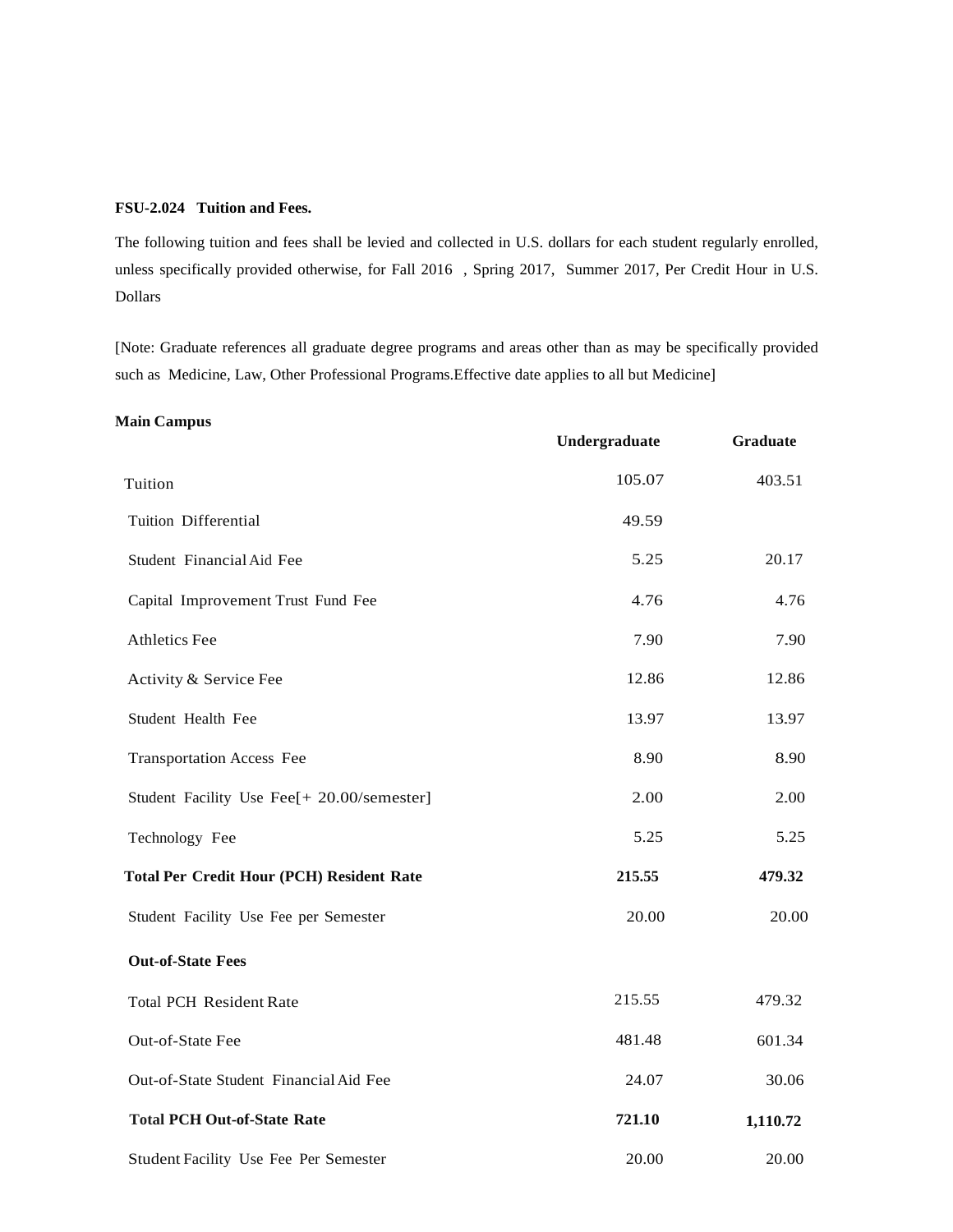# **Law**

| Tuition                                        | 602.36   |
|------------------------------------------------|----------|
| <b>Student Financial Aid Fee</b>               | 30.11    |
| Capital Improvement Trust Fund Fee             | 4.76     |
| Athletic Fee                                   | 7.90     |
| Activity & Service Fee                         | 12.86    |
| <b>Student Health Fee</b>                      | 13.97    |
| <b>Transportation Access Fee</b>               | 8.90     |
| Student Facility Use Fee                       | 2.00     |
| <b>Technology Fee</b>                          | 5.25     |
| <b>Total PCH Resident Rate</b>                 | 688.11   |
| <b>Student Facilities Use Fee Per Semester</b> | 20.00    |
| <b>Out-of-State Fees</b>                       |          |
| <b>Total PCH Resident Rate</b>                 | 688.11   |
| Out-of-State Fee                               | 635.31   |
| Out-of-State Student Financial Aid Fee         | 31.76    |
| <b>Total PCH Out-of-State Rate</b>             | 1,355.18 |
| Student Facility Use Fee Per Semester          | 20.00    |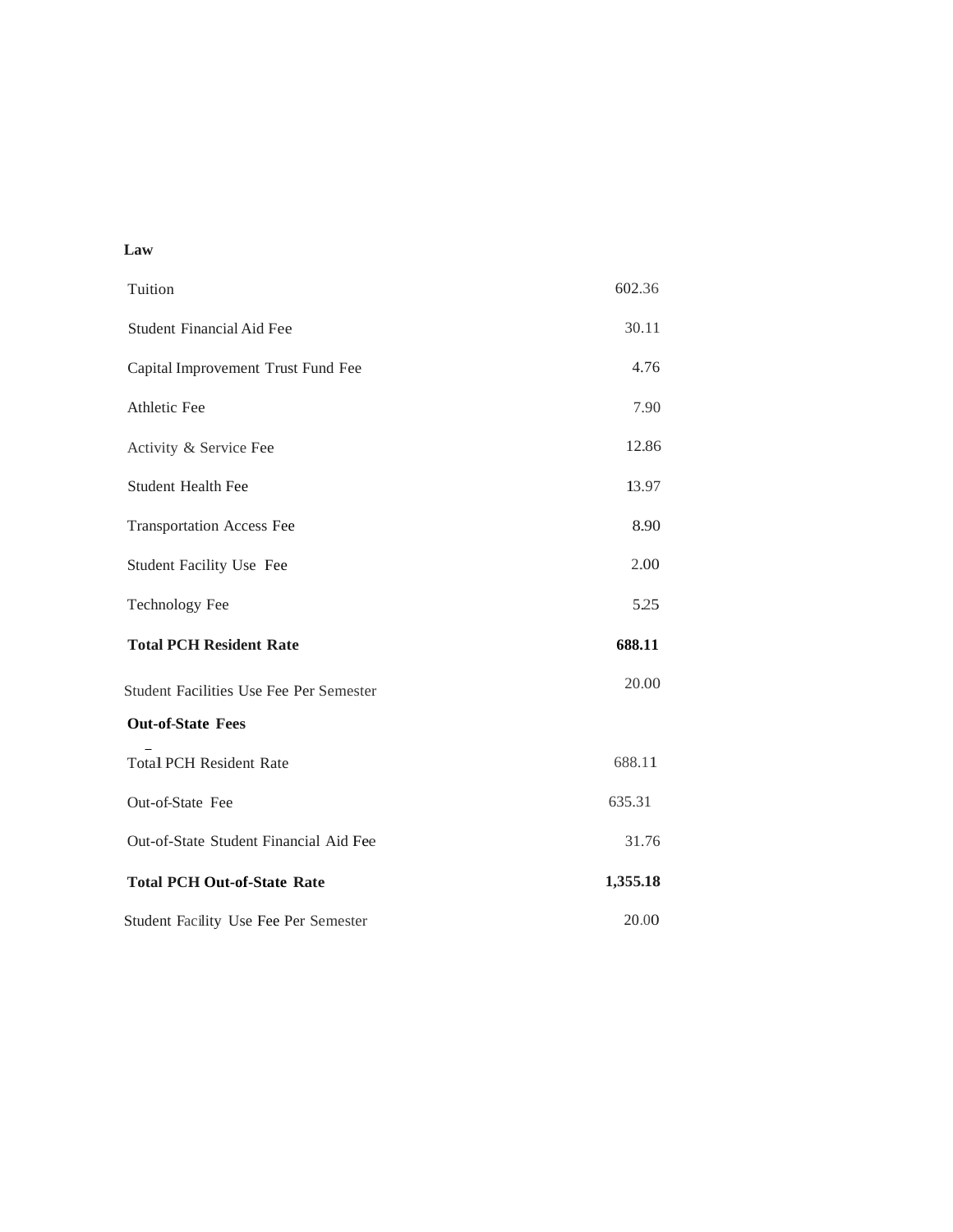# **Panama City Campus**

| Tuition                                | Undergraduate<br>105.07 | Graduate<br>403.51 |
|----------------------------------------|-------------------------|--------------------|
| Tuition Differential                   | 49.59                   |                    |
| Student Financial Aid Fee              | 5.25                    | 20.17              |
| Capital Improvement Trust Fund Fee     | 4.76                    | 4.76               |
| <b>Athletics Fee</b>                   | 0.69                    | 0.69               |
| Activity & Service Fee                 | 9.88                    | 9.88               |
| Student Health Fee                     |                         |                    |
| Technology Fee                         | 5.25                    | 5.25               |
| <b>Total PCH Resident Rate</b>         | 180.49                  | 444.26             |
| <b>Out-of-State Fees</b>               |                         |                    |
| <b>Total PCH Resident Rate</b>         | 180.49                  | 444.26             |
| Out-of-State Fee                       | 481.48                  | 601.34             |
| Out-of-State Student Financial Aid Fee | 24.07                   | 30.06              |
| <b>Total PCH Out-of-State Rate</b>     | 686.04                  | 1,075.66           |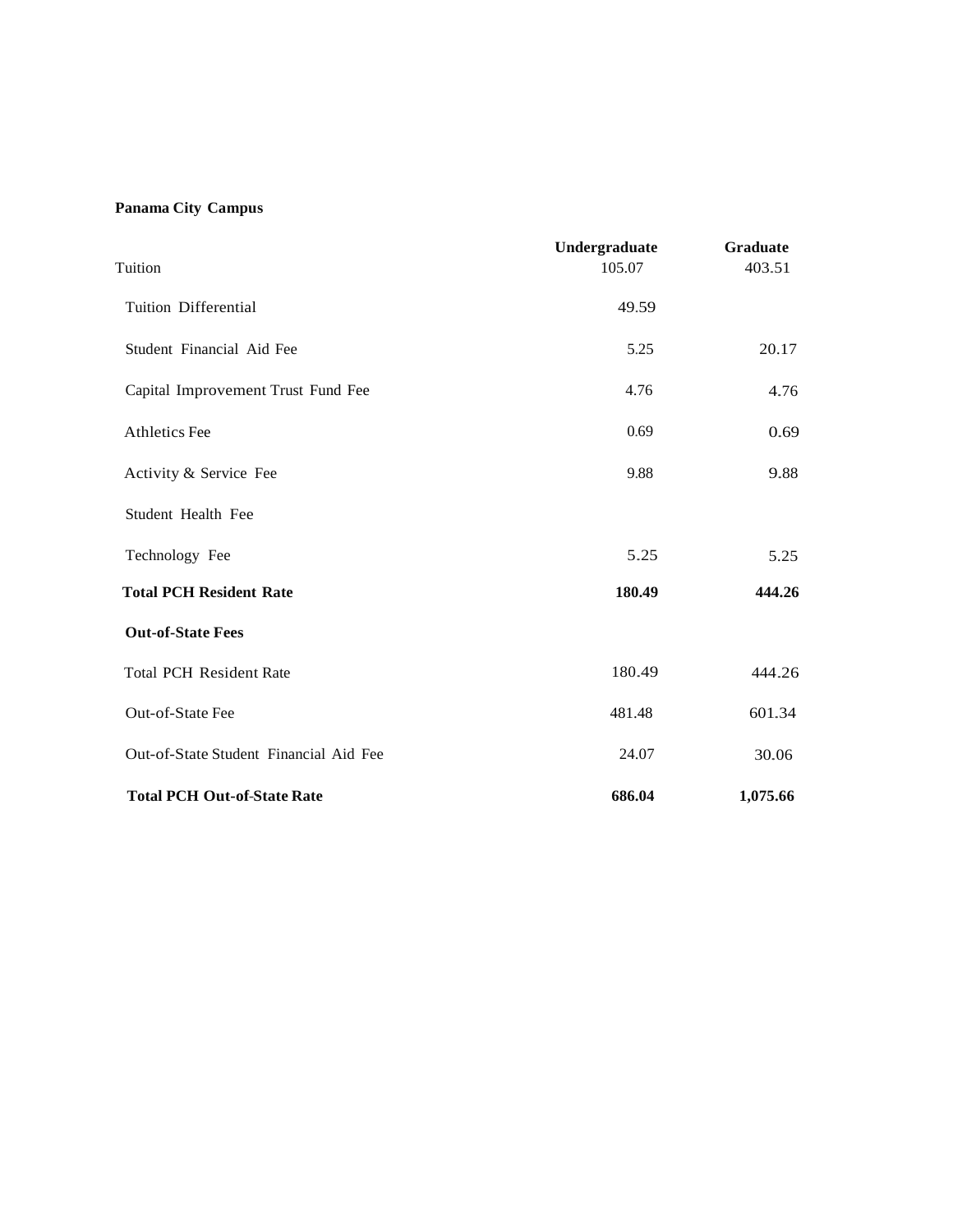# **Sarasota Campus**

|                                        | Undergraduate | Graduate |
|----------------------------------------|---------------|----------|
| Tuition                                | 105.07        | 403.51   |
| <b>Tuition Differential</b>            | 49.59         |          |
| Student Financial Aid Fee              | 5.25          | 20.17    |
| Capital Improvement Trust Fund Fee     | 4.76          | 4.76     |
| Athletics Fee                          | 0.69          | 0.69     |
| Activity & Service Fee                 | 11.69         | 11.69    |
| <b>Student Health Fee</b>              |               |          |
| Technology Fee                         | 5.25          | 5.25     |
| <b>Total PCH Resident Rate</b>         | 182.30        | 446.07   |
| <b>Out-of-State Fees</b>               |               |          |
| <b>Total PCH Resident Rate</b>         | 182.30        | 446.07   |
| Out-of-State Fee                       | 481.48        | 601.34   |
| Out-of-State Student Financial Aid Fee | 24.07         | 30.06    |
| <b>Total PCH Out-of-State Rate</b>     | 687.85        | 1,077.97 |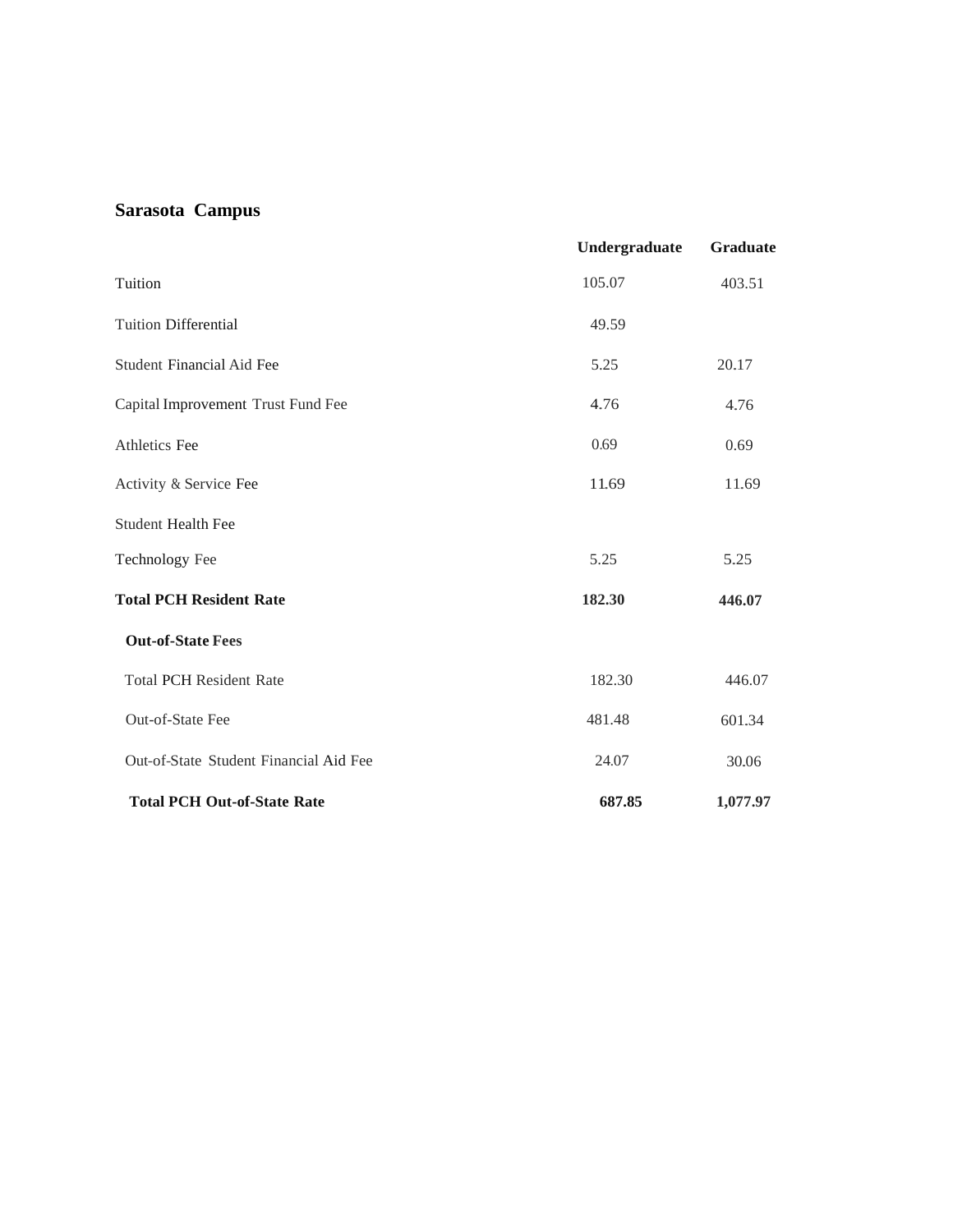# **Medicine**

| <b>In State Fees Assessed:</b>         |           |
|----------------------------------------|-----------|
| Following assessed per year            |           |
| Tuition                                | 22,408.12 |
| Student Financial Aid Fee              | 1,120.41  |
| Capital Improvement Trust Fund Fee     | 190.40    |
| Athletics Fee                          | 284.40    |
| Activity & Service Fee                 | 462.96    |
| <b>Student Health Fee</b>              | 502.92    |
| Following assessed per credit hour     |           |
| <b>Technology Fee</b>                  |           |
|                                        | 189.00    |
| <b>Transportation Access</b>           | 320.40    |
| <b>Student Facility Use Fee</b>        | 132.00    |
| <b>Out-of-State Fees (Per Year)</b>    |           |
| Out-of-State Fee                       | 32,905.90 |
| Out-of-State Student Financial Aid Fee | 1,645.29  |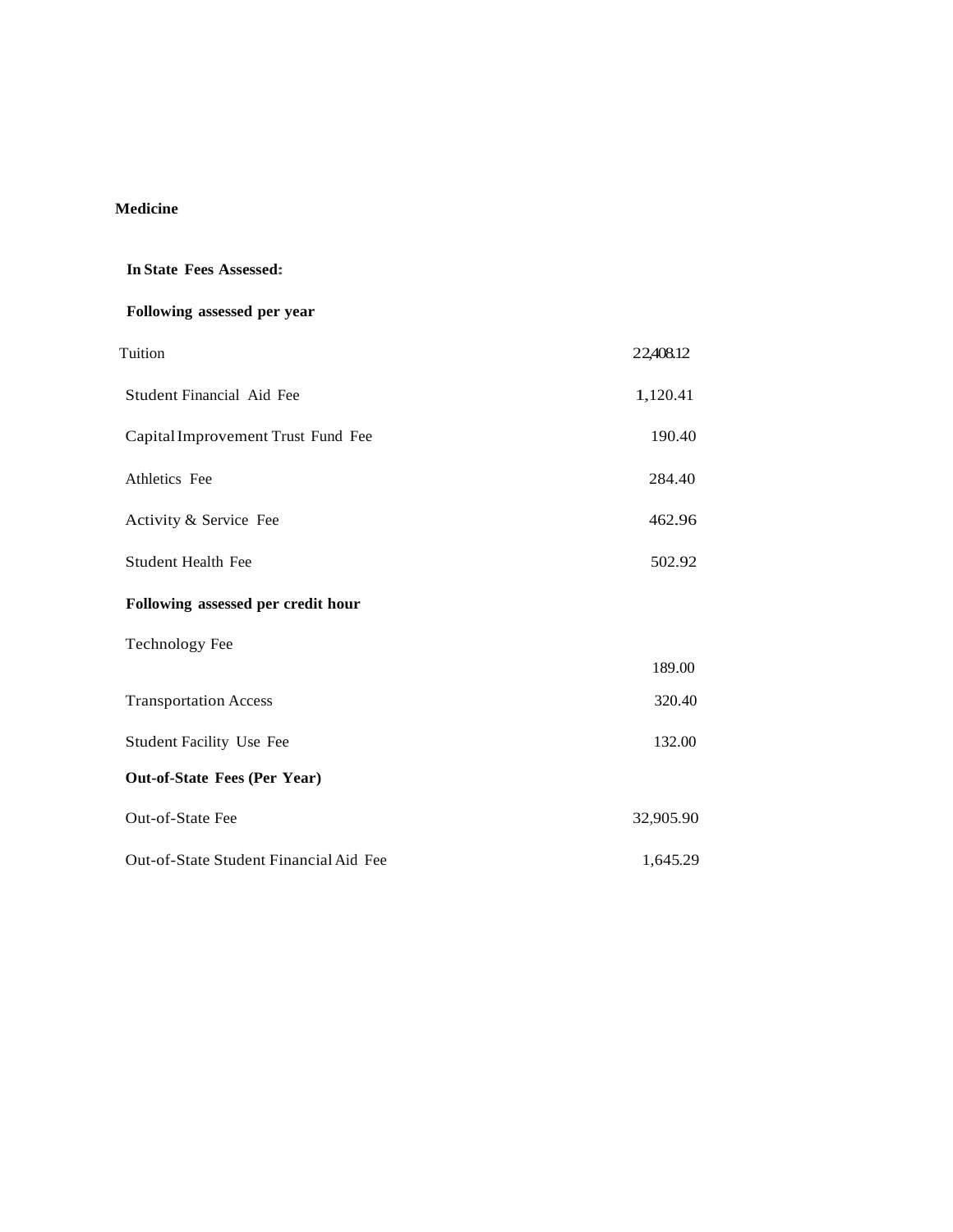# **College of Medicine Notes:**

The academic year for the College of Medicine consists of Summer, Fall, and Spring Semesters.

The Student Facilities Use Fee is not assessed to 3rd & 4th year College of Medicine students, as their studies are conducted off-campus.

A College of Medicine student taking six or more semester hours will pay the full rate as provided herein for tuition and fees. Any student approved to attend fewer than six semester hours will pay the tuition and fees at the Graduate Student Rate for the actual number of semester hours.

# **Other Professional Programs**

# **Master of Science-Nurse Anesthesia (Panama City Campus)-per semester**

| Tuition                                                                              | 8475.00   |
|--------------------------------------------------------------------------------------|-----------|
| Student Financial Aid Fee                                                            | 423.75    |
| Capital Improvement Trust Fund Fee                                                   | 51.12     |
| Athletics Fee                                                                        | 8.26      |
| Activity & Service Fee                                                               | 118.56    |
| <b>Technology Fee</b>                                                                | 423.75    |
| <b>Physician Assistant</b>                                                           |           |
| Following assessed per year<br>[local and other per credit fees set at 36-hour year] |           |
| Tuition                                                                              | 28,000.00 |
| <b>Student Financial Aid Fee</b>                                                     | 1,400.00  |
| Capital Improvement Trust Fund Fee                                                   | 171.36    |
| Athletics Fee                                                                        | 284.40    |
| Activity & Service Fee                                                               | 462.96    |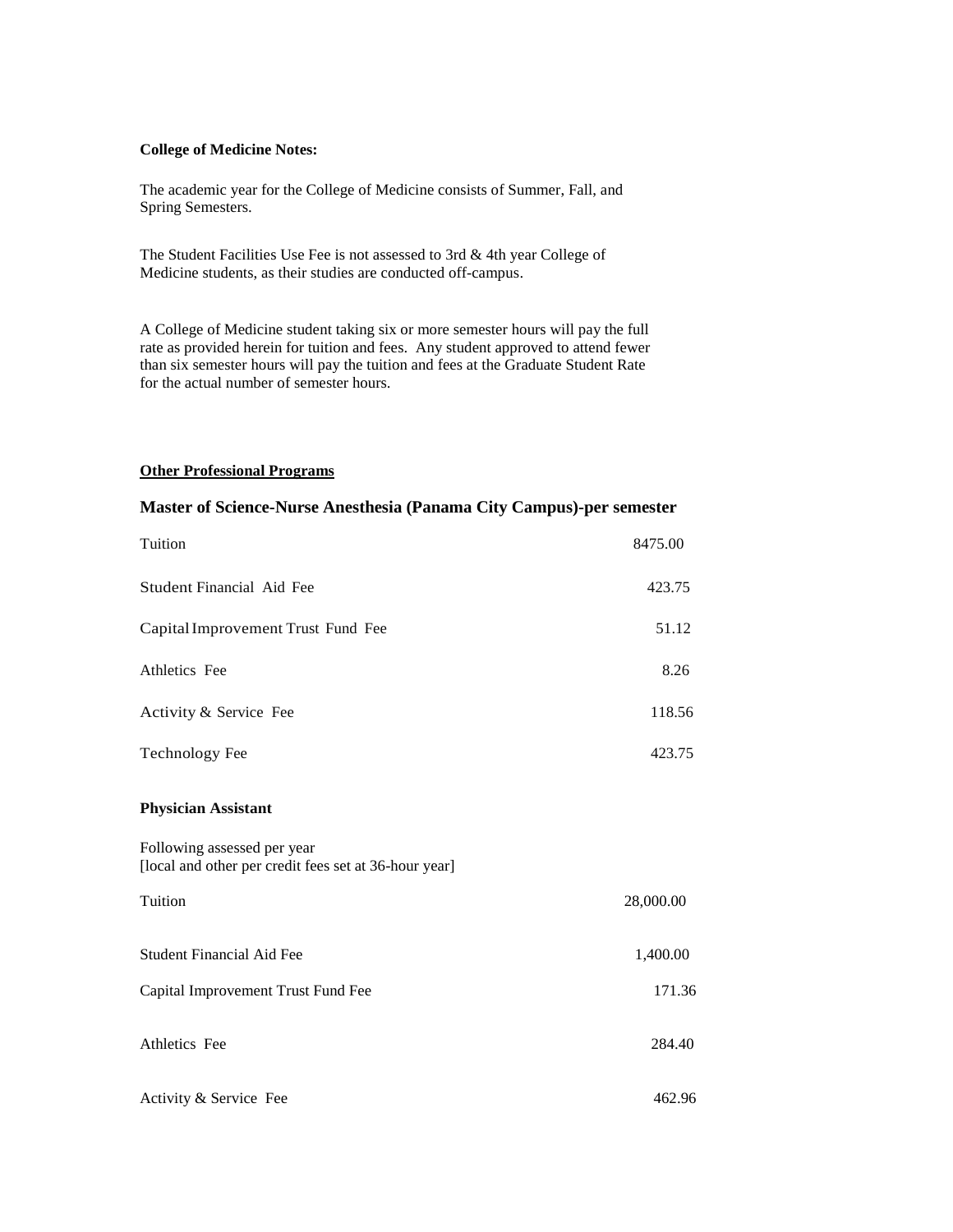| <b>Student Health Fee</b>                                                           | 502.92     |
|-------------------------------------------------------------------------------------|------------|
| <b>Technology Fee</b>                                                               | 189.00     |
| $\overline{\phantom{a}}$<br><b>Transportation Access</b>                            | 320.40     |
| <b>Student Facility Use Fee</b><br>$[20.00/\text{semester}+2.00/\text{credit hr.}]$ | 132.00     |
| [Total In State Fee                                                                 | 31,463.04] |
| Out-of-State Fees (Per Year)                                                        |            |
| Out-of-State Fee                                                                    | 10,000.00  |
| Out-of-State Student Financial Aid Fee                                              | 500.00     |
| <b>Total Out of State Fee</b>                                                       | 41,963.04  |

Specific Authority; Art. IX, Sec 7, Florida Constitution, BOG Regulation 1.001(3) Law Implemented: BOG Regulation 7.001;s. 1009. 24, Florida Statutes History-New 7-21-05, Amended, 9-21-05, 1-30- 2007, 6-14-2007, 11-29-2007, 6-13-2008, 2-25-2009,6-17-2009, 6-25-2010, 9-9-2011, 9-7-2012, 6-7-2013, 6-27-2014, 11-21-2014, 6-26-2015, 6-10-2016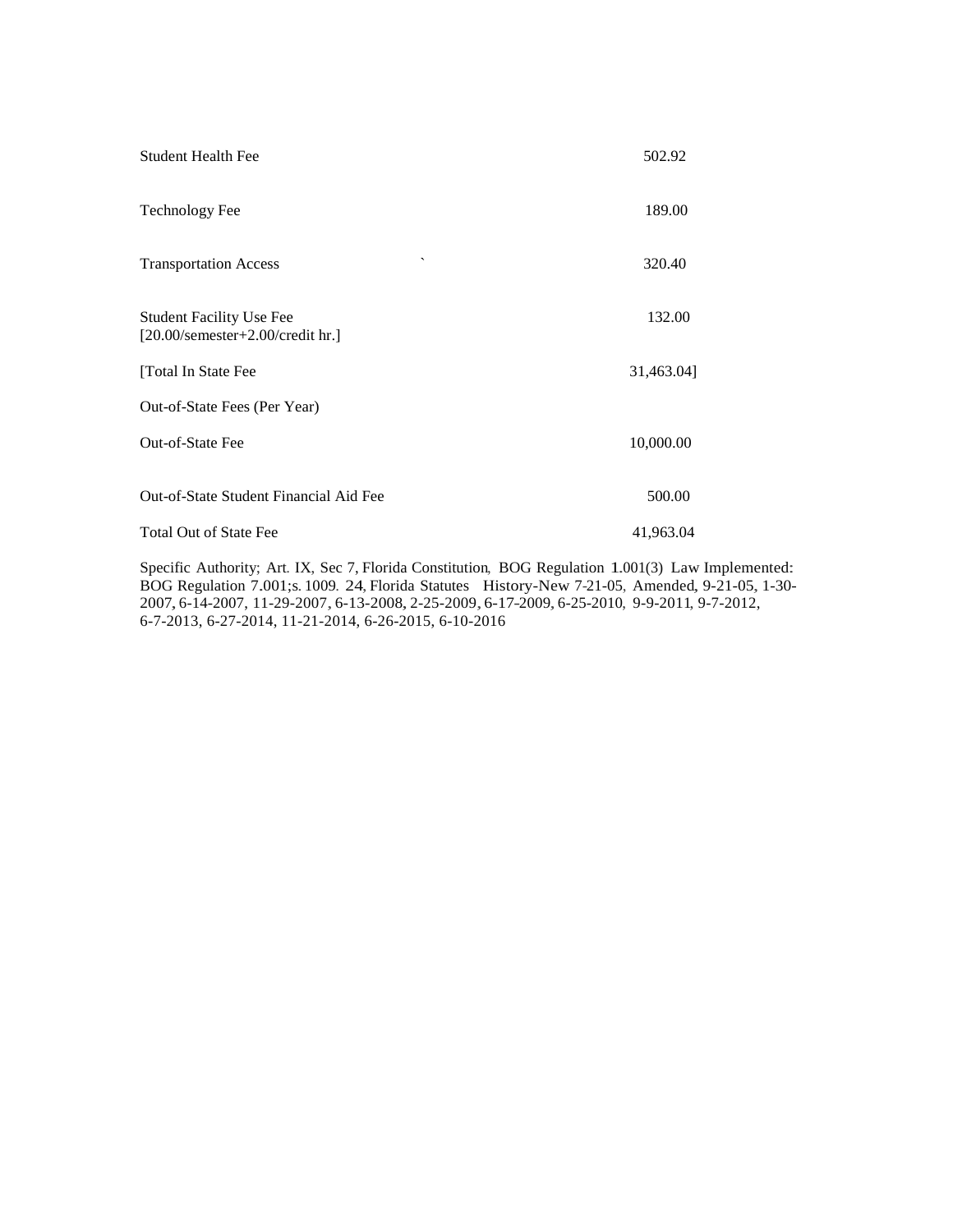### **FSU-2.0241 Tuition and Fees for Repeated Enrollment in College Credit Courses.**

(1) A student enrolled in the same undergraduate college-credit course more than twice shall pay tuition and fees at 100 percent (100%) of the full cost of instruction and shall not be included in the calculations of full-time equivalent enrollment for funding purposes.

(2) Students who withdraw from or fail a class due to extenuating circumstances of extreme financial burden, significant university error, documented medical emergency, call to active medical emergency or what would be considered an act of God or force majeure under standard contract law will be granted an exception only once for each class.

Specific Authority BOG Regualtion  $1.001(3)(j)$ ; Reg. Procedure July 21, 2005) FS. Law Implemented 1009.285 FS. History–New 5-5-03.

#### **FSU-2.02410 Internet Payment of Tuition and Fees.**

Students may make payment of tuition and fees via the Internet. Customers using this mode of payment will be assessed a convenience fee for this service. The convenience fee is non-refundable.

Specific Authority BOG Regualtion 1.001(3)(j) ; Reg. Procedure July 21, 2005. Law Implemented 1001.74(24) FS. History–New 5-5-03.

#### **FSU-2.02411 Third Party Tuition and Fee Billings.**

(1) Students who have a third party agency (i.e., employer, governmental agency, etc.) paying all or part of their tuition and fees are required to submit an Agency Billing Card plus a Letter of Authorization from the third party billing agency by the fifth (5th) day of each semester. Students who do not meet these requirements will be assessed the late payment fee.

(2) Students who have a third party billing agency paying all or part of their tuition and fees and who are also receiving financial aid but have not completed the requirements in subsection (1) above by the fifth day of the semester, will have their tuition and fees deducted from their financial aid. In such instances, a refund will not be issued until after the third party billing agency payment is received by The Florida State University.

(3) If the agency has not paid tuition and fees by the end of the semester, the student is required to pay all outstanding tuition and fees in full before any additional university services will be granted and the late payment fee will be assessed.

(4) If a third party billing agency pays only a portion of the student tuition and fees due, the student is responsible for ensuring that any remaining balance of tuition and fees are paid from other financial aid sources or other personal sources by the fee payment deadline. Failure to meet this requirement will result in the assessment of the late payment fee.

(5) Agency billings for tuition and fees must be reported on the student's financial aid application as a financial resource to avoid an over-award of financial aid from occurring. Any financial aid over-award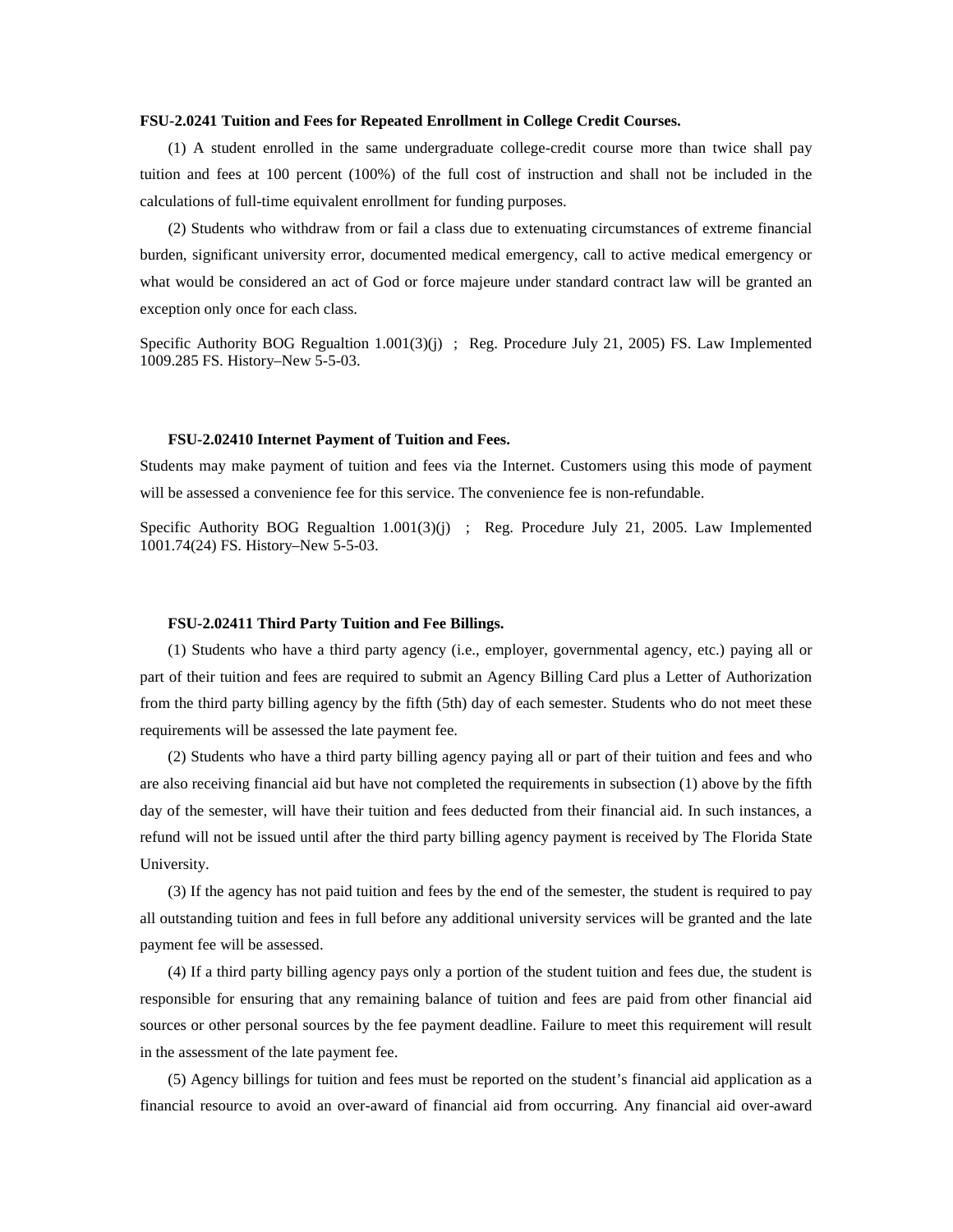will be on the student's billing statement and must be repaid before further university services will be granted.

(6) It is the primary responsibility of the student to ensure that their tuition and fees are paid in full or properly deferred by published deadlines to avoid assessment of the late payment fee.

Specific Authority BOG Regualtion 1.001(3)(j) ; Reg. Procedure July 21, 2005 Law Implemented 1009.24(12)(e) FS. History–New 5-5-03.

#### **FSU-2.02412 Financial Aid and Tuition and Fee Payment.**

Financial aid students must settle their tuition and fee bill according to the published deadline by verifying that either financial aid has arrived on time or a deferment has been granted until the financial aid does arrive.

Specific Authority BOG Regualtion 1.001(3)(j) ; Reg. Procedure July 21, 2005 Law Implemented 1001.74(10) FS. History–New 5-5-03.

#### **FSU-2.02413 Florida Prepaid College Program.**

(1) Students paying tuition and fees using the Florida Prepaid College Program must pay the balance, if any, before the fee payment deadline to avoid being charged a late payment fee.

(2) Students are responsible for paying any material and supply fees (also referred to as lab fees), the transportation-access fee, late fees, if assessed, and any other applicable fees not included in the Florida Prepaid College Program. Such fees must be paid by the fee payment deadline unless financial aid has been awarded to the student. Failure to pay such fees by the fee payment deadline will result in the late payment fee assessment.

Specific Authority BOG Regualtion 1.001(3)(j) ; Reg. Procedure July 21, 2005 Law Implemented 1001.74(10), 1009.97 FS. History–New 5-5-03.

#### **FSU-2.02414 Fee Waivers.**

(1) The Florida State University Board of Trustees is authorized to waive tuition and fees for purposes which support and enhance the mission of the university.

(2) In addition to tuition and fees waived by Sections 112.191, 112.19,112.1915, 1009.26 and 1009.265, F.S., the Board of Trustees will authorize waiver of tuition and fees defined in paragraphs FSU-2.024(1)(a), (b), F.A.C., above for purposes which support and enhance the mission of the university.

(3) The Board of Trustees is authorized to waive tuition and fees as discussed below:

(a) Tuition and fees will be waived by the president or president's designee for participants in sponsored institutes and programs where substantially all the direct costs are paid by the external sponsoring agency, where there is no direct expenditure of Educational and General funds for the conduct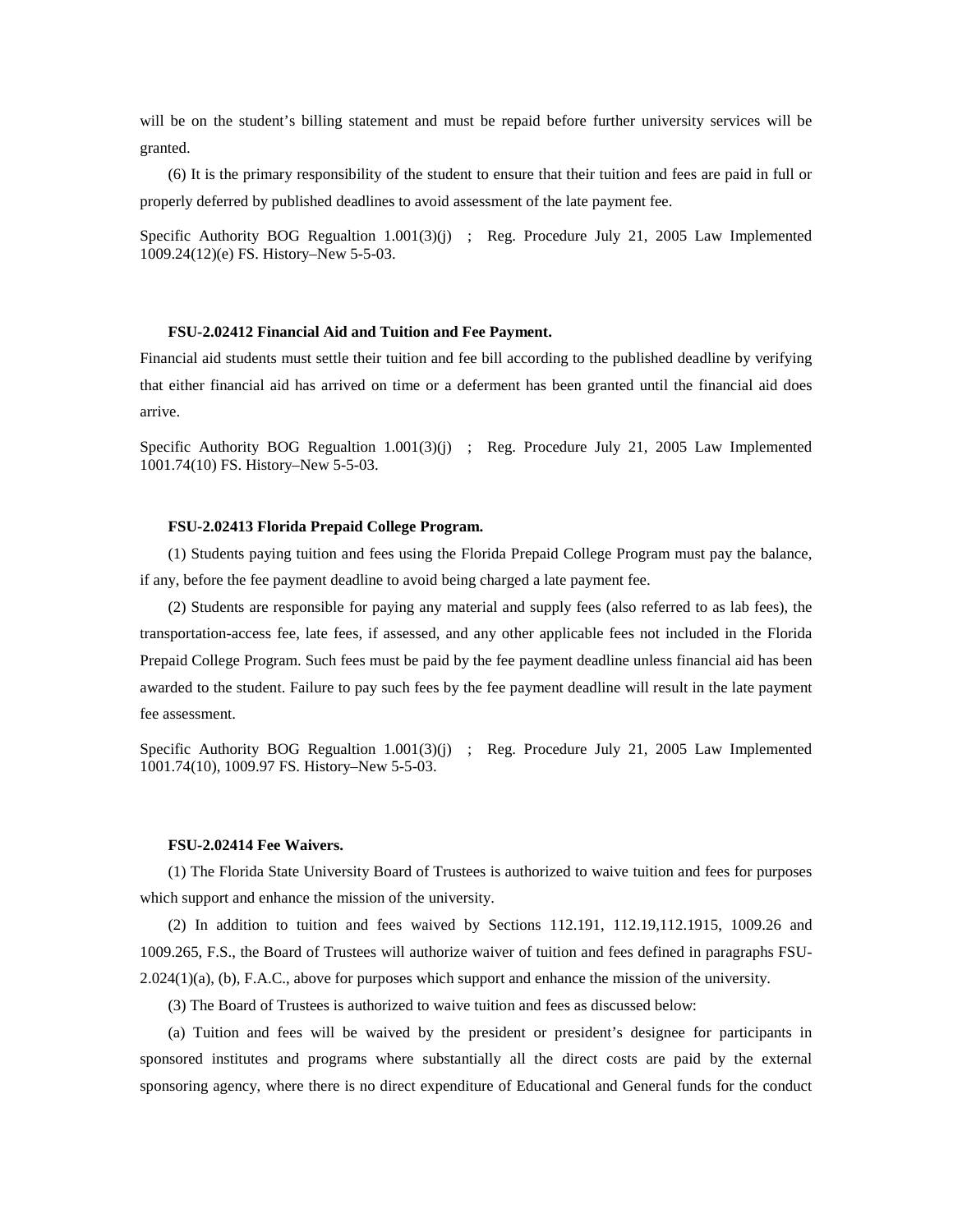of programs, and where no fees or other assessments are collected from the students, by the sponsoring agency, the university, or any other entity. In determining whether the direct costs are paid by the sponsoring agency, funds paid directly to the participants in a form such as, but not limited to, stipends, travel or book allowances should not be taken into account. "Direct costs" refer to the costs associated with the instruction or training which a participant receives. All funds collected from sponsoring agencies for sponsored credit institutes will be remitted to the university's contract and grant trust fund and/or auxiliary trust funds. Neither the number of participants nor student credit hours in these institutes and programs may be counted for state-funding purposes. The waivers granted herein for nonresident fees are in addition to the non-resident waivers appropriated annually by the Legislature.

(b) Tuition and fees shall be waived for the following:

1. Children and spouse of law enforcement officers or firefighters killed while performing certain duties pursuant to Sections 112.19(3) and 112.191(3), F.S.;

2. Any graduate student enrolled in a state-approved school psychology-training program pursuant to Section 1009.26(2), F.S.

3. Certain members of the Florida National Guard pursuant to Section 1009.26(8), F.S.

4. Full-time university employees who meet academic requirements to enroll in up to 6 credit hours of tuition-free courses per term on a space available basis. When applicable, the non-resident tuition fee is also waived.

5. State employees may enroll for up to 6 credit hours of courses per term on a space available basis.

6. Non-resident students who are non-degree seeking are entitled to waiver of the non-resident fee if the hours generated by such students are non-fundable and the cost of the program of study is recovered from the fees charged to the students.

7. Intern Supervisors – Persons who supervise interns for institutions with the State University System may be given one non-transferable certificate (fee waiver) for each full academic term during which the person serves as an intern supervisor. This certificate will define what portion of tuition and fees are to be waived.

8. Florida residents 60 years of age or older are entitled to waiver of tuition and fees as provided by Rule FSU-2.0245, F.A.C., and Section 1009.26(4), F.S.

9. Children of Deceased Teachers and School Administrators – Waives tuition and fees for a total of 120 credit hours for eligible children of parents killed or injured and died as a result of an unlawful and intentional act of violence inflicted by another person.

10. Matriculation Fees can be waived for non-resident fees and matriculation fees for undergraduates, graduate assistants, and fellowships when deemed appropriate, provided that provisions for such waiver are approved by the Board of Trustees.

11. The University shall waive the activity and service fee, health fee, athletic, and materials and supply fees assessed on a per credit hour basis, for credit hours for which the tuition and fees are waived in accordance with the provisions of this rule. The university shall waive the activity and service, health,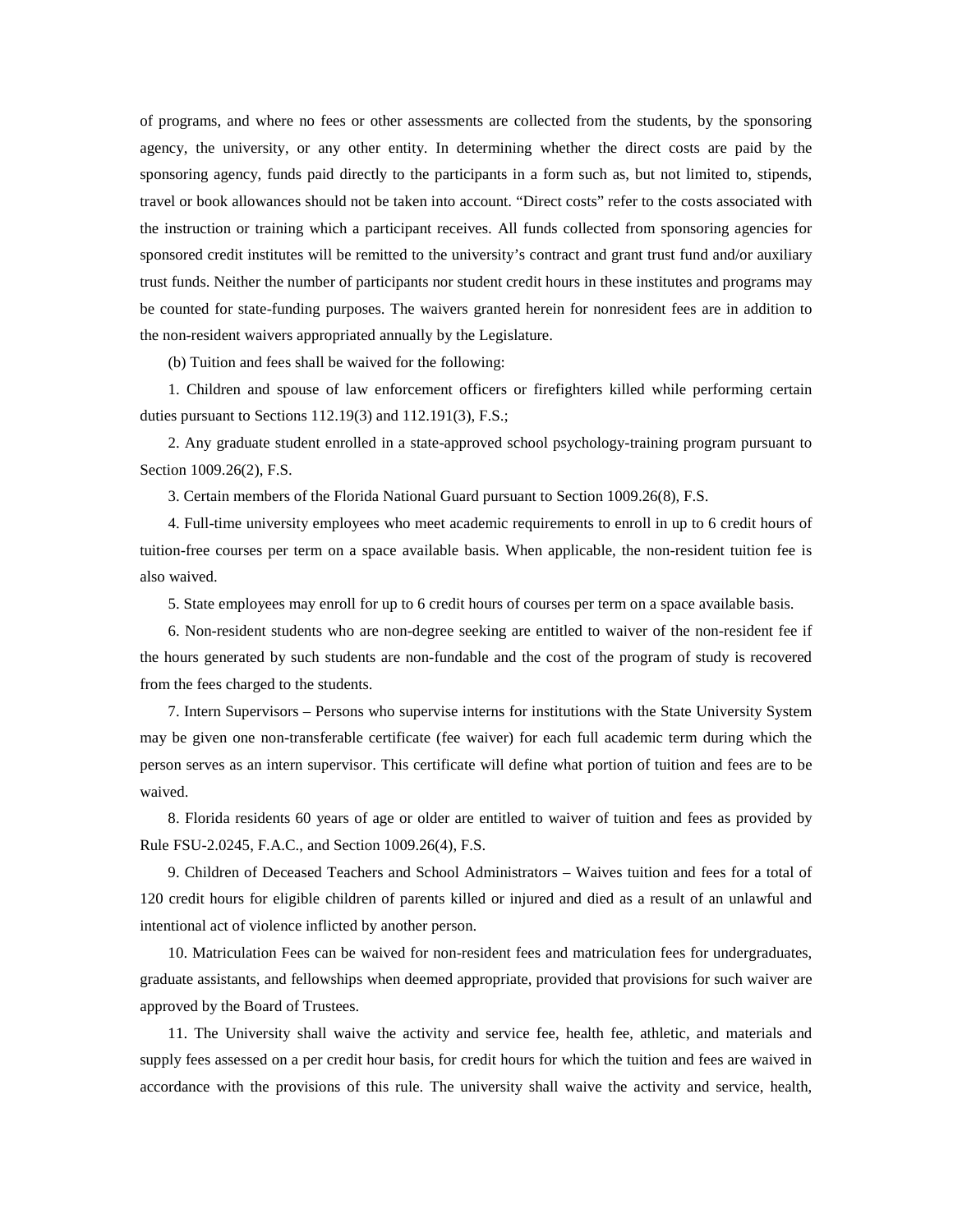athletic, and material and supply fees assessed on a per credit hour only if a student's tuition and fees are waived for all credit hours. If a student pays a portion of the assessed tuition and fees, that student shall pay in full, the activity, health, athletic, and material and supply fees assessed on a per credit hour basis.

12. The University shall waive all tuition and fee components assessed for credit hours for which tuition is waived. The university shall also waive the activity and service, health, athletic, and materials and supply fees assessed on a credit hour basis only if a student's tuition and fees are waived for all credit hours for which the student is enrolled.

(4) The State Board of Education may provide for waiver of the following fees as provided by legislative action:

(a) Non-Resident Fees;

(b) Matriculation Fees for undergraduates, graduate assistants, and fellowships.

(5) The Board of Trustees will waive the following additional fees:

- (a) Late Registration Fees;
- (b) Late Payment Fees;
- (c) Transportation and Access Fees;
- (d) Application Fees; and
- (e) Other miscellaneous fines, fees, and penalties.

(6) All or any part of the tuition and fees and the material and supply fees (lab fees) may be waived by the university when deemed appropriate, provided that such provisions for waiver are included in Florida Statutes or the rules of the State Board of Education. No component of tuition may be waived unless specified by rule or statute.

(7) The following students are exempt from paying tuition and fees:

(a) Students enrolled in a dual enrollment or early admissions program that earn credit in courses toward both a high school diploma and an associate or baccalaureate degree pursuant to Section 1009.25(1)(b), F.S.

(b) Students who earn credit in courses toward both a high school diploma and an associate or baccalaureate degree.

(c) A student to whom the state has awarded a Road-to-Independence Scholarship, or who is, or was at the time he or she reached 18 years of age, in the custody of a relative under Section 39.5085, F.S., or who is adopted from the Department of Children and Family Services after May 5, 1997.

(d) A student enrolled through the Florida Linkage Institutes Program pursuant to Section 288.8175(5)(b), (6), F.S.

(e) Homeless Students – An eligible student who lacks a fixed, regular, and adequate nighttime residence as provided by Section 1009.25(2)(e), F.S.

(f) The University will waive the out-of-state per credit hour fees for qualified graduate students from the Alabama and Georgia counties listed below, provided those students pay a \$20.00 differential out-ofstate fee per credit hour: in Alabama-Baldwin, Barbour, Clarke, Coffee, Conecuh, Covington, Crenshaw,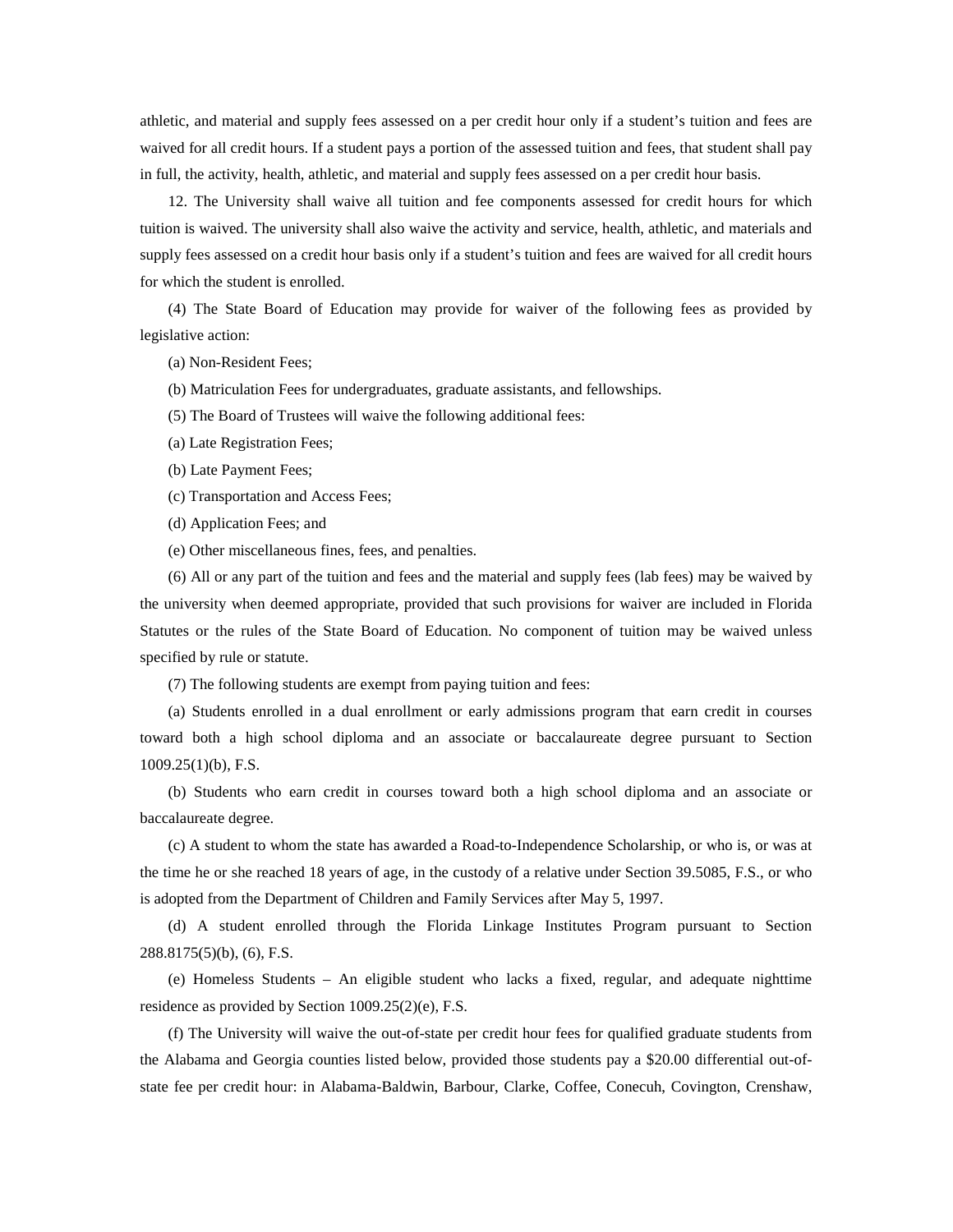Dale, Escambia, Geneva, Henry, Houston, Mobile, Monroe, Pike and Washington; in Georgia- Baker, Decatur, Early, Miller and Seminole.

Specific Authority BOG Regualtion 1.001(3)(j) ; Reg. Procedure July 21, 2005. Law Implemented 112.19, 112.191, 112.1915, 1009.24(4), 1009.25, 1009.26, 1009.265 FS. History–New 5-5-03, Amended 10-21-04.

#### **FSU-2.02415 Late Fee Waivers.**

(1) Requests for waiver of the Late Registration Fee may be submitted to Current Records, Office of the University Registrar.

(2) Requests for waiver of the Late Payment Fee may be submitted to the Office of Student Financial Services.

(3) Late Fee waivers will be granted in extenuating circumstances of extreme financial burden, significant university error, documented medical emergency, call to active medical emergency or what would be considered an act of god or force majeure under standard contract law beyond the control of the student. Students are required to present written documentation of the circumstances involved.

Specific Authority BOG Regualtion 1.001(3)(j) ; Reg. Procedure July 21, 2005 Law Implemented 1009.24(13)(e) FS. History–New 5-5-03.

### **FSU-2.02416 Student Residency.**

(1) For the purposes of assessing tuition and fees, resident and non-resident status shall be determined as provided by Section 1009.21, F.S., and Rule 6C-7.005, F.A.C.

(2) An individual shall not be classified as a Florida resident, for fee-paying purposes, and shall not be eligible to receive the resident tuition rate, until the individual has provided satisfactory documentation to substantiate his or her legal Florida residence and domicile to appropriate university officials.

(3) Documentation required by the university to establish eligibility for Florida resident status, for tuition and fee purposes, shall include, but is not limited to, the student or dependent student's parent/legal guardian providing a residency statement, proof of independent or dependent status, a copy of his/her Florida voter registration, automobile registration, driver's license, rent receipts or mortgage receipts, and any other relevant materials deemed necessary by the university to support his/her claim for Florida resident eligibility.

(4) The applicant or dependent applicant's parent/legal guardian must have maintained 12 months of residency in Florida immediately prior to his/her enrolling at The Florida State University. Merely maintaining a temporary residence or abode incident to enrollment in the university does not qualify the student to be classified as a Florida resident for tuition and fee paying purposes.

(5) The following students shall be classified as Florida residents for tuition and fee paying purposes:

(a) Persons married to legal Florida residents and who intend to make Florida their permanent home;

(b) The legal residence of a dependent child whose parents are divorced, separated, or otherwise living apart will be deemed to be a resident of this state if either parent is a legal resident of this state, regardless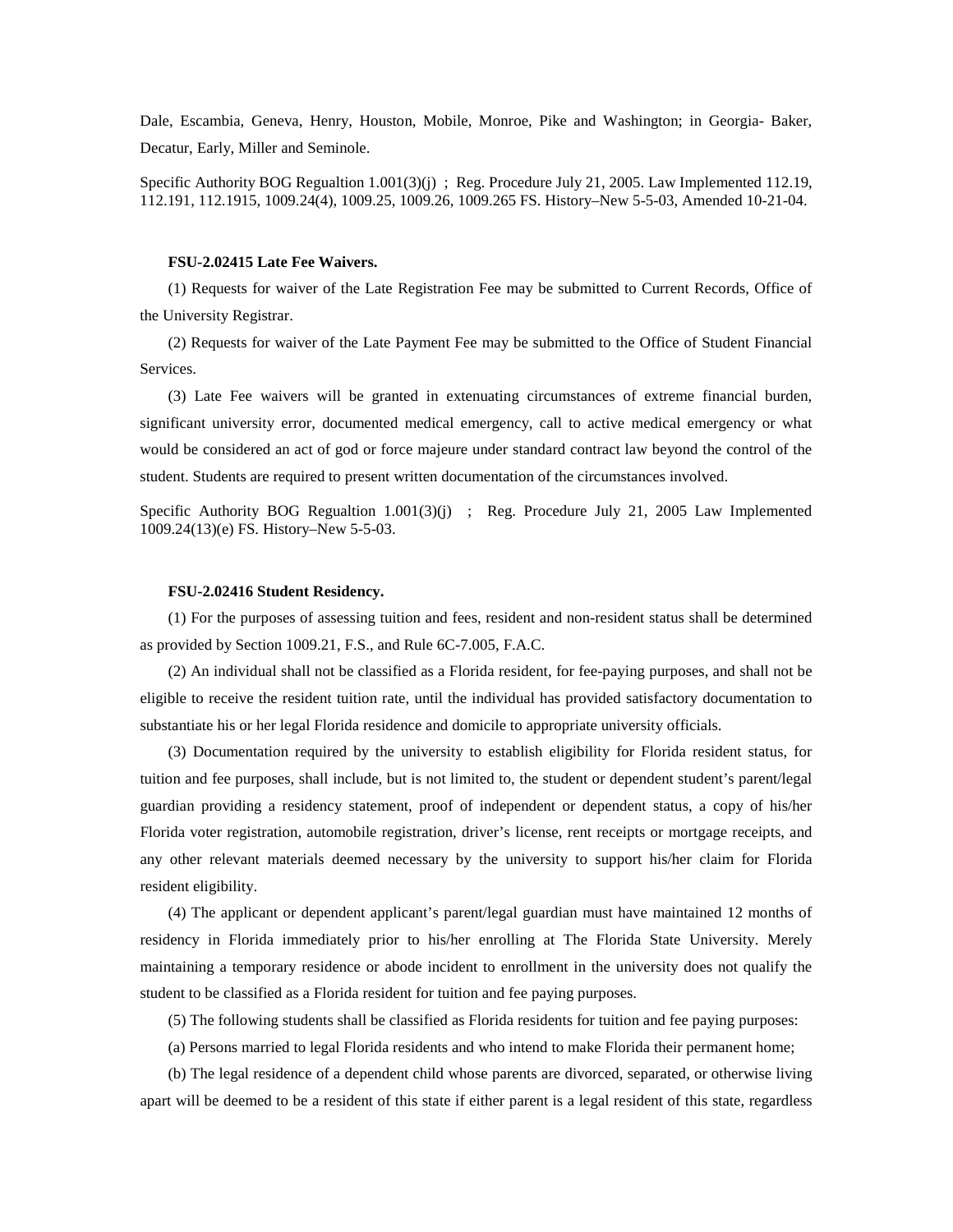of which parent is entitled to claim, and does in fact claim, the minor as a dependent pursuant to federal individual income tax provisions;

(c) A dependent child living with an adult relative other than the child's parent may qualify as a resident for tuition purposes if the adult relative is a legal resident for tuition purposes and the provided child has resided continuously with such relative for the five years immediately prior to the child's qualification, during which time the adult relative has exercised day-to-day care, supervision, and control of the child;

(d) Active duty members of the Armed Services of the United States residing in or stationed in this state, their spouses, and dependent children, and active duty members of the Florida National Guard who qualify under Section. 250.10(7) and (8), F.S., for the tuition assistance program;

(e) Active duty members of the Armed Services of the United States, and their spouses attending The Florida State University within 50 miles of the military establishment where they are stationed, if such military establishment is within a county contiguous to Florida;

(f) Students living on the Isthmus of Panama, who have completed 12 consecutive months of college work as Florida State University students in Panama, and their spouses and dependent children;

(g) Full-time instructional and administrative personnel employed by state public schools, community colleges, and institutions of higher education as defined in Section 1000.04, F.S., and their spouses and dependent children;

(h) Students from Latin American and the Caribbean who received scholarships from the Federal or state government, providing the student attends a Florida institution of higher education;

(i) The Southern Regional Education Board's Academic Common Market graduate students attending Florida's state universities;

(j) Full-time employees of state agencies or political subdivisions of the state when the student tuition and fees are paid by the state agency or political subdivision for the purpose of job-related law enforcement or corrections training;

(k) McKnight Doctoral Fellows and Finalists who are United States Citizens;

(l) United States Citizens living outside the United States who are teaching at a Department of Defense Dependent School or in an American International School and who enrolls in a graduate level education program which leads to a Florida Teaching Certificate;

(m) Activity duty members of the Canadian military residing or stationed in Florida under the North American Air Defense (NORAD) agreement, and their spouses and dependent children, attending The Florida State University within 50 miles of the military establishment where they are stationed.

(6) Section 1009.21, F.S., contains additional provisions for establishing and maintaining Florida resident status for tuition and fee paying purposes.

(7) Appeal from a determination denying "resident for tuition purposes" status to applicant therefore may be initiated after appropriate administrative remedies are exhausted by the filing of a petition for review pursuant to Section 120.68, F.S.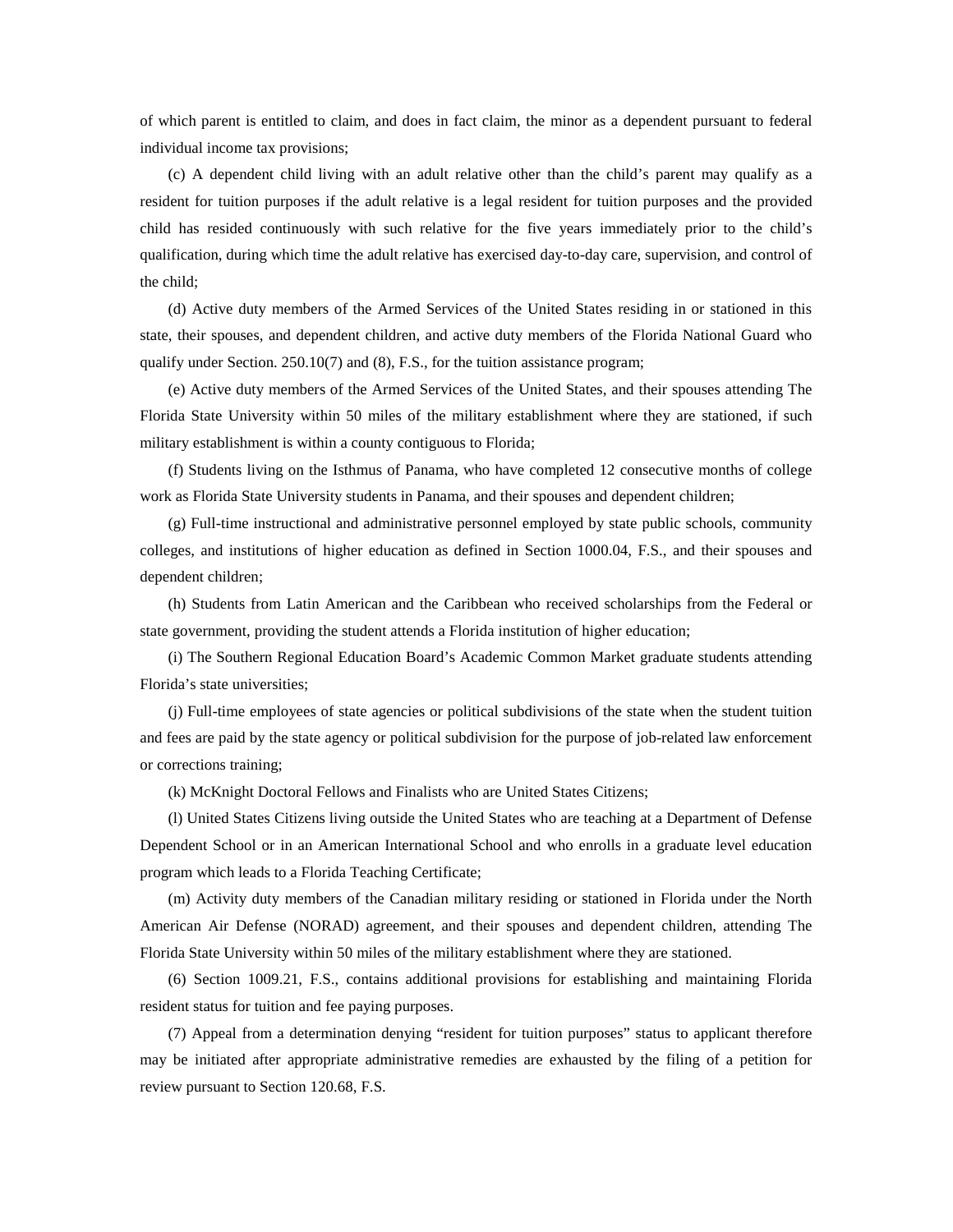(8) Any student granted status as a "resident for tuition purposes," which status is based on a sworn statement, which is false, shall upon determination of such falsity, be subject to such disciplinary sanctions as may be imposed by the president of the university as provided in the Student Conduct Code, Rule FSU-3.004, F.A.C.

Specific Authority BOG Regualtion 1.001(3)(j) ; Reg. Procedure July 21, 2005 Law Implemented 1009.21 FS. History–New 5-5-03.

#### **FSU-2.02417 Refunds of Tuition and Fees.**

(1) Students who officially withdraw from the university prior to the end of drop/add will be eligible for a refund of 100 percent of tuition assessed, adjusted for waivers and any other outstanding charges.

(2) Students will be eligible for a refund for a situation in which the university determines it is in substantial, prejudicial error. The amount of a payment in excess of the adjusted assessment may be refunded.

(3) Students who drop a course(s) without tuition and fee liability after their tuition and fees have been paid will be eligible for a refund in extenuating circumstances of extreme financial burden, significant university error, documented medical emergency, call to active medical emergency or what would be considered an act of god or force majeure under standard contract law. Any amount in excess of the amount owed the university during the semester/term will be carried forward and may be applied against subsequent charges or may be refunded on request of the student. Any outstanding charges owed to the university will be deducted from eligible refunds and the balance will be issued as a refund to the student.

(4) Students who have not received Federal financial aid and withdraw after the fifth (5th) day of the semester and prior to the end of the fourth (4th) week of the semester (or for summer sessions by the first twenty-five percent (25%) of the term) are eligible for a twenty-five percent (25%) refund of tuition and fees paid. After the end of the fourth (4th) week of classes, no further refunds shall be made except as follows:

(5) Full refunds of tuition and fees paid will be granted in instances of withdrawal from the university under the following conditions:

(a) Student withdrawal from courses due to military service;

(b) Death of the student or death in immediate family (parent, stepparent, spouse, child, sibling or grandparent);

(c) Illness of the student of such duration or severity, as confirmed in writing by the attending physician, that his/her completion of the term is precluded;

(d) Cancellation of a course by the university for which the student is registered for and has paid tuition and fees.

(e) Other exceptional circumstances that could not have been foreseen and are beyond the control of the student upon approval by the University Refund Committee.

(f) Refund requests based on official withdrawals must be submitted to the Office of Student Financial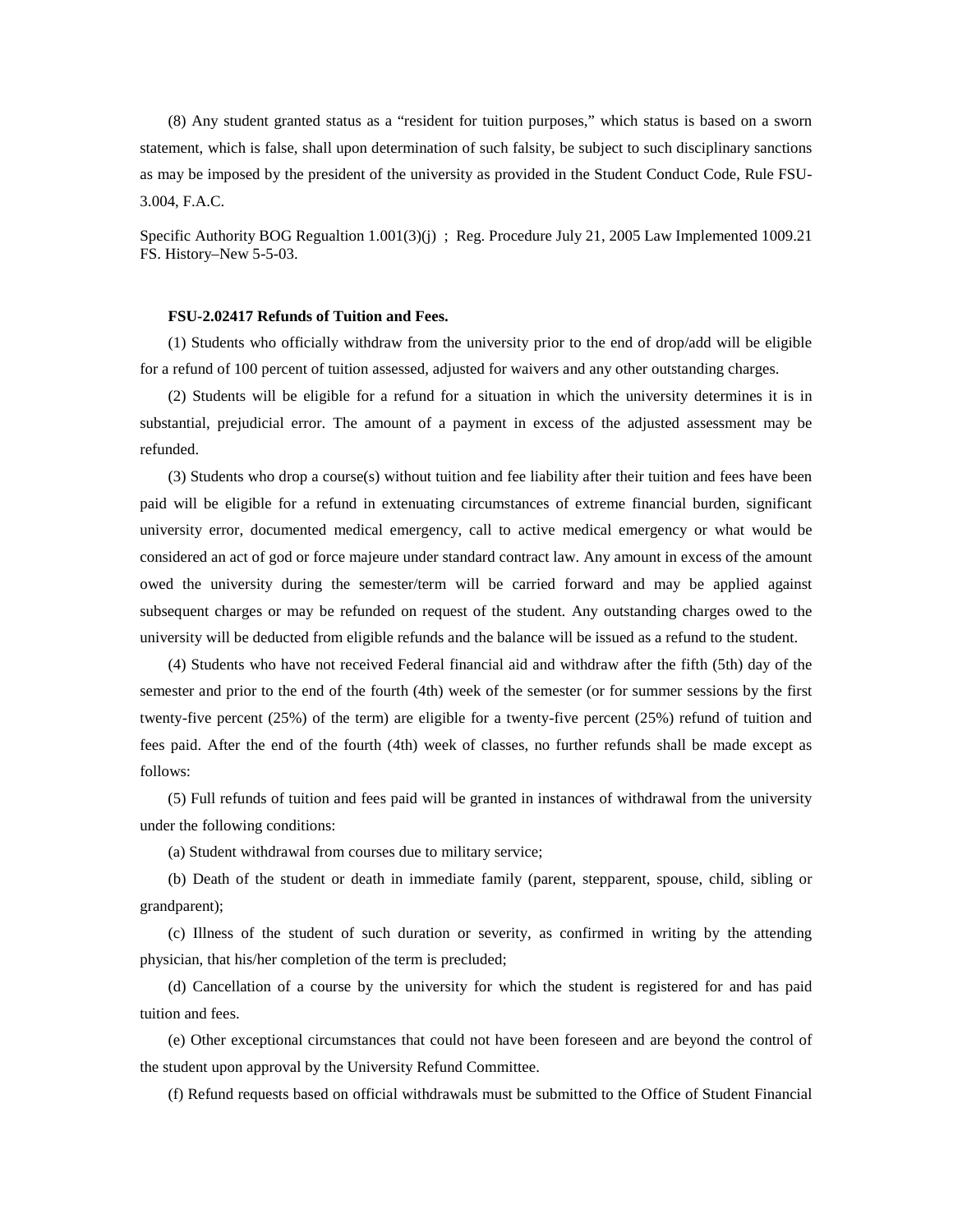Services within six (6) months from the end of the term from which the student withdrew in order for the refund request to be processed. Refund requests received later than this specified time will not be considered by the Refund Committee.

Specific Authority BOG Regualtion 1.001(3)(j) ; Reg. Procedure July 21, 2005. Law Implemented 1001.74(1), (2), 1009.24 FS. History–New 5-5-03.

#### **FSU-2.02418 Student Withdrawals From Courses Due to Military Service**.

Any student enrolled in a postsecondary course(s) at The Florida State University shall not incur academic or financial penalties by virtue of performing military service on behalf of our country. Such student shall be permitted the option of either completing the course or courses at a later date without penalty or withdrawing from the course or courses with a full refund of fees paid. If the student chooses to withdraw, the student's record shall reflect that the withdrawal was due to active military duty.

Specific Authority BOG Regualtion 1.001(3)(j) ; Reg. Procedure July 21, 2005 Law Implemented 1004.07 FS History–New 5-5-03.

### **FSU-2.02419 Withdrawals and Return of Financial Aid.**

(1) Students who withdraw and have received Federal financial aid (Title IV Programs) or state financial aid will be required to repay to the appropriate program, the amount of unearned financial aid funds disbursed to him/her as of their withdrawal date.

(2) Title IV programs includes Pell Grants, Perkins Loans, Supplemental Educational Opportunity Grants (FSEOG), Stafford Loans (subsidized and unsubsidized), and Parent Loans (the Federal PLUS Loan Program).

(3) The unearned amount of program funds is calculated based on the percentage of the semester completed before the date of withdrawal.

(4) Both the university and students receiving certain financial aid are required to return the unearned financial aid to the Federal government.

(5) The university is required to return the unearned portion of the Title IV funds and certain state aid it received from withdrawing students that was used to pay institutional charges, such as tuition, fees, housing, and other educationally-related expenses, assessed by the institution.

(6) The funds returned to the Federal government by the university will reduce the student's total liability of unearned funds. However, students will owe the university the amount returned to the government for institutional charges.

(7) Students must repay the unearned Title IV funds to any Title IV loan program in accordance with the terms of their loan. For Title IV loan programs, unearned grant program funds are considered overpayments and students are required to return fifty percent (50%) of the grant(s). Students who owe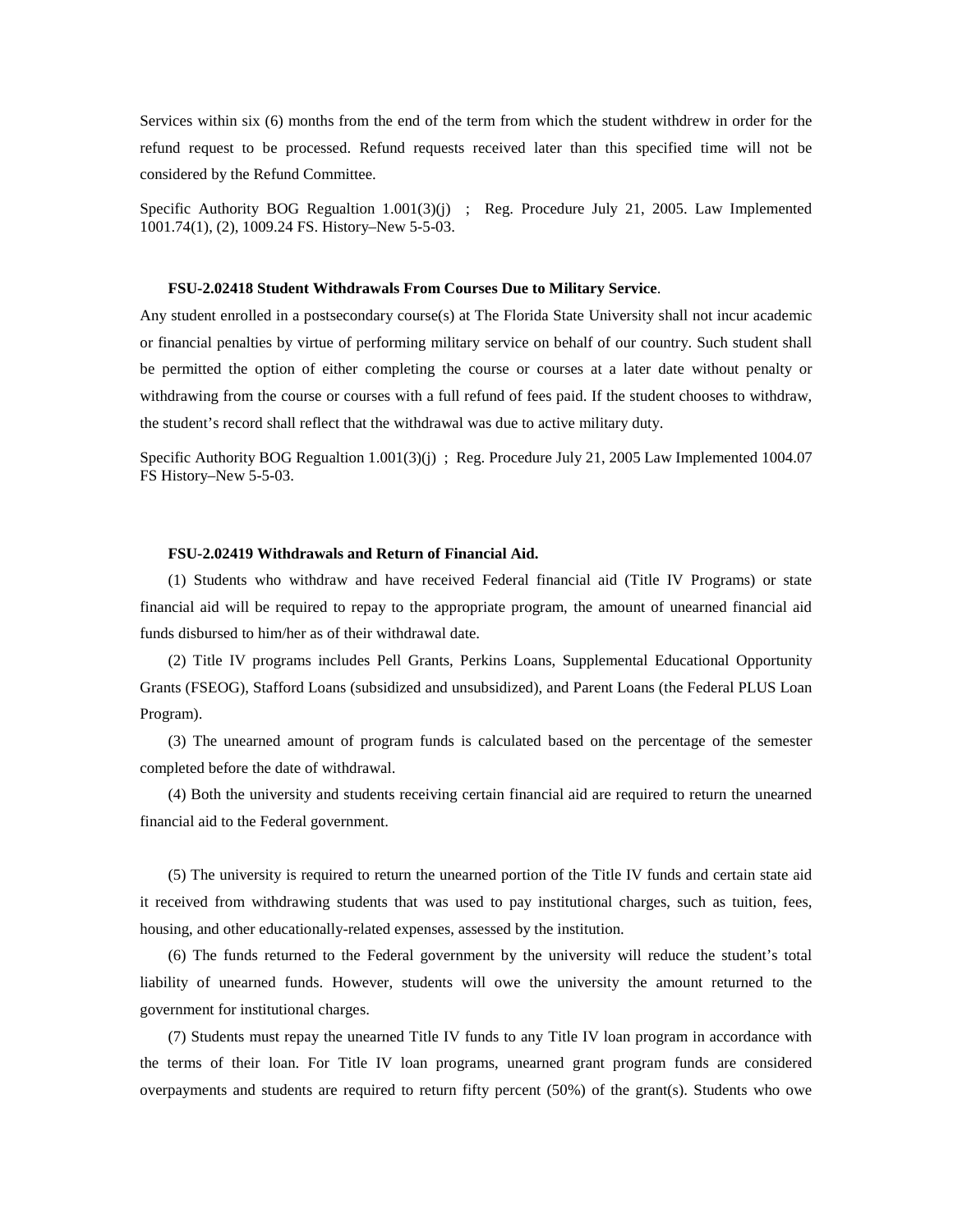grant overpayments remain eligible for Title IV program funds for forty-five (45) days, if during those 45 days, the student: (1) repays the overpayment in full to the university, or (2) enters into a repayment agreement with the university. However, entering into a repayment agreement does not mean the student is eligible to register for additional courses, receive academic transcripts, or a diploma, etc.

(8) Students can lose Title IV financial aid eligibility if they do not comply with the requirements above.

Specific Authority BOG Regualtion 1.001(3)(j) ; Reg. Procedure July 21, 2005. Law Implemented 1001.74(1), (2), FS. History–New 5-5-03.

#### **FSU-2.0242 Registrations for Zero Hour.**

Registration for zero credit-hour provides for examinations, graduations, use of facilities, etc., when deemed appropriate by the institution. The student is assessed Resident tuition and fees for one credit hour. If the student is simultaneously registered for other credit courses, the charge for the zero-hour registration will not be assessed.

Specific Authority BOG Regualtion 1.001(3)(j) ; Reg. Procedure July 21, 2005 Law Implemented 1009.24(13)(d) FS. History–New 5-5-03.

# **FSU-2.02420 Exit Interviews.**

(1) Federal and university regulations require that all recipients of Federal loans participate in an exit interview counseling session upon graduating, withdrawing from the university, or dropping below six (6) credit hours of enrollment.

(2) These loan programs include Perkins (NDSL), Subsidized Stafford (GSL), Unsubsidized Stafford (USGL) and SLS loans.

(3) Failure to complete this procedure will preclude the student from registering for classes, receive academic transcripts, or receive a diploma.

Specific Authority BOG Regualtion 1.001(3)(j) ; Reg. Procedure July 21, 2005. Law Implemented 1001.74(1) FS., 34 C.F.R. 674.42. History–New 5-5-03.

#### **FSU-2.02421 Tuition and Fee Assessments and Remittance.**

(1) Building Fee and Capital Improvement Fee shall be remitted to an appropriate fund designated by the State Board of Education and utilized as provided in Section 18, Chapter 94-292, Laws of Florida.

(2) Except for the Building and Capital Improvement Fees, the university shall retain all components of the student tuition and fees as well as all other fines, fees, and penalties authorized and collected by the university.

Specific Authority BOG Regualtion 1.001(3)(j) ; Reg. Procedure July 21, 2005 Law Implemented 1010.86 FS. History–New 5-5-03.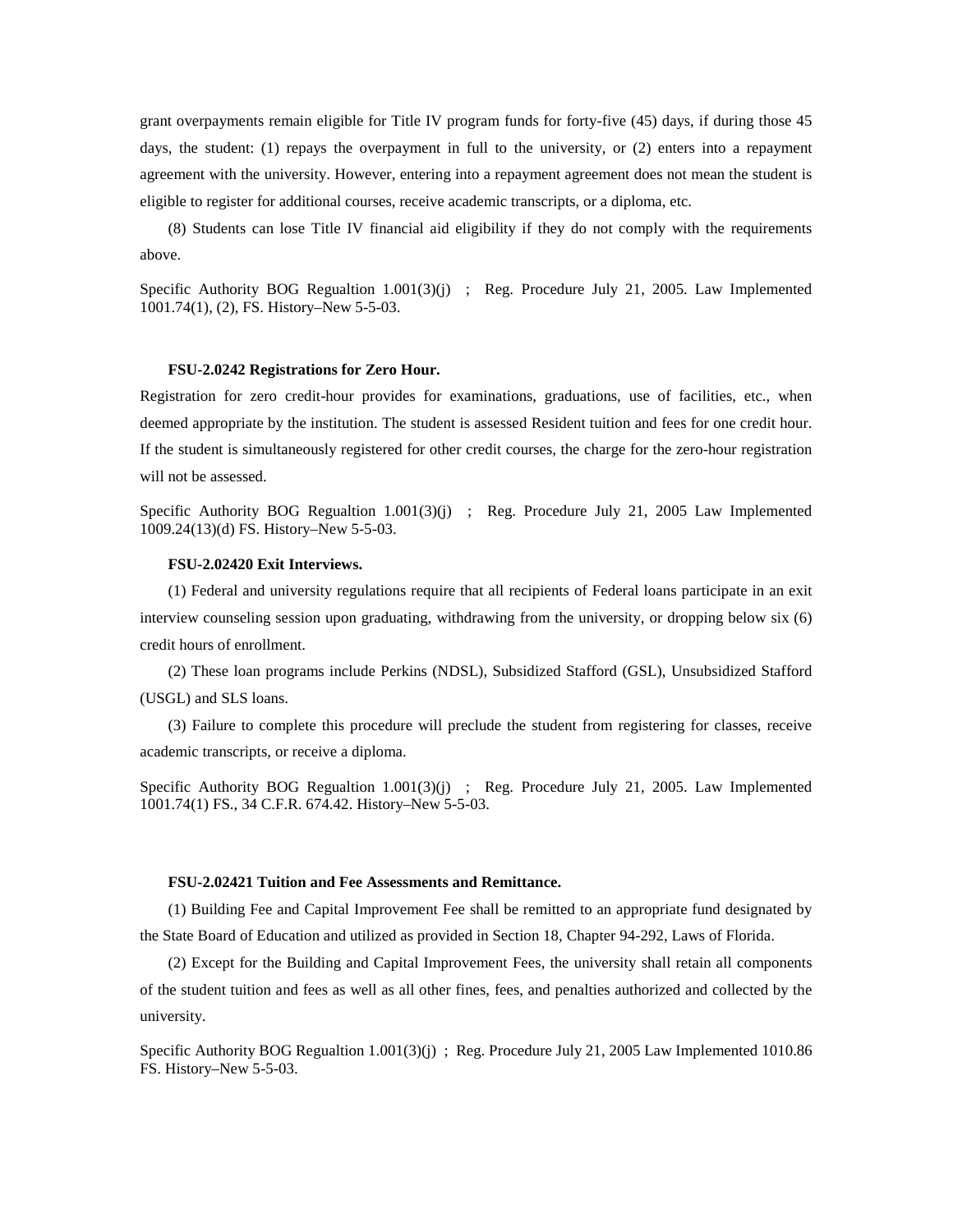### **FSU-2.02422. Special Fines, Fees, and Penalties.**

(1) A nonrefundable application fee \$30.00

The Board of Trustees must authorize all tuition and fees assessed. Accordingly, the specific fines, fees and penalties listed in this section, and the tuition and fees defined in Regulation FSU-2.024, are the only fees that may be charged without specific approval of the Board, except as authorized by Florida Statute:

 $(2)$  An orientation fee  $$35.00$ (3) A fee for security, access, or identification card: (a) Annual card fee \$10.00 (\$5.00 each, Fall and Spring Semester) (b) Replacement card fee \$15.00 (4) A service charge for the payment of tuition in installments \$10.00 (5) A late registration fee to be assessed to students who fail to 100.00 initiate registration during the regular registration period  $(6)$  A late payment fee to be assessed to students who fail to pay  $$100.00$  tuition and fees or who fail to make appropriate arrangements to pay (by means of installment payment, deferment, or third-party billing) by the tuition and fee deadline set by the university (7) Materials and supply fee (lab fees) to offset the cost of Cost materials and supplies consumed during the course of the student's instructional activities, excluding the cost of equipment replacement, repairs and maintenance (8) A fee for miscellaneous health-related charges for services Cost provided at cost by the university health center which are not covered by the health fee set under Section 1009.24(11), F.S. (9) Housing rental rates and miscellaneous housing charges for Cost services provided by the university at the request of the student (10) A charge to represent the reasonable efforts to collect overdue Cost accounts (11) A service charge on university loans in lieu of interest and \$5.00 administrative handling charges (12) Library fines and charges , including: a. Damaged and lost library materials, , interlibrary loans, and literature searches Cost b. Overdue per book or unit per day Not to exceed \$2.00 c. Overdue Reserve Materials per book or unit per hour Not to exceed \$4.00(\$40.00) (13) Fees relating to duplicating, photocopying, binding, and Cost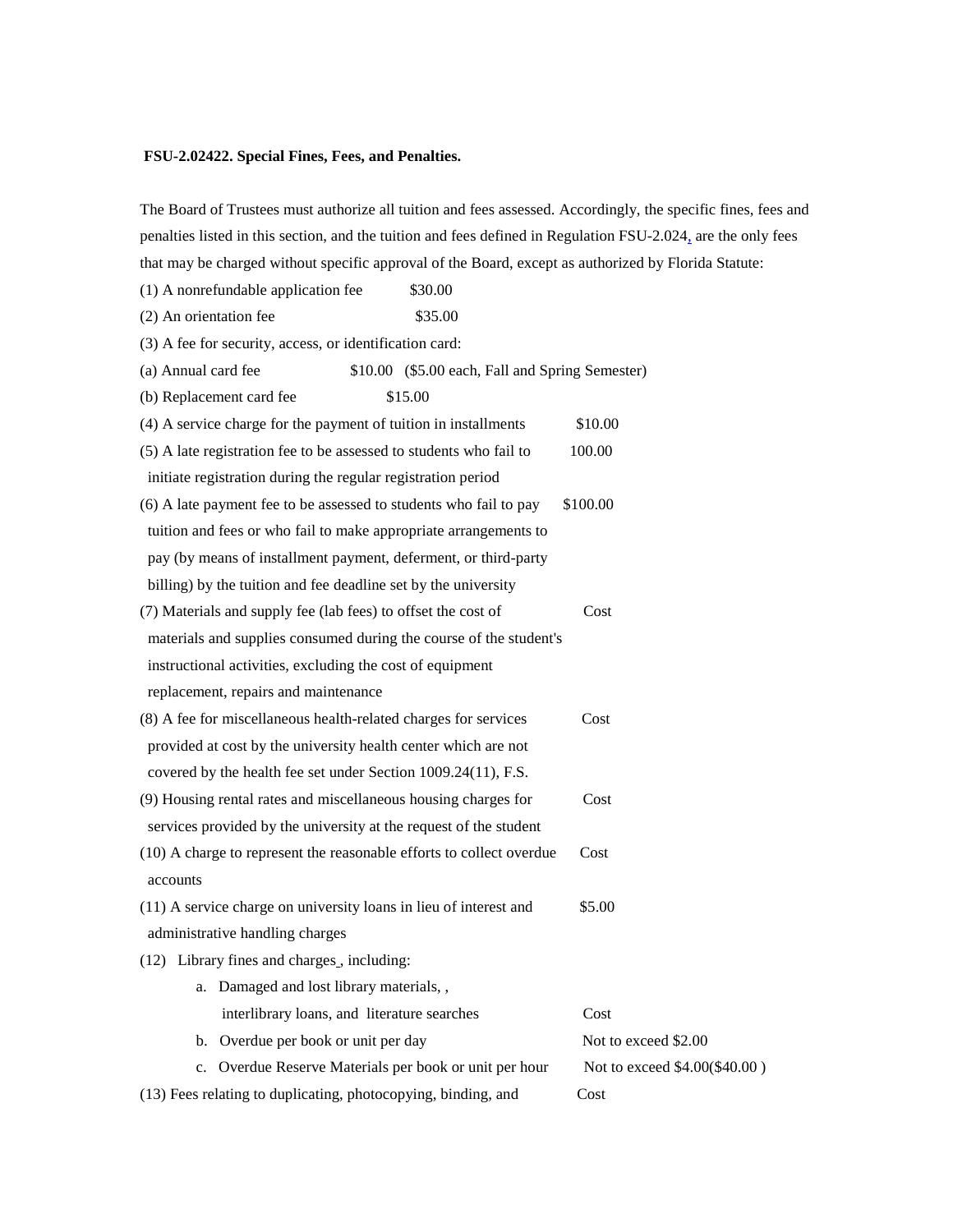microfilm services; copyright services, and standardized testing

(14) Fees and fines relating to the use, late return, and loss and Cost

damage of facilities and equipment

(15) Returned check fee for unpaid checks returned to the university

# As provided by Section 832.07, F.S.

(16) Traffic and parking fines, charges for parking decals or permits, and transportation access fee

# As provided by FSU-2.009

(17) An Educational Research Center for Child development fee for

| child care and services offered by the center                         | Cost     |
|-----------------------------------------------------------------------|----------|
| (18) Fees for academic transcripts                                    | \$10.00  |
| (19) Diploma replacement                                              | \$10.00  |
| (20) Internet Payment Convenience Fee                                 | Cost     |
| (21) Developmental Research School Fees: Activities Fee               | Variable |
| (22) The university president will authorize additional fees in order | Variable |
| to meet specific higher education needs of the State when special     |          |
| circumstances result in specific, identifiable increased costs to a   |          |
| university. These fees will be in addition to the regular Student     |          |
| Credit hour fees charged to students enrolling in these courses       |          |
| on-campus. The additional fees charged shall be sufficient to         |          |
| recover all increased costs. The university shall remit the regular   |          |
| Student Credit hour fees collected for these courses to the           |          |
| appropriated Student Fee Trust Funds. The university shall use the    |          |
| additional fees to cover the increased cost of these courses and      |          |
| reimburse the appropriate Educational and General fund, or the        |          |
| appropriate other fund if the costs are incurred in other than        |          |
| Educational and General funds.                                        |          |
| (23) Each university president or president's designee will authorize | Variable |
| additional fees for off-campus course offerings in order to meet      |          |
| specific higher education needs of the State when special             |          |
| circumstances result in specific, identifiable increased costs to     |          |
| the university. These fees will be in addition to the regular         |          |
| Student Credit hour fees charged to students enrolling in courses     |          |
| on campus. The additional fees charged shall be sufficient to         |          |
| recover all increased costs. The university shall retain the          |          |
| additional fees collected. The university shall use the additional    |          |
| fees collected to cover the increased cost of these courses and       |          |
| reimburse the appropriate Educational and General fund, or the        |          |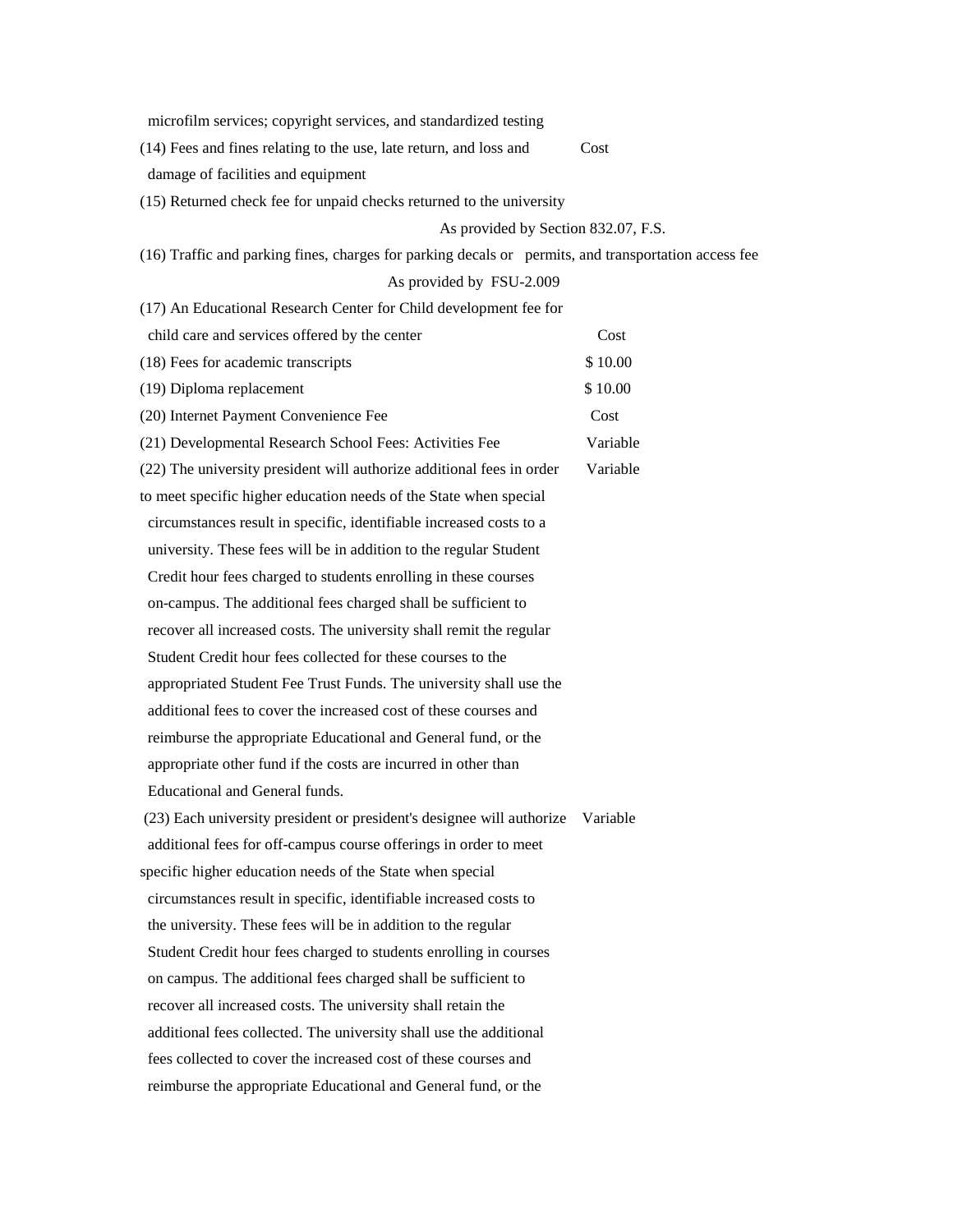appropriate other fund if the costs are incurred in other than

Educational and General funds.

(24) Other miscellaneous fines, fees and penalties as approved by the Board of Trustees and authorized by state law.

(25) Each applicant to the university as a freshman (otherwise known as FTIC, First Time in College) or as a law or medical student shall submit a nonrefundable \$200 admissions deposit upon the applicant's acceptance to the university. If the student enrolls, the deposit will be applied towards tuition. If the applicant does not enroll, the deposit will be used as specified in Section 1009.24(14), F.S. The deposit will be waived only upon demonstrated inability to pay.

(26) A technology fee of 5 percent of the tuition per credit hour, beginning with the fall term of the 2010-

2011 academic year. The revenue from this fee shall be used to enhance instructional technology resources

for students and faculty. The technology fee shall not be included in any award under the Florida Bright

Futures Scholarship Program.

Specific Authority: Art. IX, Sec 7, Florida Constitution, BOG Regulation 1.001, BOG Reg. Procedure July 21, 2005. Law Implemented: BOG Regulation 7.003; s. 1009. 24, Florida Statutes History--New 5-5- 03, Amended 9-30-03, 10-21-04, 8-3-05, 2-12-07, 11-29-07, 4-3-2008, 2-26-2009, 9-17-2009, 6-25-2010, 9-9-2011, 11-21-2014

### **FSU-2.02423 Delinquent Accounts.**

(1) Delinquent accounts, including delinquent current semester tuition and fees, will prevent students from registering until all delinquent accounts are paid in full. Diplomas and official academic transcripts will not be issued when any amount is owed to the university.

(2) Delinquent accounts not paid in full are referred to a collection agency after reasonable efforts to collect the account have been exhausted by the University. All applicable collection costs are added to the outstanding delinquent balance.

(3) Students who owe delinquent accounts to the university will not be allowed to register for classes, receive academic transcripts or receive a diploma. A financial hold will be placed on the student's account until all delinquent balances are paid in full.

Specific Authority BOG Regualtion 1.001(3)(j) ; Reg. Procedure July 21, 2005 Law Implemented 1009.24(13)(i) FS. History–New 5-5-03.

## **FSU-2.02424 Dishonored Checks or Electronic Payments.**

(1) A charge of \$25.00 or five percent (5%) of the face amount of the check, whichever is greater, shall be assessed for all dishonored or electronic payments by the banking institution. A returned check/stop payment charge is assessed against a student's account who has a check or electronic authorization for payment returned by the bank to The Florida State University.

(2) The university automatically submits all personal checks to the banking institution a second time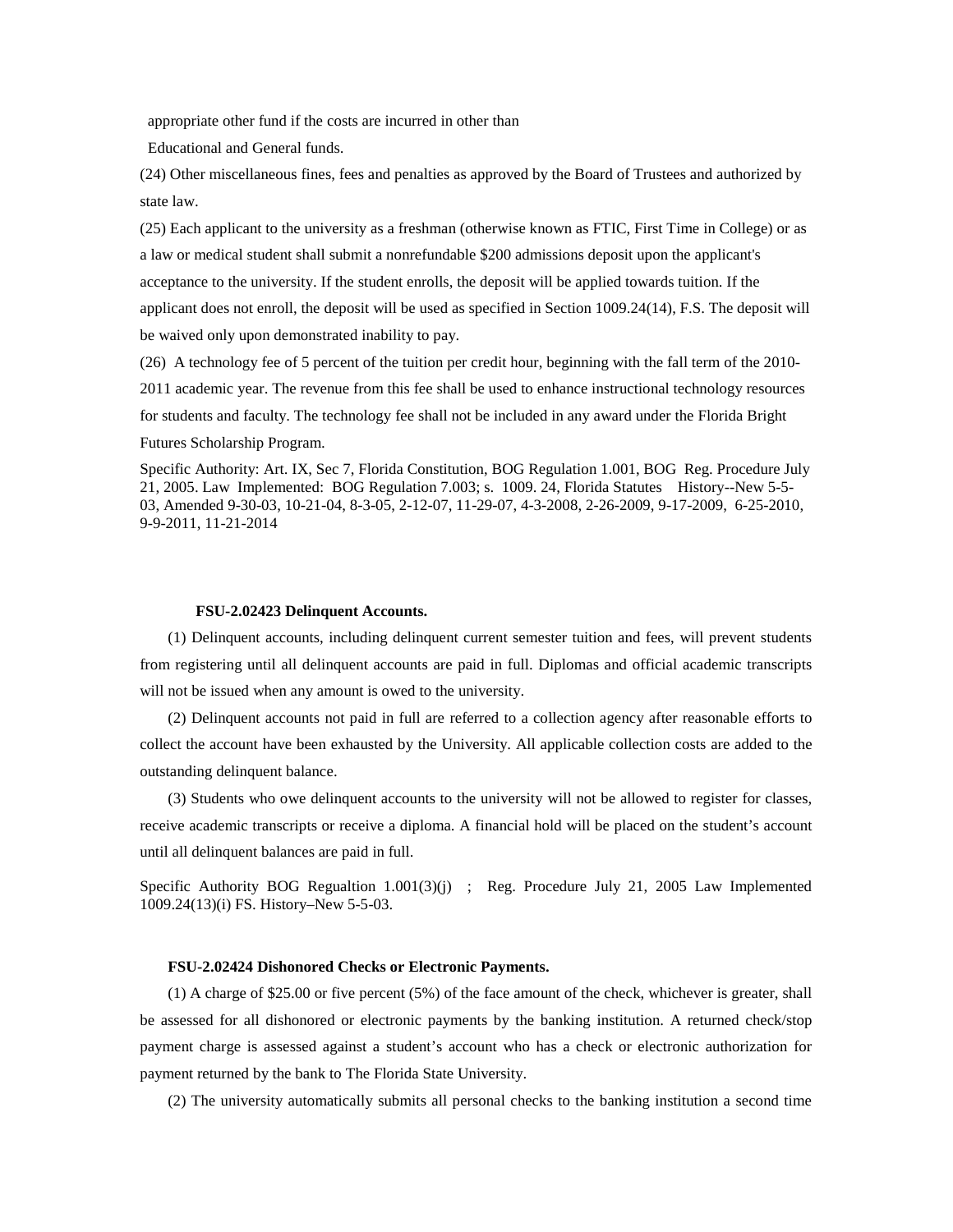for payment when checks are returned for non-sufficient funds or uncollected funds. This is an automated process and the second submission cannot be stopped; there is no charge, however, assessed by the University for this second submission. The banking institution, however, may assess additional service charges against the bank account upon which the check is drawn for dishonored checks or electronic payments. Repayment of returned checks must be made in cash, by FSUCard, or by money order or cashier's check.

(3) Returned check charges are assessed for all personal checks written or electronic payments authorized for tuition, fees, or other services provided by the university, which are returned by the banking institution for non-sufficient funds, uncollected funds, closed accounts, and stop payments placed on checks. In addition to the returned check/electronic payment/charge, if the initial payment is for tuition and fees, and the redemption of the returned check/electronic payment is not made prior to the tuition and fee payment deadline, a late payment fee is assessed.

Specific Authority BOG Regualtion 1.001(3)(j) ; Reg. Procedure July 21, 2005 Law Implemented 832.07, 1009.24(13)(e) FS. History–New 5-5-03.

## **FSU-2.0243 Auditing Courses.**

Audit registration assures a course space for the student; however, no grade is awarded. The fee is the same as the Resident tuition provided in paragraph FSU-2.024(1)(a), F.A.C. Depositing of fee proceeds shall be the same as that provided for tuition. Seating privileges will be first afforded to currently enrolled students for academic credit and then to students taking courses as audit (non-academic credit).

Specific Authority BOG Regualtion 1.001(3)(j) ; Reg. Procedure July 21, 2005 Law Implemented 1009.24(13)(d) FS. History–New 5-5-03.

#### **FSU-2.0244 Materials and Supply (Lab) Fees.**

A materials and supply fee (lab fees) will be assessed for specific courses identified by the university to cover the cost of consumable materials and supplies that are consumed in the course of the student's instructional activities. The materials and supply fee shall not be assessed to cover the cost of replacement, repairs, and maintenance of classroom and laboratory equipment used in the process of instructional delivery of the course. A detailed list of materials and supply fees shall be published in the university Registration Guide identifying courses and the associated amount of the materials and supply fee assessed. The materials and supply fee will be separately identified for each applicable course at the time of registration.

Specific Authority BOG Regualtion 1.001(3)(j) ; Reg. Procedure July 21, 2005 Law Implemented 1009.24(13)(g) FS. History–New 5-5-03.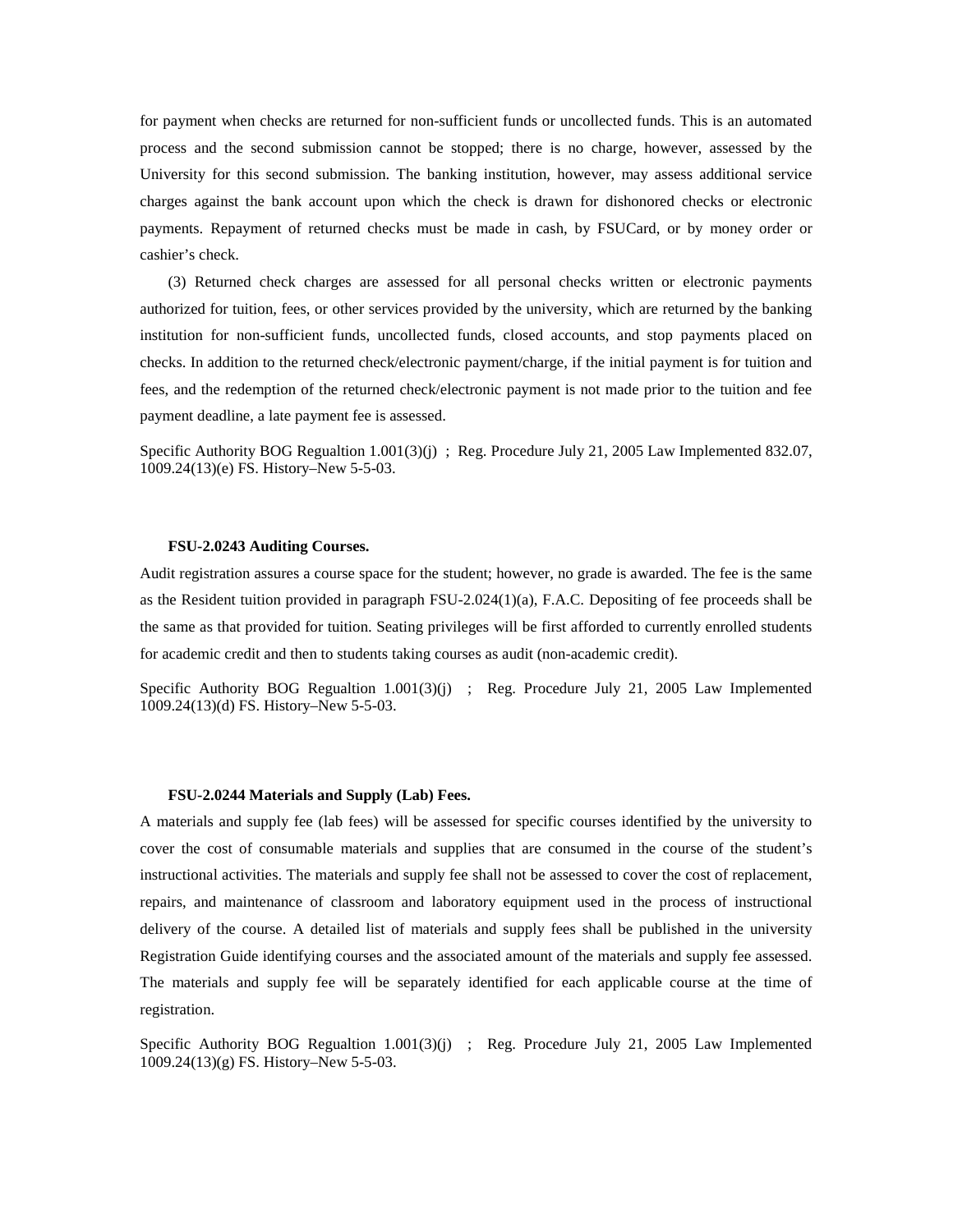## **FSU-2.0245 Tuition-free Courses for Those Sixty Years of Age and Older.**

All fees are waived for persons sixty (60) years of age or older who are Florida residents and who attend credit classes.

(1) Under this tuition-free option, registration is allowed only on a space available, audit basis if such classes are not filled as of the close of registration.

(2) This waiver does not include thesis, dissertation, applied music courses or other courses requiring individualized instruction.

(3) Academic credit will not be given for such tuition-free courses.

(4) An appropriate form, the Audit Registration Form-2003, which is hereby adopted by reference, is available from the Office of the University Registrar. Proof of age and Florida residency, as provided by Section 1009.21, F.S., must be presented to the Office of Student Financial Services before returning completed forms to the University Registrar.

(5) The Florida State University will limit or deny the privilege for courses which are in programs for which the State Board of Education has established selective admissions criteria where there is insufficient space in the course.

(6) Persons paying full fees and state employees taking courses on a space-available basis shall have priority over those persons whose fees are waived in all cases where classroom spaces are limited.

Specific Authority BOG Regualtion 1.001(3)(j) ; Reg. Procedure July 21, 2005. Law Implemented 1009.26(4) FS. History–New 5-5-03.

### **FSU-2.0246 Tuition and Fee Deferments.**

(1) The university president or designee will abide by rules of the State Board of Education in approving deferred payment when financial aid is delayed in being transmitted to the student through circumstances beyond the control of the student or formal arrangements have been made by the student with the university for payments.

(2) The following additional provisions apply to the use of tuition and fee deferments:

(a) When deferments expire, students must pay their unpaid tuition and fee balance in full by the expiration date or a late payment fee will be assessed.

(b) If tuition and fees are not paid accordingly, students will not be allowed to register for subsequent courses, receive a delayed delivery loan; receive semester/term grades or academic transcripts, etc.

(c) Students must ensure that financial aid pays tuition and fees by the deferment deadline. It will be the responsibility of the student to pay any balance remaining after all available financial aid has been applied to the tuition and fee assessment. Failure to do so by the published tuition and fee payment deadline will result in the assessment of the late payment fee.

(d) Financial aid students who are having their tuition and fees paid by a third party agency (i.e., employer, government agency, etc.) or department billing must submit the required documents to the Office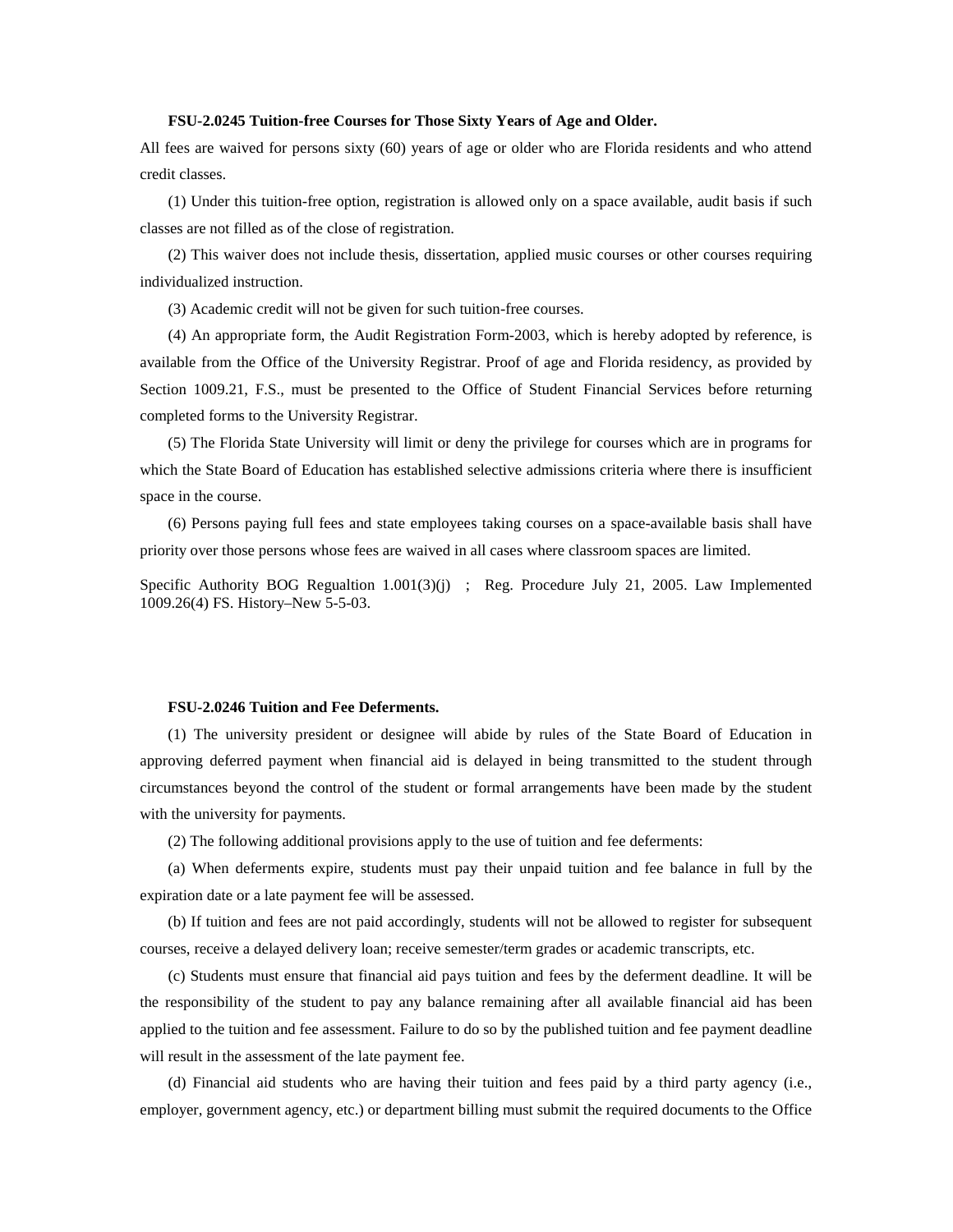of Student Financial Services by the deadline published in the Registration Guide. Students are responsible for payment of any balance of tuition and fees. Failure to pay the balance of tuition and fees due by the deadline date will result in the assessment of the late payment fee.

(e) Any veteran, and other eligible students, who receive benefits under chapter 30, chapter 31, chapter 32, chapter 34 or chapter 35, U.S.C., or chapter 106, Title 10, U.S.C., is entitled to one deferment of tuition and fees each academic year and an additional deferment each time there is a delay in receipt of benefits in accordance with Section 1009.27, F.S.

Specific Authority BOG Regualtion 1.001(3)(j) ; Reg. Procedure July 21, 2005 Law Implemented 1009.27 FS. History–New 5-5-03.

### **FSU-2.0247 Tuition and Fee Liability.**

(1) Tuition and fee liability shall be defined as the liability for the payment of tuition incurred at the point at which the student has completed registration, as defined in paragraphs FSU-2.024(2)(a), (b), F.A.C., above.

(2) A student becomes liable for his/her tuition and fees upon registration.

(3) A late payment fee is assessed for late payments. Payment for courses added after the drop/add deadline or after distribution of financial aid must be paid within five (5) calendar days. Failure to pay tuition and fees for such added courses by the fee payment due date will result in a late payment fee being assessed.

Specific Authority BOG Regualtion 1.001(3)(j) ; Reg. Procedure July 21, 2005. Law Implemented 1001.74(1), (3) FS. History–New 5-5-03.

### **FSU-2.0248, Cancellation of Student Schedule**

1. Students who cancel their registration and were not enrolled for the preceding semester/term (nonenrollment for two consecutive semesters) must apply for readmission.

 2. Prior to the first day of classes, a student may cancel his/her registration by dropping all courses using the telephone or website registration system.

 3. During the first five days of the semester, or summer session, a student may cancel his/her registration by submitting a written request to the Office of the University Registrar. Students who cancel registration within this time frame are not liable for tuition and fees. If tuition and fees have been paid, students should request a refund from the Office of Student Financial Services.

 4. Beyond the first five (5) days of the semester, students cannot cancel registration; rather, they must withdraw from the university. Students who cancel their registration or withdraw from the university must apply for readmission. Under such circumstances, students allowed to register in error will have their registration canceled.

 5. The University automatically drops students for non-attendance of the first class meeting and cancels student schedules for non-payment of tuition and fees.

Specific Authority BOG Regualtion 1.001(3)(j) ; Reg. Procedure July 21, 2005. Law Implemented 1001.74(1), (3) FS. History-- New 5-5-03, Amended 3-24-06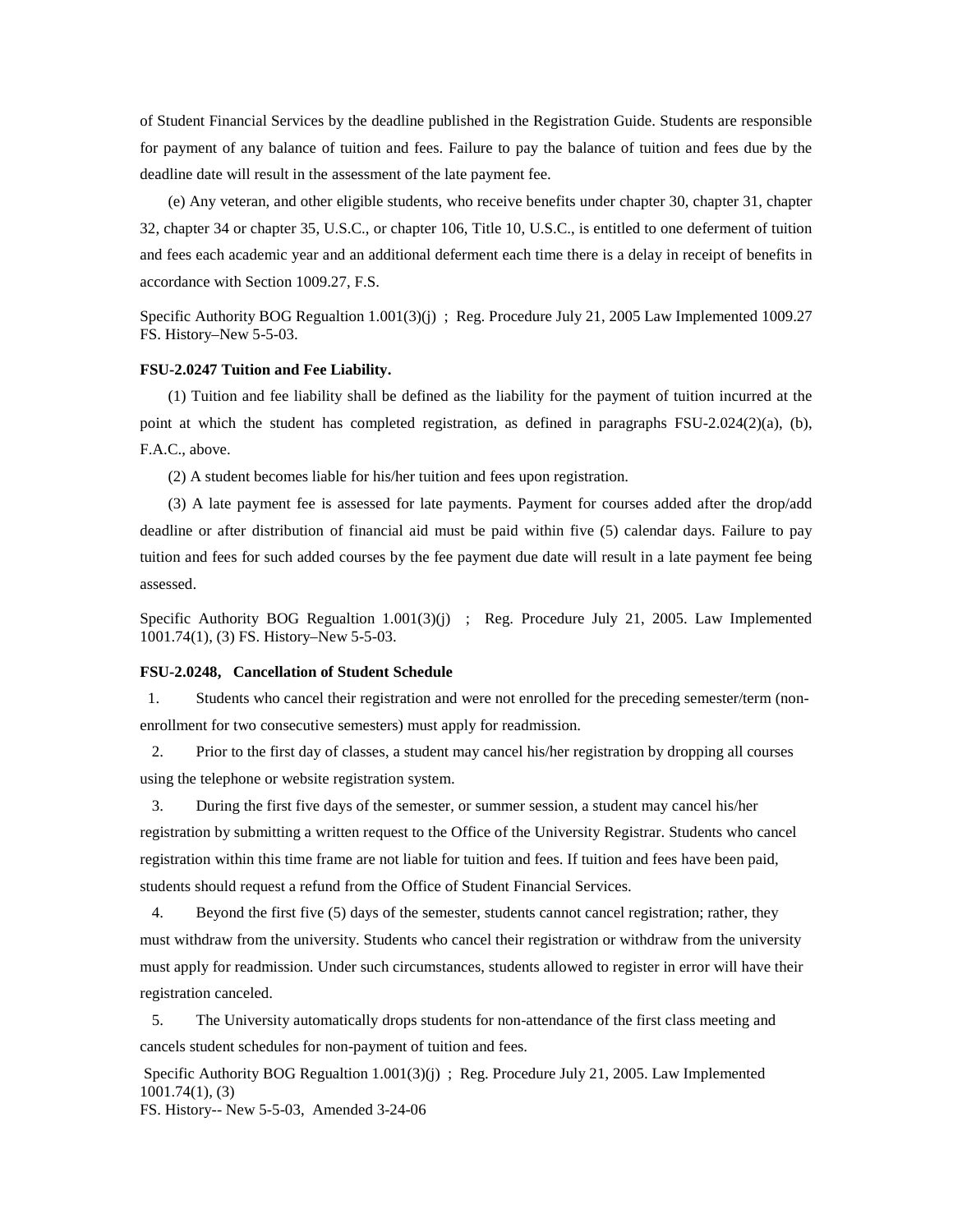# **FSU-2.0249 Installment Tuition and Fee Contracts.**

(1) Students incurring tuition and fees greater than \$150.00 are eligible to execute an installment fee payment agreement for the Fall and Spring semesters only.

(2) The following additional provisions apply to installment fee contracts:

(a) The initial payment must be at least one half of the total tuition and fees due and is due by the tuition payment deadline.

(b) Failure to pay the balance of tuition and fees by the second installment deadline will result in the assessment of the late payment fee.

(c) All academic credit and records will be withheld if any remaining balance of tuition and fees are not paid by the end of the semester.

(d) An installment service fee will be assessed at the time of the first payment for the installment payment option.

(e) Once an installment contract is executed, any course added at a later date must be paid in full within five (5) calendar days from the date the course is added. It will not be covered under the previously executed tuition/fee deferment contract. Failure to pay tuition and fees in full for such a course(s) will result in the assessment of the late payment fee.

Specific Authority BOG Regualtion 1.001(3)(j) ; Reg. Procedure July 21, 2005 Law Implemented 1001.74(1), 1009.24(13)(d), (e), (15) FS. History–New 5-5-03.

### **FSU-2.025 Direct Support Organizations.**

(1) The President of the University may recommend to the Board of Trustees that an organization meeting the requirements of Section 1004.28(1) (a), F.S., be designated a Florida State University Direct Support Organization ("DSO"). Upon approval by the Board of Trustees, a DSO shall be considered to be certified and authorized to use the property, facilities and personal services of the University.

(2) In order to be considered for certification as a DSO, an organization must fulfill the requirements of Section 1004.28(1)(a), F.S., and must have Articles of Incorporation and Bylaws that together:

(a) Provide that any person employed by the organization shall not be considered to be an employee of the Florida State University Board of Trustees by virtue of employment by the DSO.

(b) Provide that the chief executive officer or director of the DSO shall be selected and appointed by the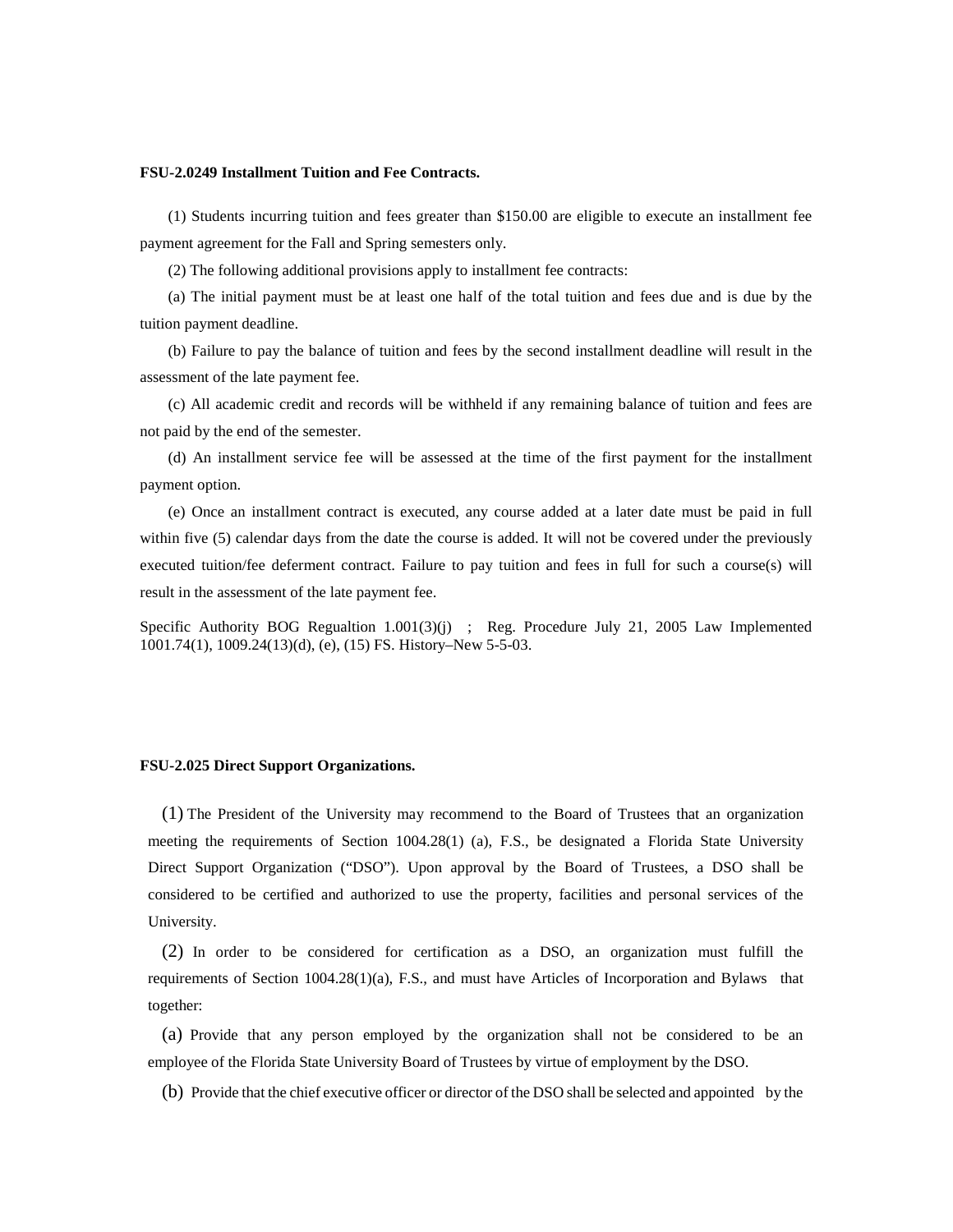governing board of the DSO, with prior approval of the President of the University, and that the chief executive officer or director shall report to the President or a designee reporting directly to the President.

(c) Provide that any amendments to the Articles of Incorporation or Bylaws be submitted by the President of the University to the Board of Trustees for approval prior to becoming effective.

(d) Provide that the President of the University shall have the following powers and duties:

1. Monitor and control the use of University resources by the organization.

2. Control the use of the University name by the DSO.

3. Monitor compliance of the organization with federal and state laws.

4. Recommend to the governing board of the board of trustees an annual budget.

5. Review and approve quarterly expenditure plans.

6. Approve contributions of funds or supplements to support intercollegiate athletics.

(e) Provide that the organization shall provide equal employment opportunities to all persons regardless of race, creed, color, sex, religion, age, disability, veteran status, marital status, sexual orientation, gender identity, gender expression, national origin or any other legally protected group status.

(f) Prohibit the giving, directly or indirectly, of any gift to a political committee or committee of continuous existence as defined in Section 106.011, F.S., for any purpose other than those certified by a majority roll call vote of the organization's governing board at a regularly scheduled meeting as being directly related to the educational mission of the University.

(3) The President of the University or a designee shall serve on the governing body and executive committee of each DSO.

(4) Each DSO shall submit an annual budget, which has been approved by its governing board and recommended by the President of the University to the Board of Trustees for review. Such proposed budget shall be submitted no later than ninety (90) days after the first day of the fiscal year to which the proposed budget pertains. Each proposed budget shall include therein:

(a) Expenditures for the construction of physical facilities, and

(b) Salary supplements, compensation and benefits provided to the President, University faculty, and staff, and to DSO employees to be paid with assets of the DSO, which shall be specifically identified.

(5) Each DSO shall prepare and submit to the President no later than the first day of each quarter of the organization's fiscal year a quarterly expenditure plan that separately delineates planned actions which would cause a commitment of University resources or which represent a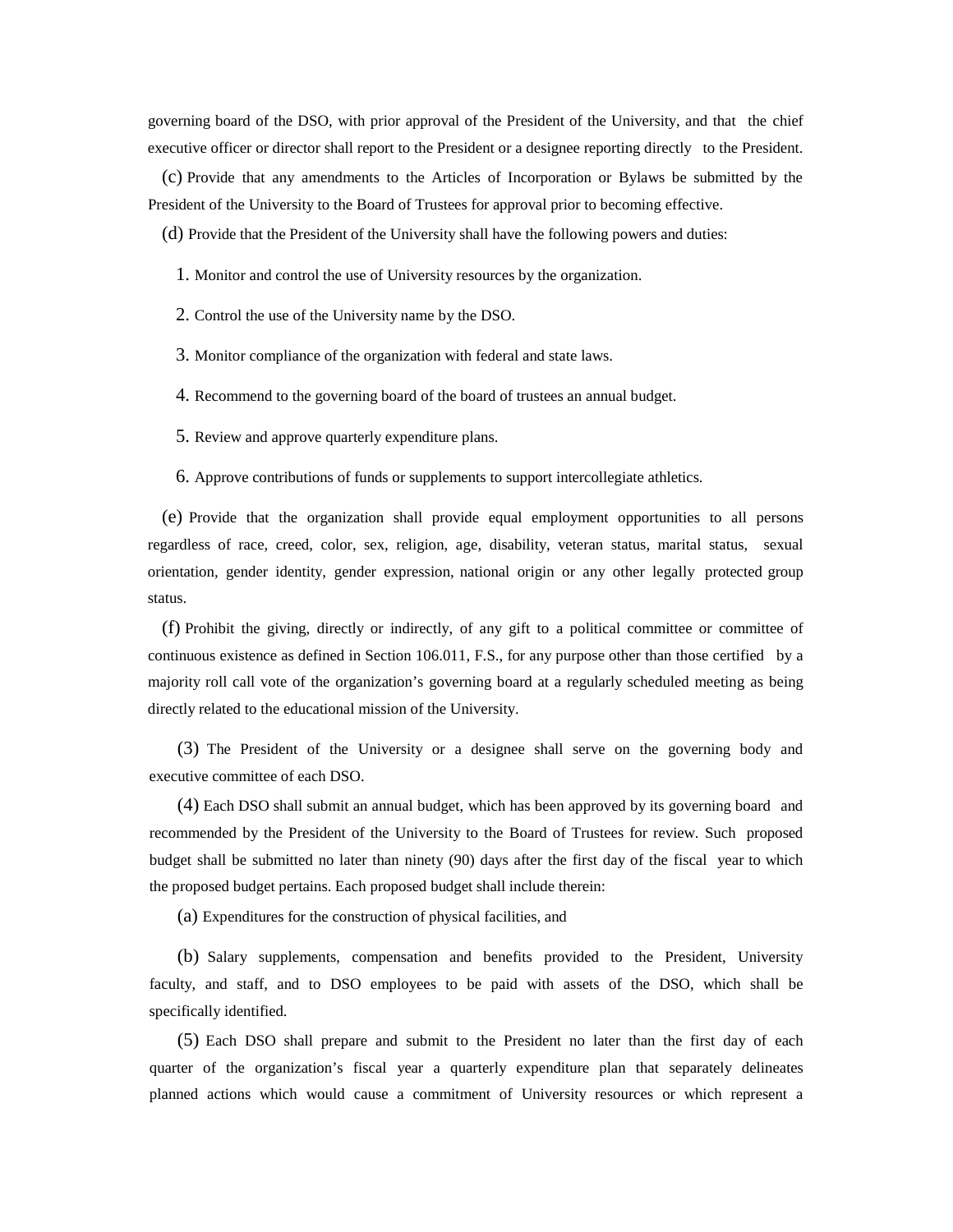significant commitment of the resources of the DSO, including:

(a) Major fund raising events and campaigns and their purpose.

- (b) Compensation and benefits to University employees and employees of the organization.
- (c) Capital projects, including land acquisition, construction, renovation or repair.
- (d) Other major commitments of the resources of the organization.

(6) Each DSO shall cause a financial audit of its accounts and records to be conducted by an independent certified public accountant after the close of each fiscal year. The audit report shall be submitted by the President of the University to the Board of Trustees no later than the end of the fourth month following the close of the organization's fiscal year. Annual audits shall be further governed as provided in paragraph (8)

(a) Audits shall be conducted pursuant to Section 1004.28(5), F.S., and in accordance with rules adopted by the Auditor General pursuant to Section 11.45(8), F.S., and Florida State University regulations and policies.

(b) The President of the University shall submit the annual audit report to the Auditor General no later than nine (9) months after the close of the organization's fiscal year.

(7) The President of the University may recommend to the Board of Trustees that an organization be decertified as a DSO if the President determines that the organization is no longer serving the best interest of the University. The recommendation for decertification shall include a plan for disposition of the organization's assets and liabilities.

(8) Audit Firm Selection and Approval Process.

 (a) Each DSO shall have an audit committee made up of at least three members. All members shall be financially literate and at least one member shall have strong professional working experience in accounting, business, finance, audit, and internal controls. No member of the audit committee may be a member of DSO management. In the event the DSO is unable to identify a qualified audit committee member, the DSO Board may request the Board of Trustees Finance, Business and Audit Committee to appoint a qualified person to the DSO audit committee.

(b) Each DSO audit committee shall have an audit charter that shall be approved by the respective DSO Board.

(c) Each DSO audit committee shall select the audit firm to perform the DSO financial statement audit. The DSO audit committee shall forward its selection to the DSO Board for their approval. The DSO Board shall then forward the name of the selected audit firm to the University Board of Trustees for final approval.

(d) All new audit firm contracts will be for up to a five-year period. At the end of the period, the DSO may elect To extend the first contract for up to an additional five-year period or, at its option, issue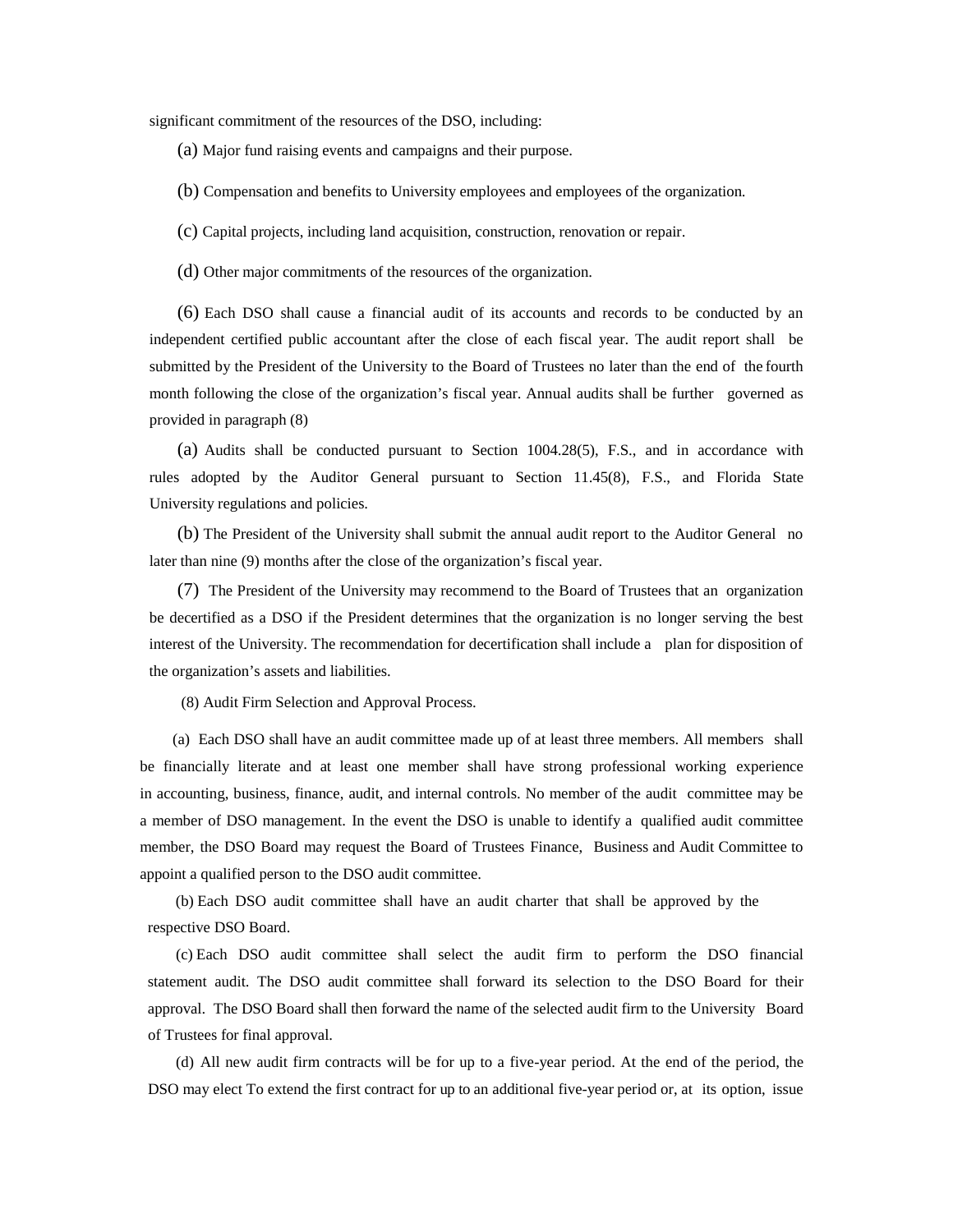another Request for Proposal (RFP) for the next period. If the DSO chooses to issue an RFP for the second period, the current audit firm may respond to the RFP for consideration for the additional period.

(e) An audit firm entering into a second contract shall designate a new lead audit partner for the second term.

(f) For current audit firms that have served more than five years but less than ten years, the DSO,

at its option, may extend the current contract to a total of up to ten years to include the years previously served as the auditor.

(g) Unless approved by the Board of Trustees, no audit firm may have an audit contract for more than Five continuous years including previous years already served through the 2015-2016 fiscal year.

(h) The RFP issued shall identify criteria for evaluation of audit firm proposals to include, for example, areas such as: experience and ability; understanding of applicable laws, rules, and regulations; familiarity auditing similar organizations; project requirements, approach and method; and fee proposal.

(i) The audit committee shall first give consideration to the quality of the audit proposal in terms of work to be performed and after such deliberation; the audit committee shall take into consideration the proposed fee. Weights and scoring processes shall be based on the priorities and needs of the DSO.

(j) Negotiations shall then be held with the first ranked audit firm to agree on a contract to include the audit fee and related expenses.

 (k) If a contract cannot be agreed upon, negotiations shall be formally ended with that audit firm and negotiations shall be conducted with the second ranked firm and so on until a contract is agreed upon.

Specific Authority BOG-1.001(3) (j); B O G Reg. Procedure July 21, 2005. Law Implemented 1004.28 FS, BOG-9.011. History–New 4-21-03, 9-13-07, 6-10-16

## **FSU-2.026 Lost, Abandoned, or Seized Personal Property**

(1) General Provision

All lost or abandoned personal property found on the University campus becomes university property if the personal property is not claimed by the owner within (30) thirty days after it is found consistent with the provisions of this regulation. The University obtains ownership of seized personal property under the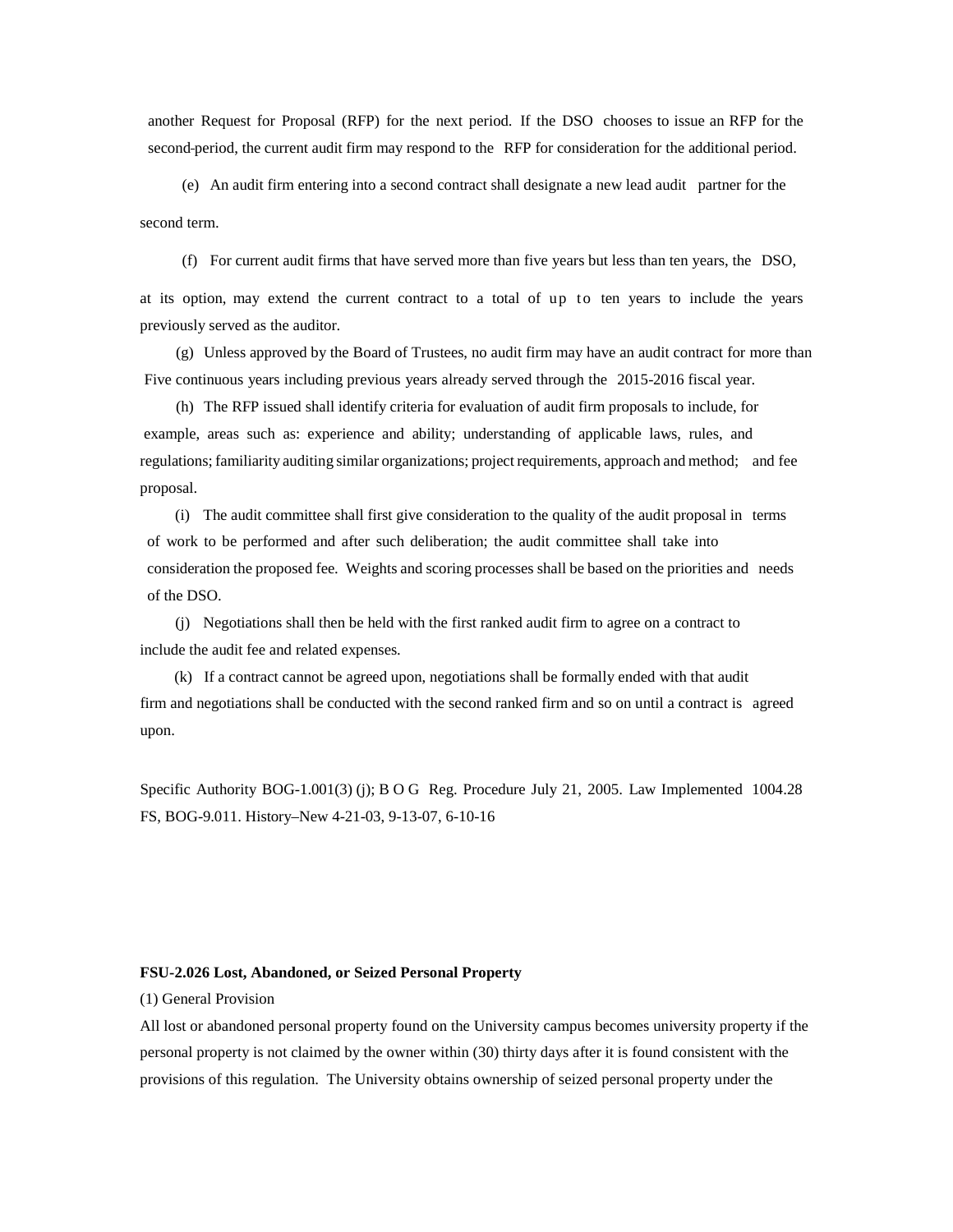Florida Contraband Forfeiture Act (Sections 932.701-932.706, Florida Statutes), when it receives a final judgment granting forfeiture of such property.

(2) Authority

The University Controller shall manage the transfer, sale, donation, and disposal of personal property lost, abandoned, or seized on campus in accordance with this Regulation.

(3) Definitions

(a)Bicycle **–** A vehicle propelled solely by human power or a combination of human power and an electric helper motor capable of propelling the vehicle at a speed of not more than 20 miles per hour.

(b) Campus – All real property situated in the Tallahassee, Panama City, and Sarasota areas that are under the control of Florida State University.

(c) Date of Notification – The date on which an identified owner of lost or abandoned personal property is notified that such property is in custody and informed of the location and means by which the property may be released. If notification is by mail, the date of notification is (5) five business days after the date the letter is mailed.

(d) Date of Receipt - The date lost or abandoned personal property comes into the custody as recorded by the Property Custodian.

(e) Impound – To tow a vehicle away from the place in which it is parked, to boot a vehicle by use of an immobilization device, or to seize and hold legal custody of a vehicle.

(f) Lost or Abandoned Personal Property – Tangible personal property, with some appreciable value or apparent intrinsic value to the rightful owner, which has been mislaid or deposited on campus and left unattended. Lost or abandoned personal property may or may not have an identifiable owner.

(g) Motor Vehicle **–** An automobile, motorcycle, truck, trailer, semitrailer, truck tractor and semitrailer combination, or any other vehicle operated on the roads of this state, used to transport persons or property, and propelled by power other than muscular power.

(h) Notice of Impoundment – A letter sent by the University Police Department to the registered owner of an impounded vehicle, via certified mail, and a notice posted on the vehicle notifying the registered owner that the vehicle will been impounded and stating the place and means by which the vehicle's release may be secured.

(i) Property Services – The unit within the Controller's Office that manages the transfer, sale, donation, or disposal of personal property lost, abandoned, or seized on campus.

(j) Property Custodian – The individual designated by the Vice President, Dean, or Director who has been assigned the responsibility for the identification of University property and the maintenance of the department's property records.

(k) Seized Personal Property – any contraband article as defined in state statute 932.701

(4) Procedures

(a) Lost or abandoned personal property found on campus shall be delivered to the Property Custodian, who shall record the date of receipt of the property and retain custody of the property until disposed of in